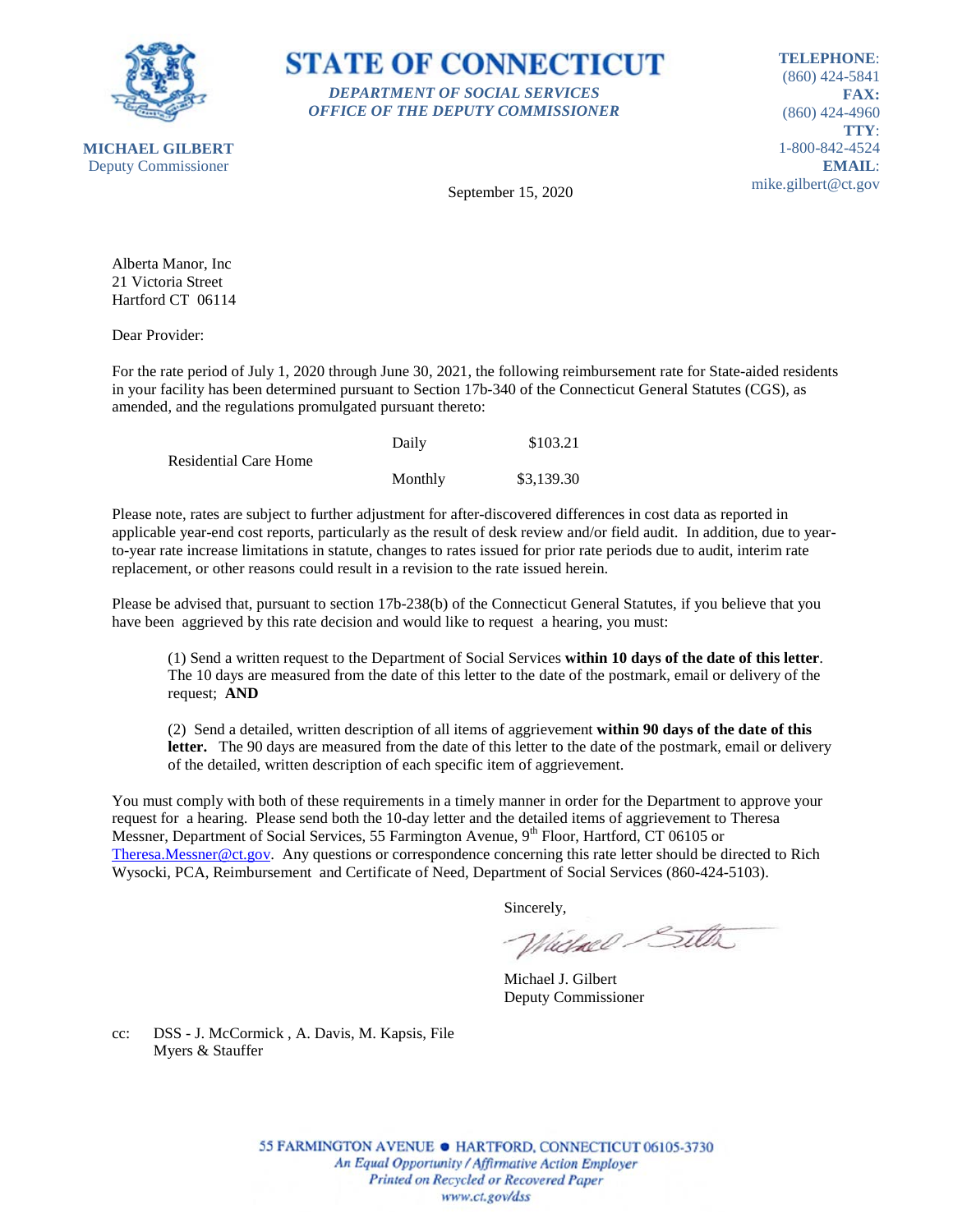

**STATE OF CONNECTICUT** *DEPARTMENT OF SOCIAL SERVICES OFFICE OF THE DEPUTY COMMISSIONER*

**TELEPHONE**: (860) 424-5841 **FAX:** (860) 424-4960 **TTY**: 1-800-842-4524 **EMAIL**: mike.gilbert@ct.gov

September 15, 2020

April Time Residential Care Center 91 Chestnut Street Manchester CT 06040

Dear Provider:

For the rate period of July 1, 2020 through June 30, 2021, the following reimbursement rate for State-aided residents in your facility has been determined pursuant to Section 17b-340 of the Connecticut General Statutes (CGS), as amended, and the regulations promulgated pursuant thereto:

|                       | Daily   | \$70.86    |
|-----------------------|---------|------------|
| Residential Care Home |         |            |
|                       | Monthly | \$2,155.33 |

Please note, rates are subject to further adjustment for after-discovered differences in cost data as reported in applicable year-end cost reports, particularly as the result of desk review and/or field audit. In addition, due to yearto-year rate increase limitations in statute, changes to rates issued for prior rate periods due to audit, interim rate replacement, or other reasons could result in a revision to the rate issued herein.

Please be advised that, pursuant to section 17b-238(b) of the Connecticut General Statutes, if you believe that you have been aggrieved by this rate decision and would like to request a hearing, you must:

(1) Send a written request to the Department of Social Services **within 10 days of the date of this letter**. The 10 days are measured from the date of this letter to the date of the postmark, email or delivery of the request; **AND**

(2) Send a detailed, written description of all items of aggrievement **within 90 days of the date of this letter.** The 90 days are measured from the date of this letter to the date of the postmark, email or delivery of the detailed, written description of each specific item of aggrievement.

You must comply with both of these requirements in a timely manner in order for the Department to approve your request for a hearing. Please send both the 10-day letter and the detailed items of aggrievement to Theresa Messner, Department of Social Services, 55 Farmington Avenue, 9<sup>th</sup> Floor, Hartford, CT 06105 or [Theresa.Messner@ct.gov.](mailto:Theresa.Messner@ct.gov) Any questions or correspondence concerning this rate letter should be directed to Rich Wysocki, PCA, Reimbursement and Certificate of Need, Department of Social Services (860-424-5103).

Sincerely,

Wielnel Silta

Michael J. Gilbert Deputy Commissioner

cc: DSS - J. McCormick , A. Davis, M. Kapsis, File Myers & Stauffer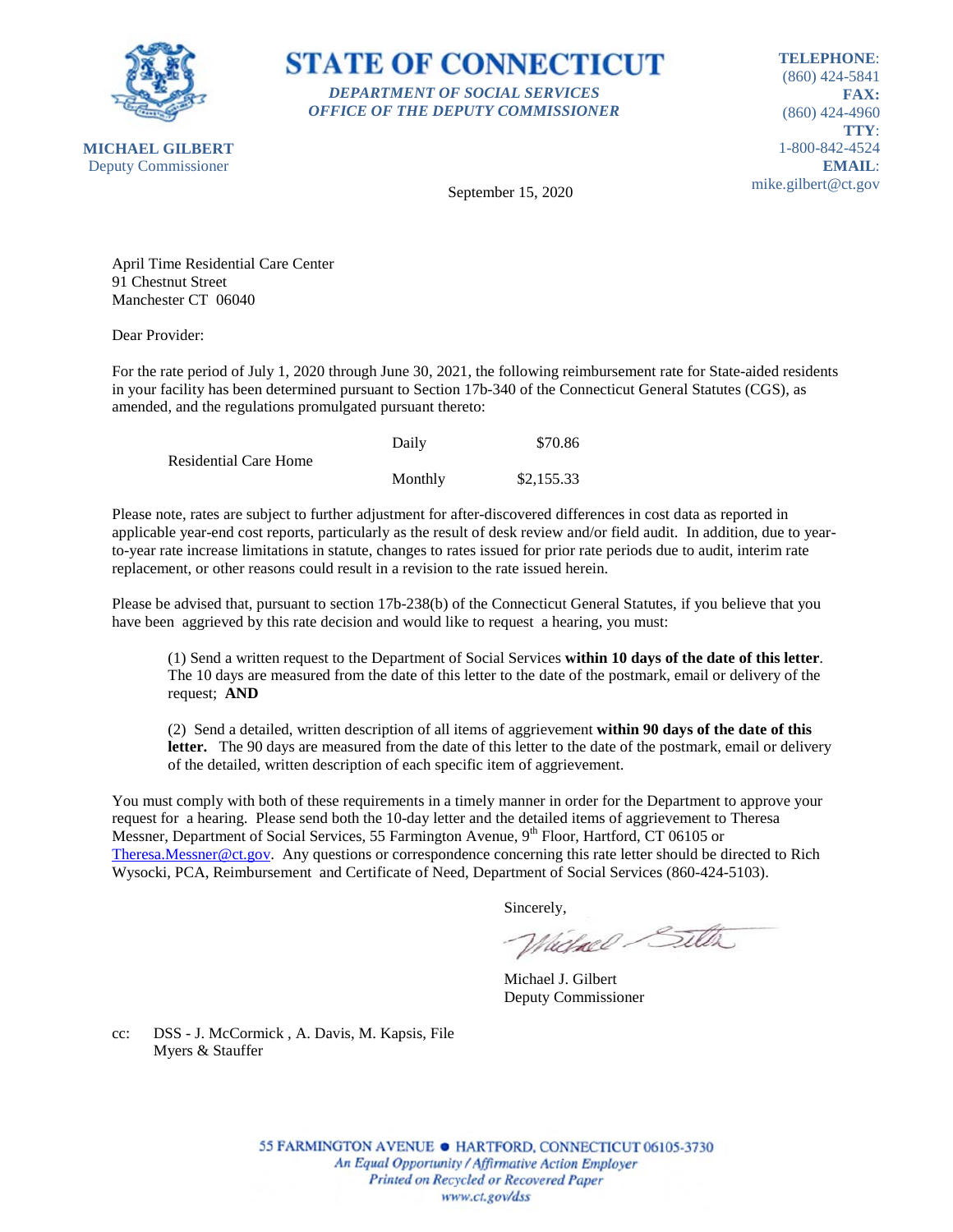

**STATE OF CONNECTICUT** *DEPARTMENT OF SOCIAL SERVICES OFFICE OF THE DEPUTY COMMISSIONER*

**TELEPHONE**: (860) 424-5841 **FAX:** (860) 424-4960 **TTY**: 1-800-842-4524 **EMAIL**: mike.gilbert@ct.gov

September 15, 2020

Bacon & Hinkley Home, Inc. 581 Pequot Avenue New London CT 06320

Dear Provider:

For the rate period of July 1, 2020 through June 30, 2021, the following reimbursement rate for State-aided residents in your facility has been determined pursuant to Section 17b-340 of the Connecticut General Statutes (CGS), as amended, and the regulations promulgated pursuant thereto:

|                              | Daily   | \$134.08   |
|------------------------------|---------|------------|
| <b>Residential Care Home</b> |         |            |
|                              | Monthly | \$4,078.27 |

Please note, rates are subject to further adjustment for after-discovered differences in cost data as reported in applicable year-end cost reports, particularly as the result of desk review and/or field audit. In addition, due to yearto-year rate increase limitations in statute, changes to rates issued for prior rate periods due to audit, interim rate replacement, or other reasons could result in a revision to the rate issued herein.

Please be advised that, pursuant to section 17b-238(b) of the Connecticut General Statutes, if you believe that you have been aggrieved by this rate decision and would like to request a hearing, you must:

(1) Send a written request to the Department of Social Services **within 10 days of the date of this letter**. The 10 days are measured from the date of this letter to the date of the postmark, email or delivery of the request; **AND**

(2) Send a detailed, written description of all items of aggrievement **within 90 days of the date of this letter.** The 90 days are measured from the date of this letter to the date of the postmark, email or delivery of the detailed, written description of each specific item of aggrievement.

You must comply with both of these requirements in a timely manner in order for the Department to approve your request for a hearing. Please send both the 10-day letter and the detailed items of aggrievement to Theresa Messner, Department of Social Services, 55 Farmington Avenue, 9<sup>th</sup> Floor, Hartford, CT 06105 or [Theresa.Messner@ct.gov.](mailto:Theresa.Messner@ct.gov) Any questions or correspondence concerning this rate letter should be directed to Rich Wysocki, PCA, Reimbursement and Certificate of Need, Department of Social Services (860-424-5103).

Sincerely,

Wielnel Silta

Michael J. Gilbert Deputy Commissioner

cc: DSS - J. McCormick , A. Davis, M. Kapsis, File Myers & Stauffer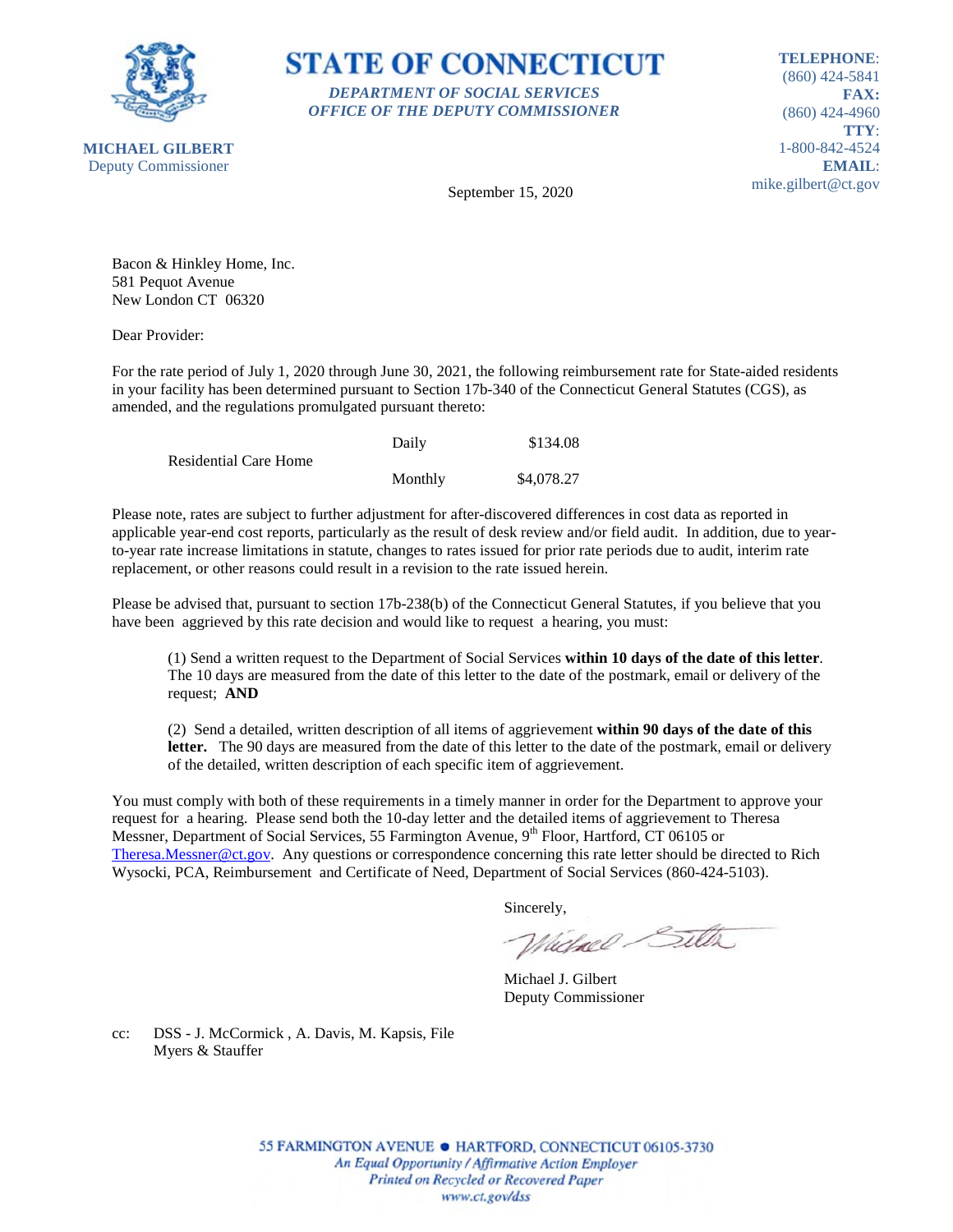

**STATE OF CONNECTICUT** *DEPARTMENT OF SOCIAL SERVICES OFFICE OF THE DEPUTY COMMISSIONER*

**TELEPHONE**: (860) 424-5841 **FAX:** (860) 424-4960 **TTY**: 1-800-842-4524 **EMAIL**: mike.gilbert@ct.gov

September 15, 2020

Bethel Health Care-The Cascades (RCH) 13 Parklawn Drive Bethel CT 06801

Dear Provider:

For the rate period of July 1, 2020 through June 30, 2021, the following reimbursement rate for State-aided residents in your facility has been determined pursuant to Section 17b-340 of the Connecticut General Statutes (CGS), as amended, and the regulations promulgated pursuant thereto:

|                              | Daily   | \$144.28   |
|------------------------------|---------|------------|
| <b>Residential Care Home</b> |         |            |
|                              | Monthly | \$4,388.52 |

Please note, rates are subject to further adjustment for after-discovered differences in cost data as reported in applicable year-end cost reports, particularly as the result of desk review and/or field audit. In addition, due to yearto-year rate increase limitations in statute, changes to rates issued for prior rate periods due to audit, interim rate replacement, or other reasons could result in a revision to the rate issued herein.

Please be advised that, pursuant to section 17b-238(b) of the Connecticut General Statutes, if you believe that you have been aggrieved by this rate decision and would like to request a hearing, you must:

(1) Send a written request to the Department of Social Services **within 10 days of the date of this letter**. The 10 days are measured from the date of this letter to the date of the postmark, email or delivery of the request; **AND**

(2) Send a detailed, written description of all items of aggrievement **within 90 days of the date of this letter.** The 90 days are measured from the date of this letter to the date of the postmark, email or delivery of the detailed, written description of each specific item of aggrievement.

You must comply with both of these requirements in a timely manner in order for the Department to approve your request for a hearing. Please send both the 10-day letter and the detailed items of aggrievement to Theresa Messner, Department of Social Services, 55 Farmington Avenue, 9<sup>th</sup> Floor, Hartford, CT 06105 or [Theresa.Messner@ct.gov.](mailto:Theresa.Messner@ct.gov) Any questions or correspondence concerning this rate letter should be directed to Rich Wysocki, PCA, Reimbursement and Certificate of Need, Department of Social Services (860-424-5103).

Sincerely,

Wielnel Silta

Michael J. Gilbert Deputy Commissioner

cc: DSS - J. McCormick , A. Davis, M. Kapsis, File Myers & Stauffer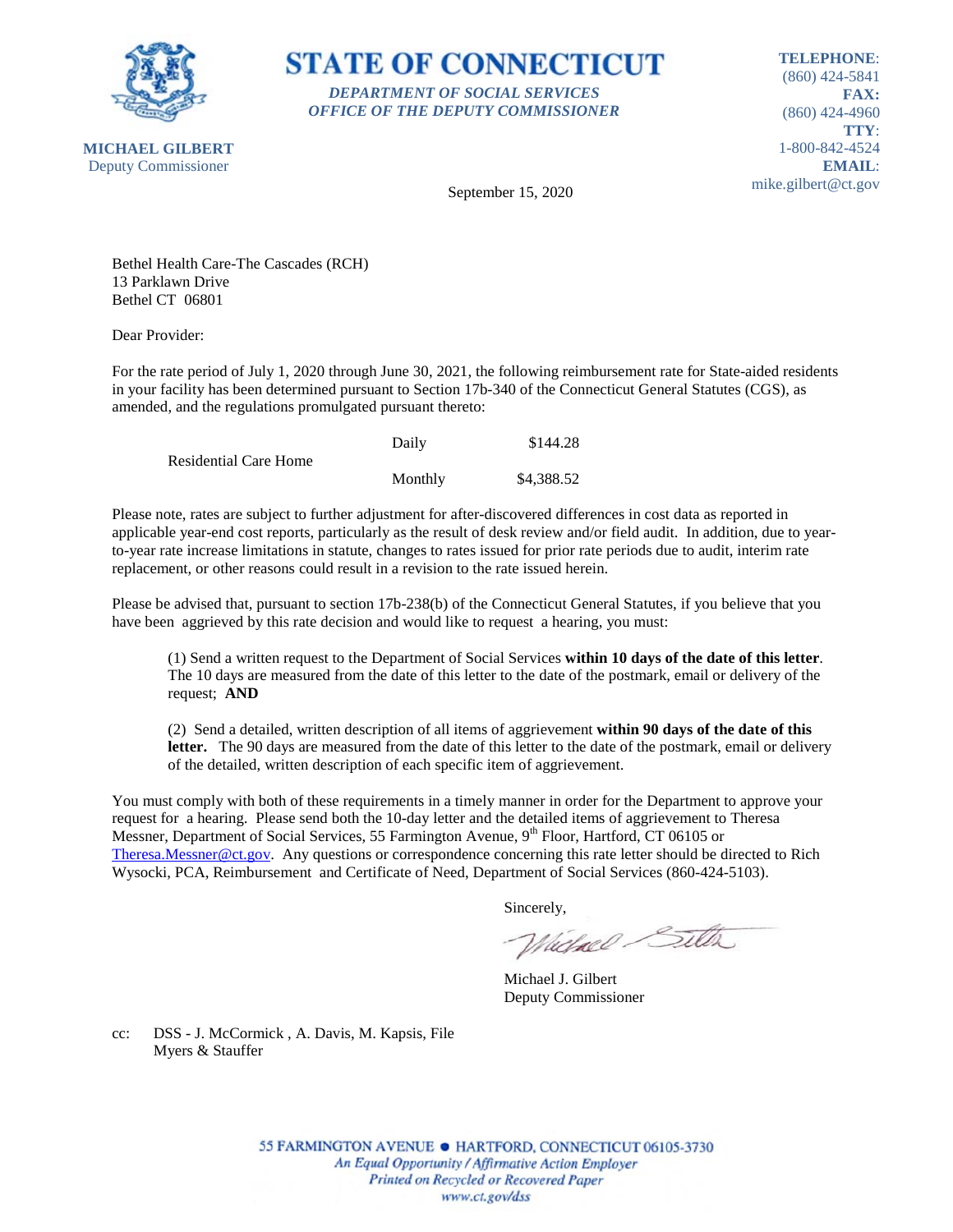



**TELEPHONE**: (860) 424-5841 **FAX:** (860) 424-4960 **TTY**: 1-800-842-4524 **EMAIL**: mike.gilbert@ct.gov

September 15, 2020

Bradley Home & Pavilion 320 Colony Street Meriden CT 06450

Dear Provider:

For the rate period of July 1, 2020 through June 30, 2021, the following reimbursement rate for State-aided residents in your facility has been determined pursuant to Section 17b-340 of the Connecticut General Statutes (CGS), as amended, and the regulations promulgated pursuant thereto:

|                              | Daily   | \$120.96   |
|------------------------------|---------|------------|
| <b>Residential Care Home</b> |         |            |
|                              | Monthly | \$3,679.20 |

Please note, rates are subject to further adjustment for after-discovered differences in cost data as reported in applicable year-end cost reports, particularly as the result of desk review and/or field audit. In addition, due to yearto-year rate increase limitations in statute, changes to rates issued for prior rate periods due to audit, interim rate replacement, or other reasons could result in a revision to the rate issued herein.

Please be advised that, pursuant to section 17b-238(b) of the Connecticut General Statutes, if you believe that you have been aggrieved by this rate decision and would like to request a hearing, you must:

(1) Send a written request to the Department of Social Services **within 10 days of the date of this letter**. The 10 days are measured from the date of this letter to the date of the postmark, email or delivery of the request; **AND**

(2) Send a detailed, written description of all items of aggrievement **within 90 days of the date of this letter.** The 90 days are measured from the date of this letter to the date of the postmark, email or delivery of the detailed, written description of each specific item of aggrievement.

You must comply with both of these requirements in a timely manner in order for the Department to approve your request for a hearing. Please send both the 10-day letter and the detailed items of aggrievement to Theresa Messner, Department of Social Services, 55 Farmington Avenue, 9<sup>th</sup> Floor, Hartford, CT 06105 or [Theresa.Messner@ct.gov.](mailto:Theresa.Messner@ct.gov) Any questions or correspondence concerning this rate letter should be directed to Rich Wysocki, PCA, Reimbursement and Certificate of Need, Department of Social Services (860-424-5103).

Sincerely,

Wielnel Silta

Michael J. Gilbert Deputy Commissioner

cc: DSS - J. McCormick , A. Davis, M. Kapsis, File Myers & Stauffer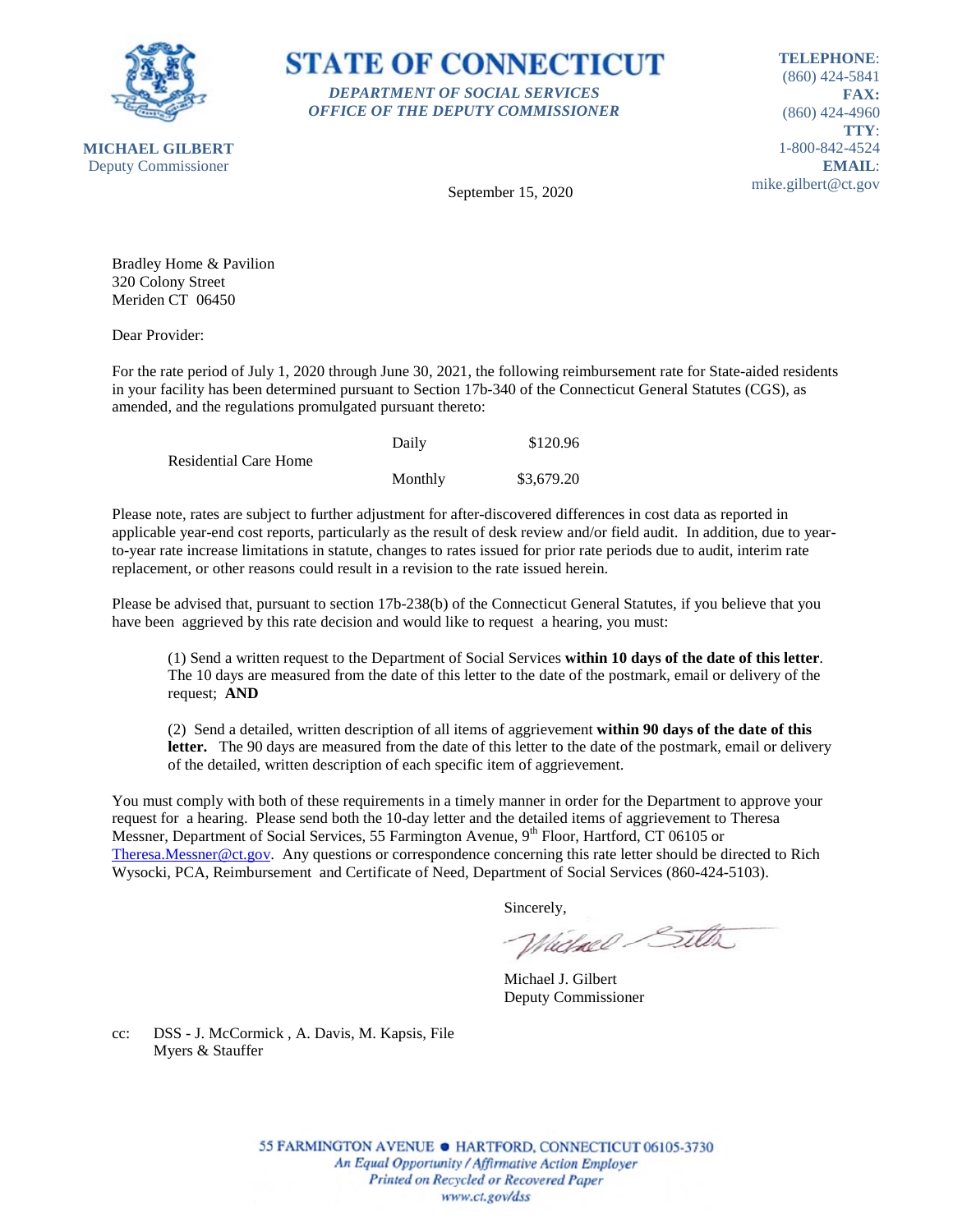

**STATE OF CONNECTICUT** *DEPARTMENT OF SOCIAL SERVICES OFFICE OF THE DEPUTY COMMISSIONER*

**TELEPHONE**: (860) 424-5841 **FAX:** (860) 424-4960 **TTY**: 1-800-842-4524 **EMAIL**: mike.gilbert@ct.gov

September 15, 2020

Briarcliff Convalescent Corp. 179 Coleman Street New London CT 06320

Dear Provider:

For the rate period of July 1, 2020 through June 30, 2021, the following reimbursement rate for State-aided residents in your facility has been determined pursuant to Section 17b-340 of the Connecticut General Statutes (CGS), as amended, and the regulations promulgated pursuant thereto:

|                              | Daily   | \$79.00    |
|------------------------------|---------|------------|
| <b>Residential Care Home</b> |         |            |
|                              | Monthly | \$2,402.92 |

Please note, rates are subject to further adjustment for after-discovered differences in cost data as reported in applicable year-end cost reports, particularly as the result of desk review and/or field audit. In addition, due to yearto-year rate increase limitations in statute, changes to rates issued for prior rate periods due to audit, interim rate replacement, or other reasons could result in a revision to the rate issued herein.

Please be advised that, pursuant to section 17b-238(b) of the Connecticut General Statutes, if you believe that you have been aggrieved by this rate decision and would like to request a hearing, you must:

(1) Send a written request to the Department of Social Services **within 10 days of the date of this letter**. The 10 days are measured from the date of this letter to the date of the postmark, email or delivery of the request; **AND**

(2) Send a detailed, written description of all items of aggrievement **within 90 days of the date of this letter.** The 90 days are measured from the date of this letter to the date of the postmark, email or delivery of the detailed, written description of each specific item of aggrievement.

You must comply with both of these requirements in a timely manner in order for the Department to approve your request for a hearing. Please send both the 10-day letter and the detailed items of aggrievement to Theresa Messner, Department of Social Services, 55 Farmington Avenue, 9<sup>th</sup> Floor, Hartford, CT 06105 or [Theresa.Messner@ct.gov.](mailto:Theresa.Messner@ct.gov) Any questions or correspondence concerning this rate letter should be directed to Rich Wysocki, PCA, Reimbursement and Certificate of Need, Department of Social Services (860-424-5103).

Sincerely,

Wielnel Silta

Michael J. Gilbert Deputy Commissioner

cc: DSS - J. McCormick , A. Davis, M. Kapsis, File Myers & Stauffer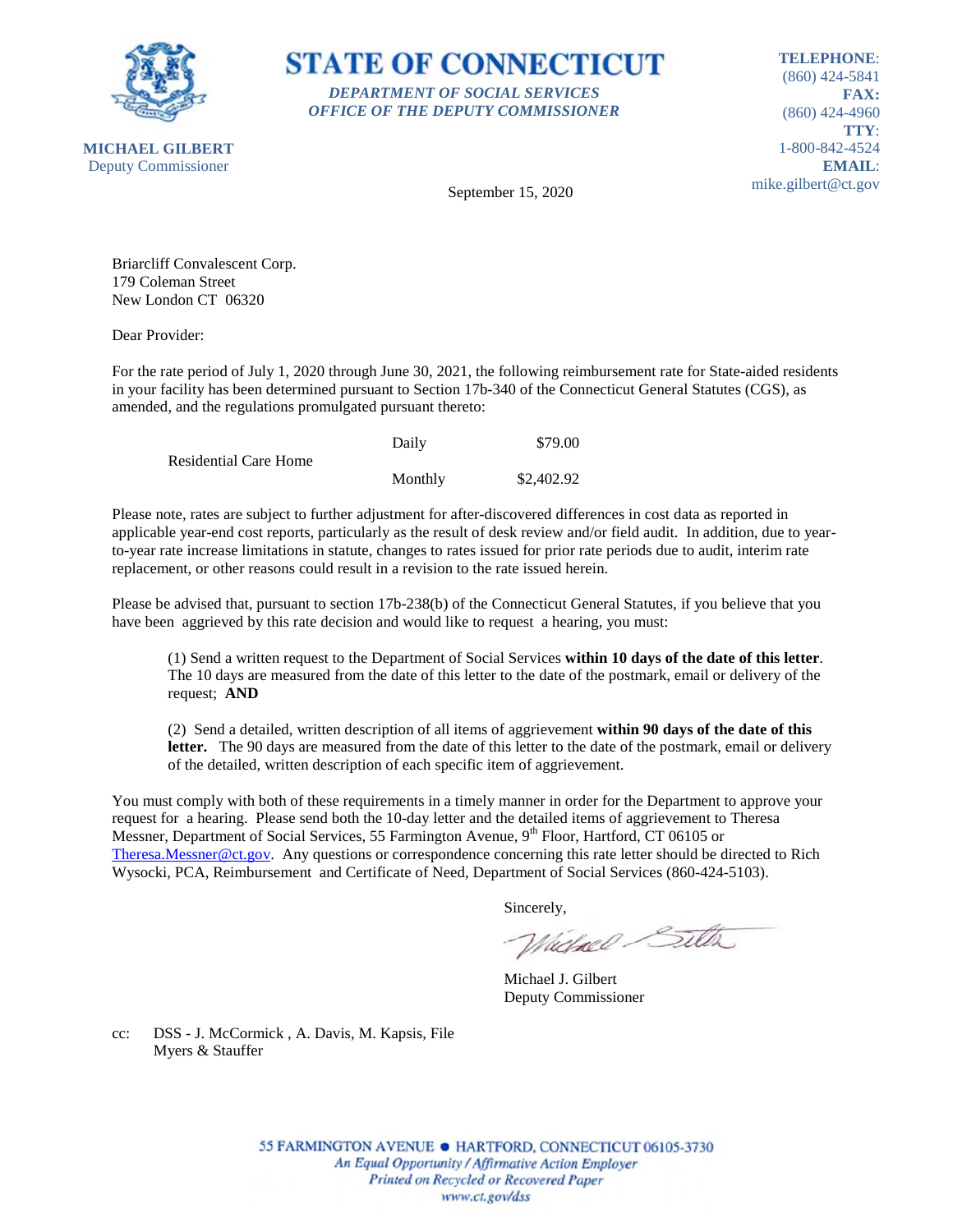



**TELEPHONE**: (860) 424-5841 **FAX:** (860) 424-4960 **TTY**: 1-800-842-4524 **EMAIL**: mike.gilbert@ct.gov

September 15, 2020

Brookside Rest Home 134 Franklin Street Ext. Danbury CT 06811

Dear Provider:

For the rate period of July 1, 2020 through June 30, 2021, the following reimbursement rate for State-aided residents in your facility has been determined pursuant to Section 17b-340 of the Connecticut General Statutes (CGS), as amended, and the regulations promulgated pursuant thereto:

|                              | Daily   | \$76.68    |
|------------------------------|---------|------------|
| <b>Residential Care Home</b> |         |            |
|                              | Monthly | \$2,332.35 |

Please note, rates are subject to further adjustment for after-discovered differences in cost data as reported in applicable year-end cost reports, particularly as the result of desk review and/or field audit. In addition, due to yearto-year rate increase limitations in statute, changes to rates issued for prior rate periods due to audit, interim rate replacement, or other reasons could result in a revision to the rate issued herein.

Please be advised that, pursuant to section 17b-238(b) of the Connecticut General Statutes, if you believe that you have been aggrieved by this rate decision and would like to request a hearing, you must:

(1) Send a written request to the Department of Social Services **within 10 days of the date of this letter**. The 10 days are measured from the date of this letter to the date of the postmark, email or delivery of the request; **AND**

(2) Send a detailed, written description of all items of aggrievement **within 90 days of the date of this letter.** The 90 days are measured from the date of this letter to the date of the postmark, email or delivery of the detailed, written description of each specific item of aggrievement.

You must comply with both of these requirements in a timely manner in order for the Department to approve your request for a hearing. Please send both the 10-day letter and the detailed items of aggrievement to Theresa Messner, Department of Social Services, 55 Farmington Avenue, 9<sup>th</sup> Floor, Hartford, CT 06105 or [Theresa.Messner@ct.gov.](mailto:Theresa.Messner@ct.gov) Any questions or correspondence concerning this rate letter should be directed to Rich Wysocki, PCA, Reimbursement and Certificate of Need, Department of Social Services (860-424-5103).

Sincerely,

Wielnel Silta

Michael J. Gilbert Deputy Commissioner

cc: DSS - J. McCormick , A. Davis, M. Kapsis, File Myers & Stauffer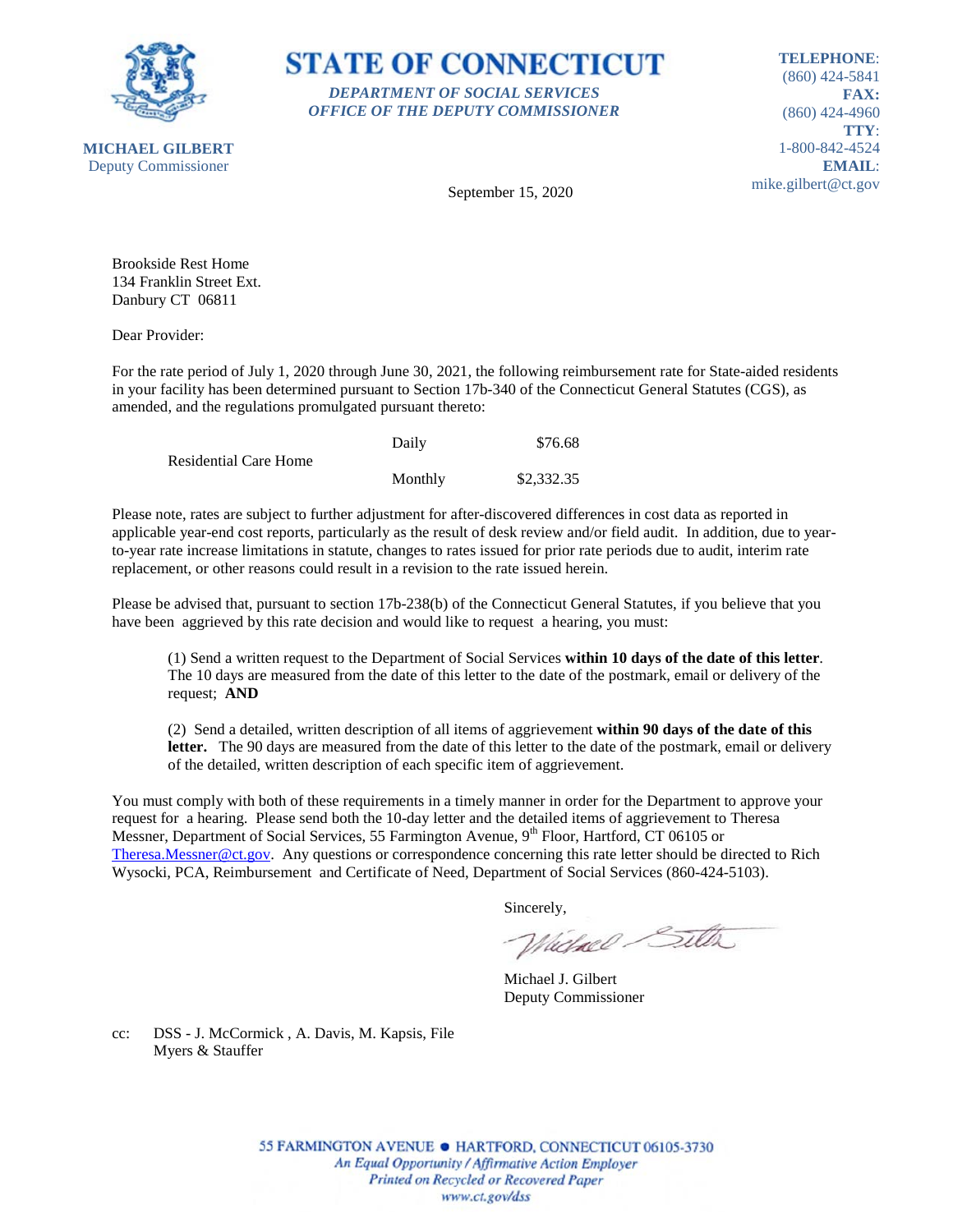

**STATE OF CONNECTICUT** *DEPARTMENT OF SOCIAL SERVICES OFFICE OF THE DEPUTY COMMISSIONER*

**TELEPHONE**: (860) 424-5841 **FAX:** (860) 424-4960 **TTY**: 1-800-842-4524 **EMAIL**: mike.gilbert@ct.gov

September 15, 2020

Card Home for the Aged, Inc. 154 Pleasant Street Willimantic CT 06226

Dear Provider:

For the rate period of July 1, 2020 through June 30, 2021, the following reimbursement rate for State-aided residents in your facility has been determined pursuant to Section 17b-340 of the Connecticut General Statutes (CGS), as amended, and the regulations promulgated pursuant thereto:

|                       | Daily   | \$71.55    |
|-----------------------|---------|------------|
| Residential Care Home |         |            |
|                       | Monthly | \$2,176.31 |

Please note, rates are subject to further adjustment for after-discovered differences in cost data as reported in applicable year-end cost reports, particularly as the result of desk review and/or field audit. In addition, due to yearto-year rate increase limitations in statute, changes to rates issued for prior rate periods due to audit, interim rate replacement, or other reasons could result in a revision to the rate issued herein.

Please be advised that, pursuant to section 17b-238(b) of the Connecticut General Statutes, if you believe that you have been aggrieved by this rate decision and would like to request a hearing, you must:

(1) Send a written request to the Department of Social Services **within 10 days of the date of this letter**. The 10 days are measured from the date of this letter to the date of the postmark, email or delivery of the request; **AND**

(2) Send a detailed, written description of all items of aggrievement **within 90 days of the date of this letter.** The 90 days are measured from the date of this letter to the date of the postmark, email or delivery of the detailed, written description of each specific item of aggrievement.

You must comply with both of these requirements in a timely manner in order for the Department to approve your request for a hearing. Please send both the 10-day letter and the detailed items of aggrievement to Theresa Messner, Department of Social Services, 55 Farmington Avenue, 9<sup>th</sup> Floor, Hartford, CT 06105 or [Theresa.Messner@ct.gov.](mailto:Theresa.Messner@ct.gov) Any questions or correspondence concerning this rate letter should be directed to Rich Wysocki, PCA, Reimbursement and Certificate of Need, Department of Social Services (860-424-5103).

Sincerely,

Wielnel Silta

Michael J. Gilbert Deputy Commissioner

cc: DSS - J. McCormick , A. Davis, M. Kapsis, File Myers & Stauffer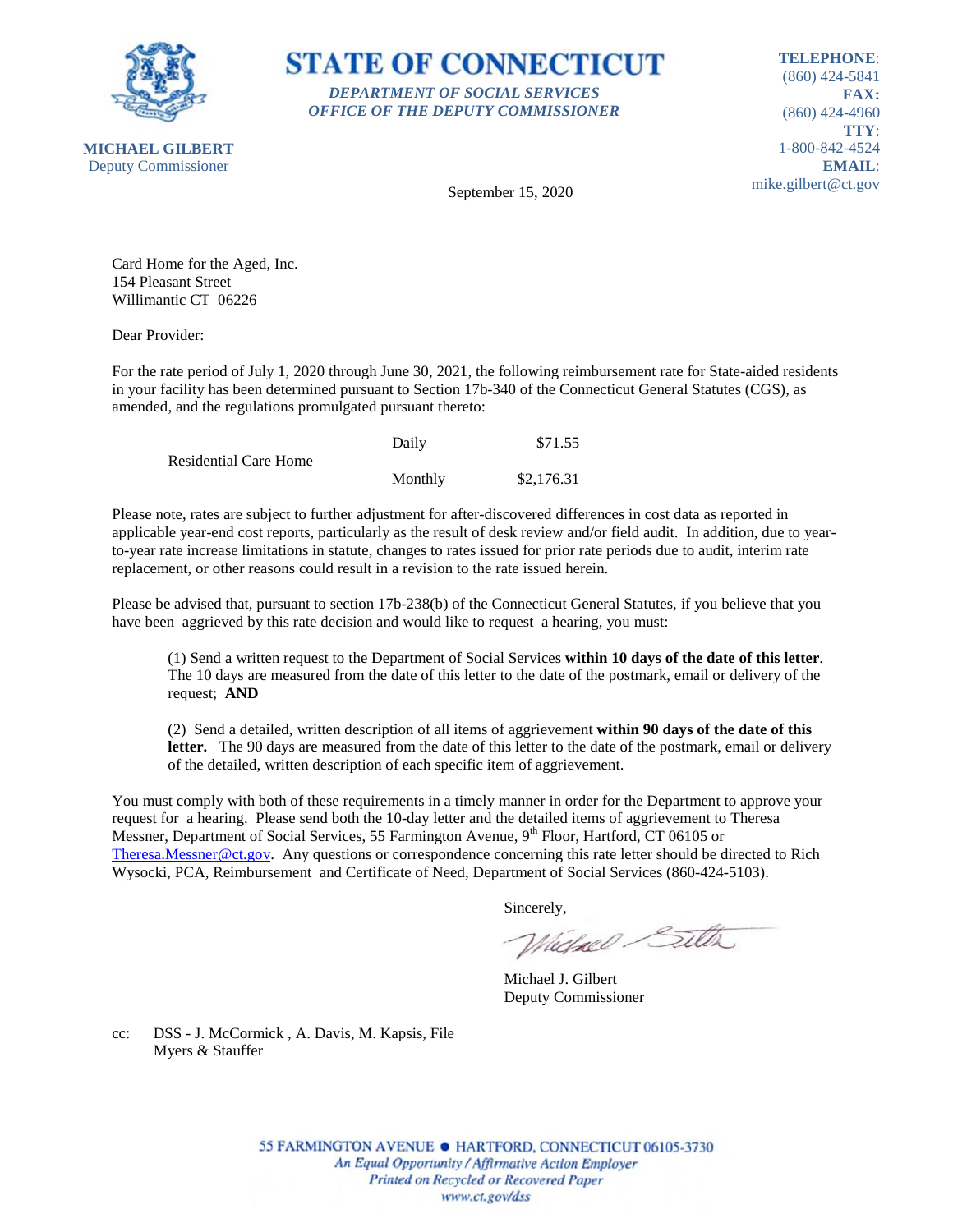

**STATE OF CONNECTICUT** *DEPARTMENT OF SOCIAL SERVICES OFFICE OF THE DEPUTY COMMISSIONER*

**TELEPHONE**: (860) 424-5841 **FAX:** (860) 424-4960 **TTY**: 1-800-842-4524 **EMAIL**: mike.gilbert@ct.gov

September 15, 2020

Carlson Place 17 Nelson Avenue Norwalk CT 06851

Dear Provider:

For the rate period of July 1, 2020 through June 30, 2021, the following reimbursement rate for State-aided residents in your facility has been determined pursuant to Section 17b-340 of the Connecticut General Statutes (CGS), as amended, and the regulations promulgated pursuant thereto:

|                              | Daily   | \$86.82    |
|------------------------------|---------|------------|
| <b>Residential Care Home</b> |         |            |
|                              | Monthly | \$2,640.78 |

Please note, rates are subject to further adjustment for after-discovered differences in cost data as reported in applicable year-end cost reports, particularly as the result of desk review and/or field audit. In addition, due to yearto-year rate increase limitations in statute, changes to rates issued for prior rate periods due to audit, interim rate replacement, or other reasons could result in a revision to the rate issued herein.

Please be advised that, pursuant to section 17b-238(b) of the Connecticut General Statutes, if you believe that you have been aggrieved by this rate decision and would like to request a hearing, you must:

(1) Send a written request to the Department of Social Services **within 10 days of the date of this letter**. The 10 days are measured from the date of this letter to the date of the postmark, email or delivery of the request; **AND**

(2) Send a detailed, written description of all items of aggrievement **within 90 days of the date of this letter.** The 90 days are measured from the date of this letter to the date of the postmark, email or delivery of the detailed, written description of each specific item of aggrievement.

You must comply with both of these requirements in a timely manner in order for the Department to approve your request for a hearing. Please send both the 10-day letter and the detailed items of aggrievement to Theresa Messner, Department of Social Services, 55 Farmington Avenue, 9<sup>th</sup> Floor, Hartford, CT 06105 or [Theresa.Messner@ct.gov.](mailto:Theresa.Messner@ct.gov) Any questions or correspondence concerning this rate letter should be directed to Rich Wysocki, PCA, Reimbursement and Certificate of Need, Department of Social Services (860-424-5103).

Sincerely,

Wielnel Silta

Michael J. Gilbert Deputy Commissioner

cc: DSS - J. McCormick , A. Davis, M. Kapsis, File Myers & Stauffer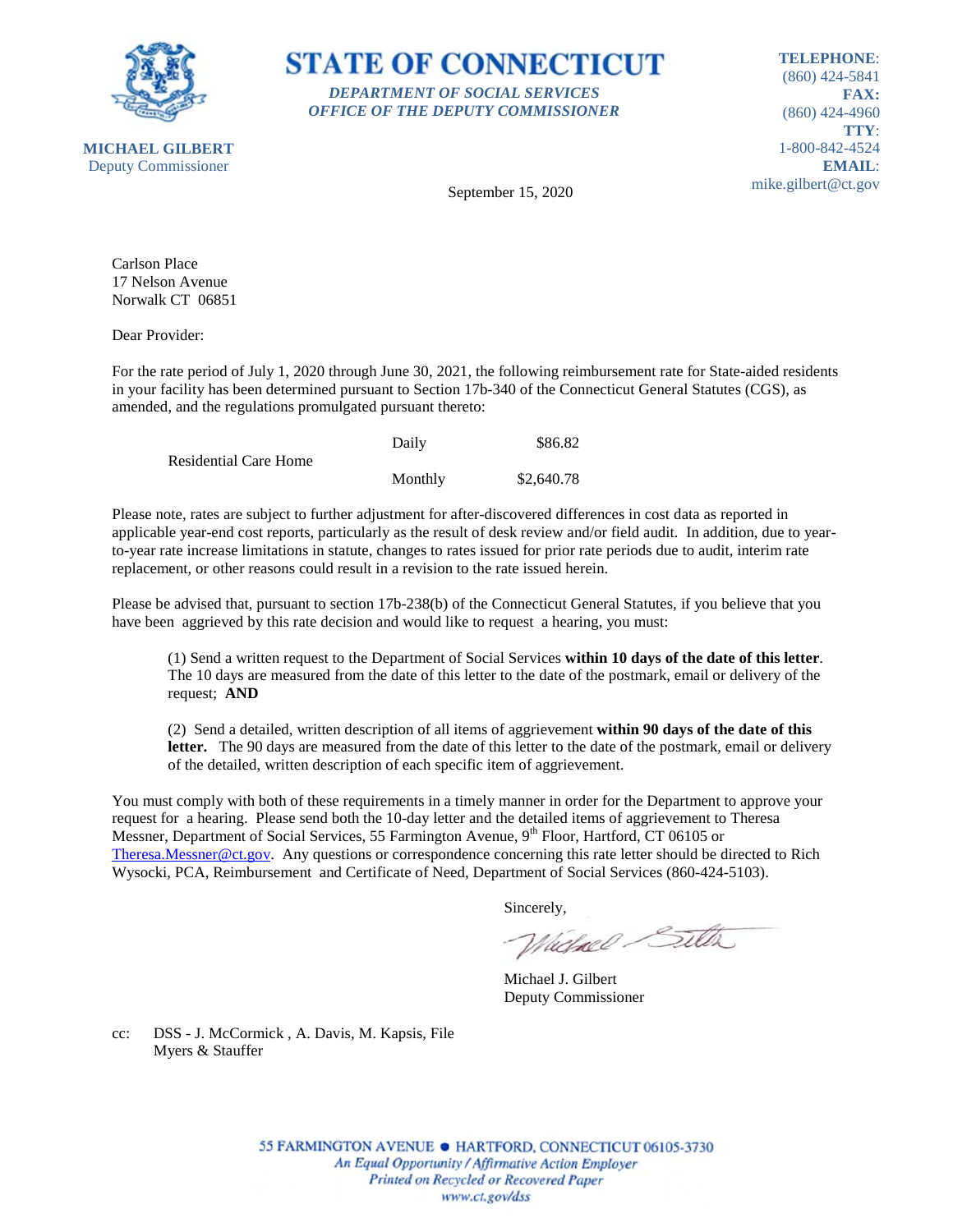



**TELEPHONE**: (860) 424-5841 **FAX:** (860) 424-4960 **TTY**: 1-800-842-4524 **EMAIL**: mike.gilbert@ct.gov

**MICHAEL GILBERT** Deputy Commissioner

September 15, 2020

Caroline Manor 37 Clark Avenue East Haven CT 06512

Dear Provider:

For the rate period of July 1, 2020 through June 30, 2021, the following reimbursement rate for State-aided residents in your facility has been determined pursuant to Section 17b-340 of the Connecticut General Statutes (CGS), as amended, and the regulations promulgated pursuant thereto:

|                              | Daily   | \$81.15    |
|------------------------------|---------|------------|
| <b>Residential Care Home</b> |         |            |
|                              | Monthly | \$2,468.31 |

Please note, rates are subject to further adjustment for after-discovered differences in cost data as reported in applicable year-end cost reports, particularly as the result of desk review and/or field audit. In addition, due to yearto-year rate increase limitations in statute, changes to rates issued for prior rate periods due to audit, interim rate replacement, or other reasons could result in a revision to the rate issued herein.

Please be advised that, pursuant to section 17b-238(b) of the Connecticut General Statutes, if you believe that you have been aggrieved by this rate decision and would like to request a hearing, you must:

(1) Send a written request to the Department of Social Services **within 10 days of the date of this letter**. The 10 days are measured from the date of this letter to the date of the postmark, email or delivery of the request; **AND**

(2) Send a detailed, written description of all items of aggrievement **within 90 days of the date of this letter.** The 90 days are measured from the date of this letter to the date of the postmark, email or delivery of the detailed, written description of each specific item of aggrievement.

You must comply with both of these requirements in a timely manner in order for the Department to approve your request for a hearing. Please send both the 10-day letter and the detailed items of aggrievement to Theresa Messner, Department of Social Services, 55 Farmington Avenue, 9<sup>th</sup> Floor, Hartford, CT 06105 or [Theresa.Messner@ct.gov.](mailto:Theresa.Messner@ct.gov) Any questions or correspondence concerning this rate letter should be directed to Rich Wysocki, PCA, Reimbursement and Certificate of Need, Department of Social Services (860-424-5103).

Sincerely,

Wielnel Silta

Michael J. Gilbert Deputy Commissioner

cc: DSS - J. McCormick , A. Davis, M. Kapsis, File Myers & Stauffer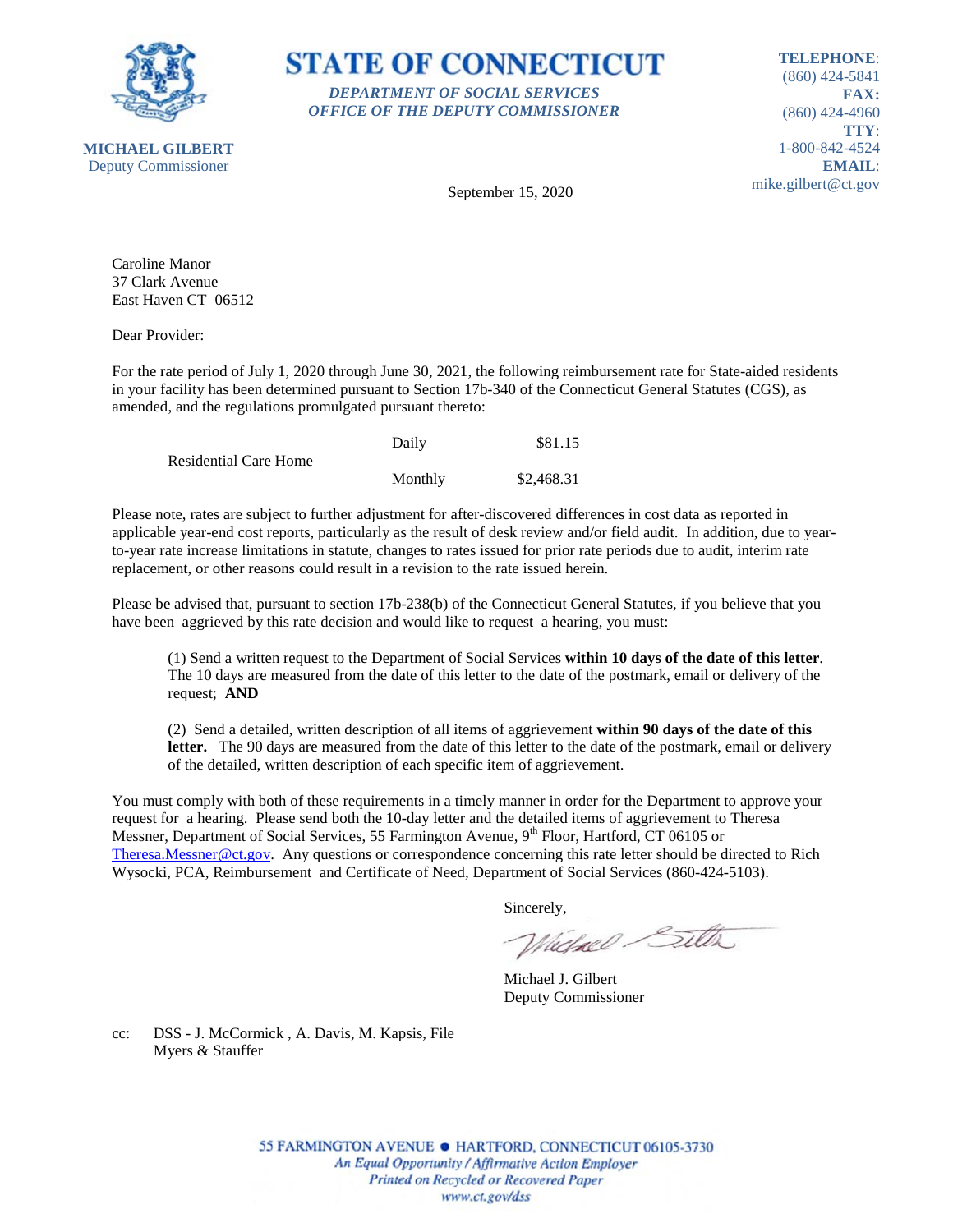



**TELEPHONE**: (860) 424-5841 **FAX:** (860) 424-4960 **TTY**: 1-800-842-4524 **EMAIL**: mike.gilbert@ct.gov

September 15, 2020

Carriage Manor, LLC 157 Hillside Avenue Waterbury CT 06710

Dear Provider:

For the rate period of July 1, 2020 through June 30, 2021, the following reimbursement rate for State-aided residents in your facility has been determined pursuant to Section 17b-340 of the Connecticut General Statutes (CGS), as amended, and the regulations promulgated pursuant thereto:

|                              | Daily   | \$114.83   |
|------------------------------|---------|------------|
| <b>Residential Care Home</b> |         |            |
|                              | Monthly | \$3,492.75 |

Please note, rates are subject to further adjustment for after-discovered differences in cost data as reported in applicable year-end cost reports, particularly as the result of desk review and/or field audit. In addition, due to yearto-year rate increase limitations in statute, changes to rates issued for prior rate periods due to audit, interim rate replacement, or other reasons could result in a revision to the rate issued herein.

Please be advised that, pursuant to section 17b-238(b) of the Connecticut General Statutes, if you believe that you have been aggrieved by this rate decision and would like to request a hearing, you must:

(1) Send a written request to the Department of Social Services **within 10 days of the date of this letter**. The 10 days are measured from the date of this letter to the date of the postmark, email or delivery of the request; **AND**

(2) Send a detailed, written description of all items of aggrievement **within 90 days of the date of this letter.** The 90 days are measured from the date of this letter to the date of the postmark, email or delivery of the detailed, written description of each specific item of aggrievement.

You must comply with both of these requirements in a timely manner in order for the Department to approve your request for a hearing. Please send both the 10-day letter and the detailed items of aggrievement to Theresa Messner, Department of Social Services, 55 Farmington Avenue, 9<sup>th</sup> Floor, Hartford, CT 06105 or [Theresa.Messner@ct.gov.](mailto:Theresa.Messner@ct.gov) Any questions or correspondence concerning this rate letter should be directed to Rich Wysocki, PCA, Reimbursement and Certificate of Need, Department of Social Services (860-424-5103).

Sincerely,

Wielnel Silta

Michael J. Gilbert Deputy Commissioner

cc: DSS - J. McCormick , A. Davis, M. Kapsis, File Myers & Stauffer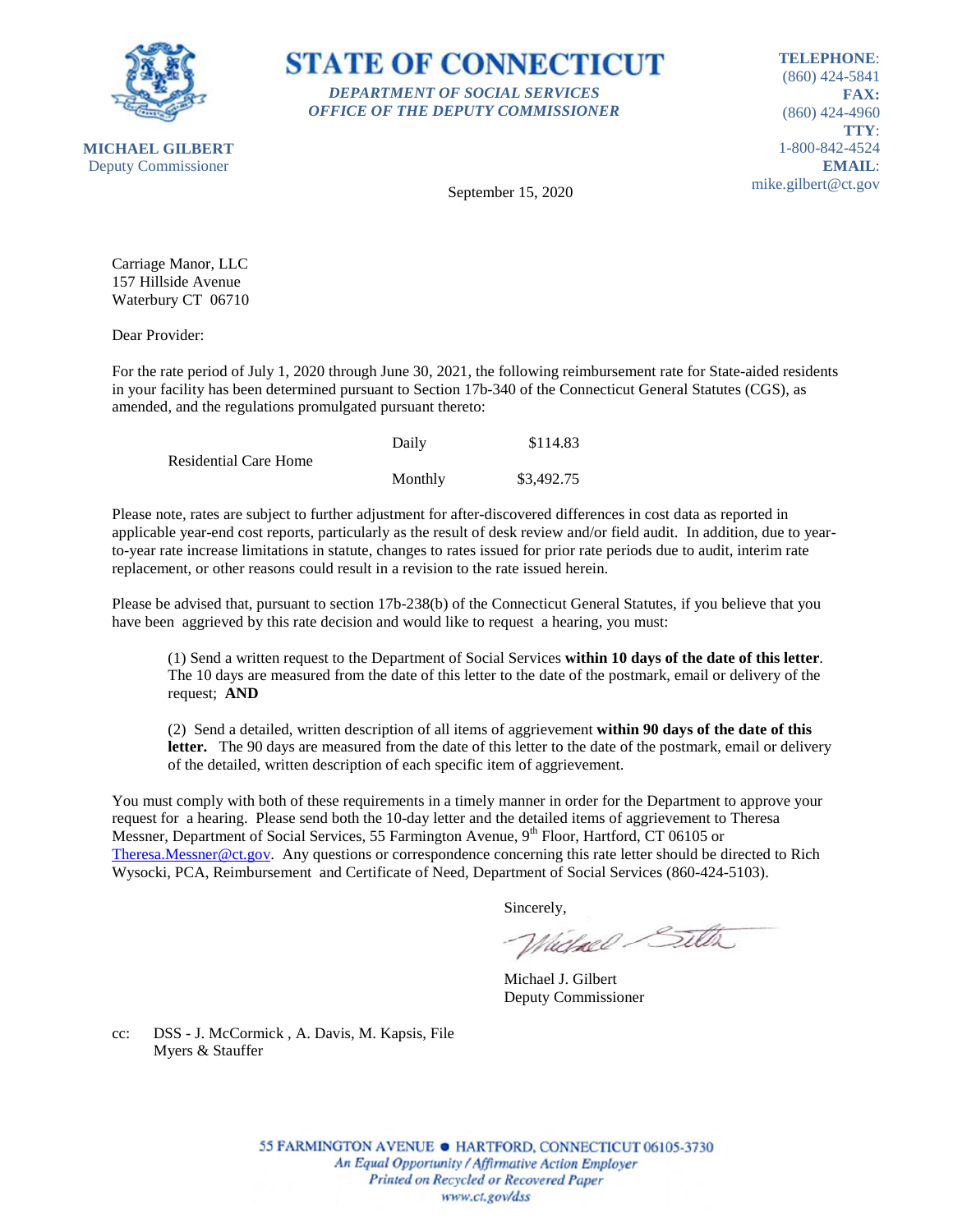



**TELEPHONE**: (860) 424-5841 **FAX:** (860) 424-4960 **TTY**: 1-800-842-4524 **EMAIL**: mike.gilbert@ct.gov

September 15, 2020

Char-Laine Manor, Inc 15 Ellington Avenue Rockville CT 06066

Dear Provider:

For the rate period of July 1, 2020 through June 30, 2021, the following reimbursement rate for State-aided residents in your facility has been determined pursuant to Section 17b-340 of the Connecticut General Statutes (CGS), as amended, and the regulations promulgated pursuant thereto:

|                              | Daily   | \$126.22   |
|------------------------------|---------|------------|
| <b>Residential Care Home</b> |         |            |
|                              | Monthly | \$3,839.19 |

Please note, rates are subject to further adjustment for after-discovered differences in cost data as reported in applicable year-end cost reports, particularly as the result of desk review and/or field audit. In addition, due to yearto-year rate increase limitations in statute, changes to rates issued for prior rate periods due to audit, interim rate replacement, or other reasons could result in a revision to the rate issued herein.

Please be advised that, pursuant to section 17b-238(b) of the Connecticut General Statutes, if you believe that you have been aggrieved by this rate decision and would like to request a hearing, you must:

(1) Send a written request to the Department of Social Services **within 10 days of the date of this letter**. The 10 days are measured from the date of this letter to the date of the postmark, email or delivery of the request; **AND**

(2) Send a detailed, written description of all items of aggrievement **within 90 days of the date of this letter.** The 90 days are measured from the date of this letter to the date of the postmark, email or delivery of the detailed, written description of each specific item of aggrievement.

You must comply with both of these requirements in a timely manner in order for the Department to approve your request for a hearing. Please send both the 10-day letter and the detailed items of aggrievement to Theresa Messner, Department of Social Services, 55 Farmington Avenue, 9<sup>th</sup> Floor, Hartford, CT 06105 or [Theresa.Messner@ct.gov.](mailto:Theresa.Messner@ct.gov) Any questions or correspondence concerning this rate letter should be directed to Rich Wysocki, PCA, Reimbursement and Certificate of Need, Department of Social Services (860-424-5103).

Sincerely,

Wielnel Silta

Michael J. Gilbert Deputy Commissioner

cc: DSS - J. McCormick , A. Davis, M. Kapsis, File Myers & Stauffer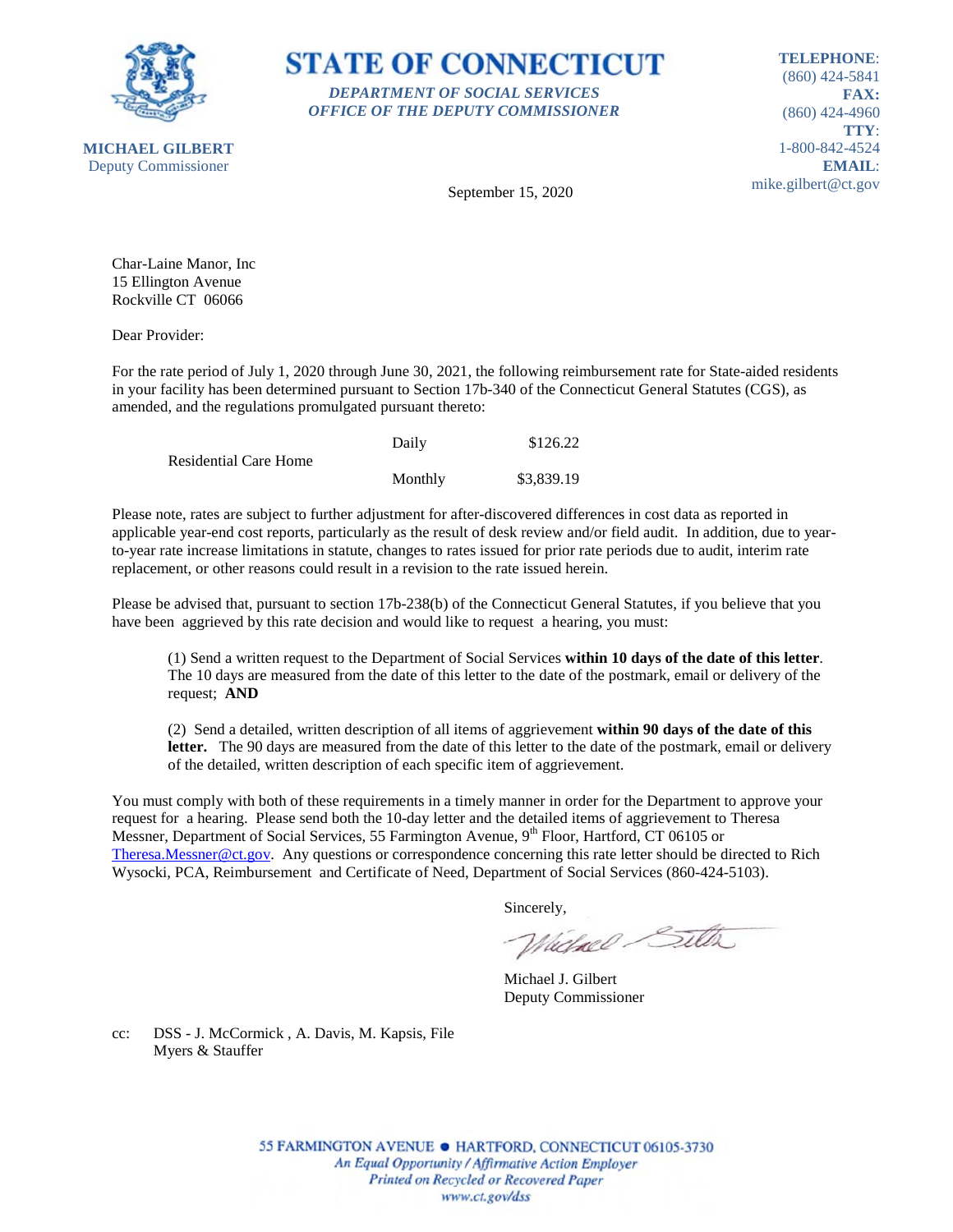

**STATE OF CONNECTICUT** *DEPARTMENT OF SOCIAL SERVICES OFFICE OF THE DEPUTY COMMISSIONER*

**TELEPHONE**: (860) 424-5841 **FAX:** (860) 424-4960 **TTY**: 1-800-842-4524 **EMAIL**: mike.gilbert@ct.gov

September 15, 2020

Corner House Residential Care LLC 1 Griswold Street Meriden CT 06450

Dear Provider:

For the rate period of July 1, 2020 through June 30, 2021, the following reimbursement rate for State-aided residents in your facility has been determined pursuant to Section 17b-340 of the Connecticut General Statutes (CGS), as amended, and the regulations promulgated pursuant thereto:

|                              | Daily   | \$65.34    |
|------------------------------|---------|------------|
| <b>Residential Care Home</b> |         |            |
|                              | Monthly | \$1,987.43 |

Please note, rates are subject to further adjustment for after-discovered differences in cost data as reported in applicable year-end cost reports, particularly as the result of desk review and/or field audit. In addition, due to yearto-year rate increase limitations in statute, changes to rates issued for prior rate periods due to audit, interim rate replacement, or other reasons could result in a revision to the rate issued herein.

Please be advised that, pursuant to section 17b-238(b) of the Connecticut General Statutes, if you believe that you have been aggrieved by this rate decision and would like to request a hearing, you must:

(1) Send a written request to the Department of Social Services **within 10 days of the date of this letter**. The 10 days are measured from the date of this letter to the date of the postmark, email or delivery of the request; **AND**

(2) Send a detailed, written description of all items of aggrievement **within 90 days of the date of this letter.** The 90 days are measured from the date of this letter to the date of the postmark, email or delivery of the detailed, written description of each specific item of aggrievement.

You must comply with both of these requirements in a timely manner in order for the Department to approve your request for a hearing. Please send both the 10-day letter and the detailed items of aggrievement to Theresa Messner, Department of Social Services, 55 Farmington Avenue, 9<sup>th</sup> Floor, Hartford, CT 06105 or [Theresa.Messner@ct.gov.](mailto:Theresa.Messner@ct.gov) Any questions or correspondence concerning this rate letter should be directed to Rich Wysocki, PCA, Reimbursement and Certificate of Need, Department of Social Services (860-424-5103).

Sincerely,

Wielnel Silta

Michael J. Gilbert Deputy Commissioner

cc: DSS - J. McCormick , A. Davis, M. Kapsis, File Myers & Stauffer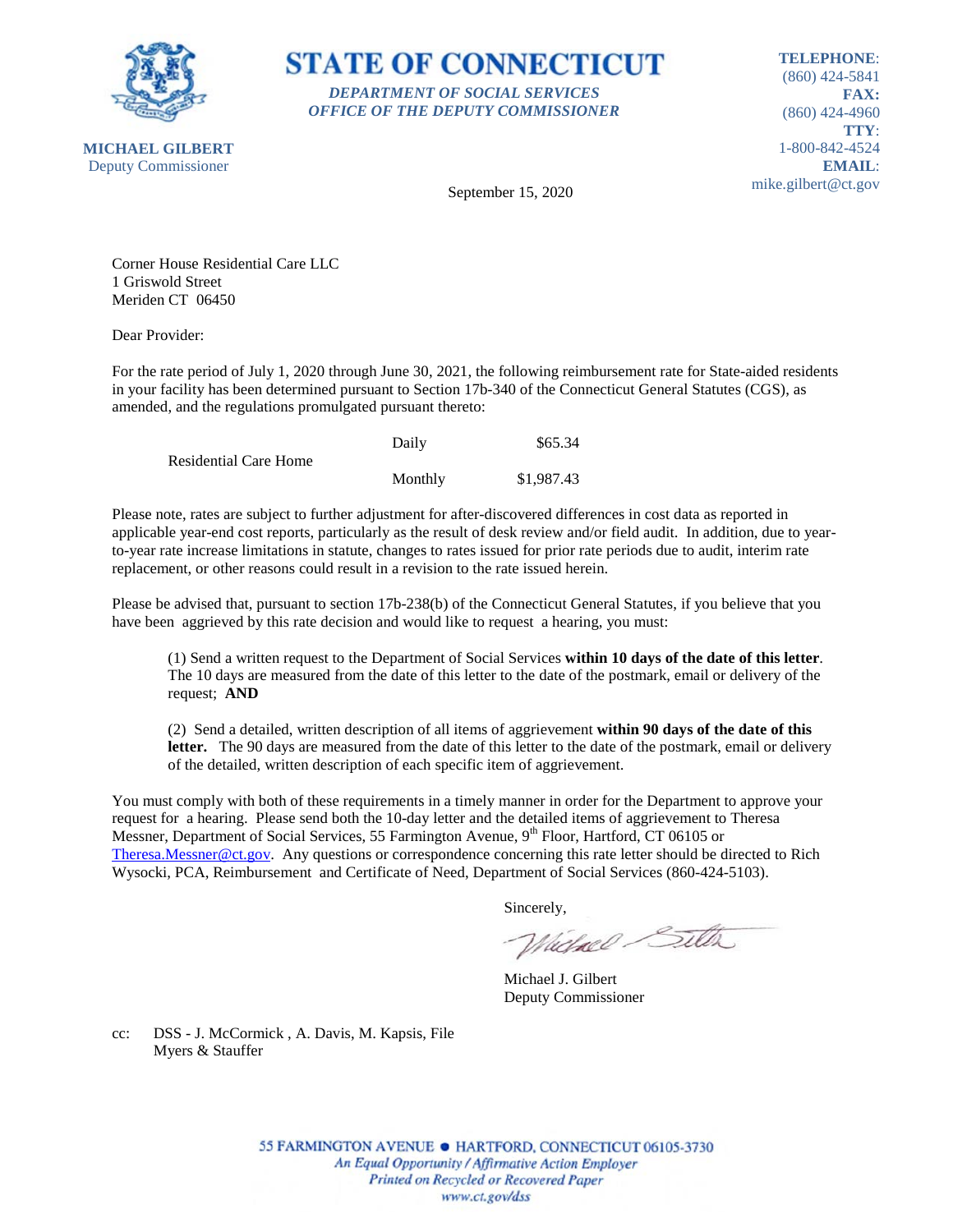



**TELEPHONE**: (860) 424-5841 **FAX:** (860) 424-4960 **TTY**: 1-800-842-4524 **EMAIL**: mike.gilbert@ct.gov

September 15, 2020

Crestwood Manor, Inc 90 Broad Street Norwich CT 06360

Dear Provider:

For the rate period of July 1, 2020 through June 30, 2021, the following reimbursement rate for State-aided residents in your facility has been determined pursuant to Section 17b-340 of the Connecticut General Statutes (CGS), as amended, and the regulations promulgated pursuant thereto:

|                              | Daily   | \$82.98    |
|------------------------------|---------|------------|
| <b>Residential Care Home</b> |         |            |
|                              | Monthly | \$2,523.98 |

Please note, rates are subject to further adjustment for after-discovered differences in cost data as reported in applicable year-end cost reports, particularly as the result of desk review and/or field audit. In addition, due to yearto-year rate increase limitations in statute, changes to rates issued for prior rate periods due to audit, interim rate replacement, or other reasons could result in a revision to the rate issued herein.

Please be advised that, pursuant to section 17b-238(b) of the Connecticut General Statutes, if you believe that you have been aggrieved by this rate decision and would like to request a hearing, you must:

(1) Send a written request to the Department of Social Services **within 10 days of the date of this letter**. The 10 days are measured from the date of this letter to the date of the postmark, email or delivery of the request; **AND**

(2) Send a detailed, written description of all items of aggrievement **within 90 days of the date of this letter.** The 90 days are measured from the date of this letter to the date of the postmark, email or delivery of the detailed, written description of each specific item of aggrievement.

You must comply with both of these requirements in a timely manner in order for the Department to approve your request for a hearing. Please send both the 10-day letter and the detailed items of aggrievement to Theresa Messner, Department of Social Services, 55 Farmington Avenue, 9<sup>th</sup> Floor, Hartford, CT 06105 or [Theresa.Messner@ct.gov.](mailto:Theresa.Messner@ct.gov) Any questions or correspondence concerning this rate letter should be directed to Rich Wysocki, PCA, Reimbursement and Certificate of Need, Department of Social Services (860-424-5103).

Sincerely,

Wielnel Silta

Michael J. Gilbert Deputy Commissioner

cc: DSS - J. McCormick , A. Davis, M. Kapsis, File Myers & Stauffer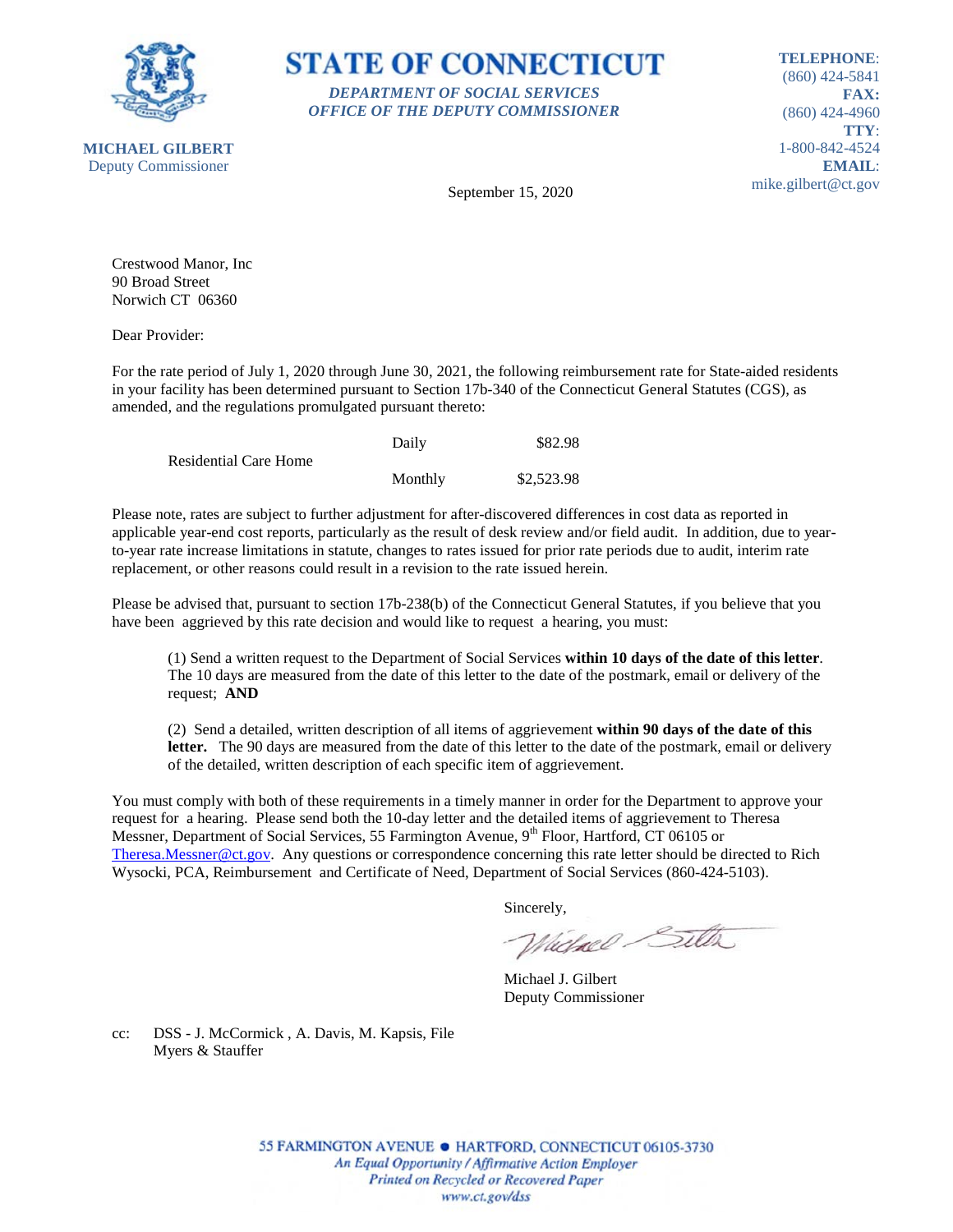

**STATE OF CONNECTICUT** *DEPARTMENT OF SOCIAL SERVICES OFFICE OF THE DEPUTY COMMISSIONER*

**TELEPHONE**: (860) 424-5841 **FAX:** (860) 424-4960 **TTY**: 1-800-842-4524 **EMAIL**: mike.gilbert@ct.gov

September 15, 2020

Curtis Home-St. Elizabeth Center 380 Crown Street Meriden CT 06450

Dear Provider:

For the rate period of July 1, 2020 through June 30, 2021, the following reimbursement rate for State-aided residents in your facility has been determined pursuant to Section 17b-340 of the Connecticut General Statutes (CGS), as amended, and the regulations promulgated pursuant thereto:

|                              | Daily   | \$107.18   |
|------------------------------|---------|------------|
| <b>Residential Care Home</b> |         |            |
|                              | Monthly | \$3,260.06 |

Please note, rates are subject to further adjustment for after-discovered differences in cost data as reported in applicable year-end cost reports, particularly as the result of desk review and/or field audit. In addition, due to yearto-year rate increase limitations in statute, changes to rates issued for prior rate periods due to audit, interim rate replacement, or other reasons could result in a revision to the rate issued herein.

Please be advised that, pursuant to section 17b-238(b) of the Connecticut General Statutes, if you believe that you have been aggrieved by this rate decision and would like to request a hearing, you must:

(1) Send a written request to the Department of Social Services **within 10 days of the date of this letter**. The 10 days are measured from the date of this letter to the date of the postmark, email or delivery of the request; **AND**

(2) Send a detailed, written description of all items of aggrievement **within 90 days of the date of this letter.** The 90 days are measured from the date of this letter to the date of the postmark, email or delivery of the detailed, written description of each specific item of aggrievement.

You must comply with both of these requirements in a timely manner in order for the Department to approve your request for a hearing. Please send both the 10-day letter and the detailed items of aggrievement to Theresa Messner, Department of Social Services, 55 Farmington Avenue, 9<sup>th</sup> Floor, Hartford, CT 06105 or [Theresa.Messner@ct.gov.](mailto:Theresa.Messner@ct.gov) Any questions or correspondence concerning this rate letter should be directed to Rich Wysocki, PCA, Reimbursement and Certificate of Need, Department of Social Services (860-424-5103).

Sincerely,

Wielnel Silta

Michael J. Gilbert Deputy Commissioner

cc: DSS - J. McCormick , A. Davis, M. Kapsis, File Myers & Stauffer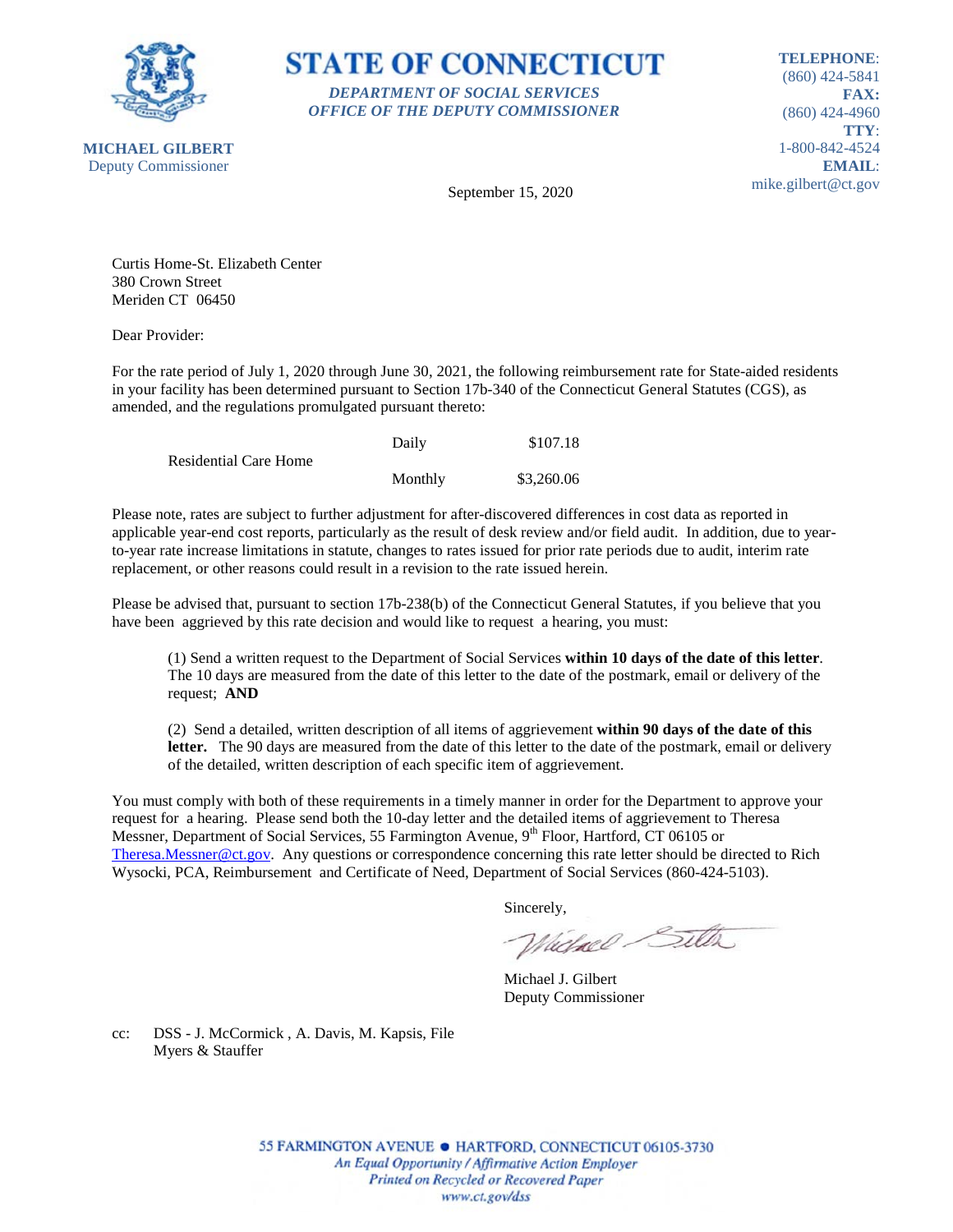

**STATE OF CONNECTICUT** *DEPARTMENT OF SOCIAL SERVICES OFFICE OF THE DEPUTY COMMISSIONER*

**TELEPHONE**: (860) 424-5841 **FAX:** (860) 424-4960 **TTY**: 1-800-842-4524 **EMAIL**: mike.gilbert@ct.gov

September 15, 2020

Eagle Landing Residential Care Home 268 Middlesex Avenue Chester CT 06412

Dear Provider:

For the rate period of July 1, 2020 through June 30, 2021, the following reimbursement rate for State-aided residents in your facility has been determined pursuant to Section 17b-340 of the Connecticut General Statutes (CGS), as amended, and the regulations promulgated pursuant thereto:

|                              | Daily   | \$112.29   |
|------------------------------|---------|------------|
| <b>Residential Care Home</b> |         |            |
|                              | Monthly | \$3,415.49 |

Please note, rates are subject to further adjustment for after-discovered differences in cost data as reported in applicable year-end cost reports, particularly as the result of desk review and/or field audit. In addition, due to yearto-year rate increase limitations in statute, changes to rates issued for prior rate periods due to audit, interim rate replacement, or other reasons could result in a revision to the rate issued herein.

Please be advised that, pursuant to section 17b-238(b) of the Connecticut General Statutes, if you believe that you have been aggrieved by this rate decision and would like to request a hearing, you must:

(1) Send a written request to the Department of Social Services **within 10 days of the date of this letter**. The 10 days are measured from the date of this letter to the date of the postmark, email or delivery of the request; **AND**

(2) Send a detailed, written description of all items of aggrievement **within 90 days of the date of this letter.** The 90 days are measured from the date of this letter to the date of the postmark, email or delivery of the detailed, written description of each specific item of aggrievement.

You must comply with both of these requirements in a timely manner in order for the Department to approve your request for a hearing. Please send both the 10-day letter and the detailed items of aggrievement to Theresa Messner, Department of Social Services, 55 Farmington Avenue, 9<sup>th</sup> Floor, Hartford, CT 06105 or [Theresa.Messner@ct.gov.](mailto:Theresa.Messner@ct.gov) Any questions or correspondence concerning this rate letter should be directed to Rich Wysocki, PCA, Reimbursement and Certificate of Need, Department of Social Services (860-424-5103).

Sincerely,

Wielnel Silta

Michael J. Gilbert Deputy Commissioner

cc: DSS - J. McCormick , A. Davis, M. Kapsis, File Myers & Stauffer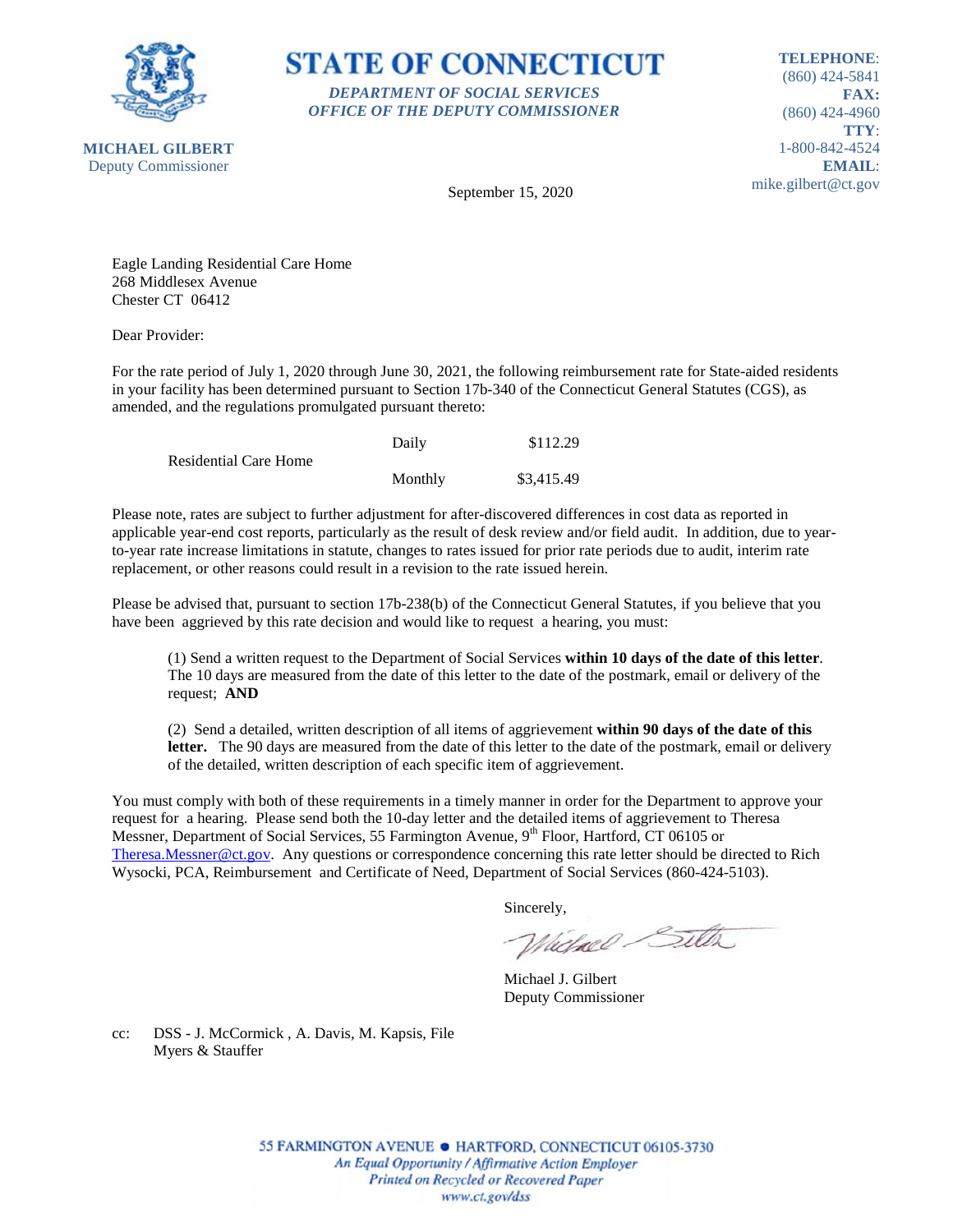



**TELEPHONE**: (860) 424-5841 **FAX:** (860) 424-4960 **TTY**: 1-800-842-4524 **EMAIL**: mike.gilbert@ct.gov

September 15, 2020

East Ridge Manor, Inc. 43 Preston Avenue Meriden CT 06450

Dear Provider:

For the rate period of July 1, 2020 through June 30, 2021, the following reimbursement rate for State-aided residents in your facility has been determined pursuant to Section 17b-340 of the Connecticut General Statutes (CGS), as amended, and the regulations promulgated pursuant thereto:

|                              | Daily   | \$74.20    |
|------------------------------|---------|------------|
| <b>Residential Care Home</b> |         |            |
|                              | Monthly | \$2,256.92 |

Please note, rates are subject to further adjustment for after-discovered differences in cost data as reported in applicable year-end cost reports, particularly as the result of desk review and/or field audit. In addition, due to yearto-year rate increase limitations in statute, changes to rates issued for prior rate periods due to audit, interim rate replacement, or other reasons could result in a revision to the rate issued herein.

Please be advised that, pursuant to section 17b-238(b) of the Connecticut General Statutes, if you believe that you have been aggrieved by this rate decision and would like to request a hearing, you must:

(1) Send a written request to the Department of Social Services **within 10 days of the date of this letter**. The 10 days are measured from the date of this letter to the date of the postmark, email or delivery of the request; **AND**

(2) Send a detailed, written description of all items of aggrievement **within 90 days of the date of this letter.** The 90 days are measured from the date of this letter to the date of the postmark, email or delivery of the detailed, written description of each specific item of aggrievement.

You must comply with both of these requirements in a timely manner in order for the Department to approve your request for a hearing. Please send both the 10-day letter and the detailed items of aggrievement to Theresa Messner, Department of Social Services, 55 Farmington Avenue, 9<sup>th</sup> Floor, Hartford, CT 06105 or [Theresa.Messner@ct.gov.](mailto:Theresa.Messner@ct.gov) Any questions or correspondence concerning this rate letter should be directed to Rich Wysocki, PCA, Reimbursement and Certificate of Need, Department of Social Services (860-424-5103).

Sincerely,

Wielnel Silta

Michael J. Gilbert Deputy Commissioner

cc: DSS - J. McCormick , A. Davis, M. Kapsis, File Myers & Stauffer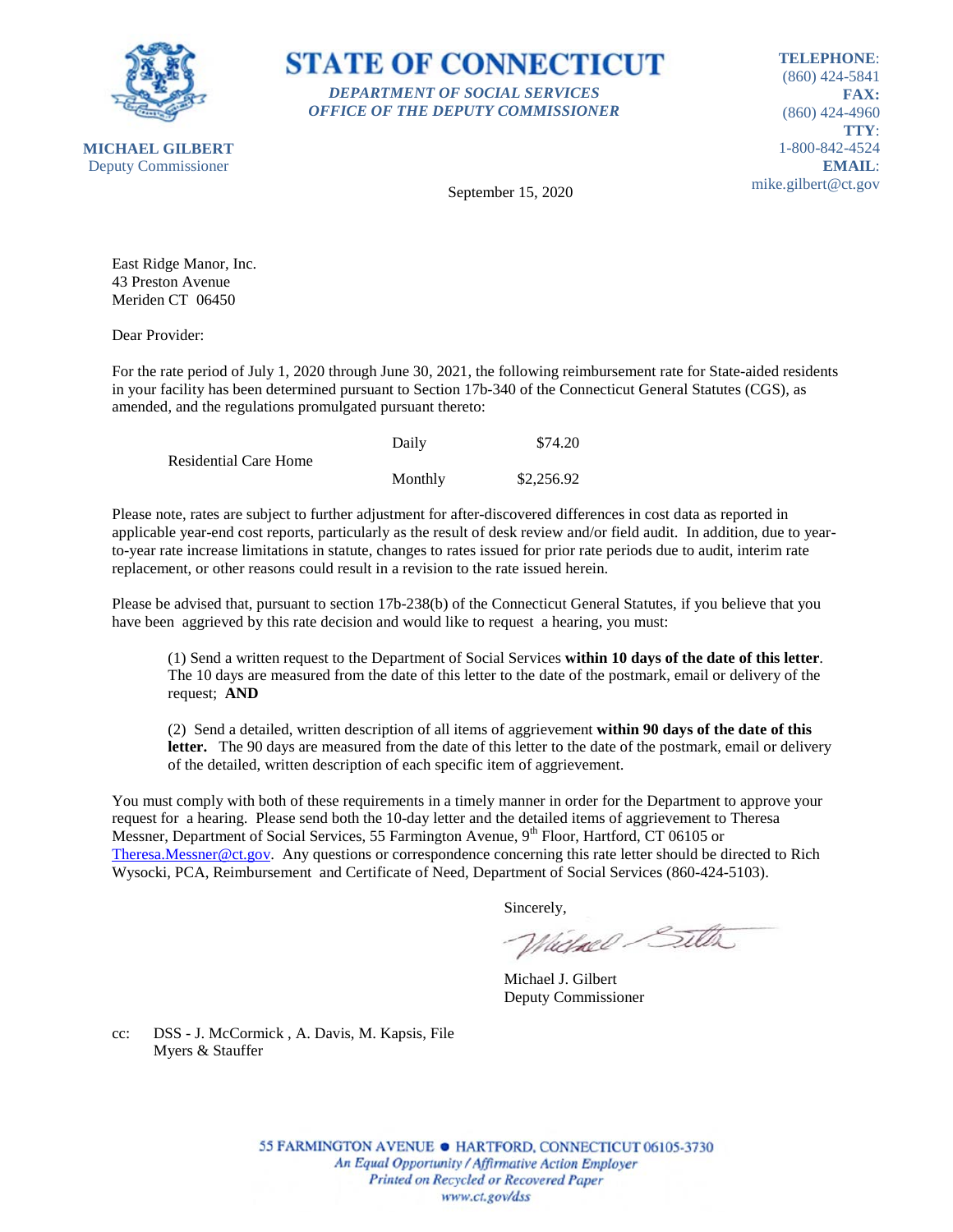



**TELEPHONE**: (860) 424-5841 **FAX:** (860) 424-4960 **TTY**: 1-800-842-4524 **EMAIL**: mike.gilbert@ct.gov

September 15, 2020

Elim Park Baptist Home 140 Cook Hill Rd Cheshire CT 06410

Dear Provider:

For the rate period of July 1, 2020 through June 30, 2021, the following reimbursement rate for State-aided residents in your facility has been determined pursuant to Section 17b-340 of the Connecticut General Statutes (CGS), as amended, and the regulations promulgated pursuant thereto:

|                              | Daily   | \$142.35   |
|------------------------------|---------|------------|
| <b>Residential Care Home</b> |         |            |
|                              | Monthly | \$4,329.81 |

Please note, rates are subject to further adjustment for after-discovered differences in cost data as reported in applicable year-end cost reports, particularly as the result of desk review and/or field audit. In addition, due to yearto-year rate increase limitations in statute, changes to rates issued for prior rate periods due to audit, interim rate replacement, or other reasons could result in a revision to the rate issued herein.

Please be advised that, pursuant to section 17b-238(b) of the Connecticut General Statutes, if you believe that you have been aggrieved by this rate decision and would like to request a hearing, you must:

(1) Send a written request to the Department of Social Services **within 10 days of the date of this letter**. The 10 days are measured from the date of this letter to the date of the postmark, email or delivery of the request; **AND**

(2) Send a detailed, written description of all items of aggrievement **within 90 days of the date of this letter.** The 90 days are measured from the date of this letter to the date of the postmark, email or delivery of the detailed, written description of each specific item of aggrievement.

You must comply with both of these requirements in a timely manner in order for the Department to approve your request for a hearing. Please send both the 10-day letter and the detailed items of aggrievement to Theresa Messner, Department of Social Services, 55 Farmington Avenue, 9<sup>th</sup> Floor, Hartford, CT 06105 or [Theresa.Messner@ct.gov.](mailto:Theresa.Messner@ct.gov) Any questions or correspondence concerning this rate letter should be directed to Rich Wysocki, PCA, Reimbursement and Certificate of Need, Department of Social Services (860-424-5103).

Sincerely,

Wielnel Silta

Michael J. Gilbert Deputy Commissioner

cc: DSS - J. McCormick , A. Davis, M. Kapsis, File Myers & Stauffer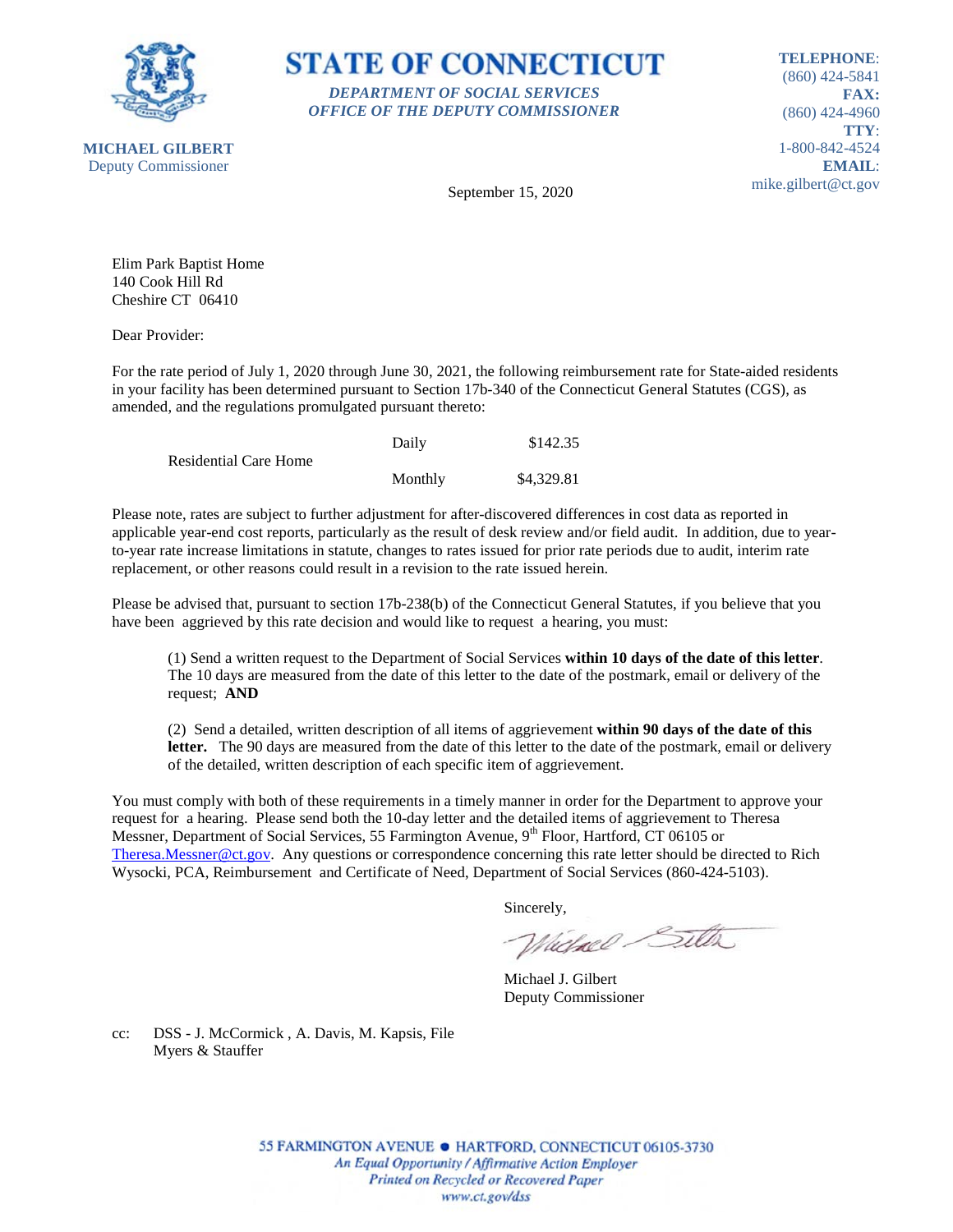

**STATE OF CONNECTICUT** *DEPARTMENT OF SOCIAL SERVICES OFFICE OF THE DEPUTY COMMISSIONER*

**TELEPHONE**: (860) 424-5841 **FAX:** (860) 424-4960 **TTY**: 1-800-842-4524 **EMAIL**: mike.gilbert@ct.gov

September 15, 2020

Eliza Huntington Mem. Home, Inc. 99 Washington Street Norwich CT 06360

Dear Provider:

For the rate period of July 1, 2020 through June 30, 2021, the following reimbursement rate for State-aided residents in your facility has been determined pursuant to Section 17b-340 of the Connecticut General Statutes (CGS), as amended, and the regulations promulgated pursuant thereto:

|                              | Daily   | \$131.10   |
|------------------------------|---------|------------|
| <b>Residential Care Home</b> |         |            |
|                              | Monthly | \$3,987.63 |

Please note, rates are subject to further adjustment for after-discovered differences in cost data as reported in applicable year-end cost reports, particularly as the result of desk review and/or field audit. In addition, due to yearto-year rate increase limitations in statute, changes to rates issued for prior rate periods due to audit, interim rate replacement, or other reasons could result in a revision to the rate issued herein.

Please be advised that, pursuant to section 17b-238(b) of the Connecticut General Statutes, if you believe that you have been aggrieved by this rate decision and would like to request a hearing, you must:

(1) Send a written request to the Department of Social Services **within 10 days of the date of this letter**. The 10 days are measured from the date of this letter to the date of the postmark, email or delivery of the request; **AND**

(2) Send a detailed, written description of all items of aggrievement **within 90 days of the date of this letter.** The 90 days are measured from the date of this letter to the date of the postmark, email or delivery of the detailed, written description of each specific item of aggrievement.

You must comply with both of these requirements in a timely manner in order for the Department to approve your request for a hearing. Please send both the 10-day letter and the detailed items of aggrievement to Theresa Messner, Department of Social Services, 55 Farmington Avenue, 9<sup>th</sup> Floor, Hartford, CT 06105 or [Theresa.Messner@ct.gov.](mailto:Theresa.Messner@ct.gov) Any questions or correspondence concerning this rate letter should be directed to Rich Wysocki, PCA, Reimbursement and Certificate of Need, Department of Social Services (860-424-5103).

Sincerely,

Wielnel Silta

Michael J. Gilbert Deputy Commissioner

cc: DSS - J. McCormick , A. Davis, M. Kapsis, File Myers & Stauffer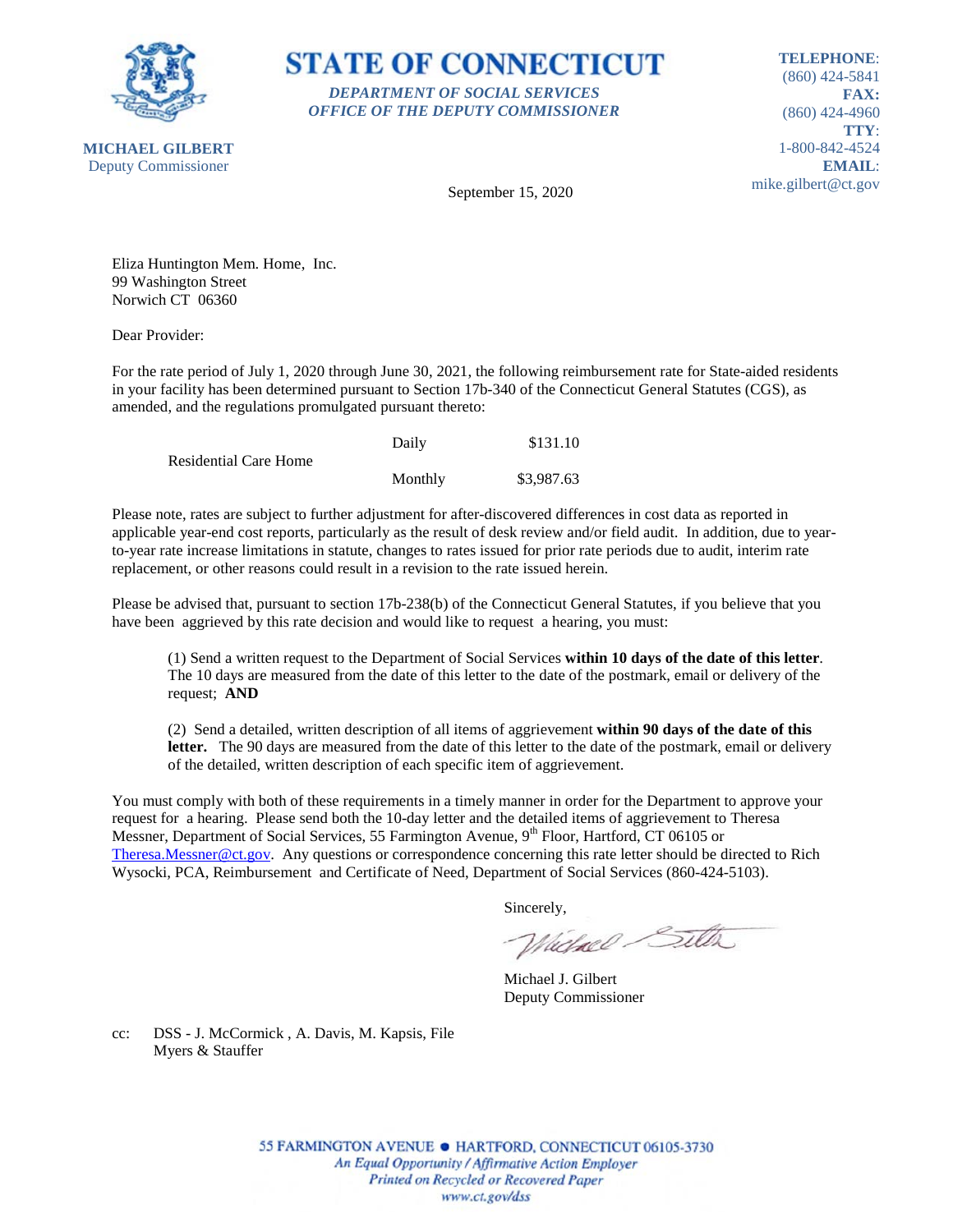



**TELEPHONE**: (860) 424-5841 **FAX:** (860) 424-4960 **TTY**: 1-800-842-4524 **EMAIL**: mike.gilbert@ct.gov

September 15, 2020

Elm Hill Manor, Inc. 37 Elm Street Rockville CT 06066

Dear Provider:

For the rate period of July 1, 2020 through June 30, 2021, the following reimbursement rate for State-aided residents in your facility has been determined pursuant to Section 17b-340 of the Connecticut General Statutes (CGS), as amended, and the regulations promulgated pursuant thereto:

|                              | Daily   | \$68.08    |
|------------------------------|---------|------------|
| <b>Residential Care Home</b> |         |            |
|                              | Monthly | \$2,070.77 |

Please note, rates are subject to further adjustment for after-discovered differences in cost data as reported in applicable year-end cost reports, particularly as the result of desk review and/or field audit. In addition, due to yearto-year rate increase limitations in statute, changes to rates issued for prior rate periods due to audit, interim rate replacement, or other reasons could result in a revision to the rate issued herein.

Please be advised that, pursuant to section 17b-238(b) of the Connecticut General Statutes, if you believe that you have been aggrieved by this rate decision and would like to request a hearing, you must:

(1) Send a written request to the Department of Social Services **within 10 days of the date of this letter**. The 10 days are measured from the date of this letter to the date of the postmark, email or delivery of the request; **AND**

(2) Send a detailed, written description of all items of aggrievement **within 90 days of the date of this letter.** The 90 days are measured from the date of this letter to the date of the postmark, email or delivery of the detailed, written description of each specific item of aggrievement.

You must comply with both of these requirements in a timely manner in order for the Department to approve your request for a hearing. Please send both the 10-day letter and the detailed items of aggrievement to Theresa Messner, Department of Social Services, 55 Farmington Avenue, 9<sup>th</sup> Floor, Hartford, CT 06105 or [Theresa.Messner@ct.gov.](mailto:Theresa.Messner@ct.gov) Any questions or correspondence concerning this rate letter should be directed to Rich Wysocki, PCA, Reimbursement and Certificate of Need, Department of Social Services (860-424-5103).

Sincerely,

Wielnel Silta

Michael J. Gilbert Deputy Commissioner

cc: DSS - J. McCormick , A. Davis, M. Kapsis, File Myers & Stauffer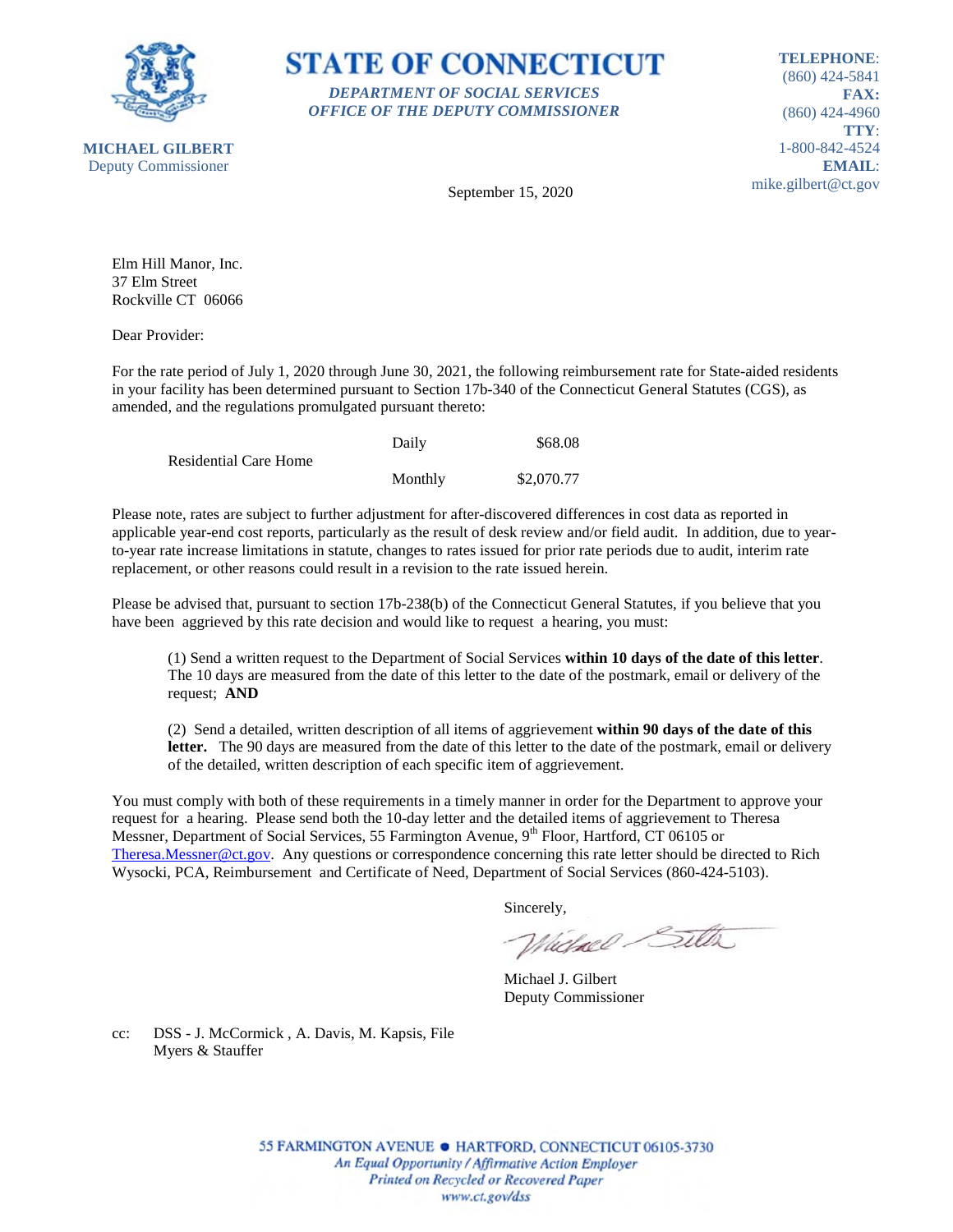

**STATE OF CONNECTICUT** *DEPARTMENT OF SOCIAL SERVICES OFFICE OF THE DEPUTY COMMISSIONER*

**TELEPHONE**: (860) 424-5841 **FAX:** (860) 424-4960 **TTY**: 1-800-842-4524 **EMAIL**: mike.gilbert@ct.gov

September 15, 2020

Elton Residential Care Home 30 West Main Street Waterbury CT 06702

Dear Provider:

For the rate period of July 1, 2020 through June 30, 2021, the following reimbursement rate for State-aided residents in your facility has been determined pursuant to Section 17b-340 of the Connecticut General Statutes (CGS), as amended, and the regulations promulgated pursuant thereto:

|                              | Daily   | \$88.24    |
|------------------------------|---------|------------|
| <b>Residential Care Home</b> |         |            |
|                              | Monthly | \$2,683.97 |

Please note, rates are subject to further adjustment for after-discovered differences in cost data as reported in applicable year-end cost reports, particularly as the result of desk review and/or field audit. In addition, due to yearto-year rate increase limitations in statute, changes to rates issued for prior rate periods due to audit, interim rate replacement, or other reasons could result in a revision to the rate issued herein.

Please be advised that, pursuant to section 17b-238(b) of the Connecticut General Statutes, if you believe that you have been aggrieved by this rate decision and would like to request a hearing, you must:

(1) Send a written request to the Department of Social Services **within 10 days of the date of this letter**. The 10 days are measured from the date of this letter to the date of the postmark, email or delivery of the request; **AND**

(2) Send a detailed, written description of all items of aggrievement **within 90 days of the date of this letter.** The 90 days are measured from the date of this letter to the date of the postmark, email or delivery of the detailed, written description of each specific item of aggrievement.

You must comply with both of these requirements in a timely manner in order for the Department to approve your request for a hearing. Please send both the 10-day letter and the detailed items of aggrievement to Theresa Messner, Department of Social Services, 55 Farmington Avenue, 9<sup>th</sup> Floor, Hartford, CT 06105 or [Theresa.Messner@ct.gov.](mailto:Theresa.Messner@ct.gov) Any questions or correspondence concerning this rate letter should be directed to Rich Wysocki, PCA, Reimbursement and Certificate of Need, Department of Social Services (860-424-5103).

Sincerely,

Wielnel Silta

Michael J. Gilbert Deputy Commissioner

cc: DSS - J. McCormick , A. Davis, M. Kapsis, File Myers & Stauffer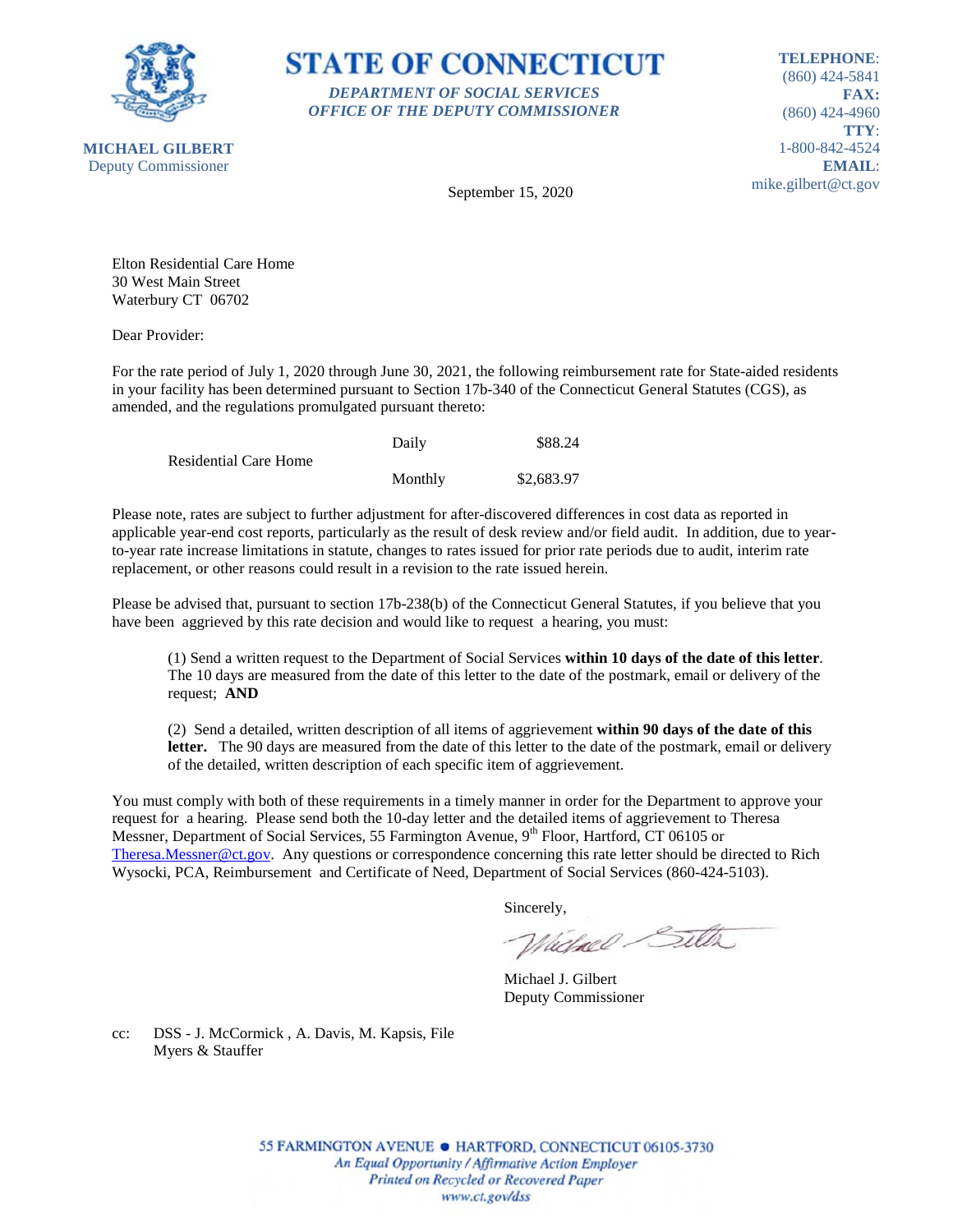

**STATE OF CONNECTICUT** *DEPARTMENT OF SOCIAL SERVICES OFFICE OF THE DEPUTY COMMISSIONER*

**TELEPHONE**: (860) 424-5841 **FAX:** (860) 424-4960 **TTY**: 1-800-842-4524 **EMAIL**: mike.gilbert@ct.gov

September 15, 2020

Essex Village Manor, LLC 59 South Main Street Essex CT 06426

Dear Provider:

For the rate period of July 1, 2020 through June 30, 2021, the following reimbursement rate for State-aided residents in your facility has been determined pursuant to Section 17b-340 of the Connecticut General Statutes (CGS), as amended, and the regulations promulgated pursuant thereto:

|                              | Daily   | \$88.14    |
|------------------------------|---------|------------|
| <b>Residential Care Home</b> |         |            |
|                              | Monthly | \$2,680.93 |

Please note, rates are subject to further adjustment for after-discovered differences in cost data as reported in applicable year-end cost reports, particularly as the result of desk review and/or field audit. In addition, due to yearto-year rate increase limitations in statute, changes to rates issued for prior rate periods due to audit, interim rate replacement, or other reasons could result in a revision to the rate issued herein.

Please be advised that, pursuant to section 17b-238(b) of the Connecticut General Statutes, if you believe that you have been aggrieved by this rate decision and would like to request a hearing, you must:

(1) Send a written request to the Department of Social Services **within 10 days of the date of this letter**. The 10 days are measured from the date of this letter to the date of the postmark, email or delivery of the request; **AND**

(2) Send a detailed, written description of all items of aggrievement **within 90 days of the date of this letter.** The 90 days are measured from the date of this letter to the date of the postmark, email or delivery of the detailed, written description of each specific item of aggrievement.

You must comply with both of these requirements in a timely manner in order for the Department to approve your request for a hearing. Please send both the 10-day letter and the detailed items of aggrievement to Theresa Messner, Department of Social Services, 55 Farmington Avenue, 9<sup>th</sup> Floor, Hartford, CT 06105 or [Theresa.Messner@ct.gov.](mailto:Theresa.Messner@ct.gov) Any questions or correspondence concerning this rate letter should be directed to Rich Wysocki, PCA, Reimbursement and Certificate of Need, Department of Social Services (860-424-5103).

Sincerely,

Wielnel Silta

Michael J. Gilbert Deputy Commissioner

cc: DSS - J. McCormick , A. Davis, M. Kapsis, File Myers & Stauffer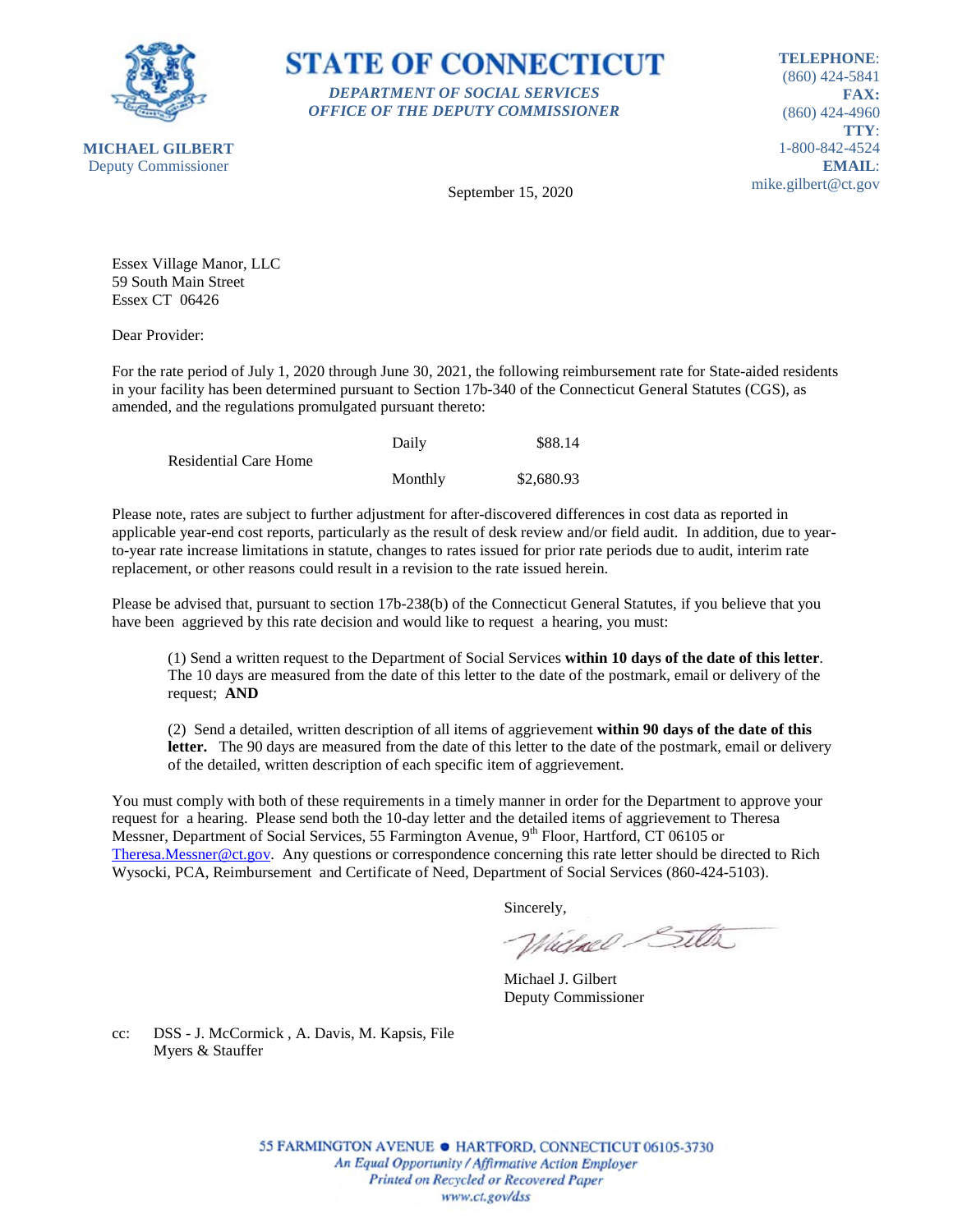



**TELEPHONE**: (860) 424-5841 **FAX:** (860) 424-4960 **TTY**: 1-800-842-4524 **EMAIL**: mike.gilbert@ct.gov

September 15, 2020

Evangelical Baptist Home 574 Ashford Center Road Ashford CT 06278

Dear Provider:

For the rate period of July 1, 2020 through June 30, 2021, the following reimbursement rate for State-aided residents in your facility has been determined pursuant to Section 17b-340 of the Connecticut General Statutes (CGS), as amended, and the regulations promulgated pursuant thereto:

|                              | Daily   | \$75.54    |
|------------------------------|---------|------------|
| <b>Residential Care Home</b> |         |            |
|                              | Monthly | \$2,297.68 |

Please note, rates are subject to further adjustment for after-discovered differences in cost data as reported in applicable year-end cost reports, particularly as the result of desk review and/or field audit. In addition, due to yearto-year rate increase limitations in statute, changes to rates issued for prior rate periods due to audit, interim rate replacement, or other reasons could result in a revision to the rate issued herein.

Please be advised that, pursuant to section 17b-238(b) of the Connecticut General Statutes, if you believe that you have been aggrieved by this rate decision and would like to request a hearing, you must:

(1) Send a written request to the Department of Social Services **within 10 days of the date of this letter**. The 10 days are measured from the date of this letter to the date of the postmark, email or delivery of the request; **AND**

(2) Send a detailed, written description of all items of aggrievement **within 90 days of the date of this letter.** The 90 days are measured from the date of this letter to the date of the postmark, email or delivery of the detailed, written description of each specific item of aggrievement.

You must comply with both of these requirements in a timely manner in order for the Department to approve your request for a hearing. Please send both the 10-day letter and the detailed items of aggrievement to Theresa Messner, Department of Social Services, 55 Farmington Avenue, 9<sup>th</sup> Floor, Hartford, CT 06105 or [Theresa.Messner@ct.gov.](mailto:Theresa.Messner@ct.gov) Any questions or correspondence concerning this rate letter should be directed to Rich Wysocki, PCA, Reimbursement and Certificate of Need, Department of Social Services (860-424-5103).

Sincerely,

Wielnel Silta

Michael J. Gilbert Deputy Commissioner

cc: DSS - J. McCormick , A. Davis, M. Kapsis, File Myers & Stauffer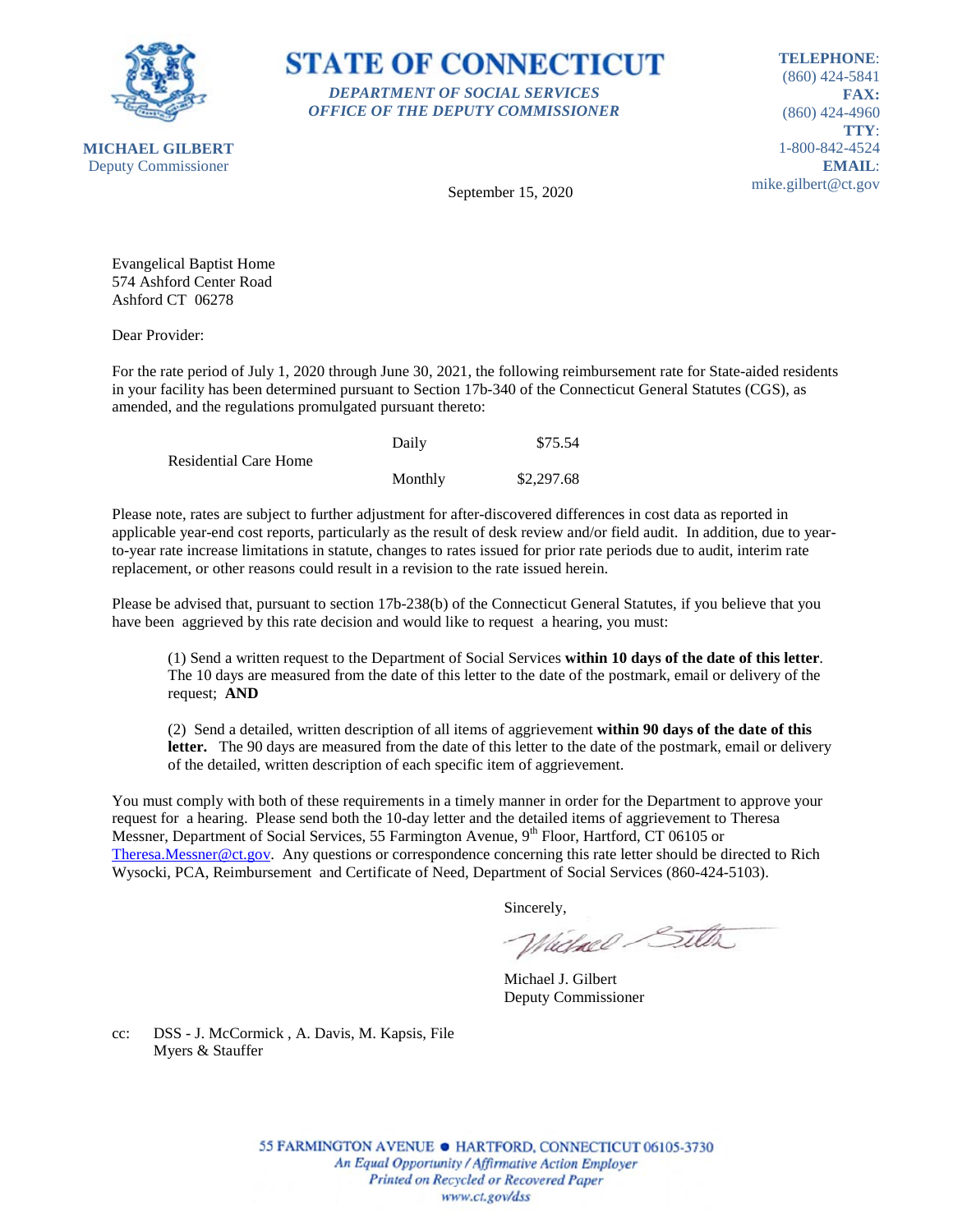



**TELEPHONE**: (860) 424-5841 **FAX:** (860) 424-4960 **TTY**: 1-800-842-4524 **EMAIL**: mike.gilbert@ct.gov

September 15, 2020

Fernwood Manor, Inc. 27-29 Girard Avenue Hartford CT 06105

Dear Provider:

For the rate period of July 1, 2020 through June 30, 2021, the following reimbursement rate for State-aided residents in your facility has been determined pursuant to Section 17b-340 of the Connecticut General Statutes (CGS), as amended, and the regulations promulgated pursuant thereto:

|                       | Daily   | \$73.61    |
|-----------------------|---------|------------|
| Residential Care Home |         |            |
|                       | Monthly | \$2,238.97 |

Please note, rates are subject to further adjustment for after-discovered differences in cost data as reported in applicable year-end cost reports, particularly as the result of desk review and/or field audit. In addition, due to yearto-year rate increase limitations in statute, changes to rates issued for prior rate periods due to audit, interim rate replacement, or other reasons could result in a revision to the rate issued herein.

Please be advised that, pursuant to section 17b-238(b) of the Connecticut General Statutes, if you believe that you have been aggrieved by this rate decision and would like to request a hearing, you must:

(1) Send a written request to the Department of Social Services **within 10 days of the date of this letter**. The 10 days are measured from the date of this letter to the date of the postmark, email or delivery of the request; **AND**

(2) Send a detailed, written description of all items of aggrievement **within 90 days of the date of this letter.** The 90 days are measured from the date of this letter to the date of the postmark, email or delivery of the detailed, written description of each specific item of aggrievement.

You must comply with both of these requirements in a timely manner in order for the Department to approve your request for a hearing. Please send both the 10-day letter and the detailed items of aggrievement to Theresa Messner, Department of Social Services, 55 Farmington Avenue, 9<sup>th</sup> Floor, Hartford, CT 06105 or [Theresa.Messner@ct.gov.](mailto:Theresa.Messner@ct.gov) Any questions or correspondence concerning this rate letter should be directed to Rich Wysocki, PCA, Reimbursement and Certificate of Need, Department of Social Services (860-424-5103).

Sincerely,

Wielnel Silta

Michael J. Gilbert Deputy Commissioner

cc: DSS - J. McCormick , A. Davis, M. Kapsis, File Myers & Stauffer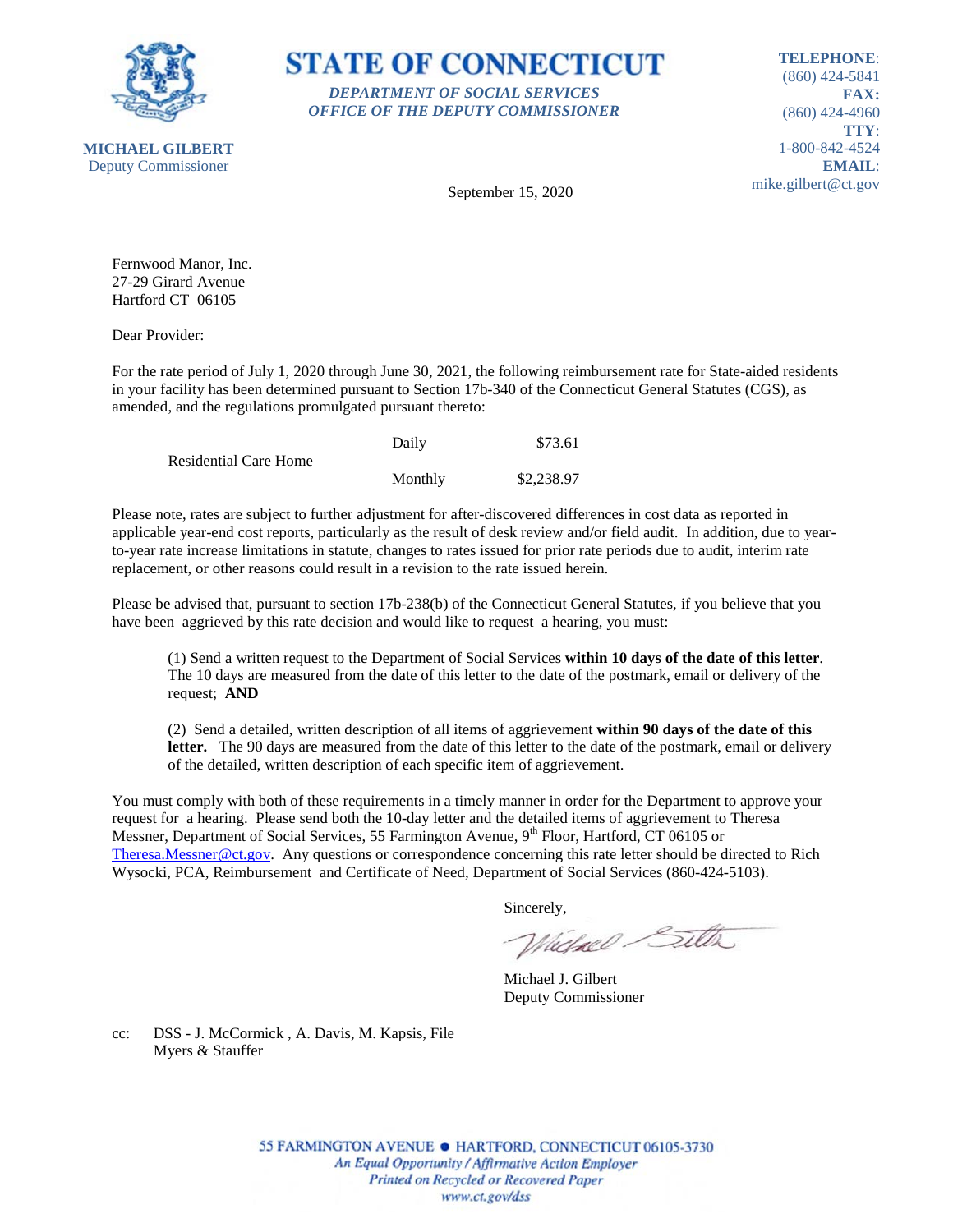

**STATE OF CONNECTICUT** *DEPARTMENT OF SOCIAL SERVICES OFFICE OF THE DEPUTY COMMISSIONER*

**TELEPHONE**: (860) 424-5841 **FAX:** (860) 424-4960 **TTY**: 1-800-842-4524 **EMAIL**: mike.gilbert@ct.gov

September 15, 2020

Fernwood Rest Home, Inc. 400 Torrington Road Litchfield CT 06759

Dear Provider:

For the rate period of July 1, 2020 through June 30, 2021, the following reimbursement rate for State-aided residents in your facility has been determined pursuant to Section 17b-340 of the Connecticut General Statutes (CGS), as amended, and the regulations promulgated pursuant thereto:

|                              | Daily   | \$72.86    |
|------------------------------|---------|------------|
| <b>Residential Care Home</b> |         |            |
|                              | Monthly | \$2,216.16 |

Please note, rates are subject to further adjustment for after-discovered differences in cost data as reported in applicable year-end cost reports, particularly as the result of desk review and/or field audit. In addition, due to yearto-year rate increase limitations in statute, changes to rates issued for prior rate periods due to audit, interim rate replacement, or other reasons could result in a revision to the rate issued herein.

Please be advised that, pursuant to section 17b-238(b) of the Connecticut General Statutes, if you believe that you have been aggrieved by this rate decision and would like to request a hearing, you must:

(1) Send a written request to the Department of Social Services **within 10 days of the date of this letter**. The 10 days are measured from the date of this letter to the date of the postmark, email or delivery of the request; **AND**

(2) Send a detailed, written description of all items of aggrievement **within 90 days of the date of this letter.** The 90 days are measured from the date of this letter to the date of the postmark, email or delivery of the detailed, written description of each specific item of aggrievement.

You must comply with both of these requirements in a timely manner in order for the Department to approve your request for a hearing. Please send both the 10-day letter and the detailed items of aggrievement to Theresa Messner, Department of Social Services, 55 Farmington Avenue, 9<sup>th</sup> Floor, Hartford, CT 06105 or [Theresa.Messner@ct.gov.](mailto:Theresa.Messner@ct.gov) Any questions or correspondence concerning this rate letter should be directed to Rich Wysocki, PCA, Reimbursement and Certificate of Need, Department of Social Services (860-424-5103).

Sincerely,

Wielnel Silta

Michael J. Gilbert Deputy Commissioner

cc: DSS - J. McCormick , A. Davis, M. Kapsis, File Myers & Stauffer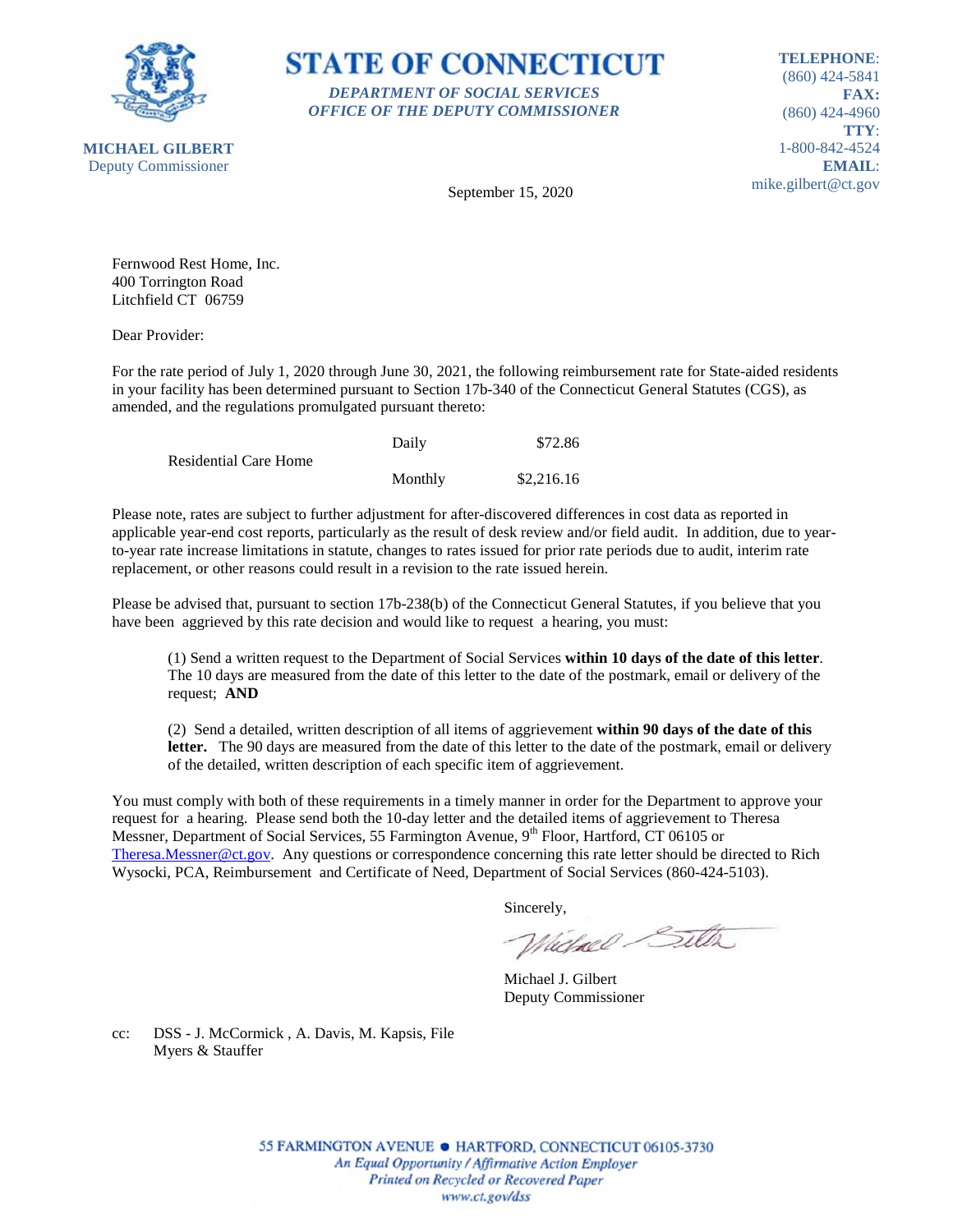

**MICHAEL GILBERT**

## **STATE OF CONNECTICUT** *DEPARTMENT OF SOCIAL SERVICES OFFICE OF THE DEPUTY COMMISSIONER*

**TELEPHONE**: (860) 424-5841 **FAX:** (860) 424-4960 **TTY**: 1-800-842-4524 **EMAIL**: mike.gilbert@ct.gov

Deputy Commissioner

September 15, 2020

Fernwood West 521 Prospect Avenue West Hartford CT 06105

Dear Provider:

For the rate period of July 1, 2020 through June 30, 2021, the following reimbursement rate for State-aided residents in your facility has been determined pursuant to Section 17b-340 of the Connecticut General Statutes (CGS), as amended, and the regulations promulgated pursuant thereto:

|                              | Daily   | \$82.99    |
|------------------------------|---------|------------|
| <b>Residential Care Home</b> |         |            |
|                              | Monthly | \$2,524.28 |

Please note, rates are subject to further adjustment for after-discovered differences in cost data as reported in applicable year-end cost reports, particularly as the result of desk review and/or field audit. In addition, due to yearto-year rate increase limitations in statute, changes to rates issued for prior rate periods due to audit, interim rate replacement, or other reasons could result in a revision to the rate issued herein.

Please be advised that, pursuant to section 17b-238(b) of the Connecticut General Statutes, if you believe that you have been aggrieved by this rate decision and would like to request a hearing, you must:

(1) Send a written request to the Department of Social Services **within 10 days of the date of this letter**. The 10 days are measured from the date of this letter to the date of the postmark, email or delivery of the request; **AND**

(2) Send a detailed, written description of all items of aggrievement **within 90 days of the date of this letter.** The 90 days are measured from the date of this letter to the date of the postmark, email or delivery of the detailed, written description of each specific item of aggrievement.

You must comply with both of these requirements in a timely manner in order for the Department to approve your request for a hearing. Please send both the 10-day letter and the detailed items of aggrievement to Theresa Messner, Department of Social Services, 55 Farmington Avenue, 9<sup>th</sup> Floor, Hartford, CT 06105 or [Theresa.Messner@ct.gov.](mailto:Theresa.Messner@ct.gov) Any questions or correspondence concerning this rate letter should be directed to Rich Wysocki, PCA, Reimbursement and Certificate of Need, Department of Social Services (860-424-5103).

Sincerely,

Wielnel Silta

Michael J. Gilbert Deputy Commissioner

cc: DSS - J. McCormick , A. Davis, M. Kapsis, File Myers & Stauffer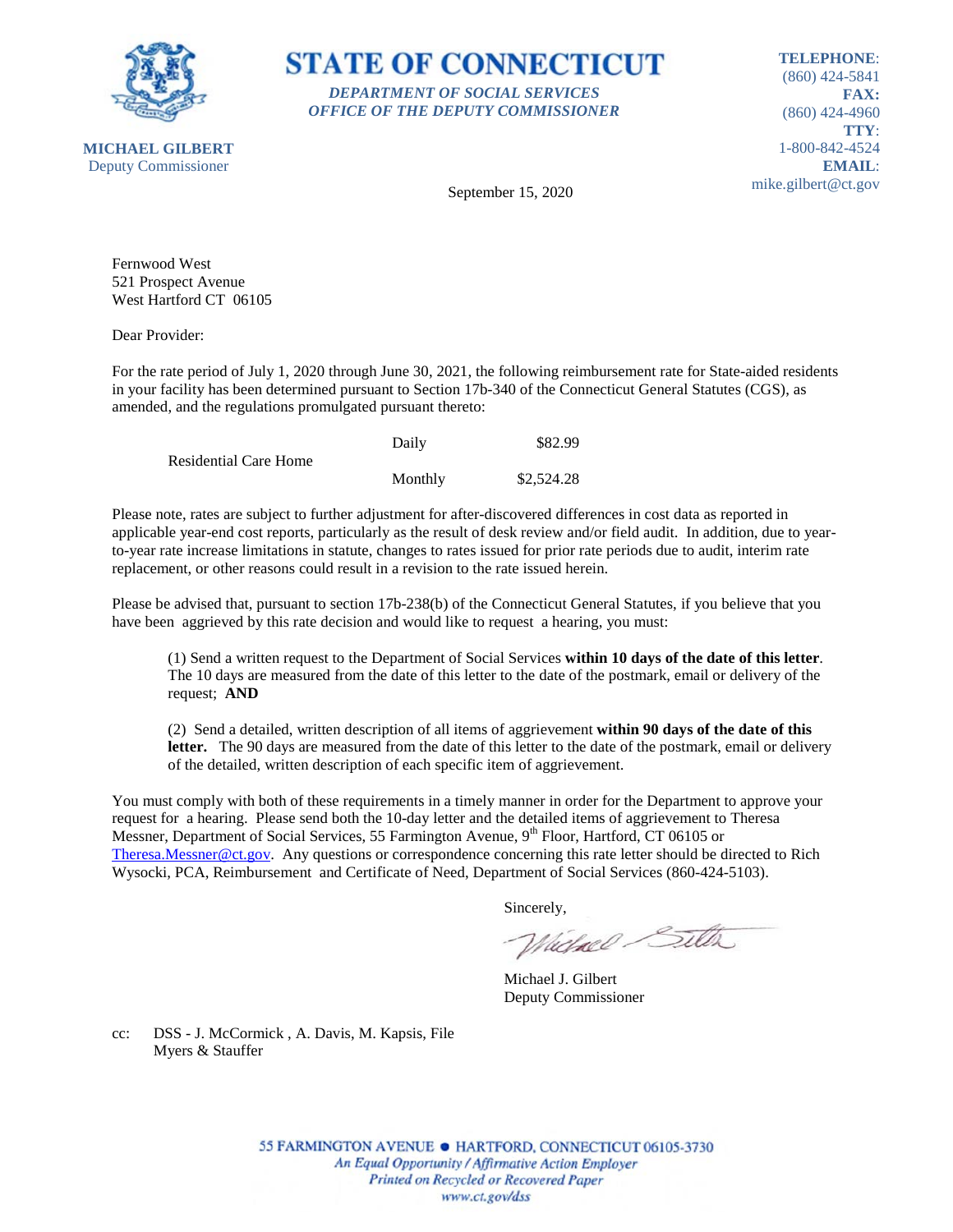

**STATE OF CONNECTICUT** *DEPARTMENT OF SOCIAL SERVICES OFFICE OF THE DEPUTY COMMISSIONER*

**TELEPHONE**: (860) 424-5841 **FAX:** (860) 424-4960 **TTY**: 1-800-842-4524 **EMAIL**: mike.gilbert@ct.gov

September 15, 2020

Fitchville Residential Care Home,LLC 187 Fitchville Rd. Bozrah CT 06334

Dear Provider:

For the rate period of July 1, 2020 through June 30, 2021, the following reimbursement rate for State-aided residents in your facility has been determined pursuant to Section 17b-340 of the Connecticut General Statutes (CGS), as amended, and the regulations promulgated pursuant thereto:

|                              | Daily   | \$73.70    |
|------------------------------|---------|------------|
| <b>Residential Care Home</b> |         |            |
|                              | Monthly | \$2,241.71 |

Please note, rates are subject to further adjustment for after-discovered differences in cost data as reported in applicable year-end cost reports, particularly as the result of desk review and/or field audit. In addition, due to yearto-year rate increase limitations in statute, changes to rates issued for prior rate periods due to audit, interim rate replacement, or other reasons could result in a revision to the rate issued herein.

Please be advised that, pursuant to section 17b-238(b) of the Connecticut General Statutes, if you believe that you have been aggrieved by this rate decision and would like to request a hearing, you must:

(1) Send a written request to the Department of Social Services **within 10 days of the date of this letter**. The 10 days are measured from the date of this letter to the date of the postmark, email or delivery of the request; **AND**

(2) Send a detailed, written description of all items of aggrievement **within 90 days of the date of this letter.** The 90 days are measured from the date of this letter to the date of the postmark, email or delivery of the detailed, written description of each specific item of aggrievement.

You must comply with both of these requirements in a timely manner in order for the Department to approve your request for a hearing. Please send both the 10-day letter and the detailed items of aggrievement to Theresa Messner, Department of Social Services, 55 Farmington Avenue, 9<sup>th</sup> Floor, Hartford, CT 06105 or [Theresa.Messner@ct.gov.](mailto:Theresa.Messner@ct.gov) Any questions or correspondence concerning this rate letter should be directed to Rich Wysocki, PCA, Reimbursement and Certificate of Need, Department of Social Services (860-424-5103).

Sincerely,

Wielnel Silta

Michael J. Gilbert Deputy Commissioner

cc: DSS - J. McCormick , A. Davis, M. Kapsis, File Myers & Stauffer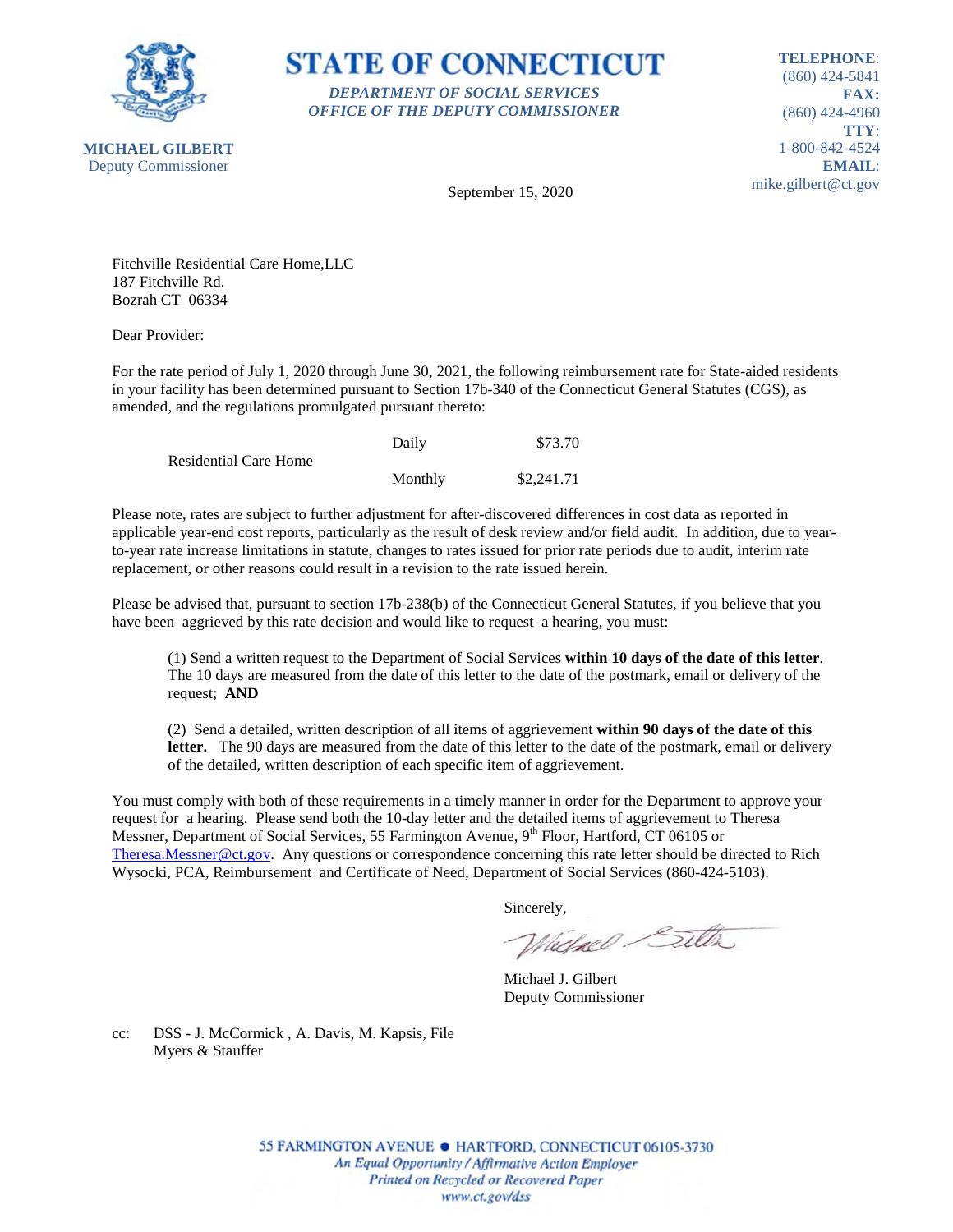



**TELEPHONE**: (860) 424-5841 **FAX:** (860) 424-4960 **TTY**: 1-800-842-4524 **EMAIL**: mike.gilbert@ct.gov

September 15, 2020

Forest Hills Guest Home 462 Derby Avenue West Haven CT 06516

Dear Provider:

For the rate period of July 1, 2020 through June 30, 2021, the following reimbursement rate for State-aided residents in your facility has been determined pursuant to Section 17b-340 of the Connecticut General Statutes (CGS), as amended, and the regulations promulgated pursuant thereto:

|                              | Daily   | \$104.71   |
|------------------------------|---------|------------|
| <b>Residential Care Home</b> |         |            |
|                              | Monthly | \$3,184.93 |

Please note, rates are subject to further adjustment for after-discovered differences in cost data as reported in applicable year-end cost reports, particularly as the result of desk review and/or field audit. In addition, due to yearto-year rate increase limitations in statute, changes to rates issued for prior rate periods due to audit, interim rate replacement, or other reasons could result in a revision to the rate issued herein.

Please be advised that, pursuant to section 17b-238(b) of the Connecticut General Statutes, if you believe that you have been aggrieved by this rate decision and would like to request a hearing, you must:

(1) Send a written request to the Department of Social Services **within 10 days of the date of this letter**. The 10 days are measured from the date of this letter to the date of the postmark, email or delivery of the request; **AND**

(2) Send a detailed, written description of all items of aggrievement **within 90 days of the date of this letter.** The 90 days are measured from the date of this letter to the date of the postmark, email or delivery of the detailed, written description of each specific item of aggrievement.

You must comply with both of these requirements in a timely manner in order for the Department to approve your request for a hearing. Please send both the 10-day letter and the detailed items of aggrievement to Theresa Messner, Department of Social Services, 55 Farmington Avenue, 9<sup>th</sup> Floor, Hartford, CT 06105 or [Theresa.Messner@ct.gov.](mailto:Theresa.Messner@ct.gov) Any questions or correspondence concerning this rate letter should be directed to Rich Wysocki, PCA, Reimbursement and Certificate of Need, Department of Social Services (860-424-5103).

Sincerely,

Wielnel Silta

Michael J. Gilbert Deputy Commissioner

cc: DSS - J. McCormick , A. Davis, M. Kapsis, File Myers & Stauffer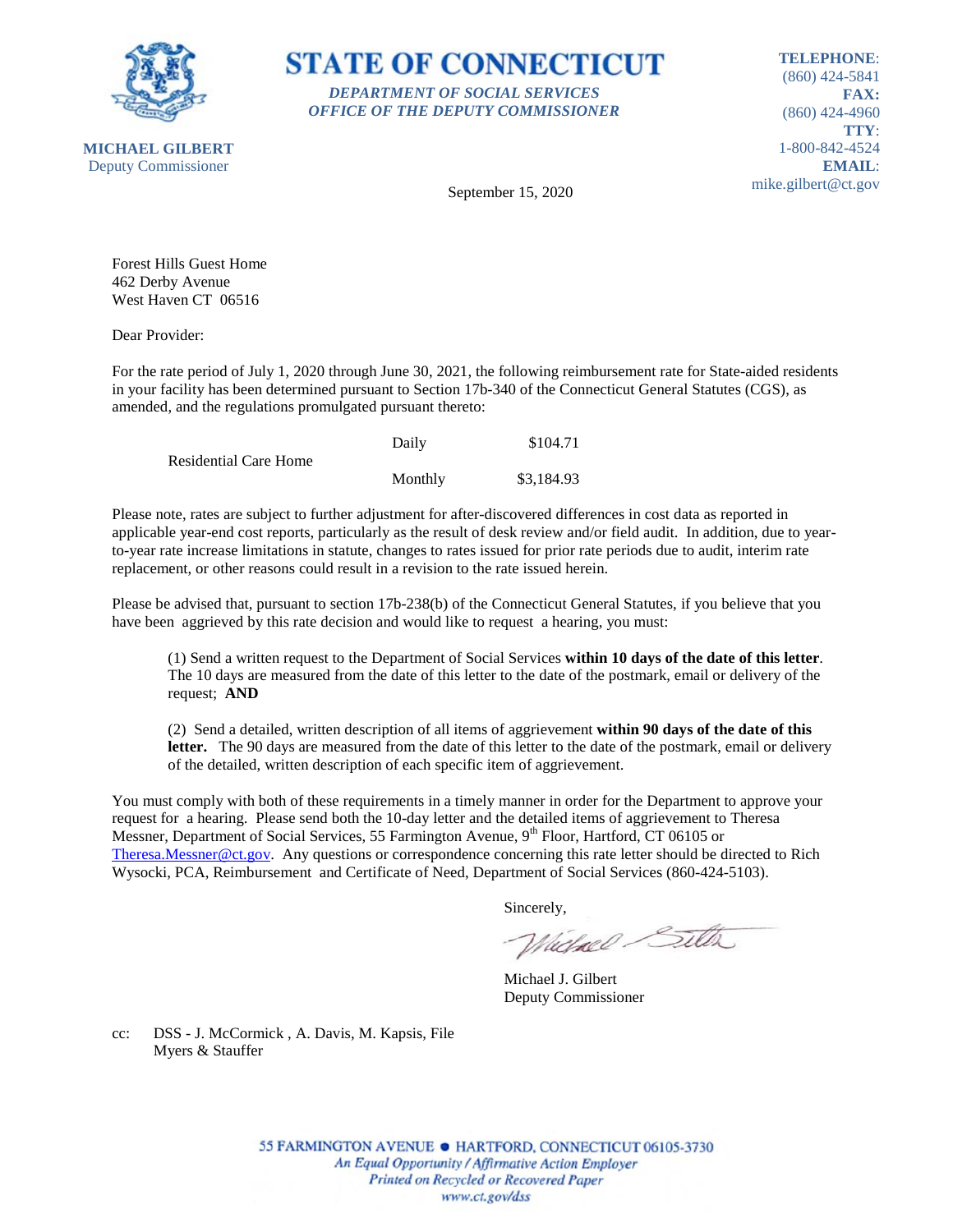

**STATE OF CONNECTICUT** *DEPARTMENT OF SOCIAL SERVICES OFFICE OF THE DEPUTY COMMISSIONER*

**TELEPHONE**: (860) 424-5841 **FAX:** (860) 424-4960 **TTY**: 1-800-842-4524 **EMAIL**: mike.gilbert@ct.gov

**MICHAEL GILBERT** Deputy Commissioner

September 15, 2020

Four Corners Rest Home, Inc. 306 Naugatuck Avenue Milford CT 06460

Dear Provider:

For the rate period of July 1, 2020 through June 30, 2021, the following reimbursement rate for State-aided residents in your facility has been determined pursuant to Section 17b-340 of the Connecticut General Statutes (CGS), as amended, and the regulations promulgated pursuant thereto:

|                              | Daily   | \$58.15    |
|------------------------------|---------|------------|
| <b>Residential Care Home</b> |         |            |
|                              | Monthly | \$1,768.73 |

Please note, rates are subject to further adjustment for after-discovered differences in cost data as reported in applicable year-end cost reports, particularly as the result of desk review and/or field audit. In addition, due to yearto-year rate increase limitations in statute, changes to rates issued for prior rate periods due to audit, interim rate replacement, or other reasons could result in a revision to the rate issued herein.

Please be advised that, pursuant to section 17b-238(b) of the Connecticut General Statutes, if you believe that you have been aggrieved by this rate decision and would like to request a hearing, you must:

(1) Send a written request to the Department of Social Services **within 10 days of the date of this letter**. The 10 days are measured from the date of this letter to the date of the postmark, email or delivery of the request; **AND**

(2) Send a detailed, written description of all items of aggrievement **within 90 days of the date of this letter.** The 90 days are measured from the date of this letter to the date of the postmark, email or delivery of the detailed, written description of each specific item of aggrievement.

You must comply with both of these requirements in a timely manner in order for the Department to approve your request for a hearing. Please send both the 10-day letter and the detailed items of aggrievement to Theresa Messner, Department of Social Services, 55 Farmington Avenue, 9<sup>th</sup> Floor, Hartford, CT 06105 or [Theresa.Messner@ct.gov.](mailto:Theresa.Messner@ct.gov) Any questions or correspondence concerning this rate letter should be directed to Rich Wysocki, PCA, Reimbursement and Certificate of Need, Department of Social Services (860-424-5103).

Sincerely,

Wielnel Silta

Michael J. Gilbert Deputy Commissioner

cc: DSS - J. McCormick , A. Davis, M. Kapsis, File Myers & Stauffer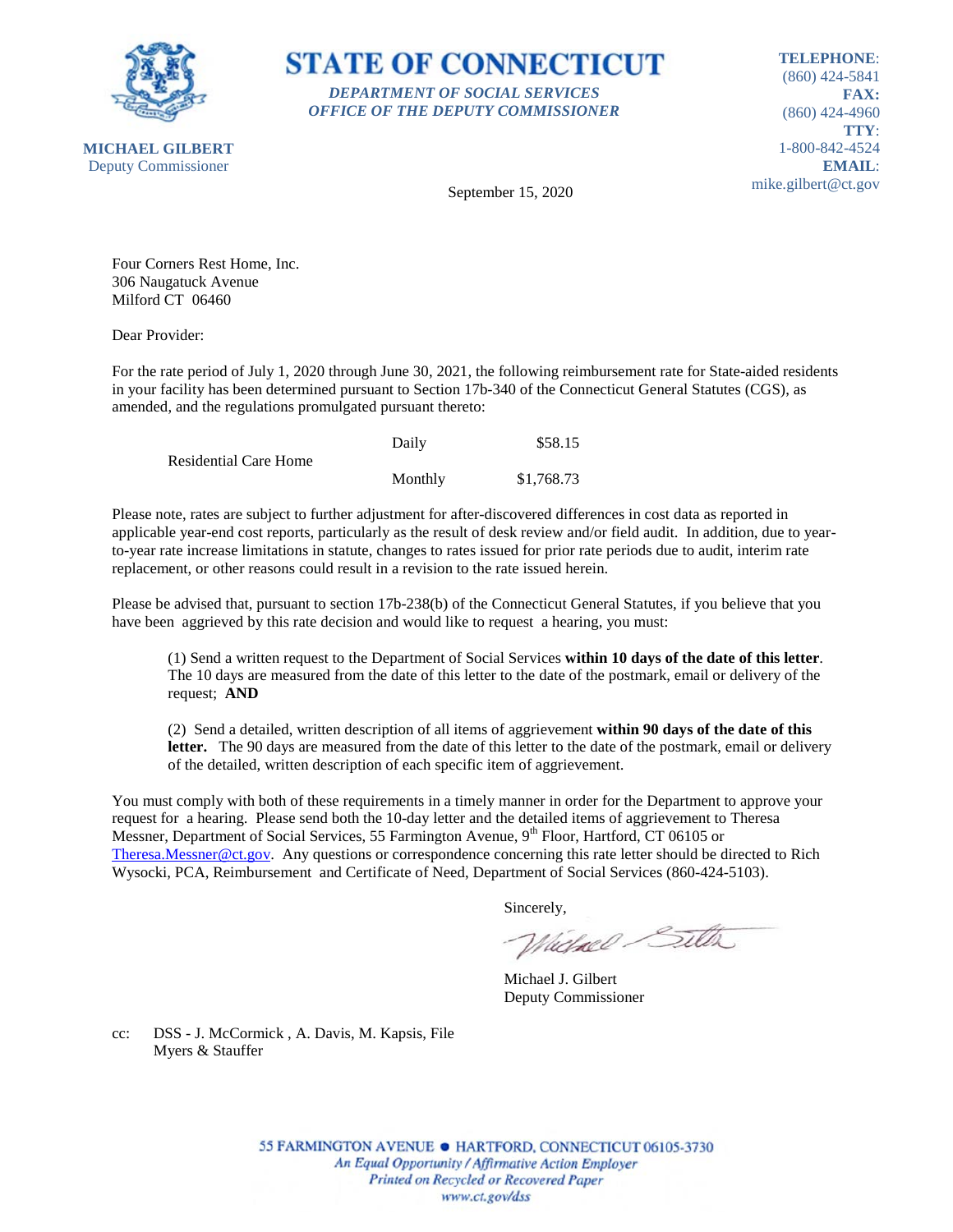



**TELEPHONE**: (860) 424-5841 **FAX:** (860) 424-4960 **TTY**: 1-800-842-4524 **EMAIL**: mike.gilbert@ct.gov

September 15, 2020

Freelove Manor, LLC 246 Quinn Street Naugatuck CT 06770

Dear Provider:

For the rate period of July 1, 2020 through June 30, 2021, the following reimbursement rate for State-aided residents in your facility has been determined pursuant to Section 17b-340 of the Connecticut General Statutes (CGS), as amended, and the regulations promulgated pursuant thereto:

|                       | Daily   | \$82.69    |
|-----------------------|---------|------------|
| Residential Care Home |         |            |
|                       | Monthly | \$2,515.15 |

Please note, rates are subject to further adjustment for after-discovered differences in cost data as reported in applicable year-end cost reports, particularly as the result of desk review and/or field audit. In addition, due to yearto-year rate increase limitations in statute, changes to rates issued for prior rate periods due to audit, interim rate replacement, or other reasons could result in a revision to the rate issued herein.

Please be advised that, pursuant to section 17b-238(b) of the Connecticut General Statutes, if you believe that you have been aggrieved by this rate decision and would like to request a hearing, you must:

(1) Send a written request to the Department of Social Services **within 10 days of the date of this letter**. The 10 days are measured from the date of this letter to the date of the postmark, email or delivery of the request; **AND**

(2) Send a detailed, written description of all items of aggrievement **within 90 days of the date of this letter.** The 90 days are measured from the date of this letter to the date of the postmark, email or delivery of the detailed, written description of each specific item of aggrievement.

You must comply with both of these requirements in a timely manner in order for the Department to approve your request for a hearing. Please send both the 10-day letter and the detailed items of aggrievement to Theresa Messner, Department of Social Services, 55 Farmington Avenue, 9<sup>th</sup> Floor, Hartford, CT 06105 or [Theresa.Messner@ct.gov.](mailto:Theresa.Messner@ct.gov) Any questions or correspondence concerning this rate letter should be directed to Rich Wysocki, PCA, Reimbursement and Certificate of Need, Department of Social Services (860-424-5103).

Sincerely,

Wielnel Silta

Michael J. Gilbert Deputy Commissioner

cc: DSS - J. McCormick , A. Davis, M. Kapsis, File Myers & Stauffer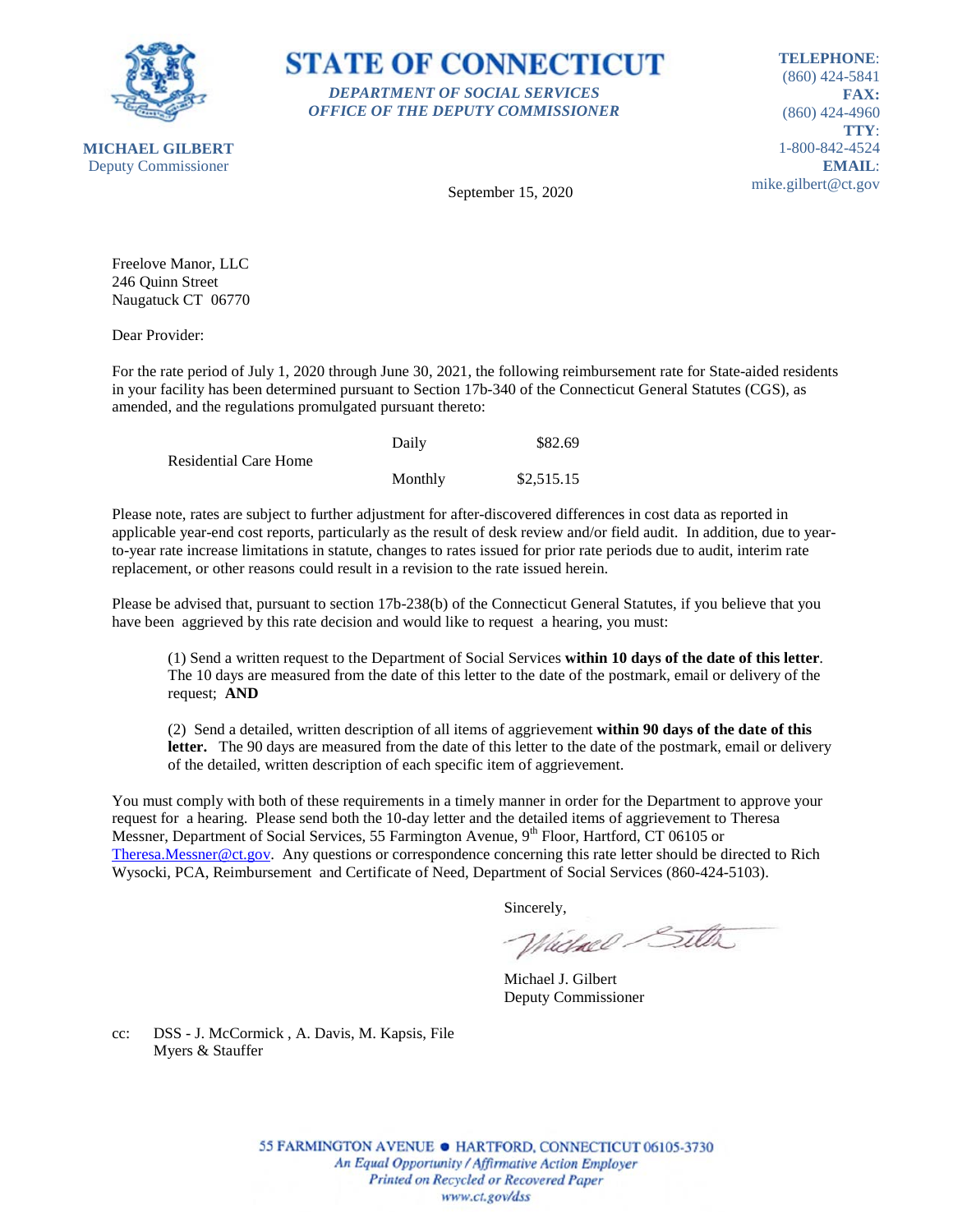

**STATE OF CONNECTICUT** *DEPARTMENT OF SOCIAL SERVICES OFFICE OF THE DEPUTY COMMISSIONER*

**TELEPHONE**: (860) 424-5841 **FAX:** (860) 424-4960 **TTY**: 1-800-842-4524 **EMAIL**: mike.gilbert@ct.gov

**MICHAEL GILBERT** Deputy Commissioner

September 15, 2020

Garden Brook Residential Care LLC 470 Straits Turnpike Watertown CT 06795

Dear Provider:

For the rate period of July 1, 2020 through June 30, 2021, the following reimbursement rate for State-aided residents in your facility has been determined pursuant to Section 17b-340 of the Connecticut General Statutes (CGS), as amended, and the regulations promulgated pursuant thereto:

|                              | Daily   | \$91.48    |
|------------------------------|---------|------------|
| <b>Residential Care Home</b> |         |            |
|                              | Monthly | \$2,782.52 |

Please note, rates are subject to further adjustment for after-discovered differences in cost data as reported in applicable year-end cost reports, particularly as the result of desk review and/or field audit. In addition, due to yearto-year rate increase limitations in statute, changes to rates issued for prior rate periods due to audit, interim rate replacement, or other reasons could result in a revision to the rate issued herein.

Please be advised that, pursuant to section 17b-238(b) of the Connecticut General Statutes, if you believe that you have been aggrieved by this rate decision and would like to request a hearing, you must:

(1) Send a written request to the Department of Social Services **within 10 days of the date of this letter**. The 10 days are measured from the date of this letter to the date of the postmark, email or delivery of the request; **AND**

(2) Send a detailed, written description of all items of aggrievement **within 90 days of the date of this letter.** The 90 days are measured from the date of this letter to the date of the postmark, email or delivery of the detailed, written description of each specific item of aggrievement.

You must comply with both of these requirements in a timely manner in order for the Department to approve your request for a hearing. Please send both the 10-day letter and the detailed items of aggrievement to Theresa Messner, Department of Social Services, 55 Farmington Avenue, 9<sup>th</sup> Floor, Hartford, CT 06105 or [Theresa.Messner@ct.gov.](mailto:Theresa.Messner@ct.gov) Any questions or correspondence concerning this rate letter should be directed to Rich Wysocki, PCA, Reimbursement and Certificate of Need, Department of Social Services (860-424-5103).

Sincerely,

Wielnel Silta

Michael J. Gilbert Deputy Commissioner

cc: DSS - J. McCormick , A. Davis, M. Kapsis, File Myers & Stauffer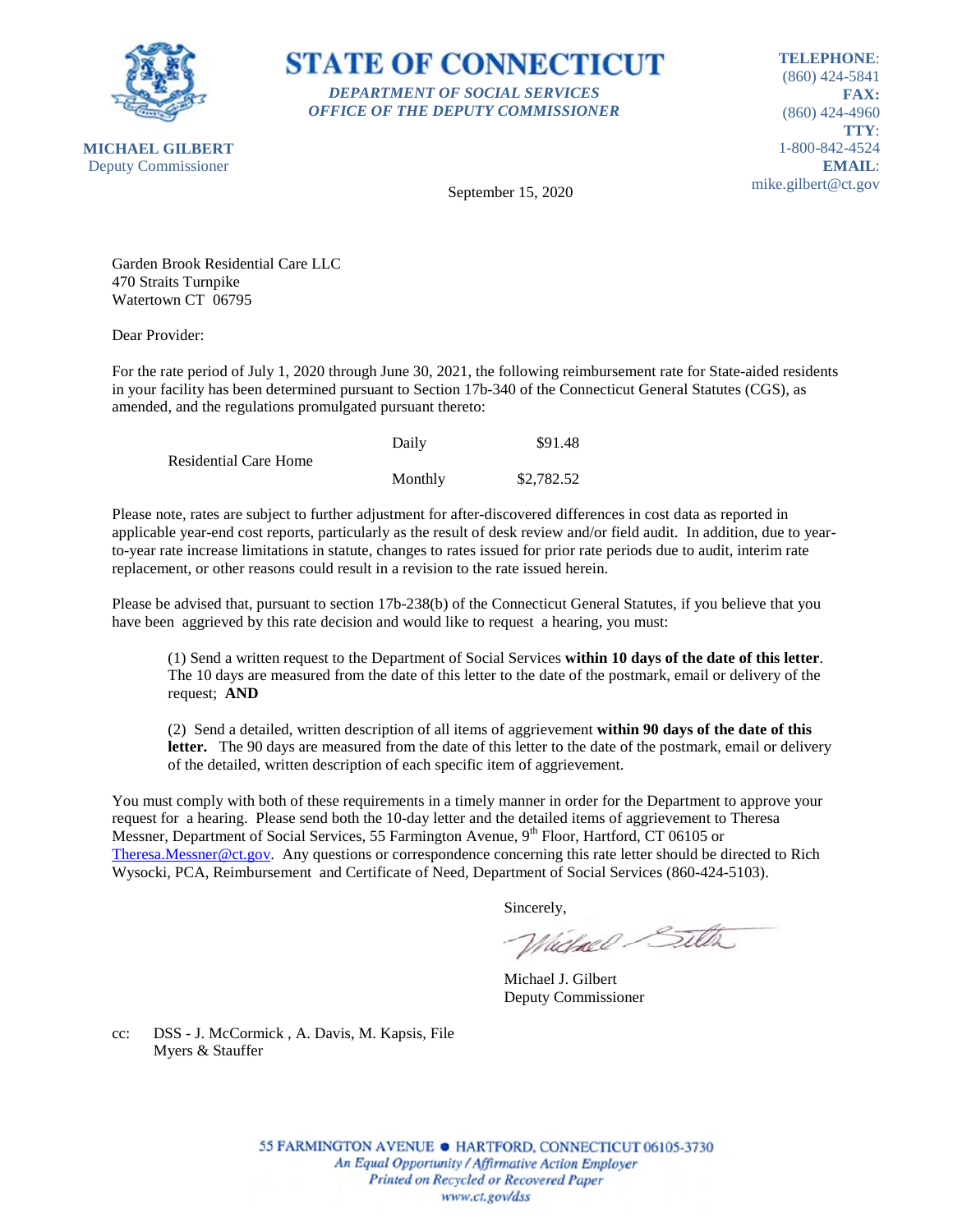

## **STATE OF CONNECTICUT** *DEPARTMENT OF SOCIAL SERVICES OFFICE OF THE DEPUTY COMMISSIONER*

**TELEPHONE**: (860) 424-5841 **FAX:** (860) 424-4960 **TTY**: 1-800-842-4524 **EMAIL**: mike.gilbert@ct.gov

September 15, 2020

Gilmore Manor, Inc. 1381 Main Street South Glastonbury CT 06073

Dear Provider:

For the rate period of July 1, 2020 through June 30, 2021, the following reimbursement rate for State-aided residents in your facility has been determined pursuant to Section 17b-340 of the Connecticut General Statutes (CGS), as amended, and the regulations promulgated pursuant thereto:

|                              | Daily   | \$77.03    |
|------------------------------|---------|------------|
| <b>Residential Care Home</b> |         |            |
|                              | Monthly | \$2,343.00 |

Please note, rates are subject to further adjustment for after-discovered differences in cost data as reported in applicable year-end cost reports, particularly as the result of desk review and/or field audit. In addition, due to yearto-year rate increase limitations in statute, changes to rates issued for prior rate periods due to audit, interim rate replacement, or other reasons could result in a revision to the rate issued herein.

Please be advised that, pursuant to section 17b-238(b) of the Connecticut General Statutes, if you believe that you have been aggrieved by this rate decision and would like to request a hearing, you must:

(1) Send a written request to the Department of Social Services **within 10 days of the date of this letter**. The 10 days are measured from the date of this letter to the date of the postmark, email or delivery of the request; **AND**

(2) Send a detailed, written description of all items of aggrievement **within 90 days of the date of this letter.** The 90 days are measured from the date of this letter to the date of the postmark, email or delivery of the detailed, written description of each specific item of aggrievement.

You must comply with both of these requirements in a timely manner in order for the Department to approve your request for a hearing. Please send both the 10-day letter and the detailed items of aggrievement to Theresa Messner, Department of Social Services, 55 Farmington Avenue, 9<sup>th</sup> Floor, Hartford, CT 06105 or [Theresa.Messner@ct.gov.](mailto:Theresa.Messner@ct.gov) Any questions or correspondence concerning this rate letter should be directed to Rich Wysocki, PCA, Reimbursement and Certificate of Need, Department of Social Services (860-424-5103).

Sincerely,

Wielnel Silta

Michael J. Gilbert Deputy Commissioner

cc: DSS - J. McCormick , A. Davis, M. Kapsis, File Myers & Stauffer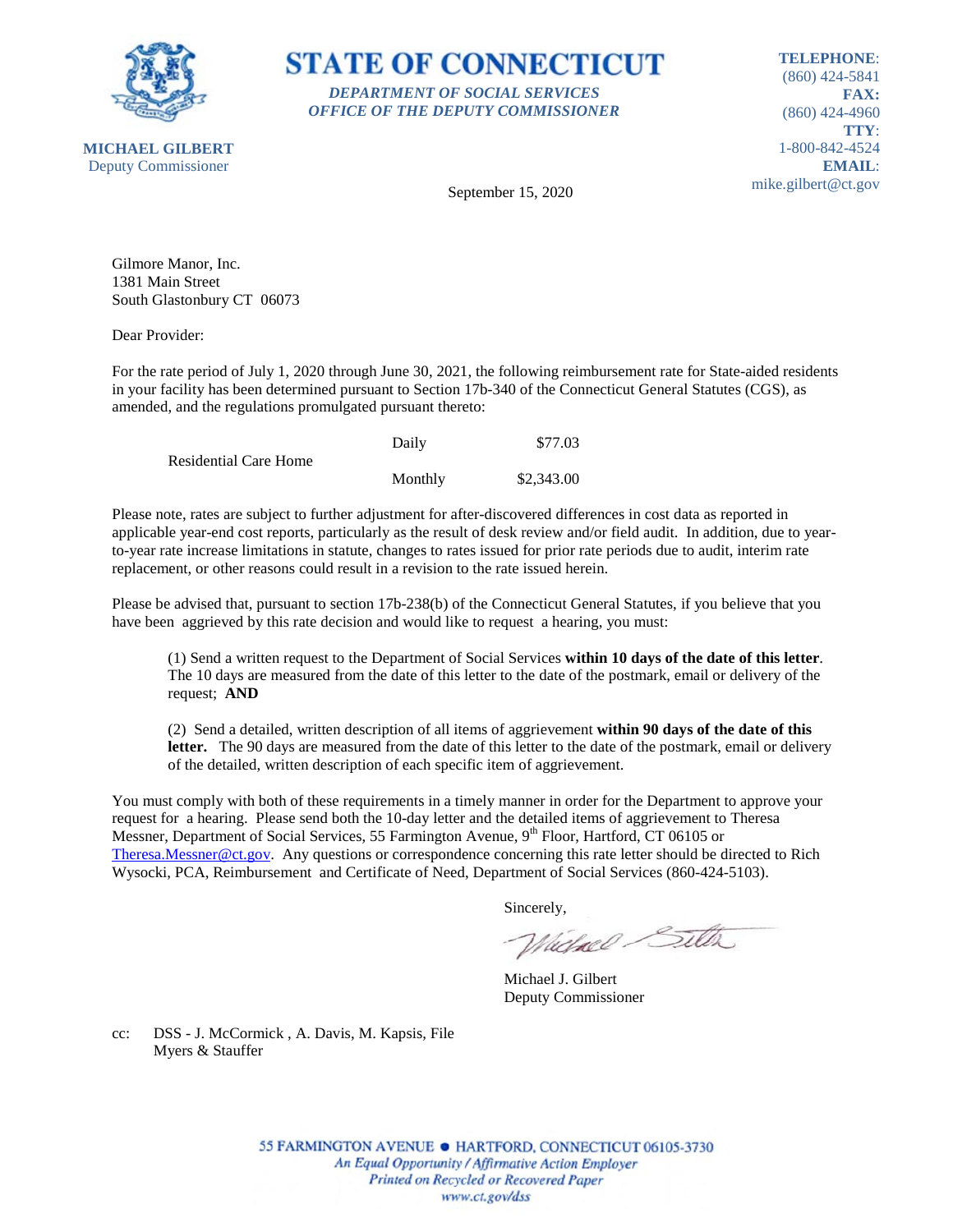

**STATE OF CONNECTICUT** *DEPARTMENT OF SOCIAL SERVICES OFFICE OF THE DEPUTY COMMISSIONER*

**TELEPHONE**: (860) 424-5841 **FAX:** (860) 424-4960 **TTY**: 1-800-842-4524 **EMAIL**: mike.gilbert@ct.gov

September 15, 2020

Green Grove 148 Whitfield Street Guilford CT 06437

Dear Provider:

For the rate period of July 1, 2020 through June 30, 2021, the following reimbursement rate for State-aided residents in your facility has been determined pursuant to Section 17b-340 of the Connecticut General Statutes (CGS), as amended, and the regulations promulgated pursuant thereto:

|                              | Daily   | \$89.53    |
|------------------------------|---------|------------|
| <b>Residential Care Home</b> |         |            |
|                              | Monthly | \$2,723.20 |

Please note, rates are subject to further adjustment for after-discovered differences in cost data as reported in applicable year-end cost reports, particularly as the result of desk review and/or field audit. In addition, due to yearto-year rate increase limitations in statute, changes to rates issued for prior rate periods due to audit, interim rate replacement, or other reasons could result in a revision to the rate issued herein.

Please be advised that, pursuant to section 17b-238(b) of the Connecticut General Statutes, if you believe that you have been aggrieved by this rate decision and would like to request a hearing, you must:

(1) Send a written request to the Department of Social Services **within 10 days of the date of this letter**. The 10 days are measured from the date of this letter to the date of the postmark, email or delivery of the request; **AND**

(2) Send a detailed, written description of all items of aggrievement **within 90 days of the date of this letter.** The 90 days are measured from the date of this letter to the date of the postmark, email or delivery of the detailed, written description of each specific item of aggrievement.

You must comply with both of these requirements in a timely manner in order for the Department to approve your request for a hearing. Please send both the 10-day letter and the detailed items of aggrievement to Theresa Messner, Department of Social Services, 55 Farmington Avenue, 9<sup>th</sup> Floor, Hartford, CT 06105 or [Theresa.Messner@ct.gov.](mailto:Theresa.Messner@ct.gov) Any questions or correspondence concerning this rate letter should be directed to Rich Wysocki, PCA, Reimbursement and Certificate of Need, Department of Social Services (860-424-5103).

Sincerely,

Wielnel Silta

Michael J. Gilbert Deputy Commissioner

cc: DSS - J. McCormick , A. Davis, M. Kapsis, File Myers & Stauffer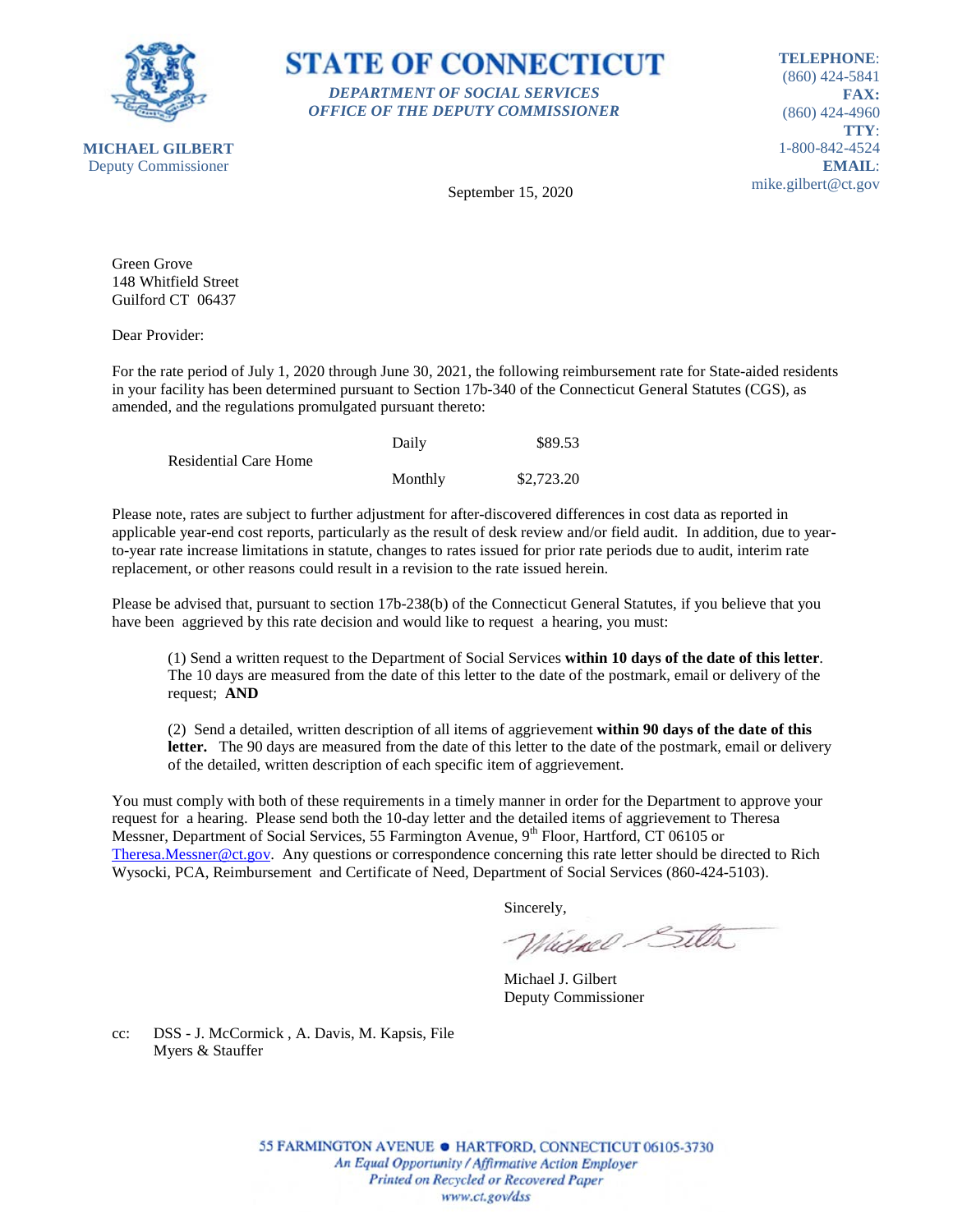

**STATE OF CONNECTICUT** *DEPARTMENT OF SOCIAL SERVICES OFFICE OF THE DEPUTY COMMISSIONER*

**TELEPHONE**: (860) 424-5841 **FAX:** (860) 424-4960 **TTY**: 1-800-842-4524 **EMAIL**: mike.gilbert@ct.gov

September 15, 2020

Greenlodge of Manchester, Inc. 612 East Middle Turnpike Manchester CT 06040

Dear Provider:

For the rate period of July 1, 2020 through June 30, 2021, the following reimbursement rate for State-aided residents in your facility has been determined pursuant to Section 17b-340 of the Connecticut General Statutes (CGS), as amended, and the regulations promulgated pursuant thereto:

|                              | Daily   | \$94.43    |
|------------------------------|---------|------------|
| <b>Residential Care Home</b> |         |            |
|                              | Monthly | \$2,872.25 |

Please note, rates are subject to further adjustment for after-discovered differences in cost data as reported in applicable year-end cost reports, particularly as the result of desk review and/or field audit. In addition, due to yearto-year rate increase limitations in statute, changes to rates issued for prior rate periods due to audit, interim rate replacement, or other reasons could result in a revision to the rate issued herein.

Please be advised that, pursuant to section 17b-238(b) of the Connecticut General Statutes, if you believe that you have been aggrieved by this rate decision and would like to request a hearing, you must:

(1) Send a written request to the Department of Social Services **within 10 days of the date of this letter**. The 10 days are measured from the date of this letter to the date of the postmark, email or delivery of the request; **AND**

(2) Send a detailed, written description of all items of aggrievement **within 90 days of the date of this letter.** The 90 days are measured from the date of this letter to the date of the postmark, email or delivery of the detailed, written description of each specific item of aggrievement.

You must comply with both of these requirements in a timely manner in order for the Department to approve your request for a hearing. Please send both the 10-day letter and the detailed items of aggrievement to Theresa Messner, Department of Social Services, 55 Farmington Avenue, 9<sup>th</sup> Floor, Hartford, CT 06105 or [Theresa.Messner@ct.gov.](mailto:Theresa.Messner@ct.gov) Any questions or correspondence concerning this rate letter should be directed to Rich Wysocki, PCA, Reimbursement and Certificate of Need, Department of Social Services (860-424-5103).

Sincerely,

Wielnel Silta

Michael J. Gilbert Deputy Commissioner

cc: DSS - J. McCormick , A. Davis, M. Kapsis, File Myers & Stauffer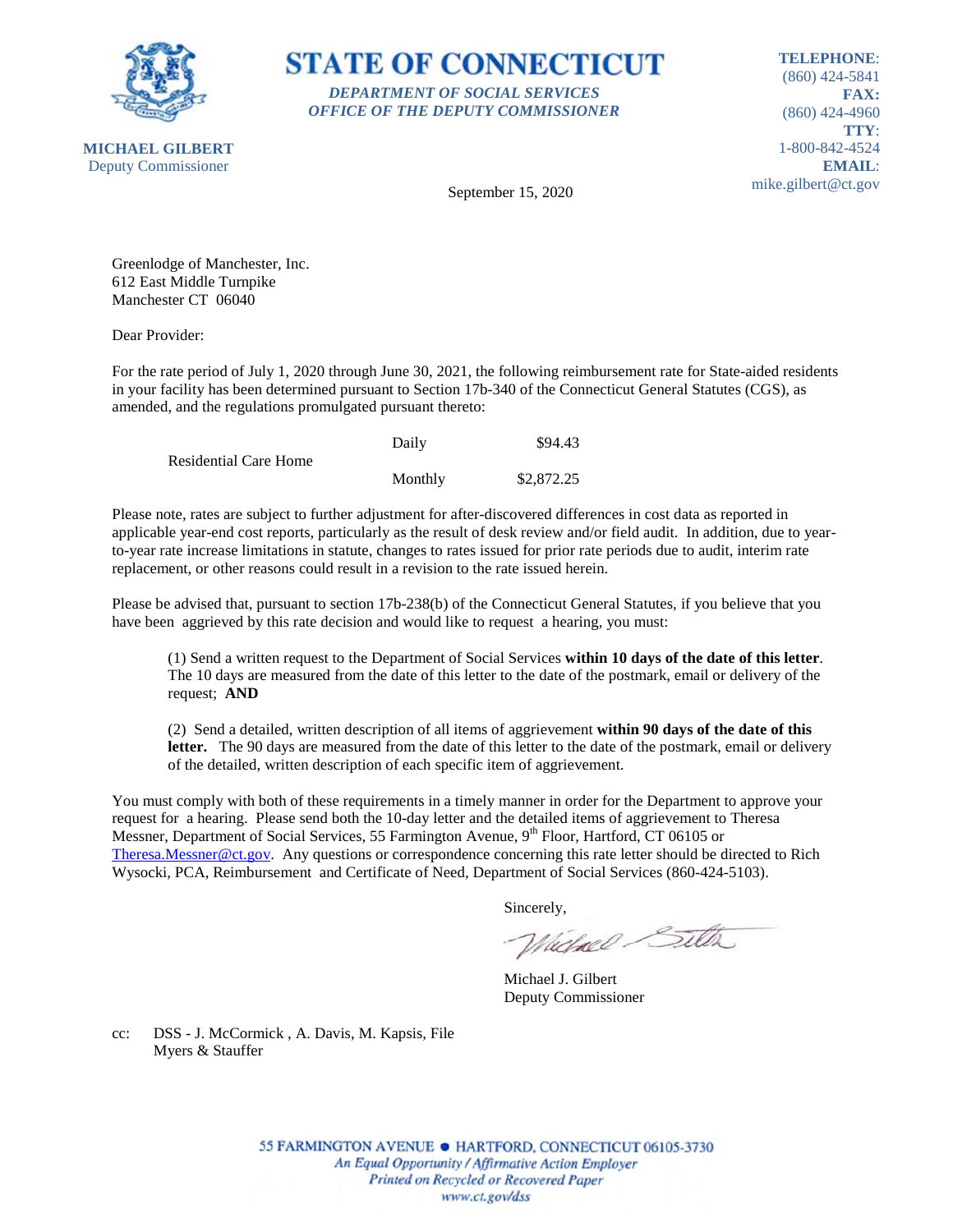

**STATE OF CONNECTICUT** *DEPARTMENT OF SOCIAL SERVICES OFFICE OF THE DEPUTY COMMISSIONER*

**TELEPHONE**: (860) 424-5841 **FAX:** (860) 424-4960 **TTY**: 1-800-842-4524 **EMAIL**: mike.gilbert@ct.gov

September 15, 2020

Greystone Rest Home, Inc. 44 High Street Portland CT 06480

Dear Provider:

For the rate period of July 1, 2020 through June 30, 2021, the following reimbursement rate for State-aided residents in your facility has been determined pursuant to Section 17b-340 of the Connecticut General Statutes (CGS), as amended, and the regulations promulgated pursuant thereto:

|                              | Daily   | \$79.32    |
|------------------------------|---------|------------|
| <b>Residential Care Home</b> |         |            |
|                              | Monthly | \$2,412.65 |

Please note, rates are subject to further adjustment for after-discovered differences in cost data as reported in applicable year-end cost reports, particularly as the result of desk review and/or field audit. In addition, due to yearto-year rate increase limitations in statute, changes to rates issued for prior rate periods due to audit, interim rate replacement, or other reasons could result in a revision to the rate issued herein.

Please be advised that, pursuant to section 17b-238(b) of the Connecticut General Statutes, if you believe that you have been aggrieved by this rate decision and would like to request a hearing, you must:

(1) Send a written request to the Department of Social Services **within 10 days of the date of this letter**. The 10 days are measured from the date of this letter to the date of the postmark, email or delivery of the request; **AND**

(2) Send a detailed, written description of all items of aggrievement **within 90 days of the date of this letter.** The 90 days are measured from the date of this letter to the date of the postmark, email or delivery of the detailed, written description of each specific item of aggrievement.

You must comply with both of these requirements in a timely manner in order for the Department to approve your request for a hearing. Please send both the 10-day letter and the detailed items of aggrievement to Theresa Messner, Department of Social Services, 55 Farmington Avenue, 9<sup>th</sup> Floor, Hartford, CT 06105 or [Theresa.Messner@ct.gov.](mailto:Theresa.Messner@ct.gov) Any questions or correspondence concerning this rate letter should be directed to Rich Wysocki, PCA, Reimbursement and Certificate of Need, Department of Social Services (860-424-5103).

Sincerely,

Wielnel Silta

Michael J. Gilbert Deputy Commissioner

cc: DSS - J. McCormick , A. Davis, M. Kapsis, File Myers & Stauffer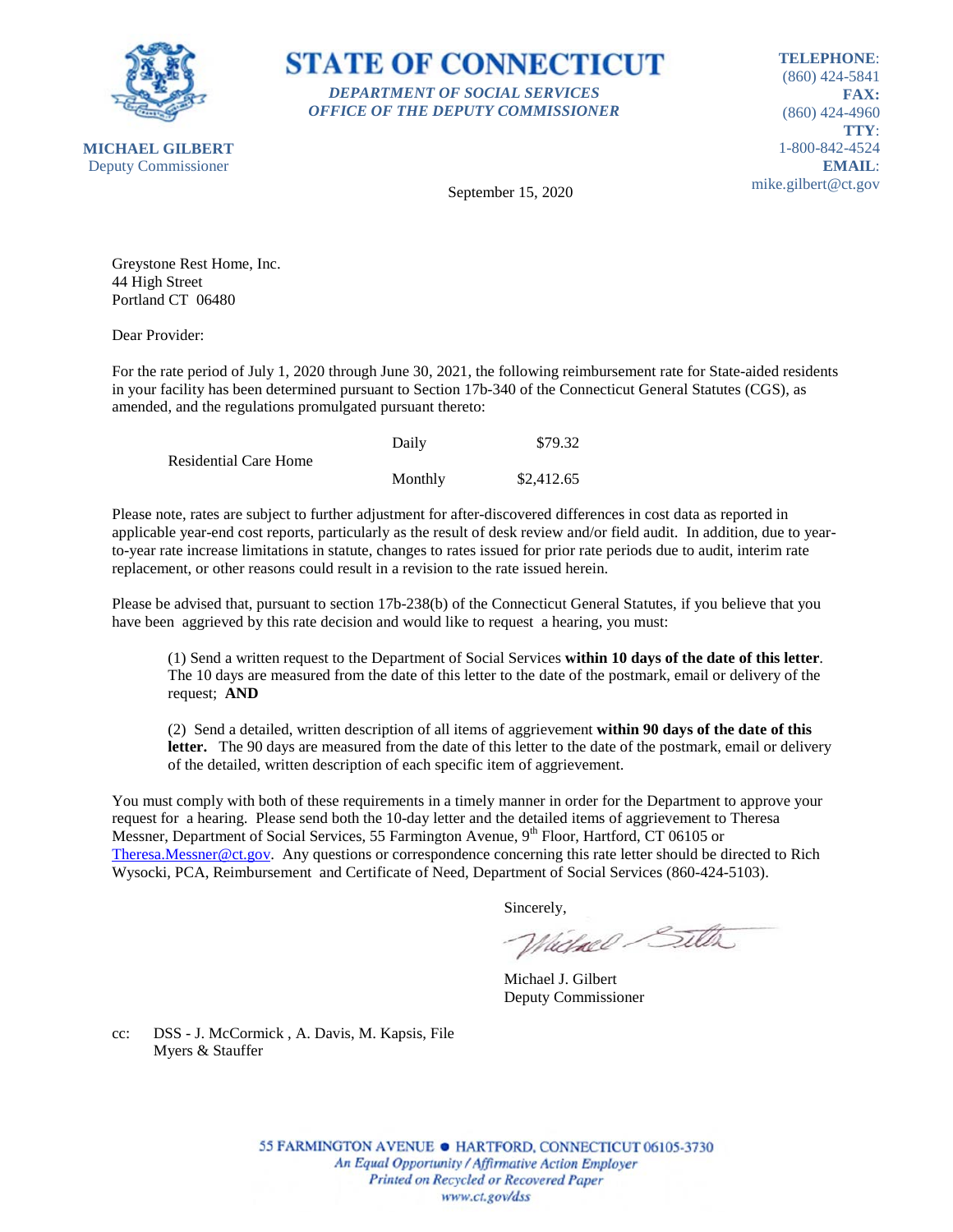



**TELEPHONE**: (860) 424-5841 **FAX:** (860) 424-4960 **TTY**: 1-800-842-4524 **EMAIL**: mike.gilbert@ct.gov

September 15, 2020

Groton Regency Center 1145 Poquonock Road Groton CT 06340

Dear Provider:

For the rate period of July 1, 2020 through June 30, 2021, the following reimbursement rate for State-aided residents in your facility has been determined pursuant to Section 17b-340 of the Connecticut General Statutes (CGS), as amended, and the regulations promulgated pursuant thereto:

|                       | Daily   | \$109.99   |
|-----------------------|---------|------------|
| Residential Care Home |         |            |
|                       | Monthly | \$3,345.53 |

Please note, rates are subject to further adjustment for after-discovered differences in cost data as reported in applicable year-end cost reports, particularly as the result of desk review and/or field audit. In addition, due to yearto-year rate increase limitations in statute, changes to rates issued for prior rate periods due to audit, interim rate replacement, or other reasons could result in a revision to the rate issued herein.

Please be advised that, pursuant to section 17b-238(b) of the Connecticut General Statutes, if you believe that you have been aggrieved by this rate decision and would like to request a hearing, you must:

(1) Send a written request to the Department of Social Services **within 10 days of the date of this letter**. The 10 days are measured from the date of this letter to the date of the postmark, email or delivery of the request; **AND**

(2) Send a detailed, written description of all items of aggrievement **within 90 days of the date of this letter.** The 90 days are measured from the date of this letter to the date of the postmark, email or delivery of the detailed, written description of each specific item of aggrievement.

You must comply with both of these requirements in a timely manner in order for the Department to approve your request for a hearing. Please send both the 10-day letter and the detailed items of aggrievement to Theresa Messner, Department of Social Services, 55 Farmington Avenue, 9<sup>th</sup> Floor, Hartford, CT 06105 or [Theresa.Messner@ct.gov.](mailto:Theresa.Messner@ct.gov) Any questions or correspondence concerning this rate letter should be directed to Rich Wysocki, PCA, Reimbursement and Certificate of Need, Department of Social Services (860-424-5103).

Sincerely,

Wielnel Silta

Michael J. Gilbert Deputy Commissioner

cc: DSS - J. McCormick , A. Davis, M. Kapsis, File Myers & Stauffer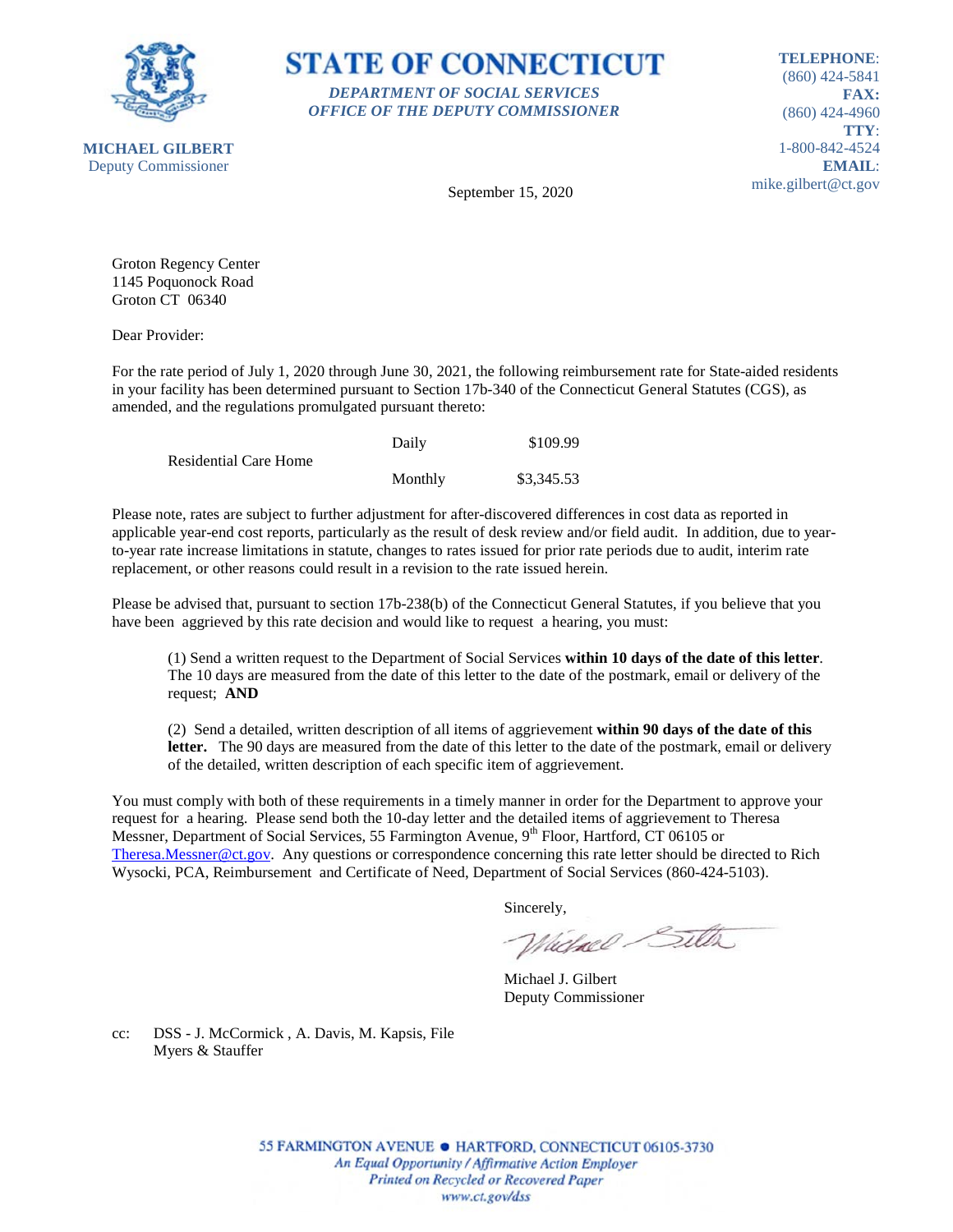

**STATE OF CONNECTICUT** *DEPARTMENT OF SOCIAL SERVICES OFFICE OF THE DEPUTY COMMISSIONER*

**TELEPHONE**: (860) 424-5841 **FAX:** (860) 424-4960 **TTY**: 1-800-842-4524 **EMAIL**: mike.gilbert@ct.gov

September 15, 2020

Hannah Gray Residential Care Home 235 Dixwell Avenue New Haven CT 06350

Dear Provider:

For the rate period of July 1, 2020 through June 30, 2021, the following reimbursement rate for State-aided residents in your facility has been determined pursuant to Section 17b-340 of the Connecticut General Statutes (CGS), as amended, and the regulations promulgated pursuant thereto:

|                              | Daily   | \$120.25   |
|------------------------------|---------|------------|
| <b>Residential Care Home</b> |         |            |
|                              | Monthly | \$3,657.60 |

Please note, rates are subject to further adjustment for after-discovered differences in cost data as reported in applicable year-end cost reports, particularly as the result of desk review and/or field audit. In addition, due to yearto-year rate increase limitations in statute, changes to rates issued for prior rate periods due to audit, interim rate replacement, or other reasons could result in a revision to the rate issued herein.

Please be advised that, pursuant to section 17b-238(b) of the Connecticut General Statutes, if you believe that you have been aggrieved by this rate decision and would like to request a hearing, you must:

(1) Send a written request to the Department of Social Services **within 10 days of the date of this letter**. The 10 days are measured from the date of this letter to the date of the postmark, email or delivery of the request; **AND**

(2) Send a detailed, written description of all items of aggrievement **within 90 days of the date of this letter.** The 90 days are measured from the date of this letter to the date of the postmark, email or delivery of the detailed, written description of each specific item of aggrievement.

You must comply with both of these requirements in a timely manner in order for the Department to approve your request for a hearing. Please send both the 10-day letter and the detailed items of aggrievement to Theresa Messner, Department of Social Services, 55 Farmington Avenue, 9<sup>th</sup> Floor, Hartford, CT 06105 or [Theresa.Messner@ct.gov.](mailto:Theresa.Messner@ct.gov) Any questions or correspondence concerning this rate letter should be directed to Rich Wysocki, PCA, Reimbursement and Certificate of Need, Department of Social Services (860-424-5103).

Sincerely,

Wielnel Silta

Michael J. Gilbert Deputy Commissioner

cc: DSS - J. McCormick , A. Davis, M. Kapsis, File Myers & Stauffer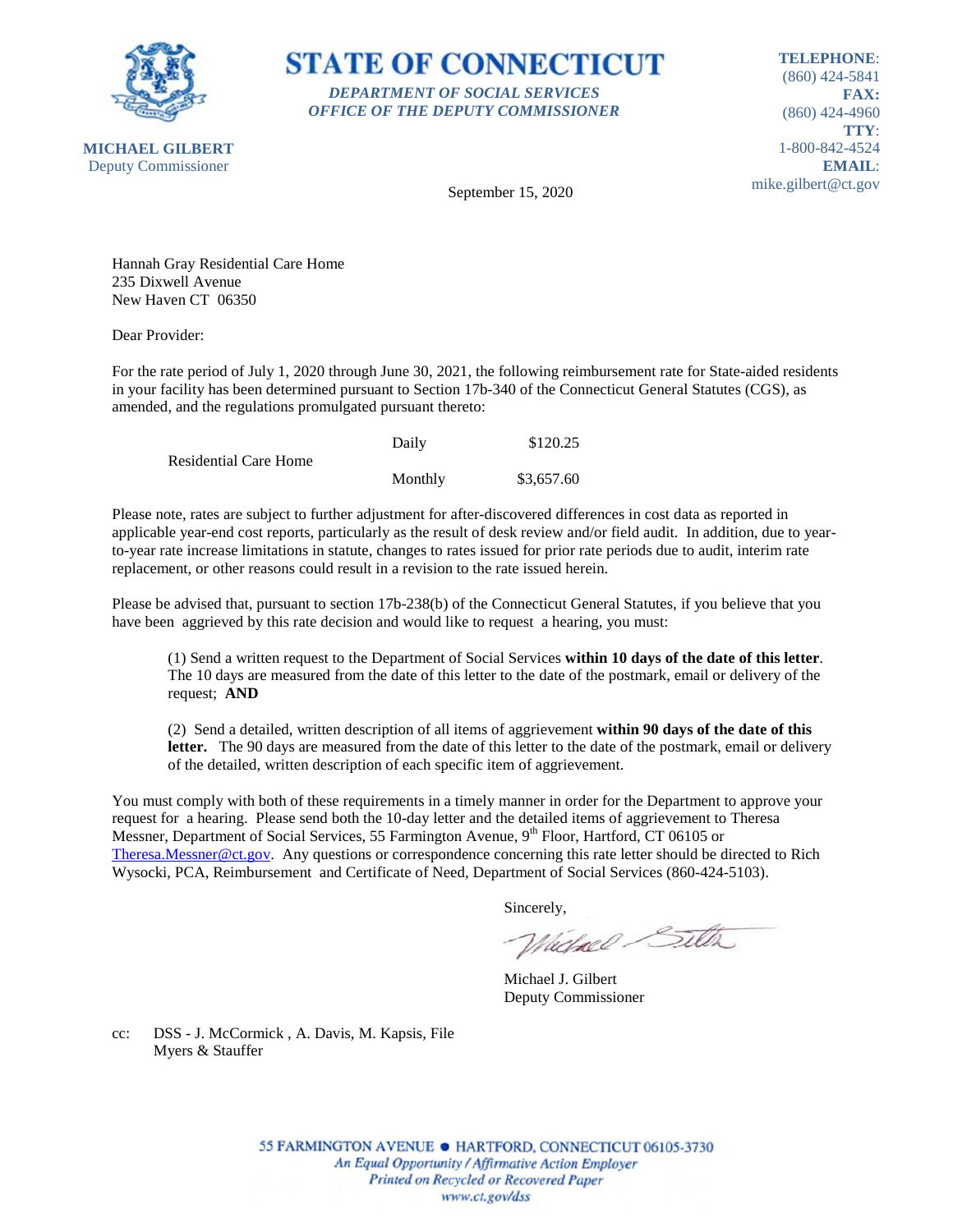

**STATE OF CONNECTICUT** *DEPARTMENT OF SOCIAL SERVICES OFFICE OF THE DEPUTY COMMISSIONER*

**TELEPHONE**: (860) 424-5841 **FAX:** (860) 424-4960 **TTY**: 1-800-842-4524 **EMAIL**: mike.gilbert@ct.gov

September 15, 2020

Haughton Cove Manor, Inc. 841 Norwich-New London Tpke. Uncasville CT 06382

Dear Provider:

For the rate period of July 1, 2020 through June 30, 2021, the following reimbursement rate for State-aided residents in your facility has been determined pursuant to Section 17b-340 of the Connecticut General Statutes (CGS), as amended, and the regulations promulgated pursuant thereto:

|                              | Daily   | \$82.32    |
|------------------------------|---------|------------|
| <b>Residential Care Home</b> |         |            |
|                              | Monthly | \$2,503.90 |

Please note, rates are subject to further adjustment for after-discovered differences in cost data as reported in applicable year-end cost reports, particularly as the result of desk review and/or field audit. In addition, due to yearto-year rate increase limitations in statute, changes to rates issued for prior rate periods due to audit, interim rate replacement, or other reasons could result in a revision to the rate issued herein.

Please be advised that, pursuant to section 17b-238(b) of the Connecticut General Statutes, if you believe that you have been aggrieved by this rate decision and would like to request a hearing, you must:

(1) Send a written request to the Department of Social Services **within 10 days of the date of this letter**. The 10 days are measured from the date of this letter to the date of the postmark, email or delivery of the request; **AND**

(2) Send a detailed, written description of all items of aggrievement **within 90 days of the date of this letter.** The 90 days are measured from the date of this letter to the date of the postmark, email or delivery of the detailed, written description of each specific item of aggrievement.

You must comply with both of these requirements in a timely manner in order for the Department to approve your request for a hearing. Please send both the 10-day letter and the detailed items of aggrievement to Theresa Messner, Department of Social Services, 55 Farmington Avenue, 9<sup>th</sup> Floor, Hartford, CT 06105 or [Theresa.Messner@ct.gov.](mailto:Theresa.Messner@ct.gov) Any questions or correspondence concerning this rate letter should be directed to Rich Wysocki, PCA, Reimbursement and Certificate of Need, Department of Social Services (860-424-5103).

Sincerely,

Wielnel Silta

Michael J. Gilbert Deputy Commissioner

cc: DSS - J. McCormick , A. Davis, M. Kapsis, File Myers & Stauffer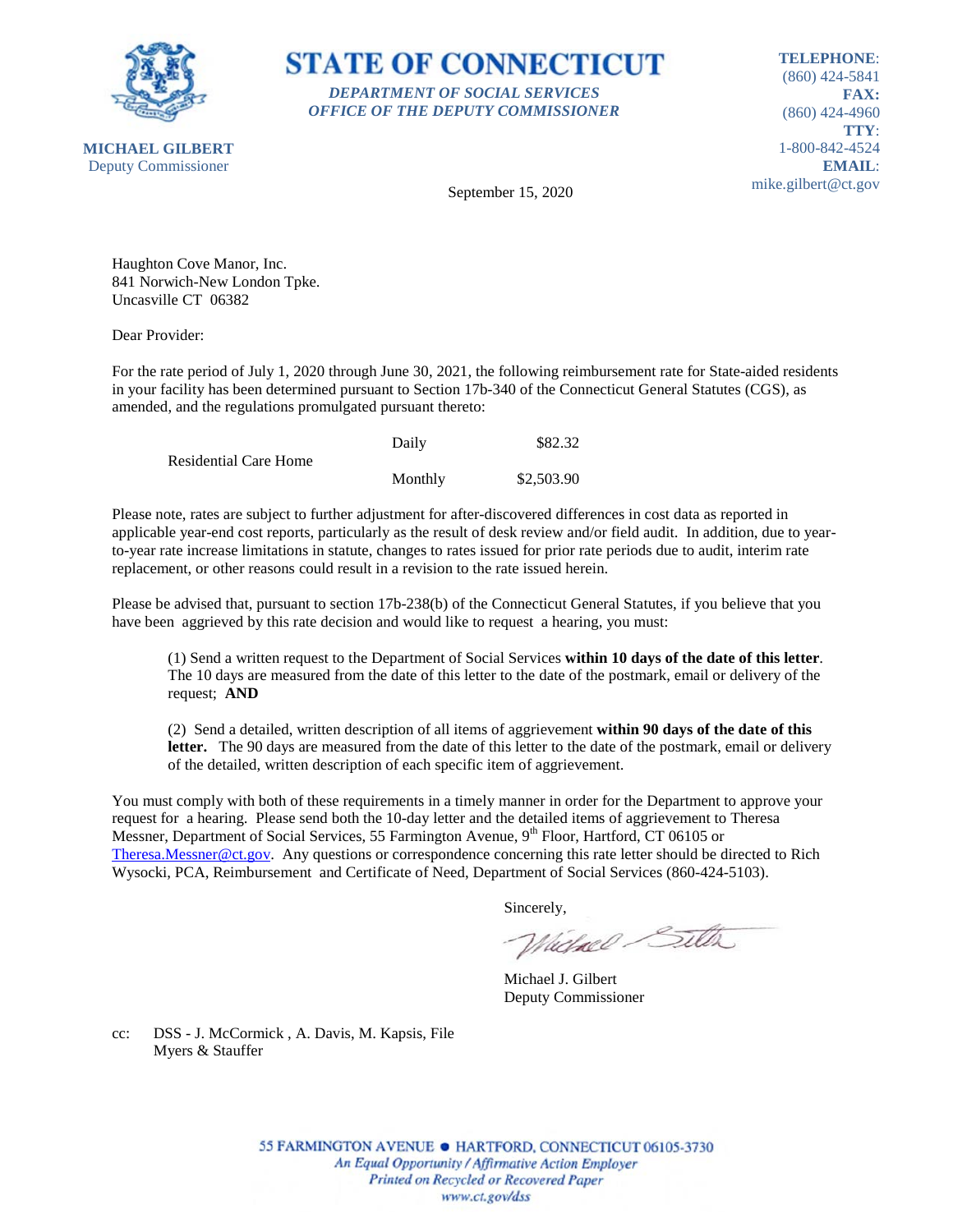

**STATE OF CONNECTICUT** *DEPARTMENT OF SOCIAL SERVICES OFFICE OF THE DEPUTY COMMISSIONER*

**TELEPHONE**: (860) 424-5841 **FAX:** (860) 424-4960 **TTY**: 1-800-842-4524 **EMAIL**: mike.gilbert@ct.gov

**MICHAEL GILBERT** Deputy Commissioner

September 15, 2020

High Chase LLC 140 River Rd. Willington CT 06279

Dear Provider:

For the rate period of July 1, 2020 through June 30, 2021, the following reimbursement rate for State-aided residents in your facility has been determined pursuant to Section 17b-340 of the Connecticut General Statutes (CGS), as amended, and the regulations promulgated pursuant thereto:

|                              | Daily   | \$72.64    |
|------------------------------|---------|------------|
| <b>Residential Care Home</b> |         |            |
|                              | Monthly | \$2,209.47 |

Please note, rates are subject to further adjustment for after-discovered differences in cost data as reported in applicable year-end cost reports, particularly as the result of desk review and/or field audit. In addition, due to yearto-year rate increase limitations in statute, changes to rates issued for prior rate periods due to audit, interim rate replacement, or other reasons could result in a revision to the rate issued herein.

Please be advised that, pursuant to section 17b-238(b) of the Connecticut General Statutes, if you believe that you have been aggrieved by this rate decision and would like to request a hearing, you must:

(1) Send a written request to the Department of Social Services **within 10 days of the date of this letter**. The 10 days are measured from the date of this letter to the date of the postmark, email or delivery of the request; **AND**

(2) Send a detailed, written description of all items of aggrievement **within 90 days of the date of this letter.** The 90 days are measured from the date of this letter to the date of the postmark, email or delivery of the detailed, written description of each specific item of aggrievement.

You must comply with both of these requirements in a timely manner in order for the Department to approve your request for a hearing. Please send both the 10-day letter and the detailed items of aggrievement to Theresa Messner, Department of Social Services, 55 Farmington Avenue, 9<sup>th</sup> Floor, Hartford, CT 06105 or [Theresa.Messner@ct.gov.](mailto:Theresa.Messner@ct.gov) Any questions or correspondence concerning this rate letter should be directed to Rich Wysocki, PCA, Reimbursement and Certificate of Need, Department of Social Services (860-424-5103).

Sincerely,

Wielnel Silta

Michael J. Gilbert Deputy Commissioner

cc: DSS - J. McCormick , A. Davis, M. Kapsis, File Myers & Stauffer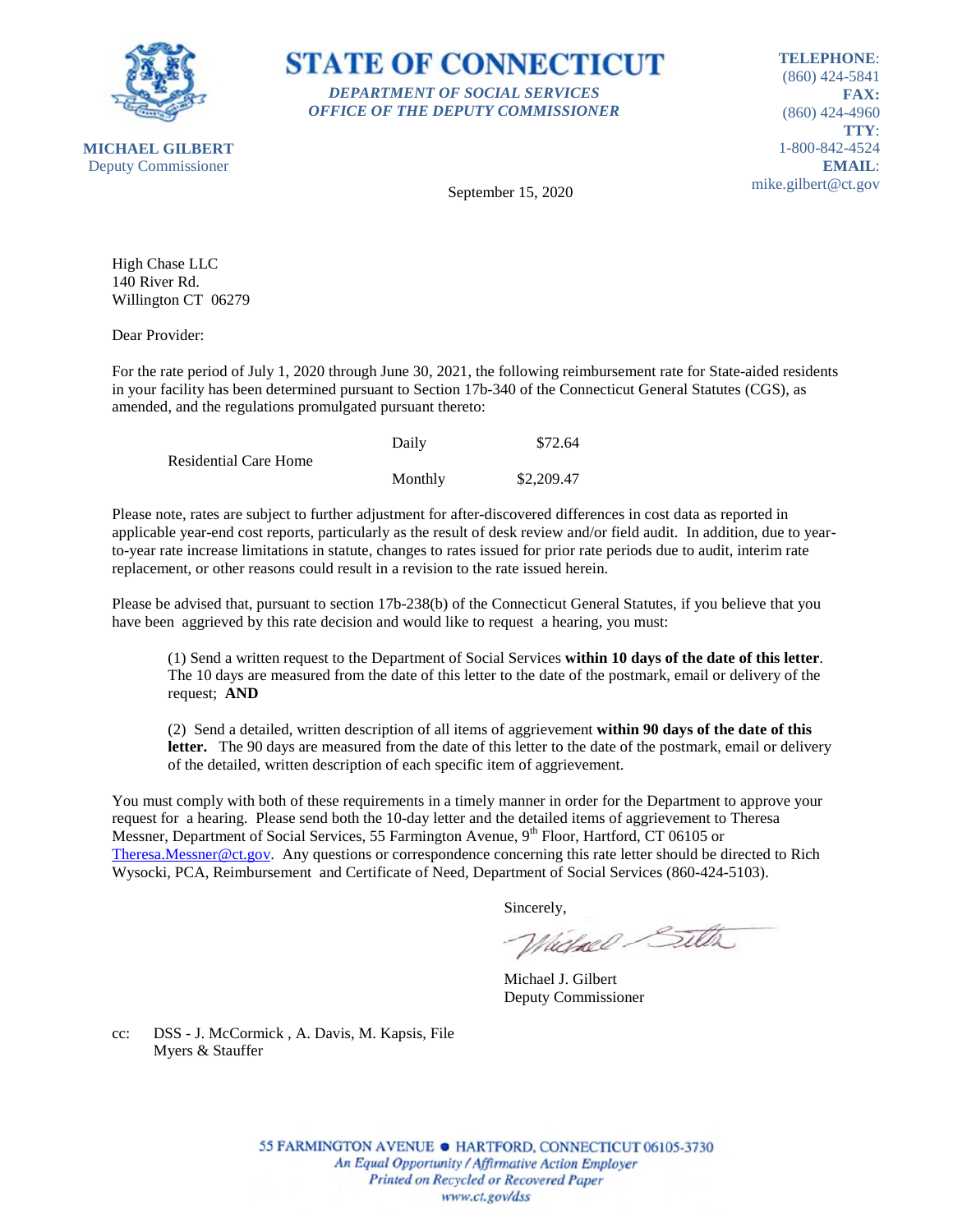



**TELEPHONE**: (860) 424-5841 **FAX:** (860) 424-4960 **TTY**: 1-800-842-4524 **EMAIL**: mike.gilbert@ct.gov

September 15, 2020

Highvue Manor 2730 State Street Hamden CT 06514

Dear Provider:

For the rate period of July 1, 2020 through June 30, 2021, the following reimbursement rate for State-aided residents in your facility has been determined pursuant to Section 17b-340 of the Connecticut General Statutes (CGS), as amended, and the regulations promulgated pursuant thereto:

|                              | Daily   | \$80.72    |
|------------------------------|---------|------------|
| <b>Residential Care Home</b> |         |            |
|                              | Monthly | \$2,455.23 |

Please note, rates are subject to further adjustment for after-discovered differences in cost data as reported in applicable year-end cost reports, particularly as the result of desk review and/or field audit. In addition, due to yearto-year rate increase limitations in statute, changes to rates issued for prior rate periods due to audit, interim rate replacement, or other reasons could result in a revision to the rate issued herein.

Please be advised that, pursuant to section 17b-238(b) of the Connecticut General Statutes, if you believe that you have been aggrieved by this rate decision and would like to request a hearing, you must:

(1) Send a written request to the Department of Social Services **within 10 days of the date of this letter**. The 10 days are measured from the date of this letter to the date of the postmark, email or delivery of the request; **AND**

(2) Send a detailed, written description of all items of aggrievement **within 90 days of the date of this letter.** The 90 days are measured from the date of this letter to the date of the postmark, email or delivery of the detailed, written description of each specific item of aggrievement.

You must comply with both of these requirements in a timely manner in order for the Department to approve your request for a hearing. Please send both the 10-day letter and the detailed items of aggrievement to Theresa Messner, Department of Social Services, 55 Farmington Avenue, 9<sup>th</sup> Floor, Hartford, CT 06105 or [Theresa.Messner@ct.gov.](mailto:Theresa.Messner@ct.gov) Any questions or correspondence concerning this rate letter should be directed to Rich Wysocki, PCA, Reimbursement and Certificate of Need, Department of Social Services (860-424-5103).

Sincerely,

Wielnel Silta

Michael J. Gilbert Deputy Commissioner

cc: DSS - J. McCormick , A. Davis, M. Kapsis, File Myers & Stauffer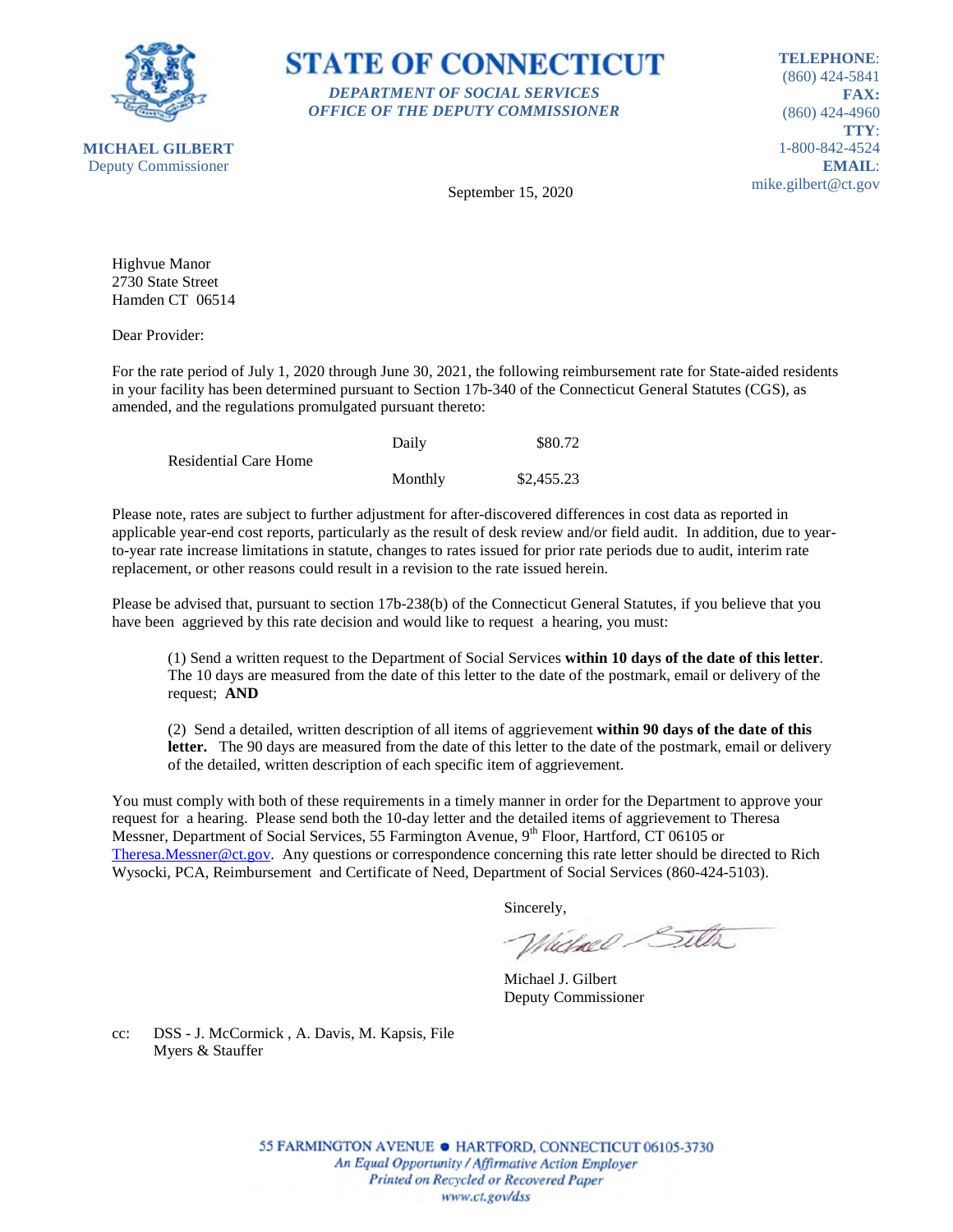



**TELEPHONE**: (860) 424-5841 **FAX:** (860) 424-4960 **TTY**: 1-800-842-4524 **EMAIL**: mike.gilbert@ct.gov

September 15, 2020

Holiday Manor, Inc. 29 Cottage Street Manchester CT 06040

Dear Provider:

For the rate period of July 1, 2020 through June 30, 2021, the following reimbursement rate for State-aided residents in your facility has been determined pursuant to Section 17b-340 of the Connecticut General Statutes (CGS), as amended, and the regulations promulgated pursuant thereto:

|                              | Daily   | \$85.48    |
|------------------------------|---------|------------|
| <b>Residential Care Home</b> |         |            |
|                              | Monthly | \$2,600.02 |

Please note, rates are subject to further adjustment for after-discovered differences in cost data as reported in applicable year-end cost reports, particularly as the result of desk review and/or field audit. In addition, due to yearto-year rate increase limitations in statute, changes to rates issued for prior rate periods due to audit, interim rate replacement, or other reasons could result in a revision to the rate issued herein.

Please be advised that, pursuant to section 17b-238(b) of the Connecticut General Statutes, if you believe that you have been aggrieved by this rate decision and would like to request a hearing, you must:

(1) Send a written request to the Department of Social Services **within 10 days of the date of this letter**. The 10 days are measured from the date of this letter to the date of the postmark, email or delivery of the request; **AND**

(2) Send a detailed, written description of all items of aggrievement **within 90 days of the date of this letter.** The 90 days are measured from the date of this letter to the date of the postmark, email or delivery of the detailed, written description of each specific item of aggrievement.

You must comply with both of these requirements in a timely manner in order for the Department to approve your request for a hearing. Please send both the 10-day letter and the detailed items of aggrievement to Theresa Messner, Department of Social Services, 55 Farmington Avenue, 9<sup>th</sup> Floor, Hartford, CT 06105 or [Theresa.Messner@ct.gov.](mailto:Theresa.Messner@ct.gov) Any questions or correspondence concerning this rate letter should be directed to Rich Wysocki, PCA, Reimbursement and Certificate of Need, Department of Social Services (860-424-5103).

Sincerely,

Wielnel Silta

Michael J. Gilbert Deputy Commissioner

cc: DSS - J. McCormick , A. Davis, M. Kapsis, File Myers & Stauffer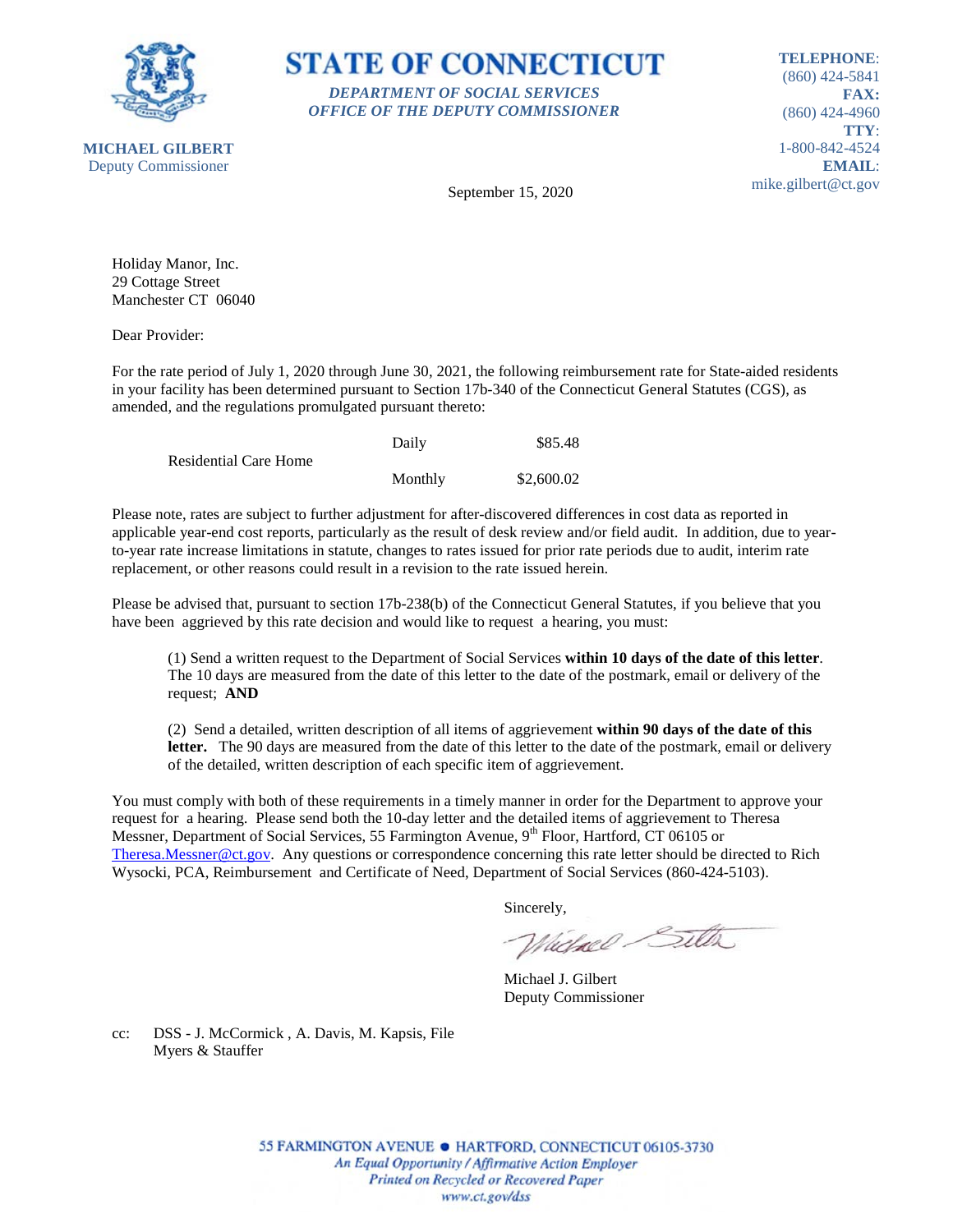



**TELEPHONE**: (860) 424-5841 **FAX:** (860) 424-4960 **TTY**: 1-800-842-4524 **EMAIL**: mike.gilbert@ct.gov

September 15, 2020

Holly View Manor, Inc. 38 Prospect Place Bristol CT 06010

Dear Provider:

For the rate period of July 1, 2020 through June 30, 2021, the following reimbursement rate for State-aided residents in your facility has been determined pursuant to Section 17b-340 of the Connecticut General Statutes (CGS), as amended, and the regulations promulgated pursuant thereto:

|                              | Daily   | \$85.26    |
|------------------------------|---------|------------|
| <b>Residential Care Home</b> |         |            |
|                              | Monthly | \$2,593.33 |

Please note, rates are subject to further adjustment for after-discovered differences in cost data as reported in applicable year-end cost reports, particularly as the result of desk review and/or field audit. In addition, due to yearto-year rate increase limitations in statute, changes to rates issued for prior rate periods due to audit, interim rate replacement, or other reasons could result in a revision to the rate issued herein.

Please be advised that, pursuant to section 17b-238(b) of the Connecticut General Statutes, if you believe that you have been aggrieved by this rate decision and would like to request a hearing, you must:

(1) Send a written request to the Department of Social Services **within 10 days of the date of this letter**. The 10 days are measured from the date of this letter to the date of the postmark, email or delivery of the request; **AND**

(2) Send a detailed, written description of all items of aggrievement **within 90 days of the date of this letter.** The 90 days are measured from the date of this letter to the date of the postmark, email or delivery of the detailed, written description of each specific item of aggrievement.

You must comply with both of these requirements in a timely manner in order for the Department to approve your request for a hearing. Please send both the 10-day letter and the detailed items of aggrievement to Theresa Messner, Department of Social Services, 55 Farmington Avenue, 9<sup>th</sup> Floor, Hartford, CT 06105 or [Theresa.Messner@ct.gov.](mailto:Theresa.Messner@ct.gov) Any questions or correspondence concerning this rate letter should be directed to Rich Wysocki, PCA, Reimbursement and Certificate of Need, Department of Social Services (860-424-5103).

Sincerely,

Wielnel Silta

Michael J. Gilbert Deputy Commissioner

cc: DSS - J. McCormick , A. Davis, M. Kapsis, File Myers & Stauffer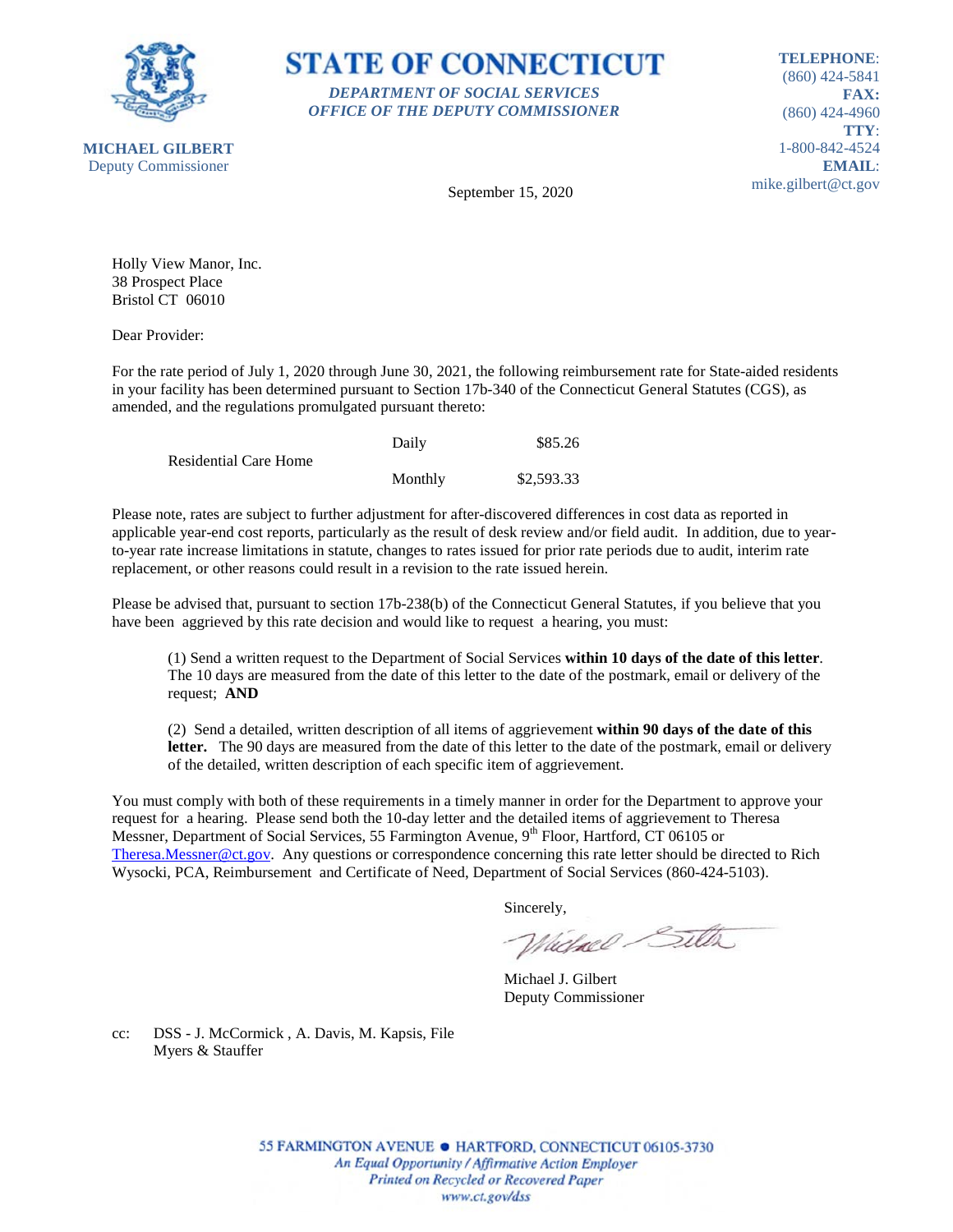



**TELEPHONE**: (860) 424-5841 **FAX:** (860) 424-4960 **TTY**: 1-800-842-4524 **EMAIL**: mike.gilbert@ct.gov

September 15, 2020

Johnson Home, The 100 Town Street Norwich CT 06360

Dear Provider:

For the rate period of July 1, 2020 through June 30, 2021, the following reimbursement rate for State-aided residents in your facility has been determined pursuant to Section 17b-340 of the Connecticut General Statutes (CGS), as amended, and the regulations promulgated pursuant thereto:

|                              | Daily   | \$91.96    |
|------------------------------|---------|------------|
| <b>Residential Care Home</b> |         |            |
|                              | Monthly | \$2,797.12 |

Please note, rates are subject to further adjustment for after-discovered differences in cost data as reported in applicable year-end cost reports, particularly as the result of desk review and/or field audit. In addition, due to yearto-year rate increase limitations in statute, changes to rates issued for prior rate periods due to audit, interim rate replacement, or other reasons could result in a revision to the rate issued herein.

Please be advised that, pursuant to section 17b-238(b) of the Connecticut General Statutes, if you believe that you have been aggrieved by this rate decision and would like to request a hearing, you must:

(1) Send a written request to the Department of Social Services **within 10 days of the date of this letter**. The 10 days are measured from the date of this letter to the date of the postmark, email or delivery of the request; **AND**

(2) Send a detailed, written description of all items of aggrievement **within 90 days of the date of this letter.** The 90 days are measured from the date of this letter to the date of the postmark, email or delivery of the detailed, written description of each specific item of aggrievement.

You must comply with both of these requirements in a timely manner in order for the Department to approve your request for a hearing. Please send both the 10-day letter and the detailed items of aggrievement to Theresa Messner, Department of Social Services, 55 Farmington Avenue, 9<sup>th</sup> Floor, Hartford, CT 06105 or [Theresa.Messner@ct.gov.](mailto:Theresa.Messner@ct.gov) Any questions or correspondence concerning this rate letter should be directed to Rich Wysocki, PCA, Reimbursement and Certificate of Need, Department of Social Services (860-424-5103).

Sincerely,

Wielnel Silta

Michael J. Gilbert Deputy Commissioner

cc: DSS - J. McCormick , A. Davis, M. Kapsis, File Myers & Stauffer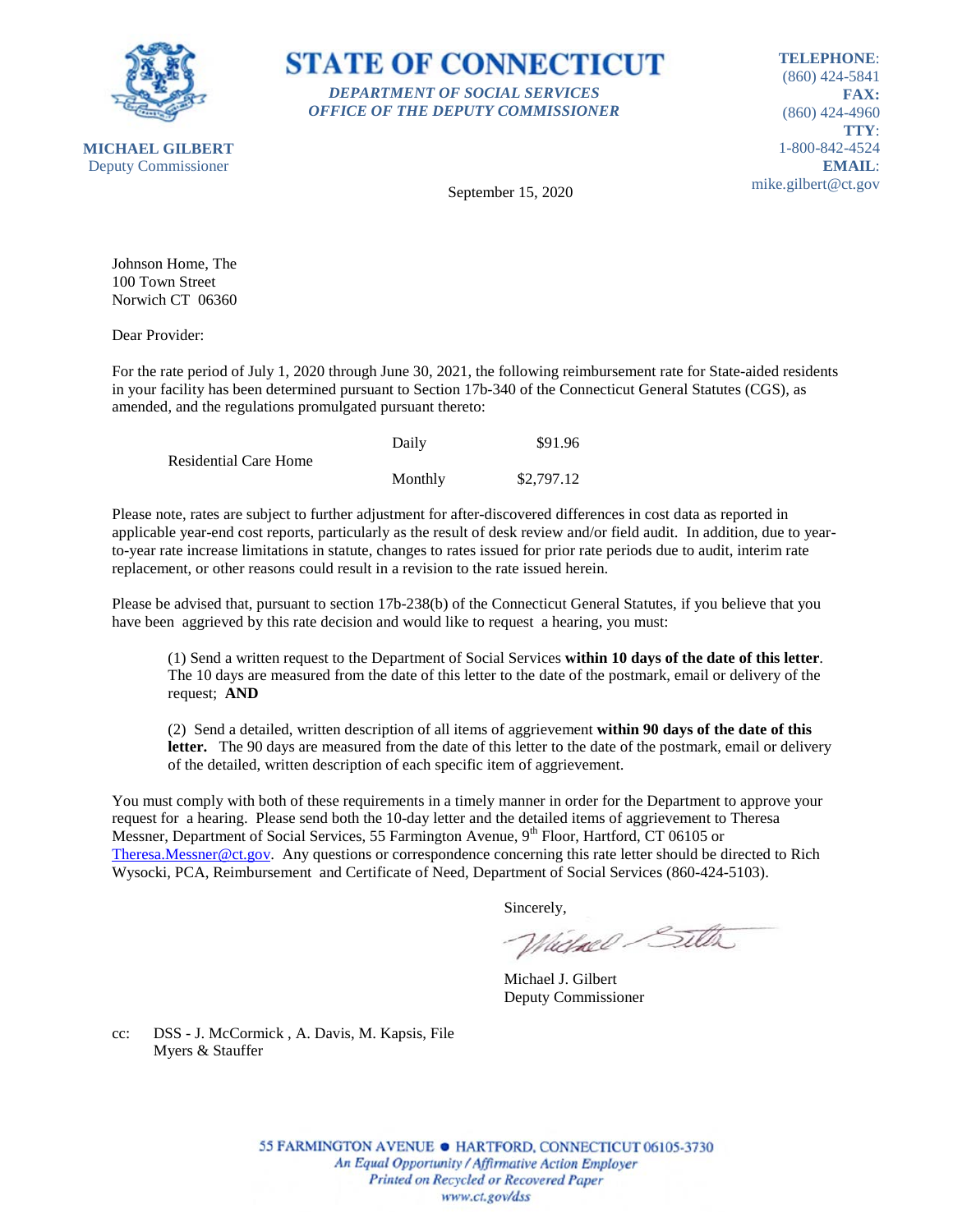

**STATE OF CONNECTICUT** *DEPARTMENT OF SOCIAL SERVICES OFFICE OF THE DEPUTY COMMISSIONER*

**TELEPHONE**: (860) 424-5841 **FAX:** (860) 424-4960 **TTY**: 1-800-842-4524 **EMAIL**: mike.gilbert@ct.gov

September 15, 2020

Julie House 425 Poquonock Ave Windsor CT 06095

Dear Provider:

For the rate period of July 1, 2020 through June 30, 2021, the following reimbursement rate for State-aided residents in your facility has been determined pursuant to Section 17b-340 of the Connecticut General Statutes (CGS), as amended, and the regulations promulgated pursuant thereto:

|                       | Daily   | \$122.72   |
|-----------------------|---------|------------|
| Residential Care Home |         |            |
|                       | Monthly | \$3,732.73 |

Please note, rates are subject to further adjustment for after-discovered differences in cost data as reported in applicable year-end cost reports, particularly as the result of desk review and/or field audit. In addition, due to yearto-year rate increase limitations in statute, changes to rates issued for prior rate periods due to audit, interim rate replacement, or other reasons could result in a revision to the rate issued herein.

Please be advised that, pursuant to section 17b-238(b) of the Connecticut General Statutes, if you believe that you have been aggrieved by this rate decision and would like to request a hearing, you must:

(1) Send a written request to the Department of Social Services **within 10 days of the date of this letter**. The 10 days are measured from the date of this letter to the date of the postmark, email or delivery of the request; **AND**

(2) Send a detailed, written description of all items of aggrievement **within 90 days of the date of this letter.** The 90 days are measured from the date of this letter to the date of the postmark, email or delivery of the detailed, written description of each specific item of aggrievement.

You must comply with both of these requirements in a timely manner in order for the Department to approve your request for a hearing. Please send both the 10-day letter and the detailed items of aggrievement to Theresa Messner, Department of Social Services, 55 Farmington Avenue, 9<sup>th</sup> Floor, Hartford, CT 06105 or [Theresa.Messner@ct.gov.](mailto:Theresa.Messner@ct.gov) Any questions or correspondence concerning this rate letter should be directed to Rich Wysocki, PCA, Reimbursement and Certificate of Need, Department of Social Services (860-424-5103).

Sincerely,

Wielnel Silta

Michael J. Gilbert Deputy Commissioner

cc: DSS - J. McCormick , A. Davis, M. Kapsis, File Myers & Stauffer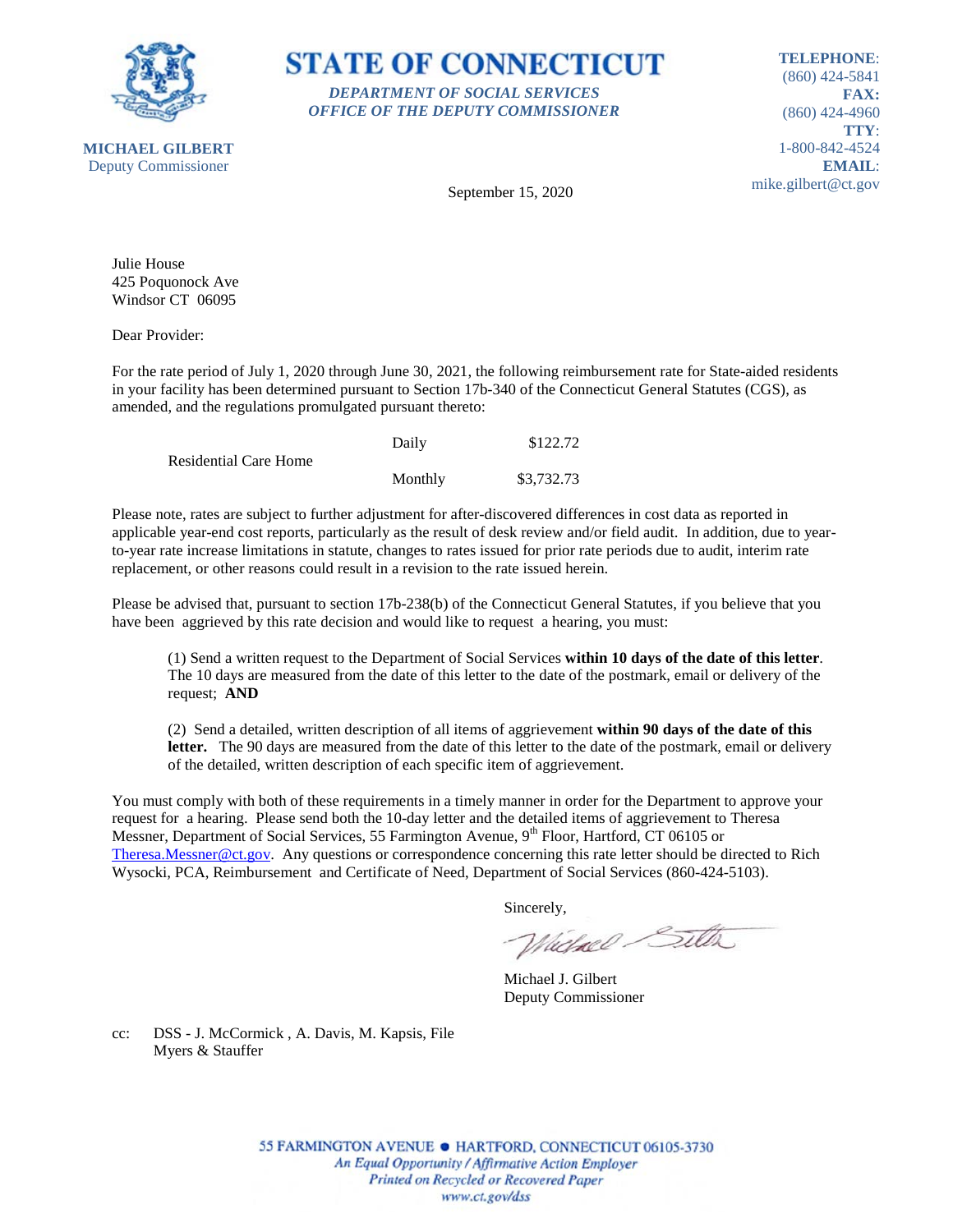

**STATE OF CONNECTICUT** *DEPARTMENT OF SOCIAL SERVICES OFFICE OF THE DEPUTY COMMISSIONER*

**TELEPHONE**: (860) 424-5841 **FAX:** (860) 424-4960 **TTY**: 1-800-842-4524 **EMAIL**: mike.gilbert@ct.gov

September 15, 2020

Leeway 40 Albert Street New Haven CT 06511

Dear Provider:

For the rate period of July 1, 2020 through June 30, 2021, the following reimbursement rate for State-aided residents in your facility has been determined pursuant to Section 17b-340 of the Connecticut General Statutes (CGS), as amended, and the regulations promulgated pursuant thereto:

|                              | Daily   | \$152.07   |
|------------------------------|---------|------------|
| <b>Residential Care Home</b> |         |            |
|                              | Monthly | \$4,625.46 |

Please note, rates are subject to further adjustment for after-discovered differences in cost data as reported in applicable year-end cost reports, particularly as the result of desk review and/or field audit. In addition, due to yearto-year rate increase limitations in statute, changes to rates issued for prior rate periods due to audit, interim rate replacement, or other reasons could result in a revision to the rate issued herein.

Please be advised that, pursuant to section 17b-238(b) of the Connecticut General Statutes, if you believe that you have been aggrieved by this rate decision and would like to request a hearing, you must:

(1) Send a written request to the Department of Social Services **within 10 days of the date of this letter**. The 10 days are measured from the date of this letter to the date of the postmark, email or delivery of the request; **AND**

(2) Send a detailed, written description of all items of aggrievement **within 90 days of the date of this letter.** The 90 days are measured from the date of this letter to the date of the postmark, email or delivery of the detailed, written description of each specific item of aggrievement.

You must comply with both of these requirements in a timely manner in order for the Department to approve your request for a hearing. Please send both the 10-day letter and the detailed items of aggrievement to Theresa Messner, Department of Social Services, 55 Farmington Avenue, 9<sup>th</sup> Floor, Hartford, CT 06105 or [Theresa.Messner@ct.gov.](mailto:Theresa.Messner@ct.gov) Any questions or correspondence concerning this rate letter should be directed to Rich Wysocki, PCA, Reimbursement and Certificate of Need, Department of Social Services (860-424-5103).

Sincerely,

Wielnel Silta

Michael J. Gilbert Deputy Commissioner

cc: DSS - J. McCormick , A. Davis, M. Kapsis, File Myers & Stauffer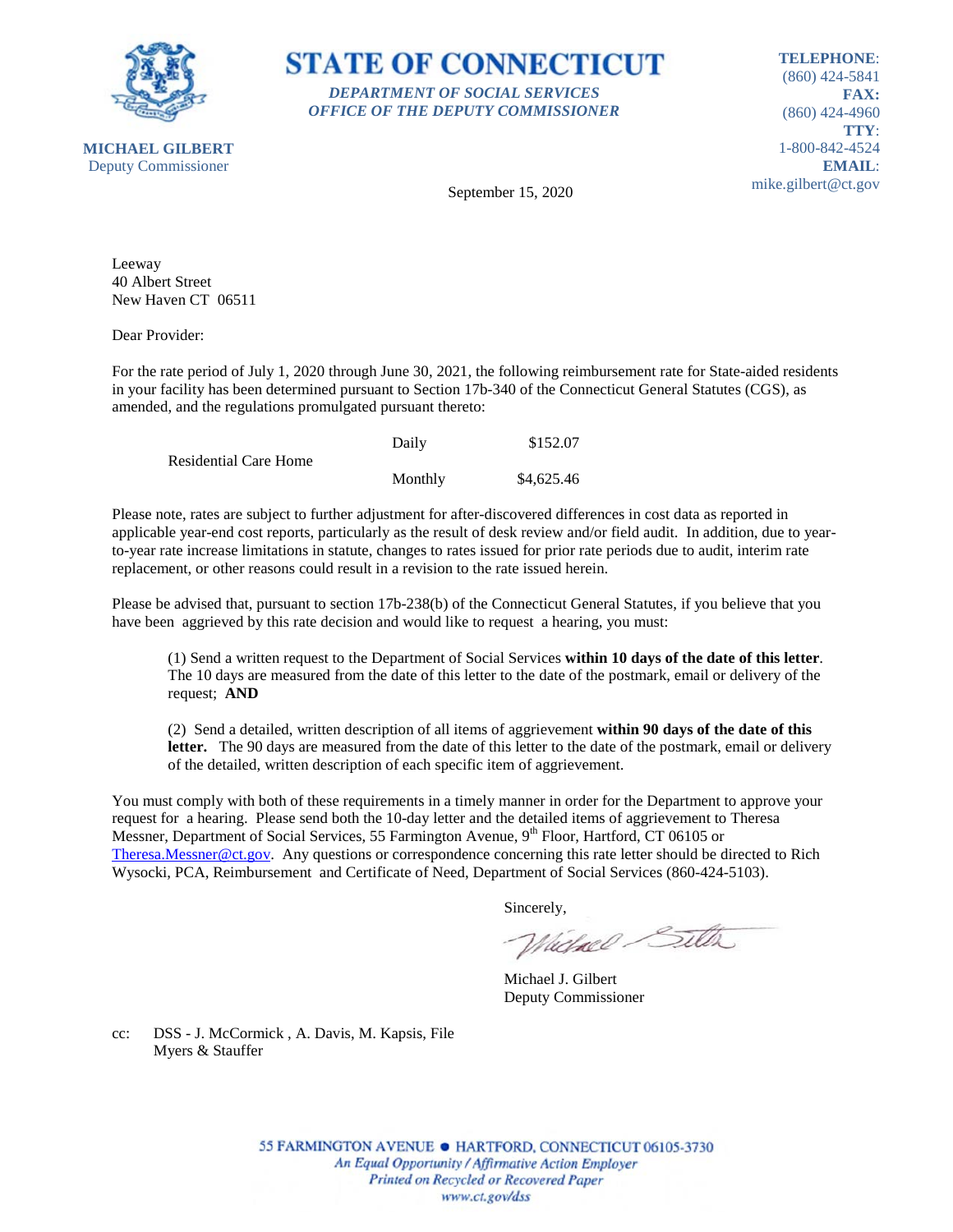

**STATE OF CONNECTICUT** *DEPARTMENT OF SOCIAL SERVICES OFFICE OF THE DEPUTY COMMISSIONER*

**TELEPHONE**: (860) 424-5841 **FAX:** (860) 424-4960 **TTY**: 1-800-842-4524 **EMAIL**: mike.gilbert@ct.gov

September 15, 2020

Marbridge Rest Home 665 West Main Street Cheshire CT 06410-0068

Dear Provider:

For the rate period of July 1, 2020 through June 30, 2021, the following reimbursement rate for State-aided residents in your facility has been determined pursuant to Section 17b-340 of the Connecticut General Statutes (CGS), as amended, and the regulations promulgated pursuant thereto:

|                       | Daily   | \$66.49    |
|-----------------------|---------|------------|
| Residential Care Home |         |            |
|                       | Monthly | \$2,022.40 |

Please note, rates are subject to further adjustment for after-discovered differences in cost data as reported in applicable year-end cost reports, particularly as the result of desk review and/or field audit. In addition, due to yearto-year rate increase limitations in statute, changes to rates issued for prior rate periods due to audit, interim rate replacement, or other reasons could result in a revision to the rate issued herein.

Please be advised that, pursuant to section 17b-238(b) of the Connecticut General Statutes, if you believe that you have been aggrieved by this rate decision and would like to request a hearing, you must:

(1) Send a written request to the Department of Social Services **within 10 days of the date of this letter**. The 10 days are measured from the date of this letter to the date of the postmark, email or delivery of the request; **AND**

(2) Send a detailed, written description of all items of aggrievement **within 90 days of the date of this letter.** The 90 days are measured from the date of this letter to the date of the postmark, email or delivery of the detailed, written description of each specific item of aggrievement.

You must comply with both of these requirements in a timely manner in order for the Department to approve your request for a hearing. Please send both the 10-day letter and the detailed items of aggrievement to Theresa Messner, Department of Social Services, 55 Farmington Avenue, 9<sup>th</sup> Floor, Hartford, CT 06105 or [Theresa.Messner@ct.gov.](mailto:Theresa.Messner@ct.gov) Any questions or correspondence concerning this rate letter should be directed to Rich Wysocki, PCA, Reimbursement and Certificate of Need, Department of Social Services (860-424-5103).

Sincerely,

Wielnel Silta

Michael J. Gilbert Deputy Commissioner

cc: DSS - J. McCormick , A. Davis, M. Kapsis, File Myers & Stauffer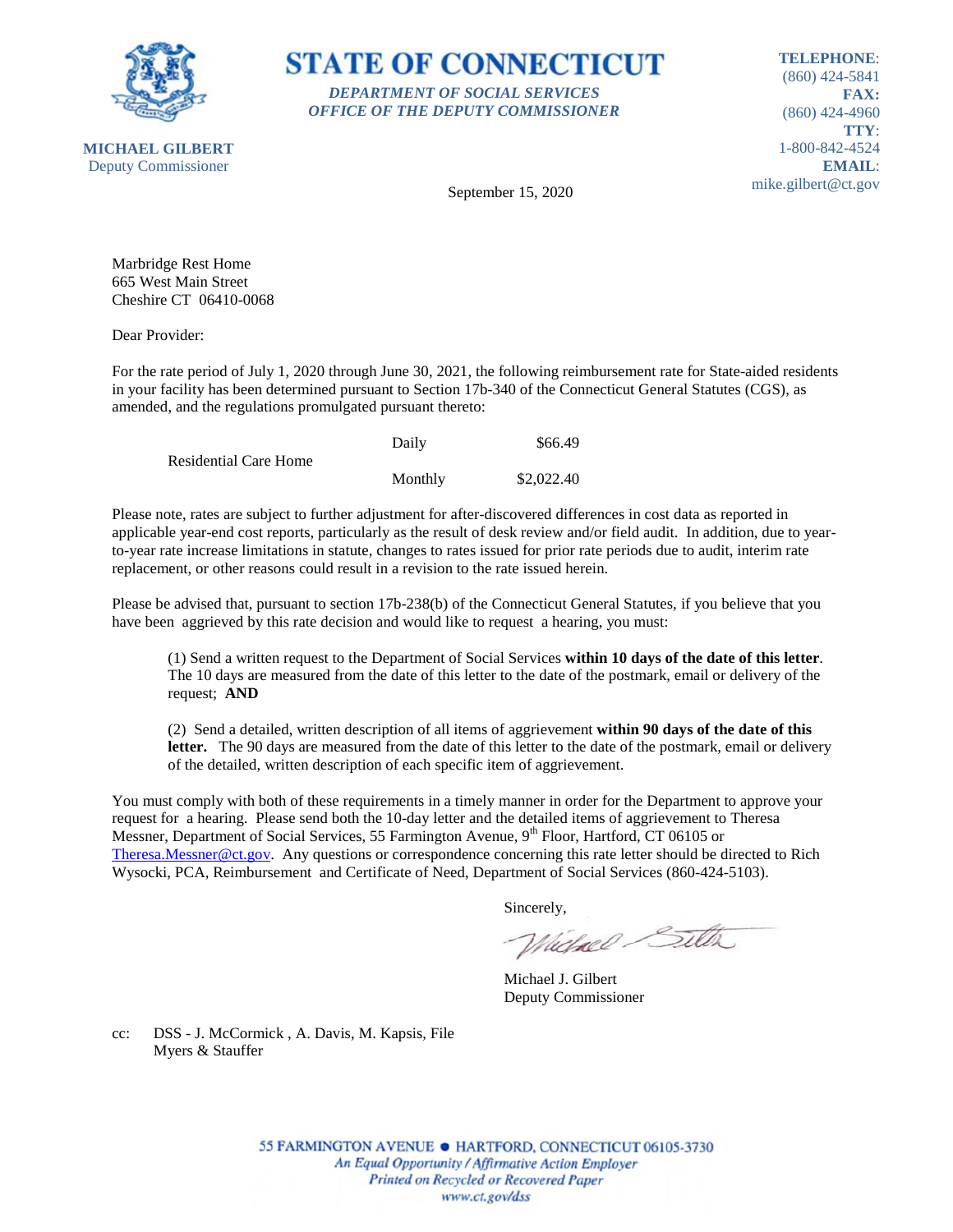



**TELEPHONE**: (860) 424-5841 **FAX:** (860) 424-4960 **TTY**: 1-800-842-4524 **EMAIL**: mike.gilbert@ct.gov

September 15, 2020

Mary Wade Home, Inc., The 118 Clinton Avenue New Haven CT 06513

Dear Provider:

For the rate period of July 1, 2020 through June 30, 2021, the following reimbursement rate for State-aided residents in your facility has been determined pursuant to Section 17b-340 of the Connecticut General Statutes (CGS), as amended, and the regulations promulgated pursuant thereto:

|                              | Daily   | \$138.86   |
|------------------------------|---------|------------|
| <b>Residential Care Home</b> |         |            |
|                              | Monthly | \$4,223.66 |

Please note, rates are subject to further adjustment for after-discovered differences in cost data as reported in applicable year-end cost reports, particularly as the result of desk review and/or field audit. In addition, due to yearto-year rate increase limitations in statute, changes to rates issued for prior rate periods due to audit, interim rate replacement, or other reasons could result in a revision to the rate issued herein.

Please be advised that, pursuant to section 17b-238(b) of the Connecticut General Statutes, if you believe that you have been aggrieved by this rate decision and would like to request a hearing, you must:

(1) Send a written request to the Department of Social Services **within 10 days of the date of this letter**. The 10 days are measured from the date of this letter to the date of the postmark, email or delivery of the request; **AND**

(2) Send a detailed, written description of all items of aggrievement **within 90 days of the date of this letter.** The 90 days are measured from the date of this letter to the date of the postmark, email or delivery of the detailed, written description of each specific item of aggrievement.

You must comply with both of these requirements in a timely manner in order for the Department to approve your request for a hearing. Please send both the 10-day letter and the detailed items of aggrievement to Theresa Messner, Department of Social Services, 55 Farmington Avenue, 9<sup>th</sup> Floor, Hartford, CT 06105 or [Theresa.Messner@ct.gov.](mailto:Theresa.Messner@ct.gov) Any questions or correspondence concerning this rate letter should be directed to Rich Wysocki, PCA, Reimbursement and Certificate of Need, Department of Social Services (860-424-5103).

Sincerely,

Wielnel Silta

Michael J. Gilbert Deputy Commissioner

cc: DSS - J. McCormick , A. Davis, M. Kapsis, File Myers & Stauffer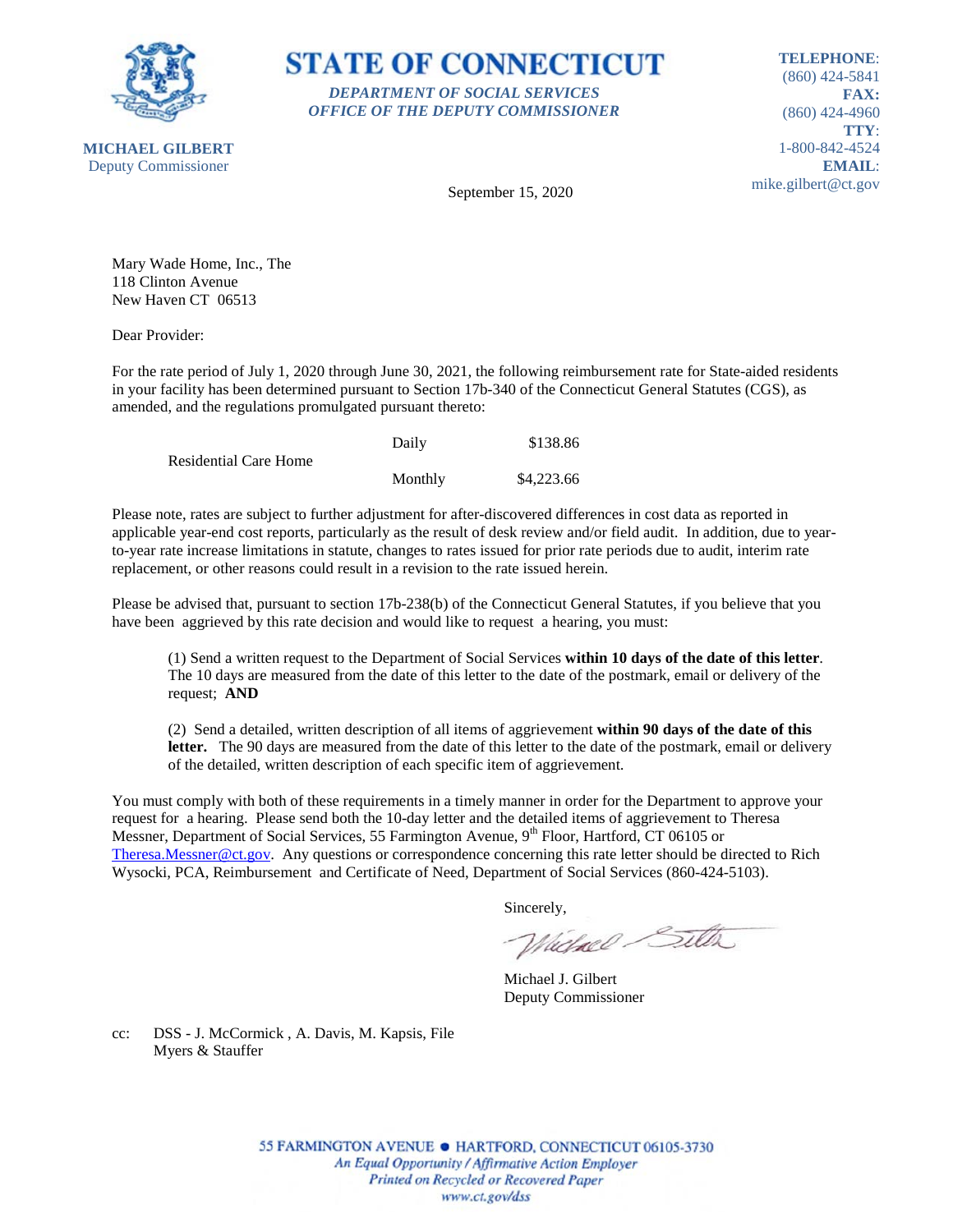



**TELEPHONE**: (860) 424-5841 **FAX:** (860) 424-4960 **TTY**: 1-800-842-4524 **EMAIL**: mike.gilbert@ct.gov

September 15, 2020

Masonicare Health Center 22 Masonic Avenue Wallingford CT 06492

Dear Provider:

For the rate period of July 1, 2020 through June 30, 2021, the following reimbursement rate for State-aided residents in your facility has been determined pursuant to Section 17b-340 of the Connecticut General Statutes (CGS), as amended, and the regulations promulgated pursuant thereto:

|                              | Daily   | \$120.17   |
|------------------------------|---------|------------|
| <b>Residential Care Home</b> |         |            |
|                              | Monthly | \$3,655.17 |

Please note, rates are subject to further adjustment for after-discovered differences in cost data as reported in applicable year-end cost reports, particularly as the result of desk review and/or field audit. In addition, due to yearto-year rate increase limitations in statute, changes to rates issued for prior rate periods due to audit, interim rate replacement, or other reasons could result in a revision to the rate issued herein.

Please be advised that, pursuant to section 17b-238(b) of the Connecticut General Statutes, if you believe that you have been aggrieved by this rate decision and would like to request a hearing, you must:

(1) Send a written request to the Department of Social Services **within 10 days of the date of this letter**. The 10 days are measured from the date of this letter to the date of the postmark, email or delivery of the request; **AND**

(2) Send a detailed, written description of all items of aggrievement **within 90 days of the date of this letter.** The 90 days are measured from the date of this letter to the date of the postmark, email or delivery of the detailed, written description of each specific item of aggrievement.

You must comply with both of these requirements in a timely manner in order for the Department to approve your request for a hearing. Please send both the 10-day letter and the detailed items of aggrievement to Theresa Messner, Department of Social Services, 55 Farmington Avenue, 9<sup>th</sup> Floor, Hartford, CT 06105 or [Theresa.Messner@ct.gov.](mailto:Theresa.Messner@ct.gov) Any questions or correspondence concerning this rate letter should be directed to Rich Wysocki, PCA, Reimbursement and Certificate of Need, Department of Social Services (860-424-5103).

Sincerely,

Wielnel Silta

Michael J. Gilbert Deputy Commissioner

cc: DSS - J. McCormick , A. Davis, M. Kapsis, File Myers & Stauffer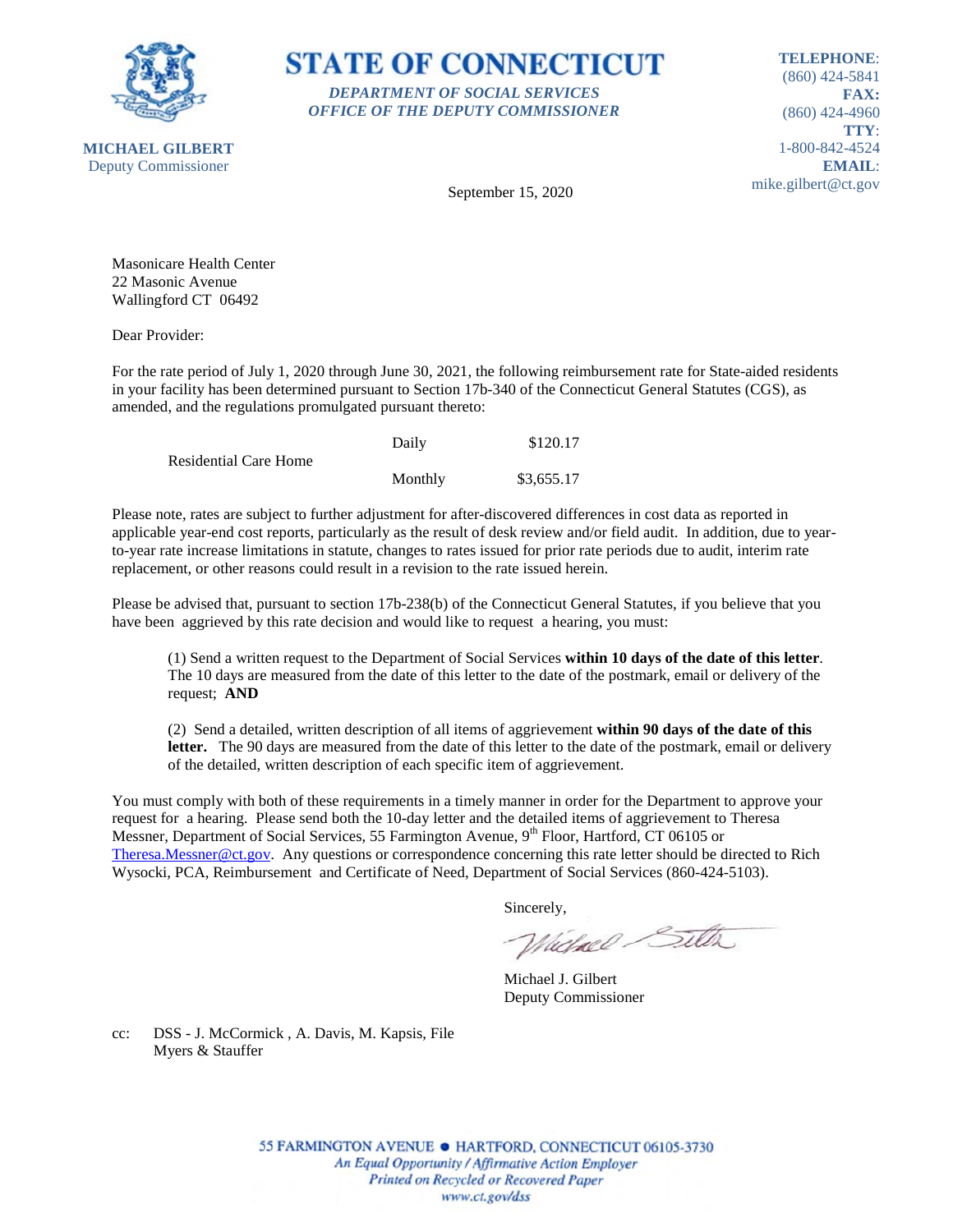



**TELEPHONE**: (860) 424-5841 **FAX:** (860) 424-4960 **TTY**: 1-800-842-4524 **EMAIL**: mike.gilbert@ct.gov

September 15, 2020

Massack Memorial Home 30 Davis Avenue Rockville CT 06066

Dear Provider:

For the rate period of July 1, 2020 through June 30, 2021, the following reimbursement rate for State-aided residents in your facility has been determined pursuant to Section 17b-340 of the Connecticut General Statutes (CGS), as amended, and the regulations promulgated pursuant thereto:

|                       | Daily   | \$90.70    |
|-----------------------|---------|------------|
| Residential Care Home |         |            |
|                       | Monthly | \$2,758.79 |

Please note, rates are subject to further adjustment for after-discovered differences in cost data as reported in applicable year-end cost reports, particularly as the result of desk review and/or field audit. In addition, due to yearto-year rate increase limitations in statute, changes to rates issued for prior rate periods due to audit, interim rate replacement, or other reasons could result in a revision to the rate issued herein.

Please be advised that, pursuant to section 17b-238(b) of the Connecticut General Statutes, if you believe that you have been aggrieved by this rate decision and would like to request a hearing, you must:

(1) Send a written request to the Department of Social Services **within 10 days of the date of this letter**. The 10 days are measured from the date of this letter to the date of the postmark, email or delivery of the request; **AND**

(2) Send a detailed, written description of all items of aggrievement **within 90 days of the date of this letter.** The 90 days are measured from the date of this letter to the date of the postmark, email or delivery of the detailed, written description of each specific item of aggrievement.

You must comply with both of these requirements in a timely manner in order for the Department to approve your request for a hearing. Please send both the 10-day letter and the detailed items of aggrievement to Theresa Messner, Department of Social Services, 55 Farmington Avenue, 9<sup>th</sup> Floor, Hartford, CT 06105 or [Theresa.Messner@ct.gov.](mailto:Theresa.Messner@ct.gov) Any questions or correspondence concerning this rate letter should be directed to Rich Wysocki, PCA, Reimbursement and Certificate of Need, Department of Social Services (860-424-5103).

Sincerely,

Wielnel Silta

Michael J. Gilbert Deputy Commissioner

cc: DSS - J. McCormick , A. Davis, M. Kapsis, File Myers & Stauffer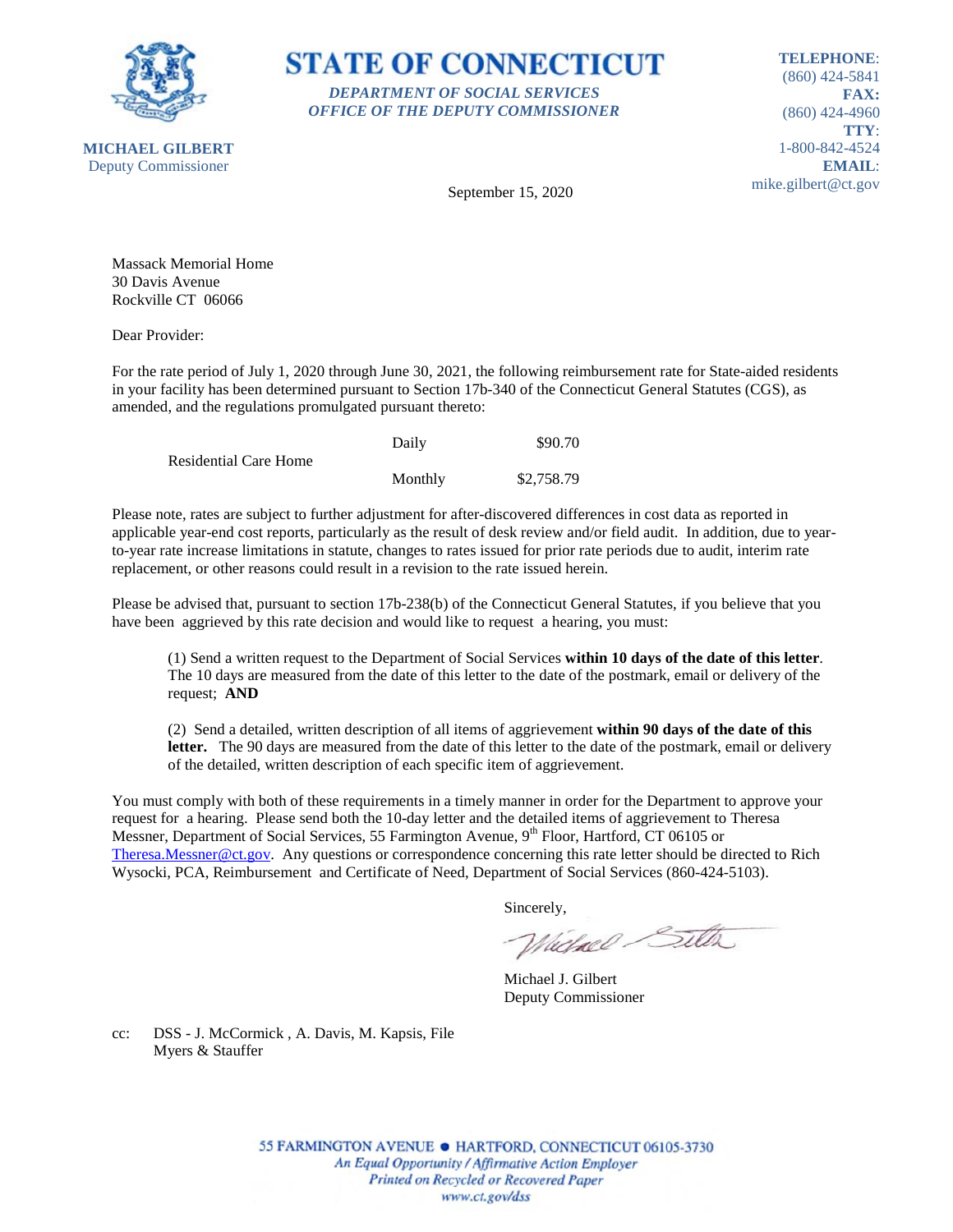

**STATE OF CONNECTICUT** *DEPARTMENT OF SOCIAL SERVICES OFFICE OF THE DEPUTY COMMISSIONER*

**TELEPHONE**: (860) 424-5841 **FAX:** (860) 424-4960 **TTY**: 1-800-842-4524 **EMAIL**: mike.gilbert@ct.gov

September 15, 2020

Meadowbrook Manor, LLC 63 Westbrook Road Centerbrook CT 06409

Dear Provider:

For the rate period of July 1, 2020 through June 30, 2021, the following reimbursement rate for State-aided residents in your facility has been determined pursuant to Section 17b-340 of the Connecticut General Statutes (CGS), as amended, and the regulations promulgated pursuant thereto:

|                       | Daily   | \$95.31    |
|-----------------------|---------|------------|
| Residential Care Home |         |            |
|                       | Monthly | \$2,899.01 |

Please note, rates are subject to further adjustment for after-discovered differences in cost data as reported in applicable year-end cost reports, particularly as the result of desk review and/or field audit. In addition, due to yearto-year rate increase limitations in statute, changes to rates issued for prior rate periods due to audit, interim rate replacement, or other reasons could result in a revision to the rate issued herein.

Please be advised that, pursuant to section 17b-238(b) of the Connecticut General Statutes, if you believe that you have been aggrieved by this rate decision and would like to request a hearing, you must:

(1) Send a written request to the Department of Social Services **within 10 days of the date of this letter**. The 10 days are measured from the date of this letter to the date of the postmark, email or delivery of the request; **AND**

(2) Send a detailed, written description of all items of aggrievement **within 90 days of the date of this letter.** The 90 days are measured from the date of this letter to the date of the postmark, email or delivery of the detailed, written description of each specific item of aggrievement.

You must comply with both of these requirements in a timely manner in order for the Department to approve your request for a hearing. Please send both the 10-day letter and the detailed items of aggrievement to Theresa Messner, Department of Social Services, 55 Farmington Avenue, 9<sup>th</sup> Floor, Hartford, CT 06105 or [Theresa.Messner@ct.gov.](mailto:Theresa.Messner@ct.gov) Any questions or correspondence concerning this rate letter should be directed to Rich Wysocki, PCA, Reimbursement and Certificate of Need, Department of Social Services (860-424-5103).

Sincerely,

Wielnel Silta

Michael J. Gilbert Deputy Commissioner

cc: DSS - J. McCormick , A. Davis, M. Kapsis, File Myers & Stauffer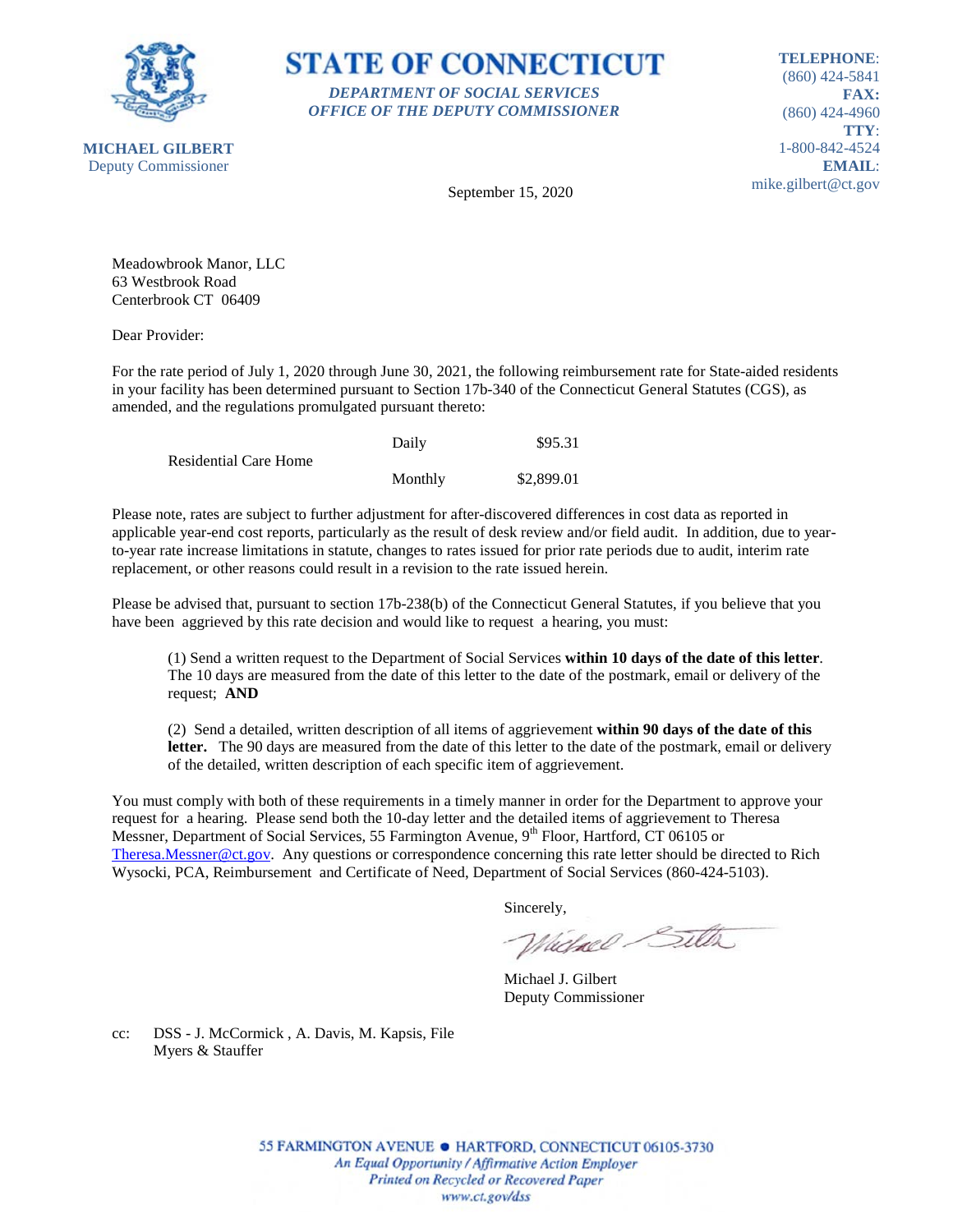

**STATE OF CONNECTICUT** *DEPARTMENT OF SOCIAL SERVICES OFFICE OF THE DEPUTY COMMISSIONER*

**TELEPHONE**: (860) 424-5841 **FAX:** (860) 424-4960 **TTY**: 1-800-842-4524 **EMAIL**: mike.gilbert@ct.gov

September 15, 2020

Morning Star Res. Care Home LLC 38 Elizabeth Street Kent CT 06757

Dear Provider:

For the rate period of July 1, 2020 through June 30, 2021, the following reimbursement rate for State-aided residents in your facility has been determined pursuant to Section 17b-340 of the Connecticut General Statutes (CGS), as amended, and the regulations promulgated pursuant thereto:

|                              | Daily   | \$86.51    |
|------------------------------|---------|------------|
| <b>Residential Care Home</b> |         |            |
|                              | Monthly | \$2,631.35 |

Please note, rates are subject to further adjustment for after-discovered differences in cost data as reported in applicable year-end cost reports, particularly as the result of desk review and/or field audit. In addition, due to yearto-year rate increase limitations in statute, changes to rates issued for prior rate periods due to audit, interim rate replacement, or other reasons could result in a revision to the rate issued herein.

Please be advised that, pursuant to section 17b-238(b) of the Connecticut General Statutes, if you believe that you have been aggrieved by this rate decision and would like to request a hearing, you must:

(1) Send a written request to the Department of Social Services **within 10 days of the date of this letter**. The 10 days are measured from the date of this letter to the date of the postmark, email or delivery of the request; **AND**

(2) Send a detailed, written description of all items of aggrievement **within 90 days of the date of this letter.** The 90 days are measured from the date of this letter to the date of the postmark, email or delivery of the detailed, written description of each specific item of aggrievement.

You must comply with both of these requirements in a timely manner in order for the Department to approve your request for a hearing. Please send both the 10-day letter and the detailed items of aggrievement to Theresa Messner, Department of Social Services, 55 Farmington Avenue, 9<sup>th</sup> Floor, Hartford, CT 06105 or [Theresa.Messner@ct.gov.](mailto:Theresa.Messner@ct.gov) Any questions or correspondence concerning this rate letter should be directed to Rich Wysocki, PCA, Reimbursement and Certificate of Need, Department of Social Services (860-424-5103).

Sincerely,

Wielnel Silta

Michael J. Gilbert Deputy Commissioner

cc: DSS - J. McCormick , A. Davis, M. Kapsis, File Myers & Stauffer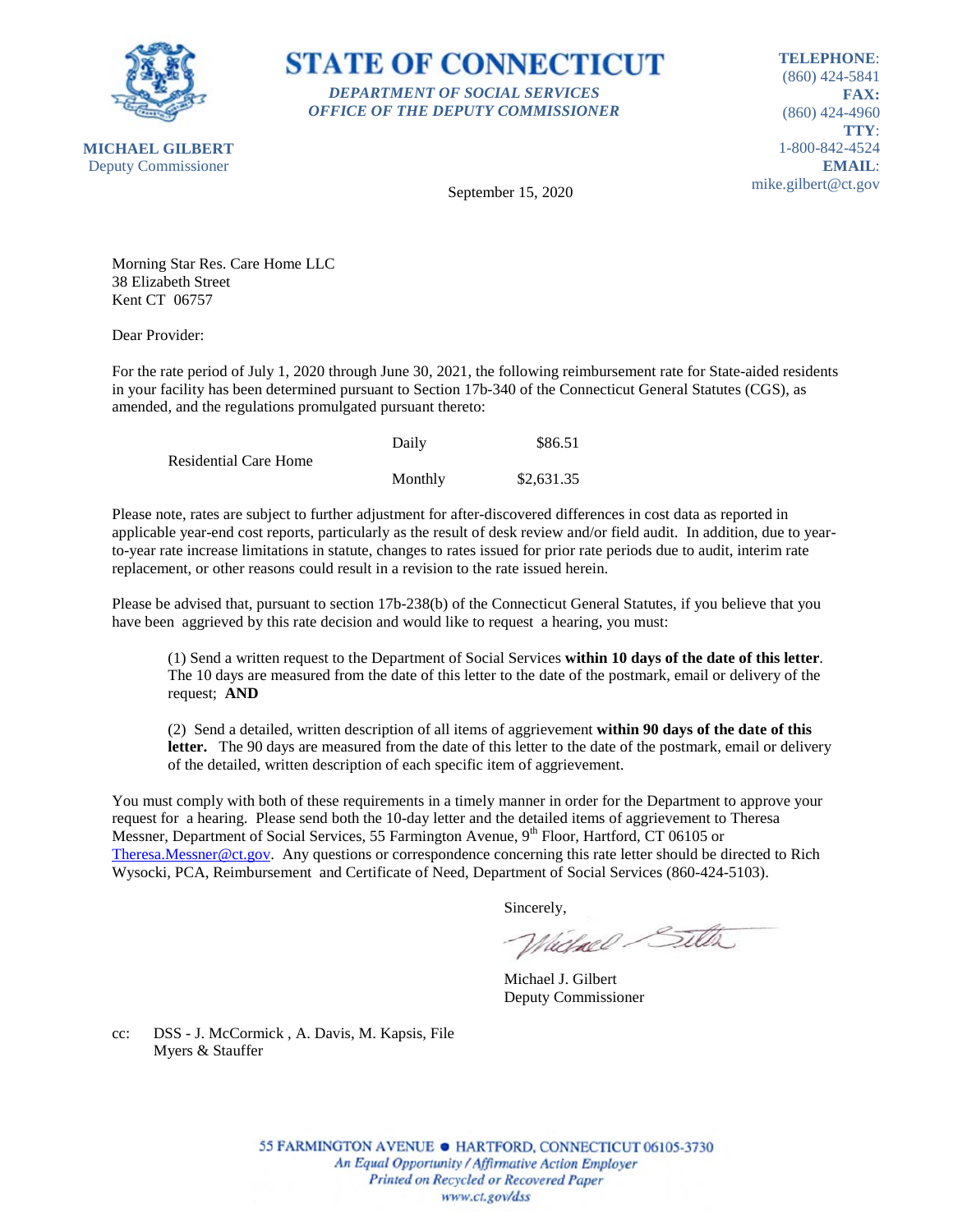

**STATE OF CONNECTICUT** *DEPARTMENT OF SOCIAL SERVICES OFFICE OF THE DEPUTY COMMISSIONER*

**TELEPHONE**: (860) 424-5841 **FAX:** (860) 424-4960 **TTY**: 1-800-842-4524 **EMAIL**: mike.gilbert@ct.gov

September 15, 2020

Mystic River Residential Care 14 Godfrey Street Mystic CT 06355

Dear Provider:

For the rate period of July 1, 2020 through June 30, 2021, the following reimbursement rate for State-aided residents in your facility has been determined pursuant to Section 17b-340 of the Connecticut General Statutes (CGS), as amended, and the regulations promulgated pursuant thereto:

|                              | Daily   | \$107.46   |
|------------------------------|---------|------------|
| <b>Residential Care Home</b> |         |            |
|                              | Monthly | \$3,268.58 |

Please note, rates are subject to further adjustment for after-discovered differences in cost data as reported in applicable year-end cost reports, particularly as the result of desk review and/or field audit. In addition, due to yearto-year rate increase limitations in statute, changes to rates issued for prior rate periods due to audit, interim rate replacement, or other reasons could result in a revision to the rate issued herein.

Please be advised that, pursuant to section 17b-238(b) of the Connecticut General Statutes, if you believe that you have been aggrieved by this rate decision and would like to request a hearing, you must:

(1) Send a written request to the Department of Social Services **within 10 days of the date of this letter**. The 10 days are measured from the date of this letter to the date of the postmark, email or delivery of the request; **AND**

(2) Send a detailed, written description of all items of aggrievement **within 90 days of the date of this letter.** The 90 days are measured from the date of this letter to the date of the postmark, email or delivery of the detailed, written description of each specific item of aggrievement.

You must comply with both of these requirements in a timely manner in order for the Department to approve your request for a hearing. Please send both the 10-day letter and the detailed items of aggrievement to Theresa Messner, Department of Social Services, 55 Farmington Avenue, 9<sup>th</sup> Floor, Hartford, CT 06105 or [Theresa.Messner@ct.gov.](mailto:Theresa.Messner@ct.gov) Any questions or correspondence concerning this rate letter should be directed to Rich Wysocki, PCA, Reimbursement and Certificate of Need, Department of Social Services (860-424-5103).

Sincerely,

Wielnel Silta

Michael J. Gilbert Deputy Commissioner

cc: DSS - J. McCormick , A. Davis, M. Kapsis, File Myers & Stauffer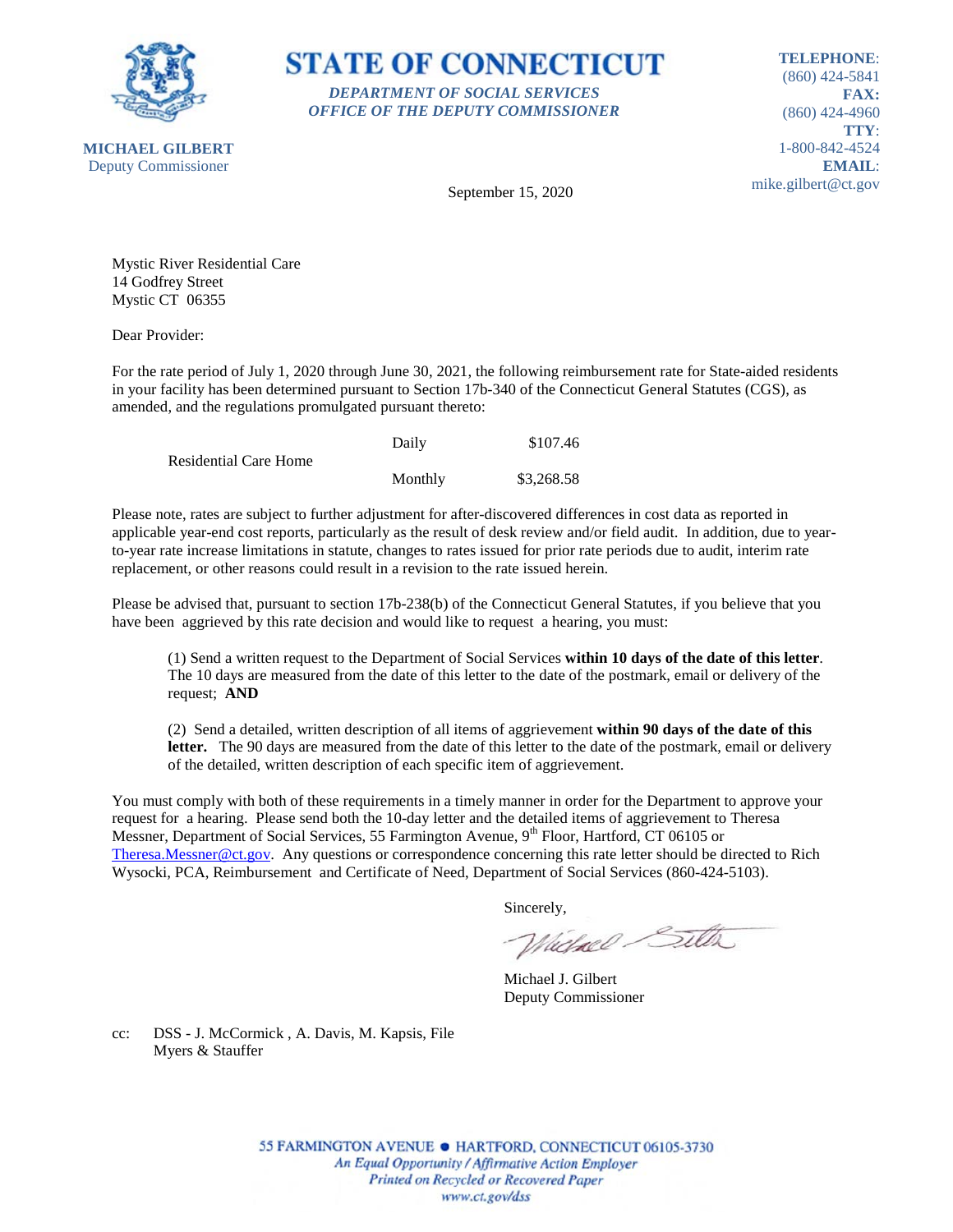



**TELEPHONE**: (860) 424-5841 **FAX:** (860) 424-4960 **TTY**: 1-800-842-4524 **EMAIL**: mike.gilbert@ct.gov

September 15, 2020

New Horizons Village 37 Bliss Road Unionville CT

Dear Provider:

For the rate period of July 1, 2020 through June 30, 2021, the following reimbursement rate for State-aided residents in your facility has been determined pursuant to Section 17b-340 of the Connecticut General Statutes (CGS), as amended, and the regulations promulgated pursuant thereto:

|                              | Daily   | \$178.13   |
|------------------------------|---------|------------|
| <b>Residential Care Home</b> |         |            |
|                              | Monthly | \$5,418.12 |

Please note, rates are subject to further adjustment for after-discovered differences in cost data as reported in applicable year-end cost reports, particularly as the result of desk review and/or field audit. In addition, due to yearto-year rate increase limitations in statute, changes to rates issued for prior rate periods due to audit, interim rate replacement, or other reasons could result in a revision to the rate issued herein.

Please be advised that, pursuant to section 17b-238(b) of the Connecticut General Statutes, if you believe that you have been aggrieved by this rate decision and would like to request a hearing, you must:

(1) Send a written request to the Department of Social Services **within 10 days of the date of this letter**. The 10 days are measured from the date of this letter to the date of the postmark, email or delivery of the request; **AND**

(2) Send a detailed, written description of all items of aggrievement **within 90 days of the date of this letter.** The 90 days are measured from the date of this letter to the date of the postmark, email or delivery of the detailed, written description of each specific item of aggrievement.

You must comply with both of these requirements in a timely manner in order for the Department to approve your request for a hearing. Please send both the 10-day letter and the detailed items of aggrievement to Theresa Messner, Department of Social Services, 55 Farmington Avenue, 9<sup>th</sup> Floor, Hartford, CT 06105 or [Theresa.Messner@ct.gov.](mailto:Theresa.Messner@ct.gov) Any questions or correspondence concerning this rate letter should be directed to Rich Wysocki, PCA, Reimbursement and Certificate of Need, Department of Social Services (860-424-5103).

Sincerely,

Wielnel Silta

Michael J. Gilbert Deputy Commissioner

cc: DSS - J. McCormick , A. Davis, M. Kapsis, File Myers & Stauffer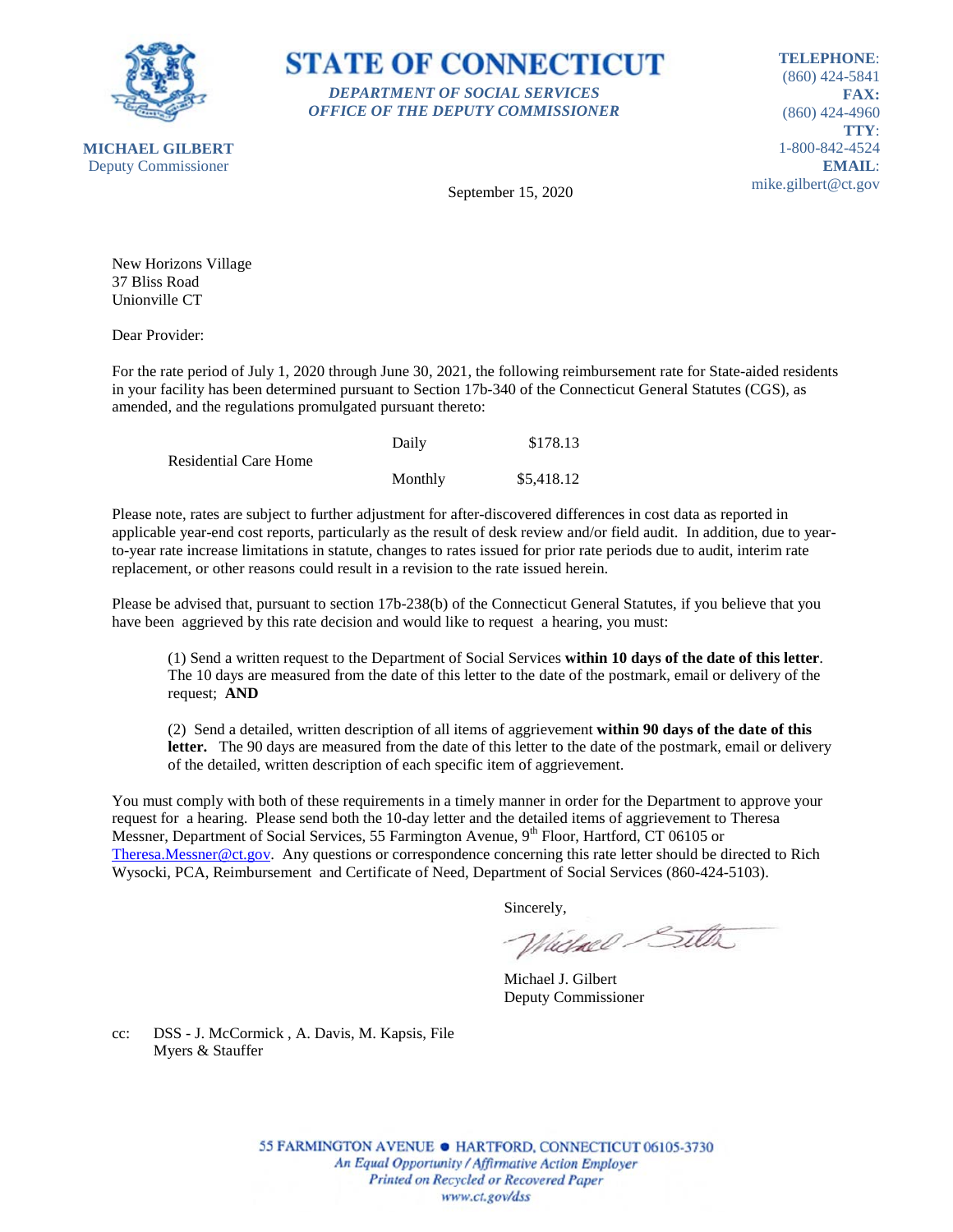



**TELEPHONE**: (860) 424-5841 **FAX:** (860) 424-4960 **TTY**: 1-800-842-4524 **EMAIL**: mike.gilbert@ct.gov

**MICHAEL GILBERT** Deputy Commissioner

September 15, 2020

Newfield Rest Home 876 Newfield Street Middletown CT 06457

Dear Provider:

For the rate period of July 1, 2020 through June 30, 2021, the following reimbursement rate for State-aided residents in your facility has been determined pursuant to Section 17b-340 of the Connecticut General Statutes (CGS), as amended, and the regulations promulgated pursuant thereto:

|                              | Daily   | \$85.48    |
|------------------------------|---------|------------|
| <b>Residential Care Home</b> |         |            |
|                              | Monthly | \$2,600.02 |

Please note, rates are subject to further adjustment for after-discovered differences in cost data as reported in applicable year-end cost reports, particularly as the result of desk review and/or field audit. In addition, due to yearto-year rate increase limitations in statute, changes to rates issued for prior rate periods due to audit, interim rate replacement, or other reasons could result in a revision to the rate issued herein.

Please be advised that, pursuant to section 17b-238(b) of the Connecticut General Statutes, if you believe that you have been aggrieved by this rate decision and would like to request a hearing, you must:

(1) Send a written request to the Department of Social Services **within 10 days of the date of this letter**. The 10 days are measured from the date of this letter to the date of the postmark, email or delivery of the request; **AND**

(2) Send a detailed, written description of all items of aggrievement **within 90 days of the date of this letter.** The 90 days are measured from the date of this letter to the date of the postmark, email or delivery of the detailed, written description of each specific item of aggrievement.

You must comply with both of these requirements in a timely manner in order for the Department to approve your request for a hearing. Please send both the 10-day letter and the detailed items of aggrievement to Theresa Messner, Department of Social Services, 55 Farmington Avenue, 9<sup>th</sup> Floor, Hartford, CT 06105 or [Theresa.Messner@ct.gov.](mailto:Theresa.Messner@ct.gov) Any questions or correspondence concerning this rate letter should be directed to Rich Wysocki, PCA, Reimbursement and Certificate of Need, Department of Social Services (860-424-5103).

Sincerely,

Wielnel Silta

Michael J. Gilbert Deputy Commissioner

cc: DSS - J. McCormick , A. Davis, M. Kapsis, File Myers & Stauffer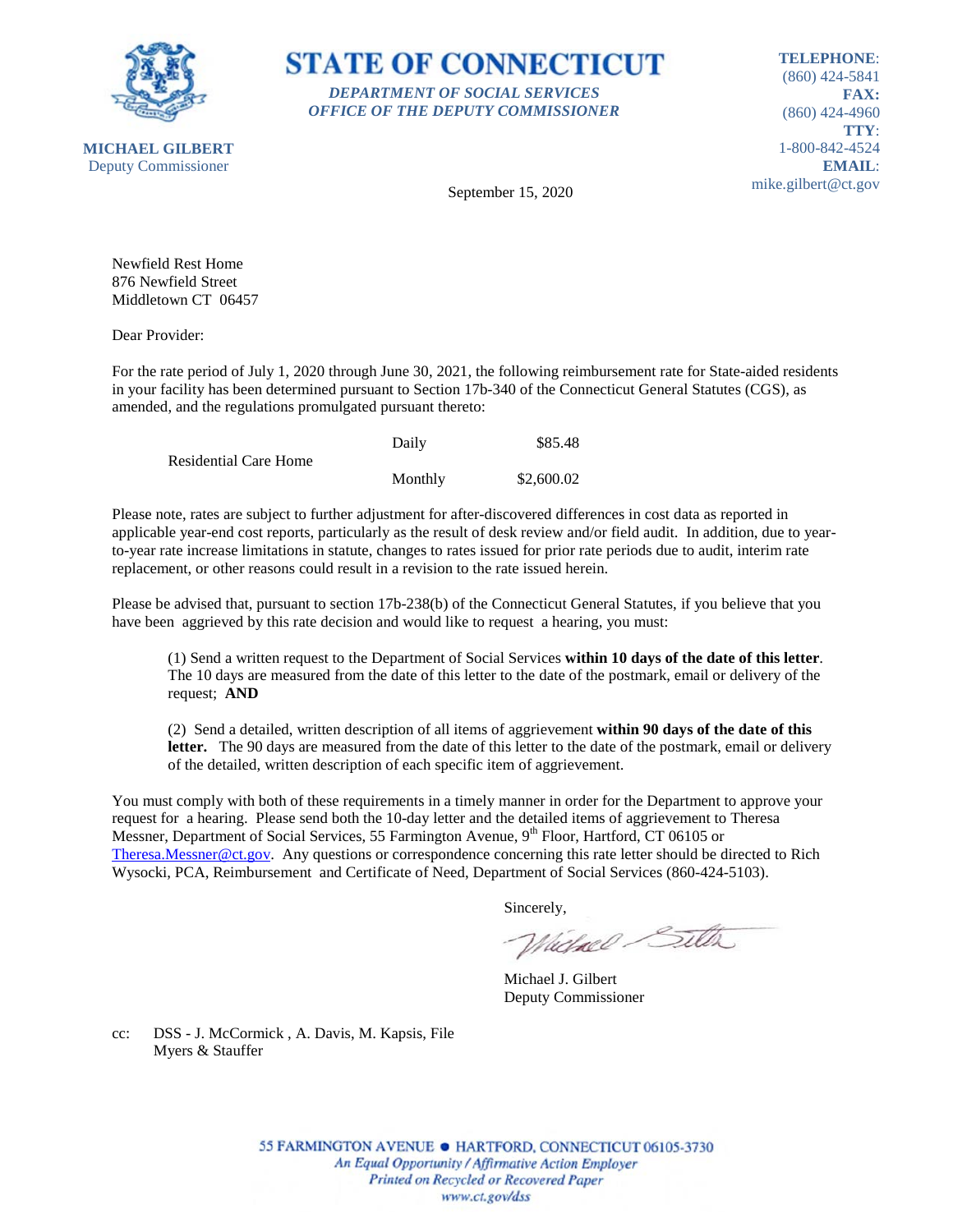

**STATE OF CONNECTICUT** *DEPARTMENT OF SOCIAL SERVICES OFFICE OF THE DEPUTY COMMISSIONER*

**TELEPHONE**: (860) 424-5841 **FAX:** (860) 424-4960 **TTY**: 1-800-842-4524 **EMAIL**: mike.gilbert@ct.gov

September 15, 2020

Noble Horizons 17 Cobble Road Salisbury CT 06068

Dear Provider:

For the rate period of July 1, 2020 through June 30, 2021, the following reimbursement rate for State-aided residents in your facility has been determined pursuant to Section 17b-340 of the Connecticut General Statutes (CGS), as amended, and the regulations promulgated pursuant thereto:

|                       | Daily   | \$142.87   |
|-----------------------|---------|------------|
| Residential Care Home |         |            |
|                       | Monthly | \$4,345.63 |

Please note, rates are subject to further adjustment for after-discovered differences in cost data as reported in applicable year-end cost reports, particularly as the result of desk review and/or field audit. In addition, due to yearto-year rate increase limitations in statute, changes to rates issued for prior rate periods due to audit, interim rate replacement, or other reasons could result in a revision to the rate issued herein.

Please be advised that, pursuant to section 17b-238(b) of the Connecticut General Statutes, if you believe that you have been aggrieved by this rate decision and would like to request a hearing, you must:

(1) Send a written request to the Department of Social Services **within 10 days of the date of this letter**. The 10 days are measured from the date of this letter to the date of the postmark, email or delivery of the request; **AND**

(2) Send a detailed, written description of all items of aggrievement **within 90 days of the date of this letter.** The 90 days are measured from the date of this letter to the date of the postmark, email or delivery of the detailed, written description of each specific item of aggrievement.

You must comply with both of these requirements in a timely manner in order for the Department to approve your request for a hearing. Please send both the 10-day letter and the detailed items of aggrievement to Theresa Messner, Department of Social Services, 55 Farmington Avenue, 9<sup>th</sup> Floor, Hartford, CT 06105 or [Theresa.Messner@ct.gov.](mailto:Theresa.Messner@ct.gov) Any questions or correspondence concerning this rate letter should be directed to Rich Wysocki, PCA, Reimbursement and Certificate of Need, Department of Social Services (860-424-5103).

Sincerely,

Wielnel Silta

Michael J. Gilbert Deputy Commissioner

cc: DSS - J. McCormick , A. Davis, M. Kapsis, File Myers & Stauffer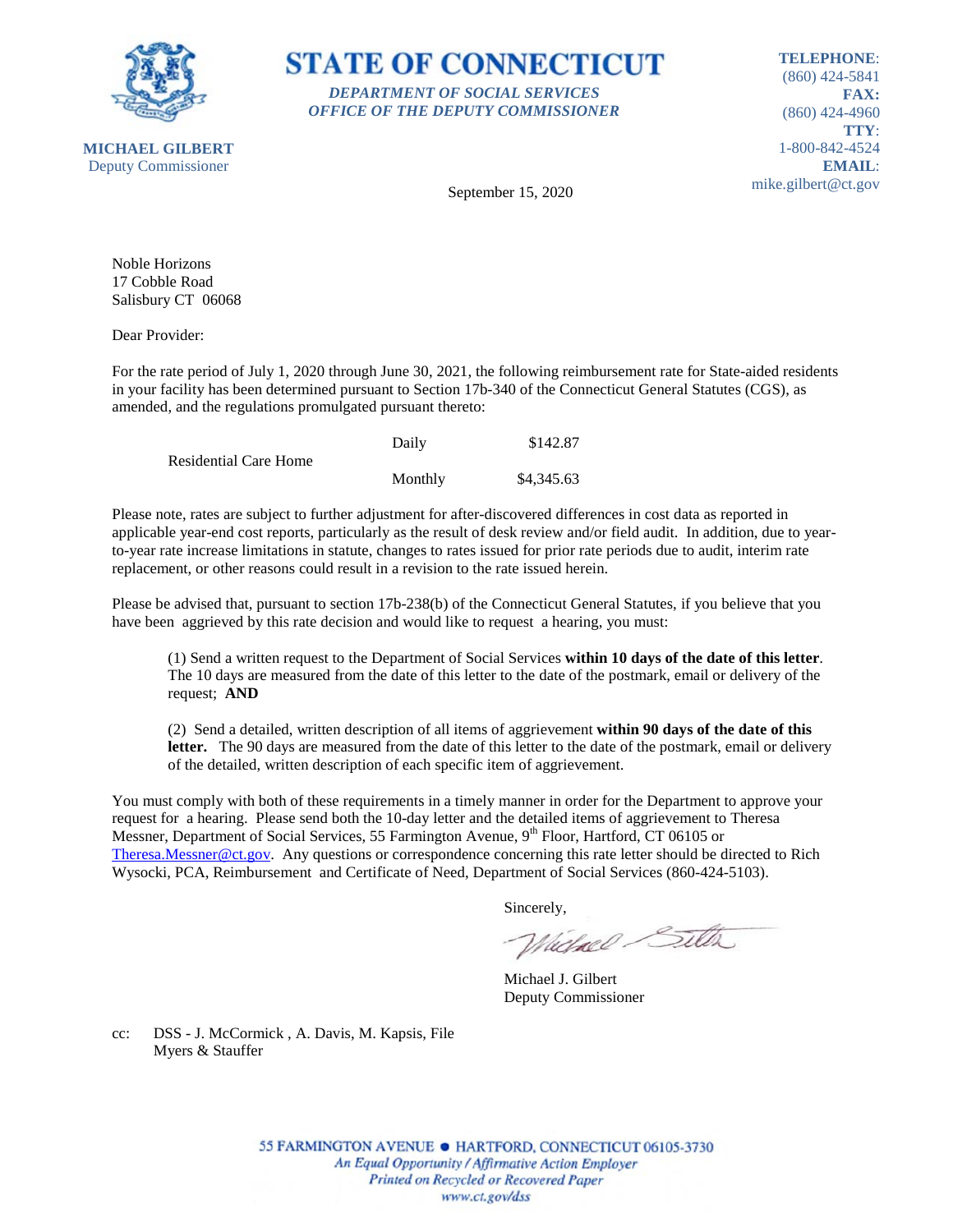

**STATE OF CONNECTICUT** *DEPARTMENT OF SOCIAL SERVICES OFFICE OF THE DEPUTY COMMISSIONER*

**TELEPHONE**: (860) 424-5841 **FAX:** (860) 424-4960 **TTY**: 1-800-842-4524 **EMAIL**: mike.gilbert@ct.gov

September 15, 2020

Park City Residential Care Home 752 Park Avenue Bridgeport CT 06604

Dear Provider:

For the rate period of July 1, 2020 through June 30, 2021, the following reimbursement rate for State-aided residents in your facility has been determined pursuant to Section 17b-340 of the Connecticut General Statutes (CGS), as amended, and the regulations promulgated pursuant thereto:

|                              | Daily   | \$89.54    |
|------------------------------|---------|------------|
| <b>Residential Care Home</b> |         |            |
|                              | Monthly | \$2,723.51 |

Please note, rates are subject to further adjustment for after-discovered differences in cost data as reported in applicable year-end cost reports, particularly as the result of desk review and/or field audit. In addition, due to yearto-year rate increase limitations in statute, changes to rates issued for prior rate periods due to audit, interim rate replacement, or other reasons could result in a revision to the rate issued herein.

Please be advised that, pursuant to section 17b-238(b) of the Connecticut General Statutes, if you believe that you have been aggrieved by this rate decision and would like to request a hearing, you must:

(1) Send a written request to the Department of Social Services **within 10 days of the date of this letter**. The 10 days are measured from the date of this letter to the date of the postmark, email or delivery of the request; **AND**

(2) Send a detailed, written description of all items of aggrievement **within 90 days of the date of this letter.** The 90 days are measured from the date of this letter to the date of the postmark, email or delivery of the detailed, written description of each specific item of aggrievement.

You must comply with both of these requirements in a timely manner in order for the Department to approve your request for a hearing. Please send both the 10-day letter and the detailed items of aggrievement to Theresa Messner, Department of Social Services, 55 Farmington Avenue, 9<sup>th</sup> Floor, Hartford, CT 06105 or [Theresa.Messner@ct.gov.](mailto:Theresa.Messner@ct.gov) Any questions or correspondence concerning this rate letter should be directed to Rich Wysocki, PCA, Reimbursement and Certificate of Need, Department of Social Services (860-424-5103).

Sincerely,

Wielnel Silta

Michael J. Gilbert Deputy Commissioner

cc: DSS - J. McCormick , A. Davis, M. Kapsis, File Myers & Stauffer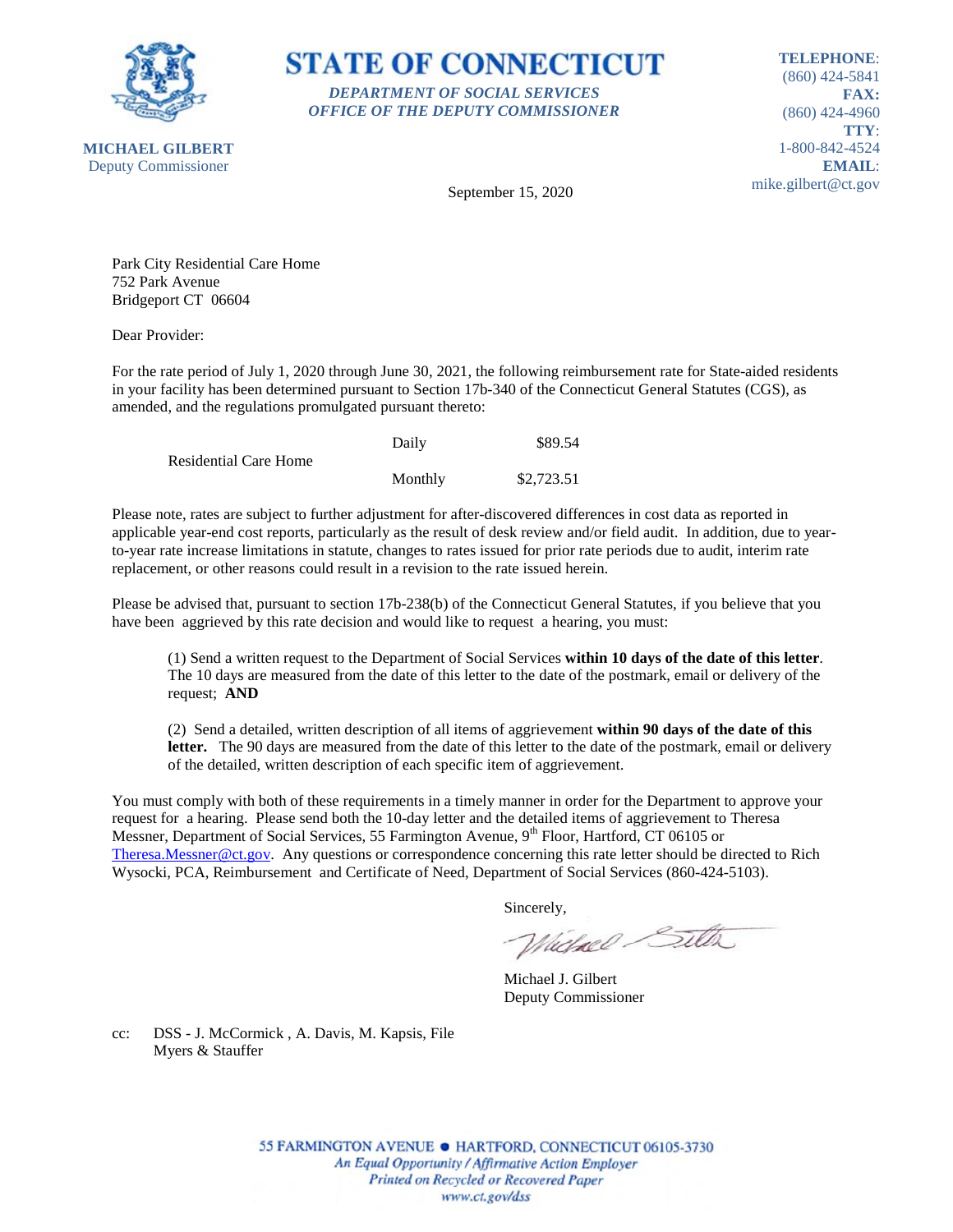



**TELEPHONE**: (860) 424-5841 **FAX:** (860) 424-4960 **TTY**: 1-800-842-4524 **EMAIL**: mike.gilbert@ct.gov

September 15, 2020

Park Hill Manor, Inc. 105 Vine Street New Britain CT 06052

Dear Provider:

For the rate period of July 1, 2020 through June 30, 2021, the following reimbursement rate for State-aided residents in your facility has been determined pursuant to Section 17b-340 of the Connecticut General Statutes (CGS), as amended, and the regulations promulgated pursuant thereto:

|                              | Daily   | \$100.00   |
|------------------------------|---------|------------|
| <b>Residential Care Home</b> |         |            |
|                              | Monthly | \$3,041.67 |

Please note, rates are subject to further adjustment for after-discovered differences in cost data as reported in applicable year-end cost reports, particularly as the result of desk review and/or field audit. In addition, due to yearto-year rate increase limitations in statute, changes to rates issued for prior rate periods due to audit, interim rate replacement, or other reasons could result in a revision to the rate issued herein.

Please be advised that, pursuant to section 17b-238(b) of the Connecticut General Statutes, if you believe that you have been aggrieved by this rate decision and would like to request a hearing, you must:

(1) Send a written request to the Department of Social Services **within 10 days of the date of this letter**. The 10 days are measured from the date of this letter to the date of the postmark, email or delivery of the request; **AND**

(2) Send a detailed, written description of all items of aggrievement **within 90 days of the date of this letter.** The 90 days are measured from the date of this letter to the date of the postmark, email or delivery of the detailed, written description of each specific item of aggrievement.

You must comply with both of these requirements in a timely manner in order for the Department to approve your request for a hearing. Please send both the 10-day letter and the detailed items of aggrievement to Theresa Messner, Department of Social Services, 55 Farmington Avenue, 9<sup>th</sup> Floor, Hartford, CT 06105 or [Theresa.Messner@ct.gov.](mailto:Theresa.Messner@ct.gov) Any questions or correspondence concerning this rate letter should be directed to Rich Wysocki, PCA, Reimbursement and Certificate of Need, Department of Social Services (860-424-5103).

Sincerely,

Wielnel Silta

Michael J. Gilbert Deputy Commissioner

cc: DSS - J. McCormick , A. Davis, M. Kapsis, File Myers & Stauffer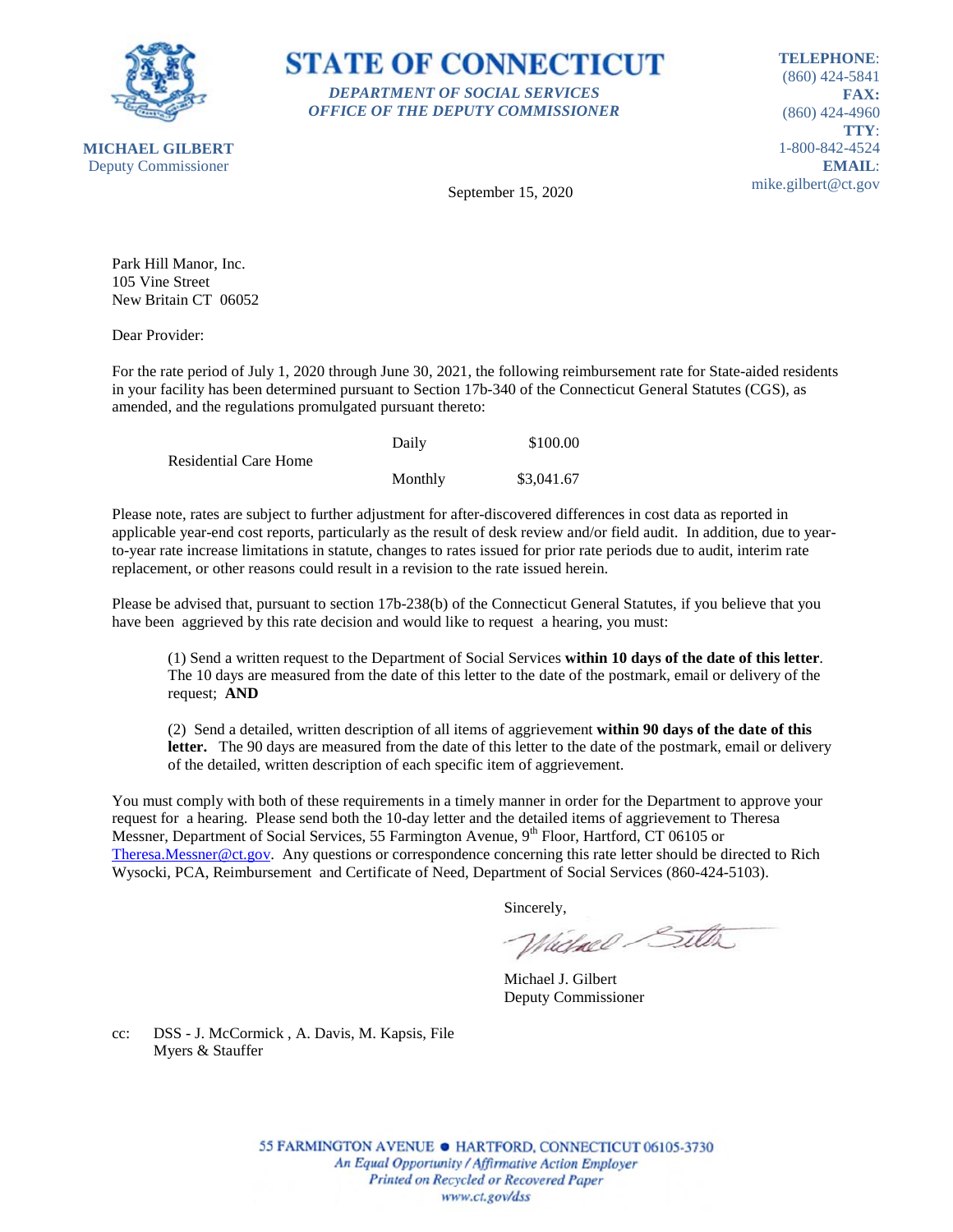

**STATE OF CONNECTICUT** *DEPARTMENT OF SOCIAL SERVICES OFFICE OF THE DEPUTY COMMISSIONER*

**TELEPHONE**: (860) 424-5841 **FAX:** (860) 424-4960 **TTY**: 1-800-842-4524 **EMAIL**: mike.gilbert@ct.gov

September 15, 2020

Parsonage Cottage Senior Residence 88 Parsonage Rd. Greenwich CT 06830

Dear Provider:

For the rate period of July 1, 2020 through June 30, 2021, the following reimbursement rate for State-aided residents in your facility has been determined pursuant to Section 17b-340 of the Connecticut General Statutes (CGS), as amended, and the regulations promulgated pursuant thereto:

|                              | Daily   | \$138.18   |
|------------------------------|---------|------------|
| <b>Residential Care Home</b> |         |            |
|                              | Monthly | \$4,202.98 |

Please note, rates are subject to further adjustment for after-discovered differences in cost data as reported in applicable year-end cost reports, particularly as the result of desk review and/or field audit. In addition, due to yearto-year rate increase limitations in statute, changes to rates issued for prior rate periods due to audit, interim rate replacement, or other reasons could result in a revision to the rate issued herein.

Please be advised that, pursuant to section 17b-238(b) of the Connecticut General Statutes, if you believe that you have been aggrieved by this rate decision and would like to request a hearing, you must:

(1) Send a written request to the Department of Social Services **within 10 days of the date of this letter**. The 10 days are measured from the date of this letter to the date of the postmark, email or delivery of the request; **AND**

(2) Send a detailed, written description of all items of aggrievement **within 90 days of the date of this letter.** The 90 days are measured from the date of this letter to the date of the postmark, email or delivery of the detailed, written description of each specific item of aggrievement.

You must comply with both of these requirements in a timely manner in order for the Department to approve your request for a hearing. Please send both the 10-day letter and the detailed items of aggrievement to Theresa Messner, Department of Social Services, 55 Farmington Avenue, 9<sup>th</sup> Floor, Hartford, CT 06105 or [Theresa.Messner@ct.gov.](mailto:Theresa.Messner@ct.gov) Any questions or correspondence concerning this rate letter should be directed to Rich Wysocki, PCA, Reimbursement and Certificate of Need, Department of Social Services (860-424-5103).

Sincerely,

Wielace Sitter

Michael J. Gilbert Deputy Commissioner

cc: DSS - J. McCormick , A. Davis, M. Kapsis, File Myers & Stauffer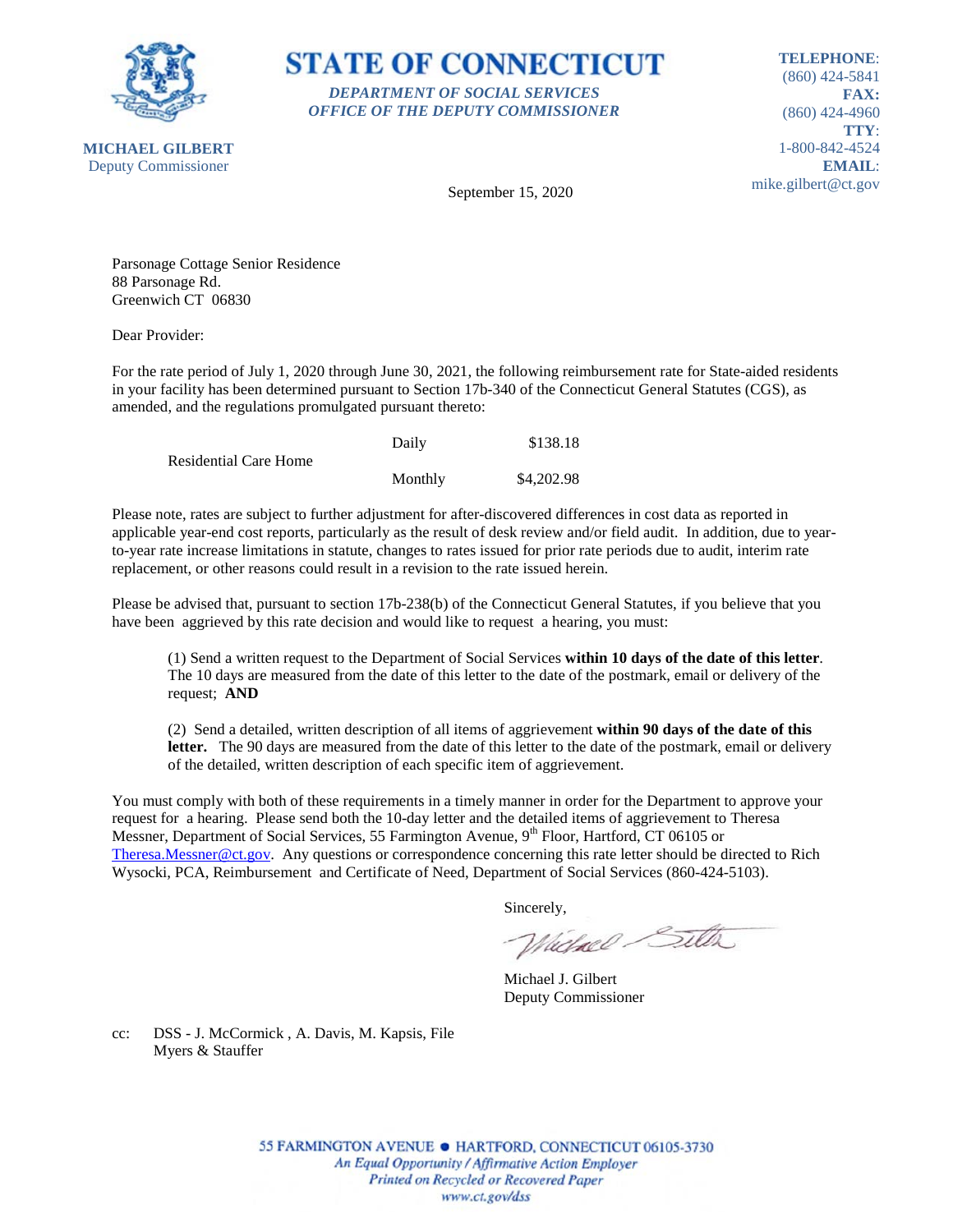



**TELEPHONE**: (860) 424-5841 **FAX:** (860) 424-4960 **TTY**: 1-800-842-4524 **EMAIL**: mike.gilbert@ct.gov

September 15, 2020

Pleasant View Manor, Inc. 225 Bunker Hill Road Watertown CT 06795

Dear Provider:

For the rate period of July 1, 2020 through June 30, 2021, the following reimbursement rate for State-aided residents in your facility has been determined pursuant to Section 17b-340 of the Connecticut General Statutes (CGS), as amended, and the regulations promulgated pursuant thereto:

|                              | Daily   | \$86.93    |
|------------------------------|---------|------------|
| <b>Residential Care Home</b> |         |            |
|                              | Monthly | \$2,644.12 |

Please note, rates are subject to further adjustment for after-discovered differences in cost data as reported in applicable year-end cost reports, particularly as the result of desk review and/or field audit. In addition, due to yearto-year rate increase limitations in statute, changes to rates issued for prior rate periods due to audit, interim rate replacement, or other reasons could result in a revision to the rate issued herein.

Please be advised that, pursuant to section 17b-238(b) of the Connecticut General Statutes, if you believe that you have been aggrieved by this rate decision and would like to request a hearing, you must:

(1) Send a written request to the Department of Social Services **within 10 days of the date of this letter**. The 10 days are measured from the date of this letter to the date of the postmark, email or delivery of the request; **AND**

(2) Send a detailed, written description of all items of aggrievement **within 90 days of the date of this letter.** The 90 days are measured from the date of this letter to the date of the postmark, email or delivery of the detailed, written description of each specific item of aggrievement.

You must comply with both of these requirements in a timely manner in order for the Department to approve your request for a hearing. Please send both the 10-day letter and the detailed items of aggrievement to Theresa Messner, Department of Social Services, 55 Farmington Avenue, 9<sup>th</sup> Floor, Hartford, CT 06105 or [Theresa.Messner@ct.gov.](mailto:Theresa.Messner@ct.gov) Any questions or correspondence concerning this rate letter should be directed to Rich Wysocki, PCA, Reimbursement and Certificate of Need, Department of Social Services (860-424-5103).

Sincerely,

Wielnel Silta

Michael J. Gilbert Deputy Commissioner

cc: DSS - J. McCormick , A. Davis, M. Kapsis, File Myers & Stauffer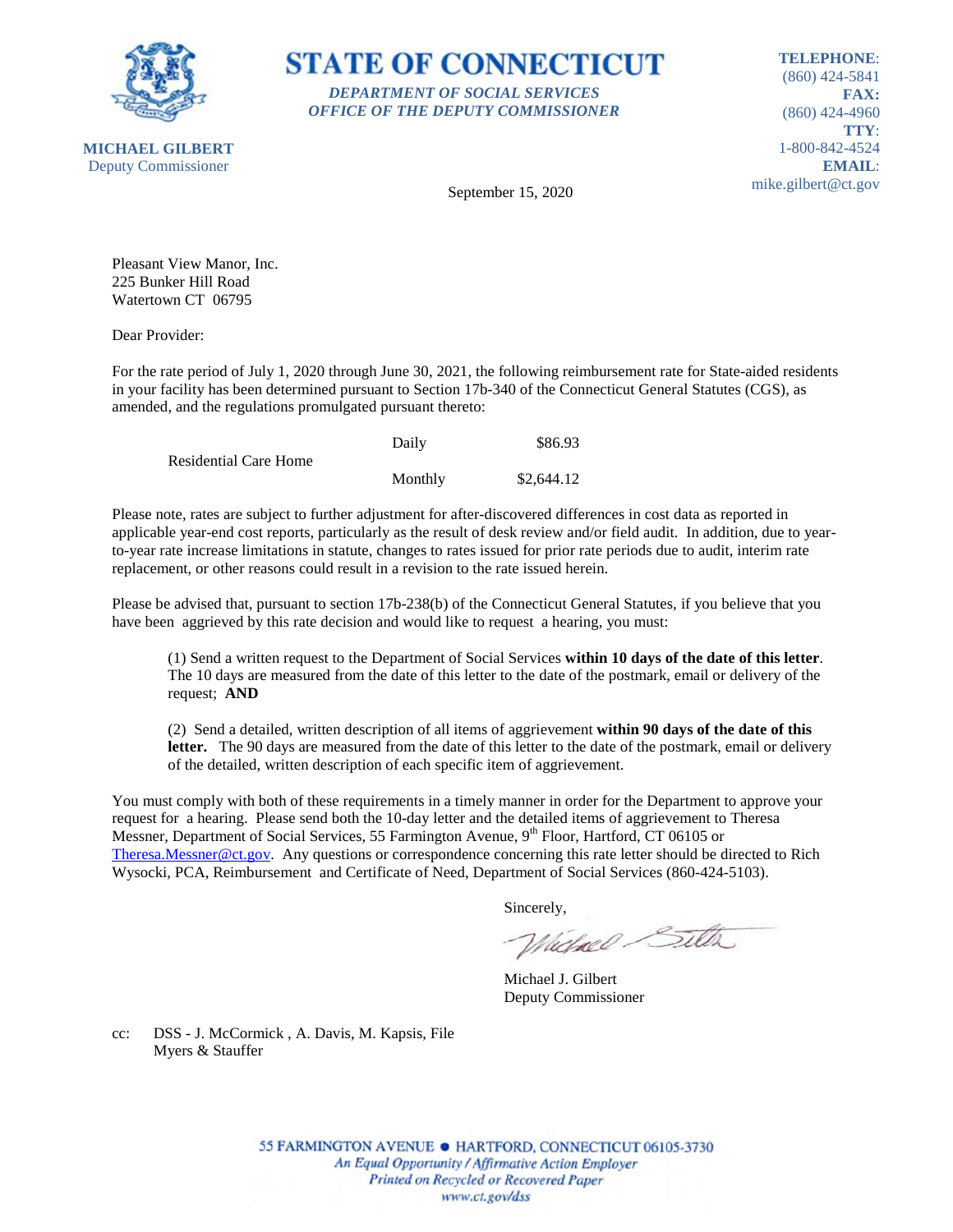

**STATE OF CONNECTICUT** *DEPARTMENT OF SOCIAL SERVICES OFFICE OF THE DEPUTY COMMISSIONER*

**TELEPHONE**: (860) 424-5841 **FAX:** (860) 424-4960 **TTY**: 1-800-842-4524 **EMAIL**: mike.gilbert@ct.gov

September 15, 2020

Premier Care of Woodbury, LLC 280 Middle Road Turnpike Woodbury CT 06798

Dear Provider:

For the rate period of July 1, 2020 through June 30, 2021, the following reimbursement rate for State-aided residents in your facility has been determined pursuant to Section 17b-340 of the Connecticut General Statutes (CGS), as amended, and the regulations promulgated pursuant thereto:

|                              | Daily   | \$88.40    |
|------------------------------|---------|------------|
| <b>Residential Care Home</b> |         |            |
|                              | Monthly | \$2,688.83 |

Please note, rates are subject to further adjustment for after-discovered differences in cost data as reported in applicable year-end cost reports, particularly as the result of desk review and/or field audit. In addition, due to yearto-year rate increase limitations in statute, changes to rates issued for prior rate periods due to audit, interim rate replacement, or other reasons could result in a revision to the rate issued herein.

Please be advised that, pursuant to section 17b-238(b) of the Connecticut General Statutes, if you believe that you have been aggrieved by this rate decision and would like to request a hearing, you must:

(1) Send a written request to the Department of Social Services **within 10 days of the date of this letter**. The 10 days are measured from the date of this letter to the date of the postmark, email or delivery of the request; **AND**

(2) Send a detailed, written description of all items of aggrievement **within 90 days of the date of this letter.** The 90 days are measured from the date of this letter to the date of the postmark, email or delivery of the detailed, written description of each specific item of aggrievement.

You must comply with both of these requirements in a timely manner in order for the Department to approve your request for a hearing. Please send both the 10-day letter and the detailed items of aggrievement to Theresa Messner, Department of Social Services, 55 Farmington Avenue, 9<sup>th</sup> Floor, Hartford, CT 06105 or [Theresa.Messner@ct.gov.](mailto:Theresa.Messner@ct.gov) Any questions or correspondence concerning this rate letter should be directed to Rich Wysocki, PCA, Reimbursement and Certificate of Need, Department of Social Services (860-424-5103).

Sincerely,

Wielnel Silta

Michael J. Gilbert Deputy Commissioner

cc: DSS - J. McCormick , A. Davis, M. Kapsis, File Myers & Stauffer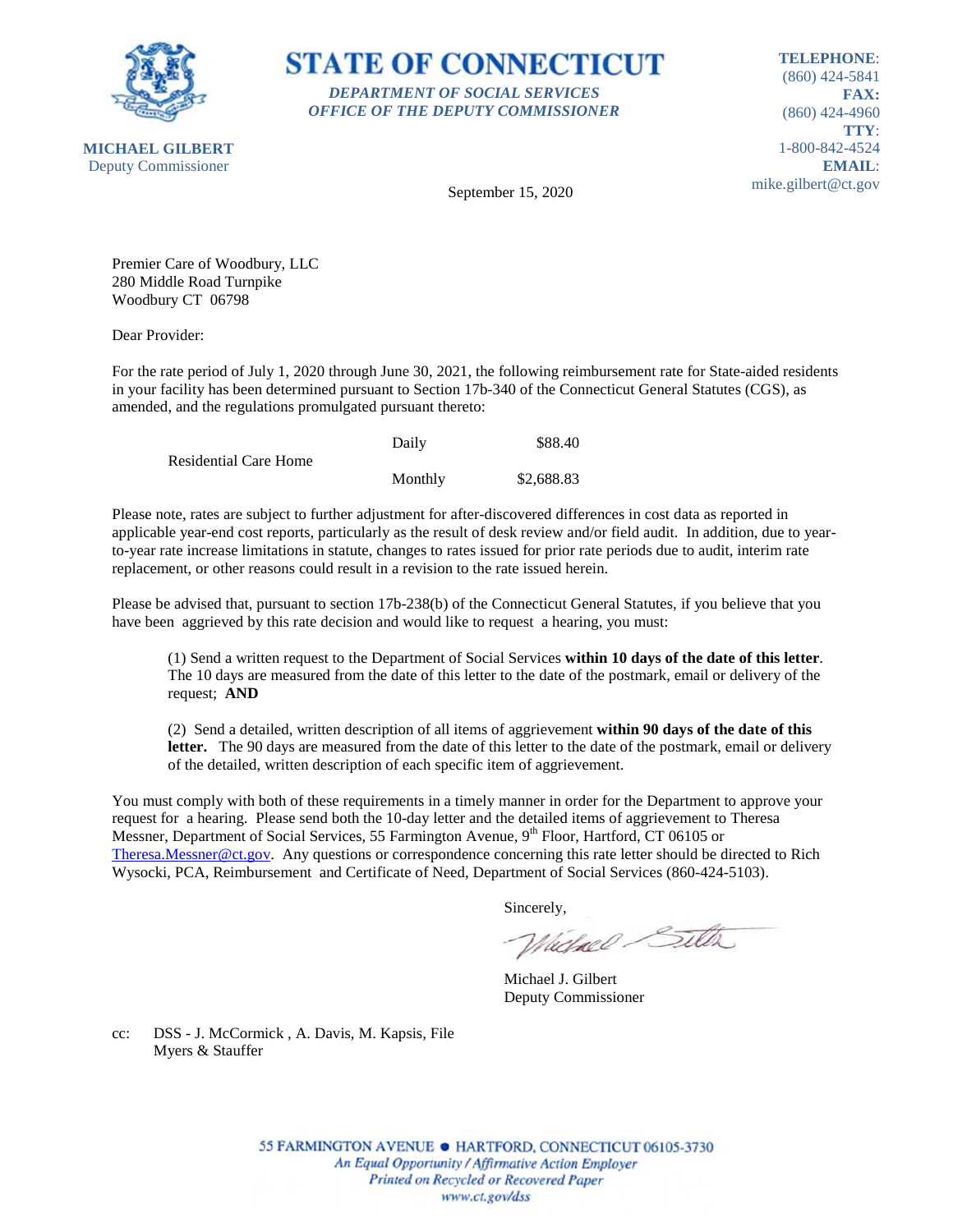



**TELEPHONE**: (860) 424-5841 **FAX:** (860) 424-4960 **TTY**: 1-800-842-4524 **EMAIL**: mike.gilbert@ct.gov

September 15, 2020

Riverview Lodge, Inc. 10 Prospect Street Deep River CT 06417

Dear Provider:

For the rate period of July 1, 2020 through June 30, 2021, the following reimbursement rate for State-aided residents in your facility has been determined pursuant to Section 17b-340 of the Connecticut General Statutes (CGS), as amended, and the regulations promulgated pursuant thereto:

|                              | Daily   | \$99.43    |
|------------------------------|---------|------------|
| <b>Residential Care Home</b> |         |            |
|                              | Monthly | \$3,024.33 |

Please note, rates are subject to further adjustment for after-discovered differences in cost data as reported in applicable year-end cost reports, particularly as the result of desk review and/or field audit. In addition, due to yearto-year rate increase limitations in statute, changes to rates issued for prior rate periods due to audit, interim rate replacement, or other reasons could result in a revision to the rate issued herein.

Please be advised that, pursuant to section 17b-238(b) of the Connecticut General Statutes, if you believe that you have been aggrieved by this rate decision and would like to request a hearing, you must:

(1) Send a written request to the Department of Social Services **within 10 days of the date of this letter**. The 10 days are measured from the date of this letter to the date of the postmark, email or delivery of the request; **AND**

(2) Send a detailed, written description of all items of aggrievement **within 90 days of the date of this letter.** The 90 days are measured from the date of this letter to the date of the postmark, email or delivery of the detailed, written description of each specific item of aggrievement.

You must comply with both of these requirements in a timely manner in order for the Department to approve your request for a hearing. Please send both the 10-day letter and the detailed items of aggrievement to Theresa Messner, Department of Social Services, 55 Farmington Avenue, 9<sup>th</sup> Floor, Hartford, CT 06105 or [Theresa.Messner@ct.gov.](mailto:Theresa.Messner@ct.gov) Any questions or correspondence concerning this rate letter should be directed to Rich Wysocki, PCA, Reimbursement and Certificate of Need, Department of Social Services (860-424-5103).

Sincerely,

Wielnel Silta

Michael J. Gilbert Deputy Commissioner

cc: DSS - J. McCormick , A. Davis, M. Kapsis, File Myers & Stauffer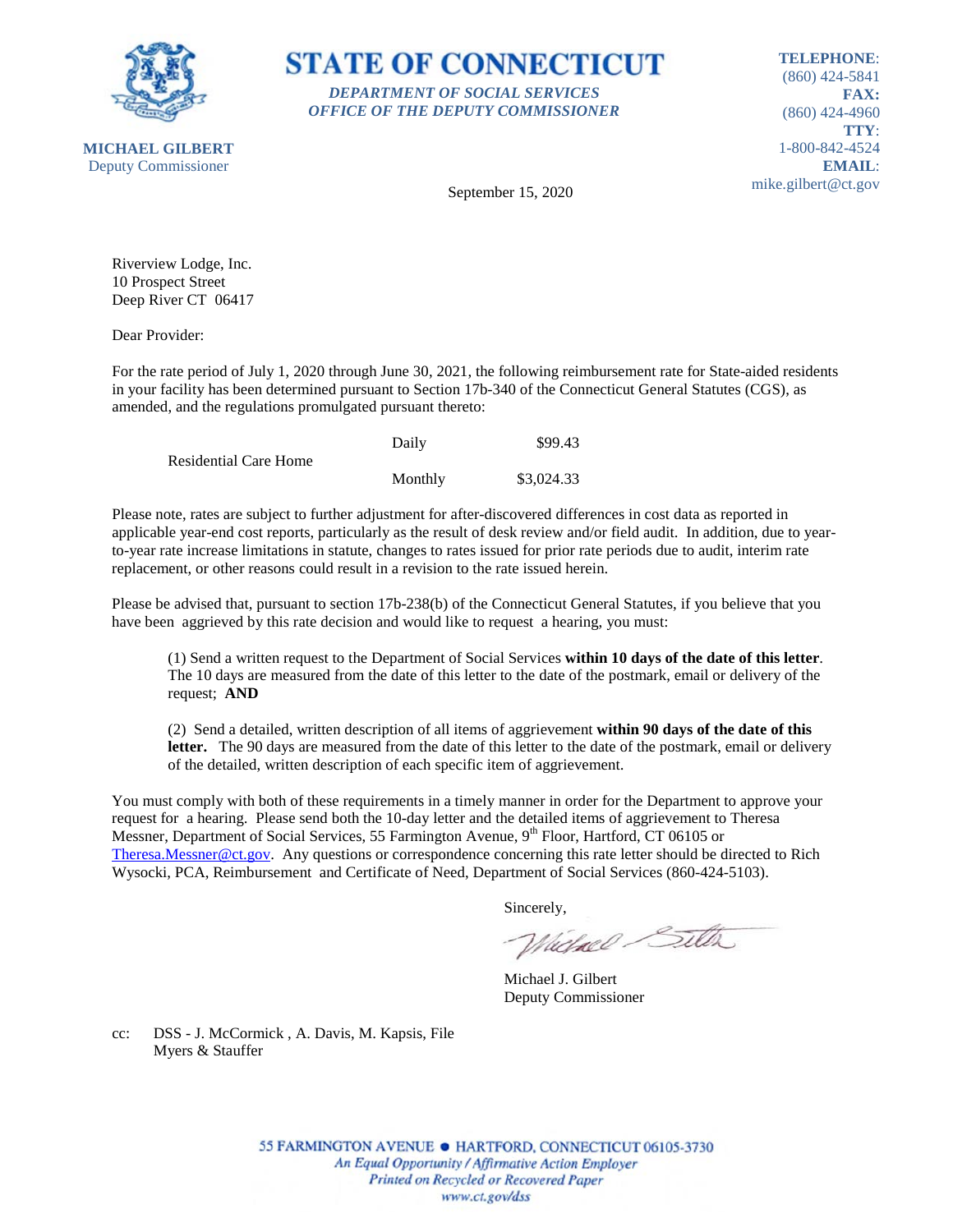



**TELEPHONE**: (860) 424-5841 **FAX:** (860) 424-4960 **TTY**: 1-800-842-4524 **EMAIL**: mike.gilbert@ct.gov

September 15, 2020

Riverview Rest Home 92-94 Lexington Avenue New Haven CT 06513

Dear Provider:

For the rate period of July 1, 2020 through June 30, 2021, the following reimbursement rate for State-aided residents in your facility has been determined pursuant to Section 17b-340 of the Connecticut General Statutes (CGS), as amended, and the regulations promulgated pursuant thereto:

|                              | Daily   | \$66.43    |
|------------------------------|---------|------------|
| <b>Residential Care Home</b> |         |            |
|                              | Monthly | \$2,020.58 |

Please note, rates are subject to further adjustment for after-discovered differences in cost data as reported in applicable year-end cost reports, particularly as the result of desk review and/or field audit. In addition, due to yearto-year rate increase limitations in statute, changes to rates issued for prior rate periods due to audit, interim rate replacement, or other reasons could result in a revision to the rate issued herein.

Please be advised that, pursuant to section 17b-238(b) of the Connecticut General Statutes, if you believe that you have been aggrieved by this rate decision and would like to request a hearing, you must:

(1) Send a written request to the Department of Social Services **within 10 days of the date of this letter**. The 10 days are measured from the date of this letter to the date of the postmark, email or delivery of the request; **AND**

(2) Send a detailed, written description of all items of aggrievement **within 90 days of the date of this letter.** The 90 days are measured from the date of this letter to the date of the postmark, email or delivery of the detailed, written description of each specific item of aggrievement.

You must comply with both of these requirements in a timely manner in order for the Department to approve your request for a hearing. Please send both the 10-day letter and the detailed items of aggrievement to Theresa Messner, Department of Social Services, 55 Farmington Avenue, 9<sup>th</sup> Floor, Hartford, CT 06105 or [Theresa.Messner@ct.gov.](mailto:Theresa.Messner@ct.gov) Any questions or correspondence concerning this rate letter should be directed to Rich Wysocki, PCA, Reimbursement and Certificate of Need, Department of Social Services (860-424-5103).

Sincerely,

Wielnel Silta

Michael J. Gilbert Deputy Commissioner

cc: DSS - J. McCormick , A. Davis, M. Kapsis, File Myers & Stauffer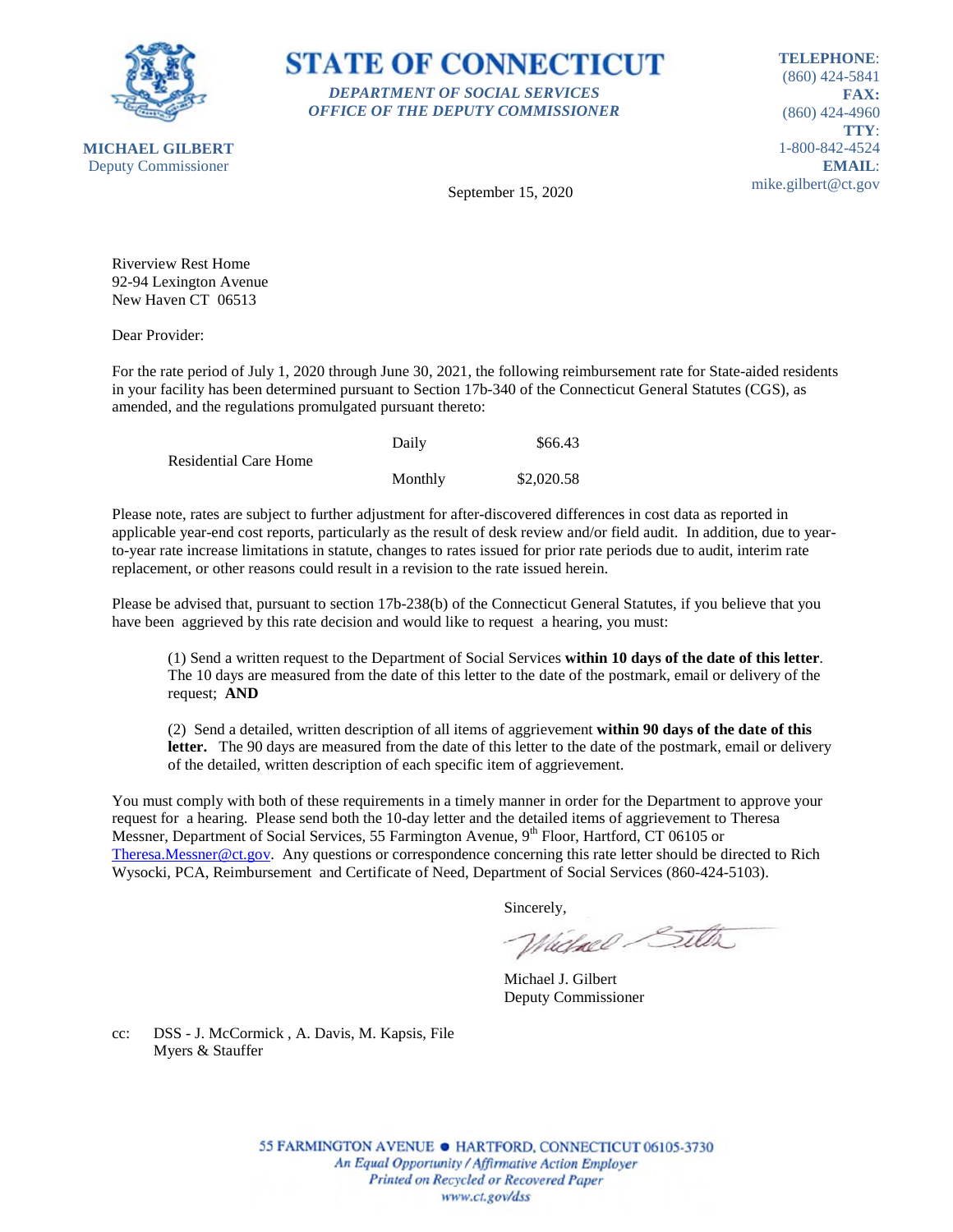



**TELEPHONE**: (860) 424-5841 **FAX:** (860) 424-4960 **TTY**: 1-800-842-4524 **EMAIL**: mike.gilbert@ct.gov

**MICHAEL GILBERT** Deputy Commissioner

September 15, 2020

Roseland LLC 39 Canterbury Road Brooklyn CT 06234

Dear Provider:

For the rate period of July 1, 2020 through June 30, 2021, the following reimbursement rate for State-aided residents in your facility has been determined pursuant to Section 17b-340 of the Connecticut General Statutes (CGS), as amended, and the regulations promulgated pursuant thereto:

|                              | Daily   | \$95.65    |
|------------------------------|---------|------------|
| <b>Residential Care Home</b> |         |            |
|                              | Monthly | \$2,909.35 |

Please note, rates are subject to further adjustment for after-discovered differences in cost data as reported in applicable year-end cost reports, particularly as the result of desk review and/or field audit. In addition, due to yearto-year rate increase limitations in statute, changes to rates issued for prior rate periods due to audit, interim rate replacement, or other reasons could result in a revision to the rate issued herein.

Please be advised that, pursuant to section 17b-238(b) of the Connecticut General Statutes, if you believe that you have been aggrieved by this rate decision and would like to request a hearing, you must:

(1) Send a written request to the Department of Social Services **within 10 days of the date of this letter**. The 10 days are measured from the date of this letter to the date of the postmark, email or delivery of the request; **AND**

(2) Send a detailed, written description of all items of aggrievement **within 90 days of the date of this letter.** The 90 days are measured from the date of this letter to the date of the postmark, email or delivery of the detailed, written description of each specific item of aggrievement.

You must comply with both of these requirements in a timely manner in order for the Department to approve your request for a hearing. Please send both the 10-day letter and the detailed items of aggrievement to Theresa Messner, Department of Social Services, 55 Farmington Avenue, 9<sup>th</sup> Floor, Hartford, CT 06105 or [Theresa.Messner@ct.gov.](mailto:Theresa.Messner@ct.gov) Any questions or correspondence concerning this rate letter should be directed to Rich Wysocki, PCA, Reimbursement and Certificate of Need, Department of Social Services (860-424-5103).

Sincerely,

Wielnel Silta

Michael J. Gilbert Deputy Commissioner

cc: DSS - J. McCormick , A. Davis, M. Kapsis, File Myers & Stauffer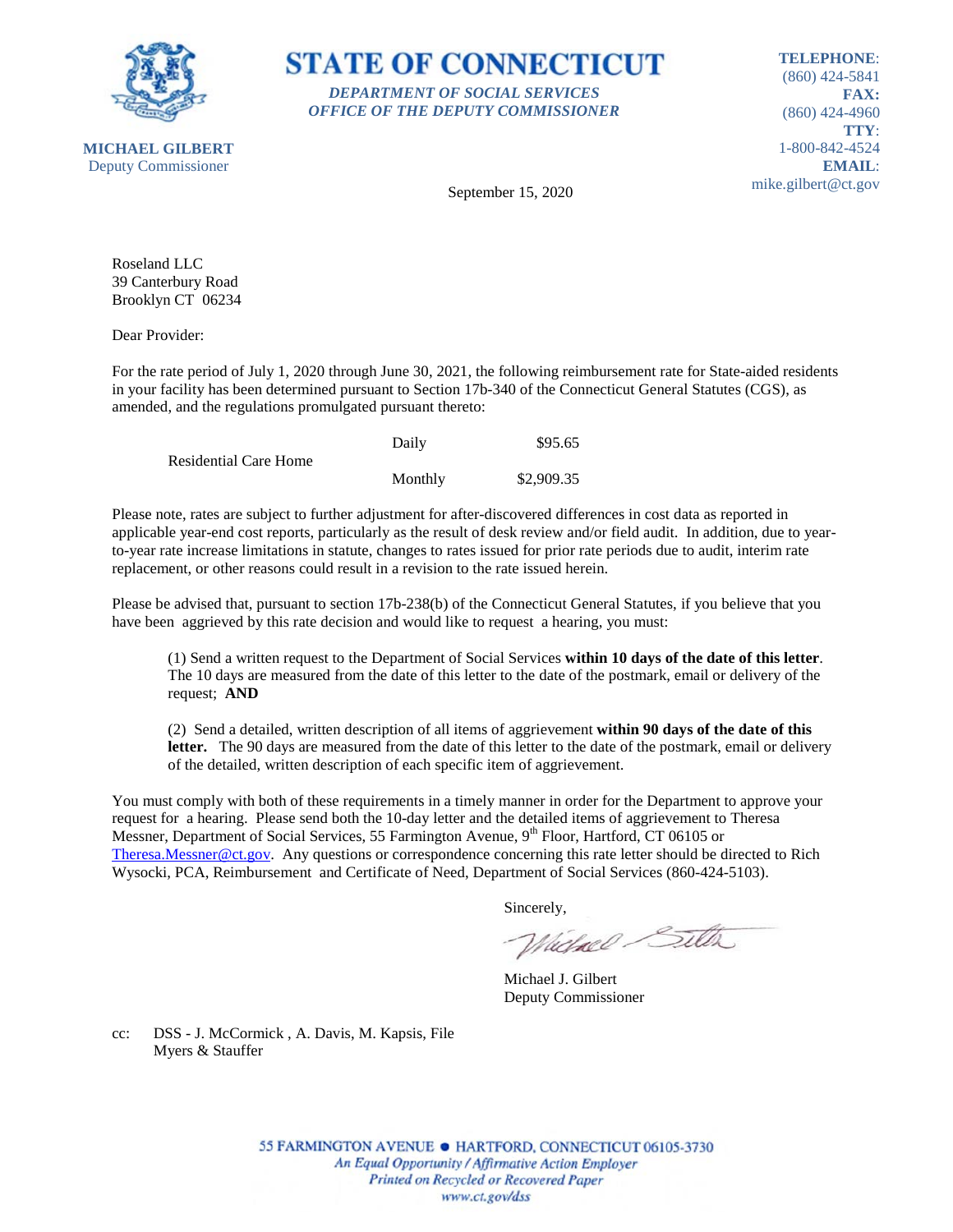

**STATE OF CONNECTICUT** *DEPARTMENT OF SOCIAL SERVICES OFFICE OF THE DEPUTY COMMISSIONER*

**TELEPHONE**: (860) 424-5841 **FAX:** (860) 424-4960 **TTY**: 1-800-842-4524 **EMAIL**: mike.gilbert@ct.gov

September 15, 2020

Sachem Home 33 Sachem Street Norwich CT 06360

Dear Provider:

For the rate period of July 1, 2020 through June 30, 2021, the following reimbursement rate for State-aided residents in your facility has been determined pursuant to Section 17b-340 of the Connecticut General Statutes (CGS), as amended, and the regulations promulgated pursuant thereto:

|                              | Daily   | \$108.98   |
|------------------------------|---------|------------|
| <b>Residential Care Home</b> |         |            |
|                              | Monthly | \$3,314.81 |

Please note, rates are subject to further adjustment for after-discovered differences in cost data as reported in applicable year-end cost reports, particularly as the result of desk review and/or field audit. In addition, due to yearto-year rate increase limitations in statute, changes to rates issued for prior rate periods due to audit, interim rate replacement, or other reasons could result in a revision to the rate issued herein.

Please be advised that, pursuant to section 17b-238(b) of the Connecticut General Statutes, if you believe that you have been aggrieved by this rate decision and would like to request a hearing, you must:

(1) Send a written request to the Department of Social Services **within 10 days of the date of this letter**. The 10 days are measured from the date of this letter to the date of the postmark, email or delivery of the request; **AND**

(2) Send a detailed, written description of all items of aggrievement **within 90 days of the date of this letter.** The 90 days are measured from the date of this letter to the date of the postmark, email or delivery of the detailed, written description of each specific item of aggrievement.

You must comply with both of these requirements in a timely manner in order for the Department to approve your request for a hearing. Please send both the 10-day letter and the detailed items of aggrievement to Theresa Messner, Department of Social Services, 55 Farmington Avenue, 9<sup>th</sup> Floor, Hartford, CT 06105 or [Theresa.Messner@ct.gov.](mailto:Theresa.Messner@ct.gov) Any questions or correspondence concerning this rate letter should be directed to Rich Wysocki, PCA, Reimbursement and Certificate of Need, Department of Social Services (860-424-5103).

Sincerely,

Wielnel Silta

Michael J. Gilbert Deputy Commissioner

cc: DSS - J. McCormick , A. Davis, M. Kapsis, File Myers & Stauffer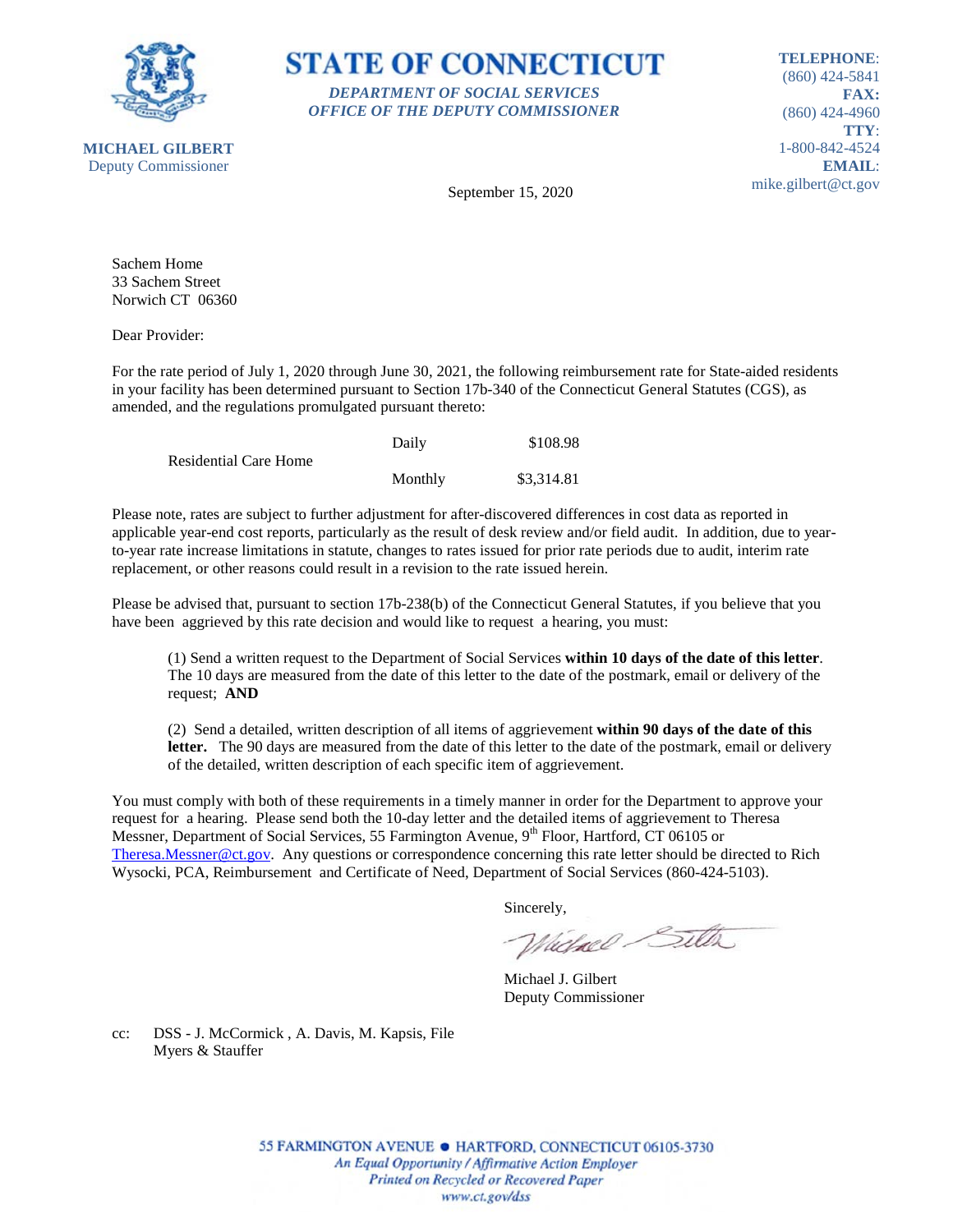



**TELEPHONE**: (860) 424-5841 **FAX:** (860) 424-4960 **TTY**: 1-800-842-4524 **EMAIL**: mike.gilbert@ct.gov

September 15, 2020

Sacred Heart Manor, Inc. 261 Benham Street Hamden CT 06514

Dear Provider:

For the rate period of July 1, 2020 through June 30, 2021, the following reimbursement rate for State-aided residents in your facility has been determined pursuant to Section 17b-340 of the Connecticut General Statutes (CGS), as amended, and the regulations promulgated pursuant thereto:

|                              | Daily   | \$132.89   |
|------------------------------|---------|------------|
| <b>Residential Care Home</b> |         |            |
|                              | Monthly | \$4,042.07 |

Please note, rates are subject to further adjustment for after-discovered differences in cost data as reported in applicable year-end cost reports, particularly as the result of desk review and/or field audit. In addition, due to yearto-year rate increase limitations in statute, changes to rates issued for prior rate periods due to audit, interim rate replacement, or other reasons could result in a revision to the rate issued herein.

Please be advised that, pursuant to section 17b-238(b) of the Connecticut General Statutes, if you believe that you have been aggrieved by this rate decision and would like to request a hearing, you must:

(1) Send a written request to the Department of Social Services **within 10 days of the date of this letter**. The 10 days are measured from the date of this letter to the date of the postmark, email or delivery of the request; **AND**

(2) Send a detailed, written description of all items of aggrievement **within 90 days of the date of this letter.** The 90 days are measured from the date of this letter to the date of the postmark, email or delivery of the detailed, written description of each specific item of aggrievement.

You must comply with both of these requirements in a timely manner in order for the Department to approve your request for a hearing. Please send both the 10-day letter and the detailed items of aggrievement to Theresa Messner, Department of Social Services, 55 Farmington Avenue, 9<sup>th</sup> Floor, Hartford, CT 06105 or [Theresa.Messner@ct.gov.](mailto:Theresa.Messner@ct.gov) Any questions or correspondence concerning this rate letter should be directed to Rich Wysocki, PCA, Reimbursement and Certificate of Need, Department of Social Services (860-424-5103).

Sincerely,

Wielnel Silta

Michael J. Gilbert Deputy Commissioner

cc: DSS - J. McCormick , A. Davis, M. Kapsis, File Myers & Stauffer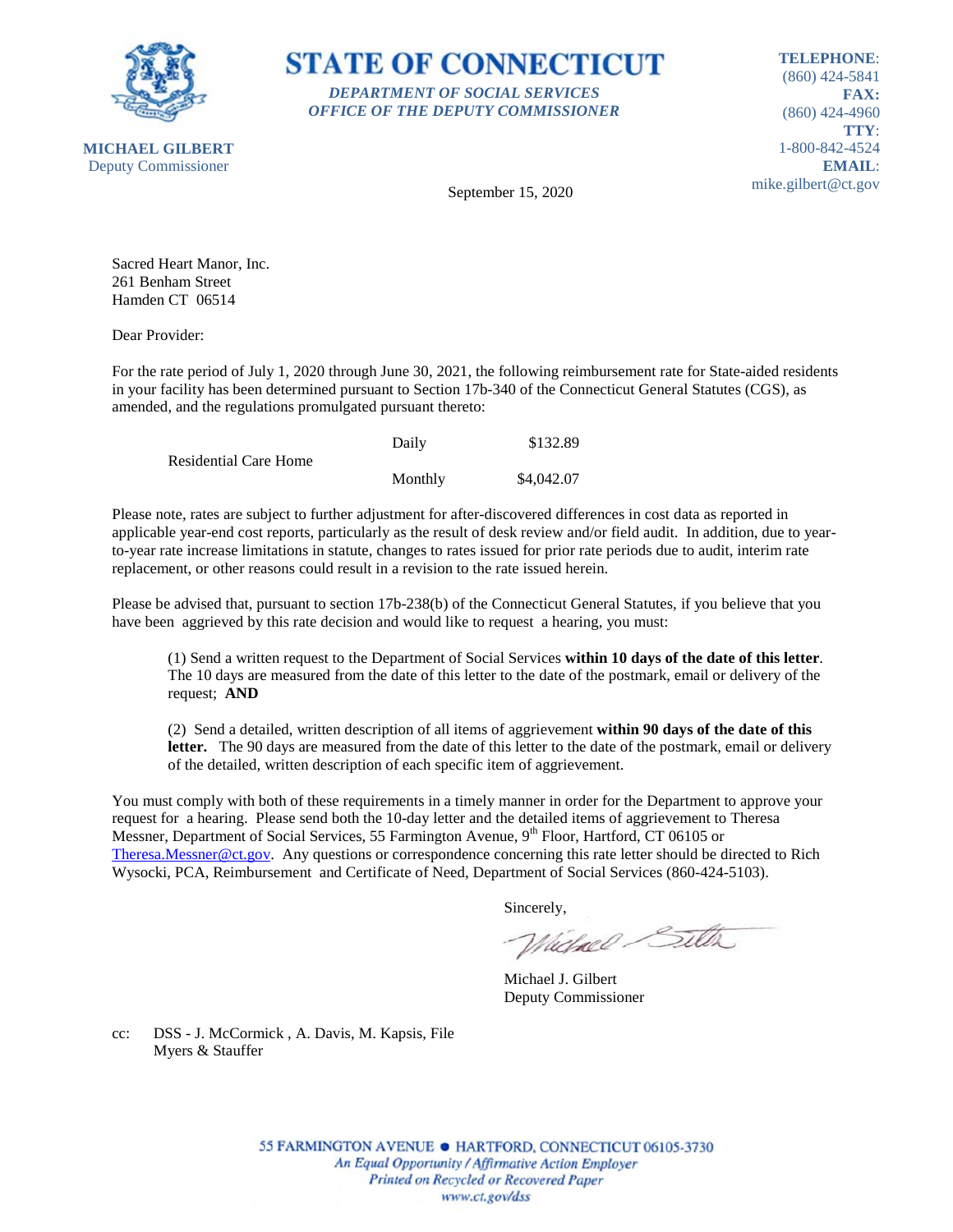



**TELEPHONE**: (860) 424-5841 **FAX:** (860) 424-4960 **TTY**: 1-800-842-4524 **EMAIL**: mike.gilbert@ct.gov

September 15, 2020

Saint Joseph's Residence 1365 Enfield Street Enfield CT 06082

Dear Provider:

For the rate period of July 1, 2020 through June 30, 2021, the following reimbursement rate for State-aided residents in your facility has been determined pursuant to Section 17b-340 of the Connecticut General Statutes (CGS), as amended, and the regulations promulgated pursuant thereto:

|                              | Daily   | \$133.43   |
|------------------------------|---------|------------|
| <b>Residential Care Home</b> |         |            |
|                              | Monthly | \$4,058.50 |

Please note, rates are subject to further adjustment for after-discovered differences in cost data as reported in applicable year-end cost reports, particularly as the result of desk review and/or field audit. In addition, due to yearto-year rate increase limitations in statute, changes to rates issued for prior rate periods due to audit, interim rate replacement, or other reasons could result in a revision to the rate issued herein.

Please be advised that, pursuant to section 17b-238(b) of the Connecticut General Statutes, if you believe that you have been aggrieved by this rate decision and would like to request a hearing, you must:

(1) Send a written request to the Department of Social Services **within 10 days of the date of this letter**. The 10 days are measured from the date of this letter to the date of the postmark, email or delivery of the request; **AND**

(2) Send a detailed, written description of all items of aggrievement **within 90 days of the date of this letter.** The 90 days are measured from the date of this letter to the date of the postmark, email or delivery of the detailed, written description of each specific item of aggrievement.

You must comply with both of these requirements in a timely manner in order for the Department to approve your request for a hearing. Please send both the 10-day letter and the detailed items of aggrievement to Theresa Messner, Department of Social Services, 55 Farmington Avenue, 9<sup>th</sup> Floor, Hartford, CT 06105 or [Theresa.Messner@ct.gov.](mailto:Theresa.Messner@ct.gov) Any questions or correspondence concerning this rate letter should be directed to Rich Wysocki, PCA, Reimbursement and Certificate of Need, Department of Social Services (860-424-5103).

Sincerely,

Wielnel Silta

Michael J. Gilbert Deputy Commissioner

cc: DSS - J. McCormick , A. Davis, M. Kapsis, File Myers & Stauffer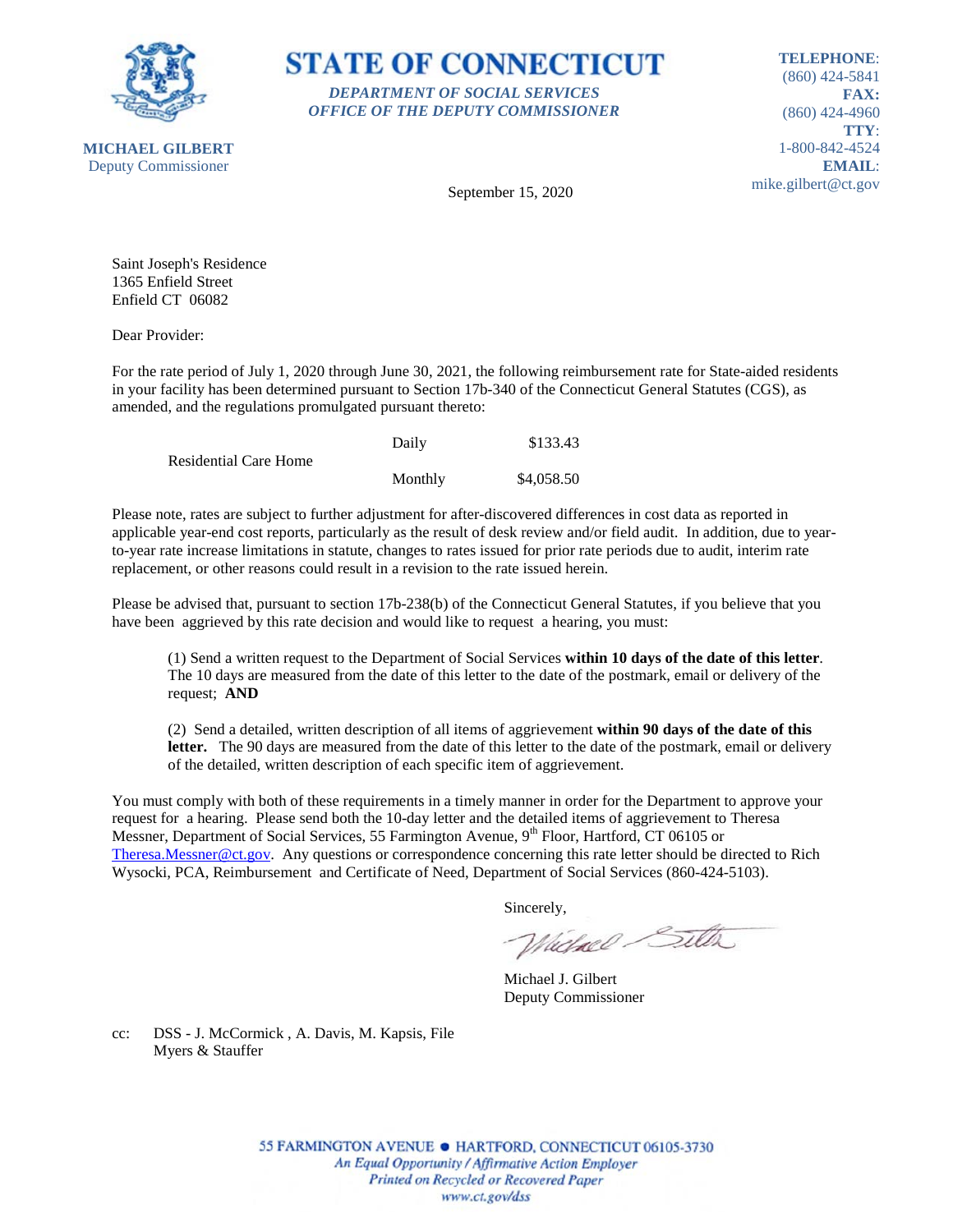

**STATE OF CONNECTICUT** *DEPARTMENT OF SOCIAL SERVICES OFFICE OF THE DEPUTY COMMISSIONER*

**TELEPHONE**: (860) 424-5841 **FAX:** (860) 424-4960 **TTY**: 1-800-842-4524 **EMAIL**: mike.gilbert@ct.gov

**MICHAEL GILBERT** Deputy Commissioner

September 15, 2020

Scofield Manor 614 Scofieldtown Road Stamford CT 06903

Dear Provider:

For the rate period of July 1, 2020 through June 30, 2021, the following reimbursement rate for State-aided residents in your facility has been determined pursuant to Section 17b-340 of the Connecticut General Statutes (CGS), as amended, and the regulations promulgated pursuant thereto:

|                       | Daily   | \$125.37   |
|-----------------------|---------|------------|
| Residential Care Home |         |            |
|                       | Monthly | \$3,813.34 |

Please note, rates are subject to further adjustment for after-discovered differences in cost data as reported in applicable year-end cost reports, particularly as the result of desk review and/or field audit. In addition, due to yearto-year rate increase limitations in statute, changes to rates issued for prior rate periods due to audit, interim rate replacement, or other reasons could result in a revision to the rate issued herein.

Please be advised that, pursuant to section 17b-238(b) of the Connecticut General Statutes, if you believe that you have been aggrieved by this rate decision and would like to request a hearing, you must:

(1) Send a written request to the Department of Social Services **within 10 days of the date of this letter**. The 10 days are measured from the date of this letter to the date of the postmark, email or delivery of the request; **AND**

(2) Send a detailed, written description of all items of aggrievement **within 90 days of the date of this letter.** The 90 days are measured from the date of this letter to the date of the postmark, email or delivery of the detailed, written description of each specific item of aggrievement.

You must comply with both of these requirements in a timely manner in order for the Department to approve your request for a hearing. Please send both the 10-day letter and the detailed items of aggrievement to Theresa Messner, Department of Social Services, 55 Farmington Avenue, 9<sup>th</sup> Floor, Hartford, CT 06105 or [Theresa.Messner@ct.gov.](mailto:Theresa.Messner@ct.gov) Any questions or correspondence concerning this rate letter should be directed to Rich Wysocki, PCA, Reimbursement and Certificate of Need, Department of Social Services (860-424-5103).

Sincerely,

Wielnel Silta

Michael J. Gilbert Deputy Commissioner

cc: DSS - J. McCormick , A. Davis, M. Kapsis, File Myers & Stauffer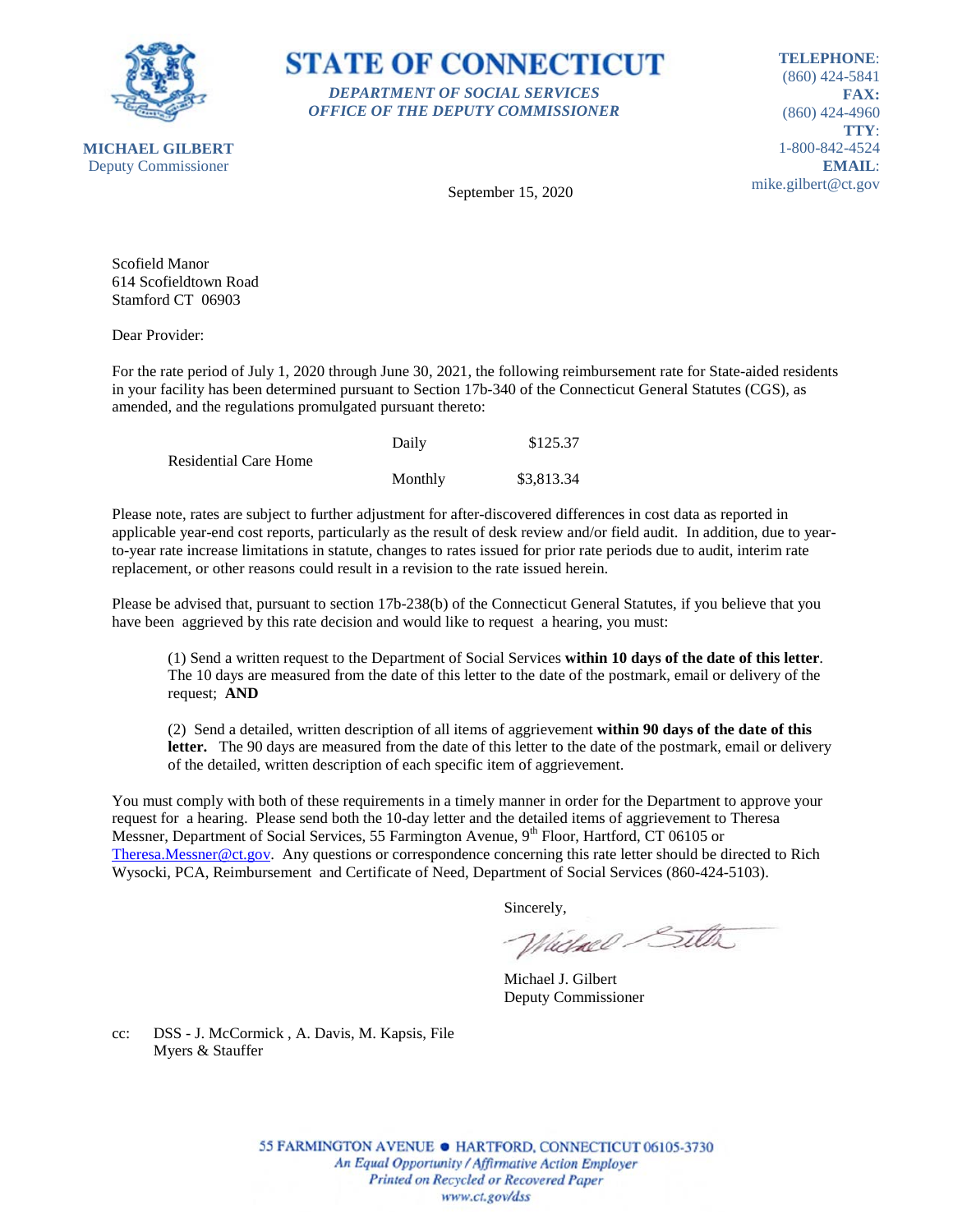



**TELEPHONE**: (860) 424-5841 **FAX:** (860) 424-4960 **TTY**: 1-800-842-4524 **EMAIL**: mike.gilbert@ct.gov

September 15, 2020

Seacrest Retirement Center 588 Ocean Avenue West Haven CT 06516

Dear Provider:

For the rate period of July 1, 2020 through June 30, 2021, the following reimbursement rate for State-aided residents in your facility has been determined pursuant to Section 17b-340 of the Connecticut General Statutes (CGS), as amended, and the regulations promulgated pursuant thereto:

|                              | Daily   | \$88.57    |
|------------------------------|---------|------------|
| <b>Residential Care Home</b> |         |            |
|                              | Monthly | \$2,694.00 |

Please note, rates are subject to further adjustment for after-discovered differences in cost data as reported in applicable year-end cost reports, particularly as the result of desk review and/or field audit. In addition, due to yearto-year rate increase limitations in statute, changes to rates issued for prior rate periods due to audit, interim rate replacement, or other reasons could result in a revision to the rate issued herein.

Please be advised that, pursuant to section 17b-238(b) of the Connecticut General Statutes, if you believe that you have been aggrieved by this rate decision and would like to request a hearing, you must:

(1) Send a written request to the Department of Social Services **within 10 days of the date of this letter**. The 10 days are measured from the date of this letter to the date of the postmark, email or delivery of the request; **AND**

(2) Send a detailed, written description of all items of aggrievement **within 90 days of the date of this letter.** The 90 days are measured from the date of this letter to the date of the postmark, email or delivery of the detailed, written description of each specific item of aggrievement.

You must comply with both of these requirements in a timely manner in order for the Department to approve your request for a hearing. Please send both the 10-day letter and the detailed items of aggrievement to Theresa Messner, Department of Social Services, 55 Farmington Avenue, 9<sup>th</sup> Floor, Hartford, CT 06105 or [Theresa.Messner@ct.gov.](mailto:Theresa.Messner@ct.gov) Any questions or correspondence concerning this rate letter should be directed to Rich Wysocki, PCA, Reimbursement and Certificate of Need, Department of Social Services (860-424-5103).

Sincerely,

Wielnel Silta

Michael J. Gilbert Deputy Commissioner

cc: DSS - J. McCormick , A. Davis, M. Kapsis, File Myers & Stauffer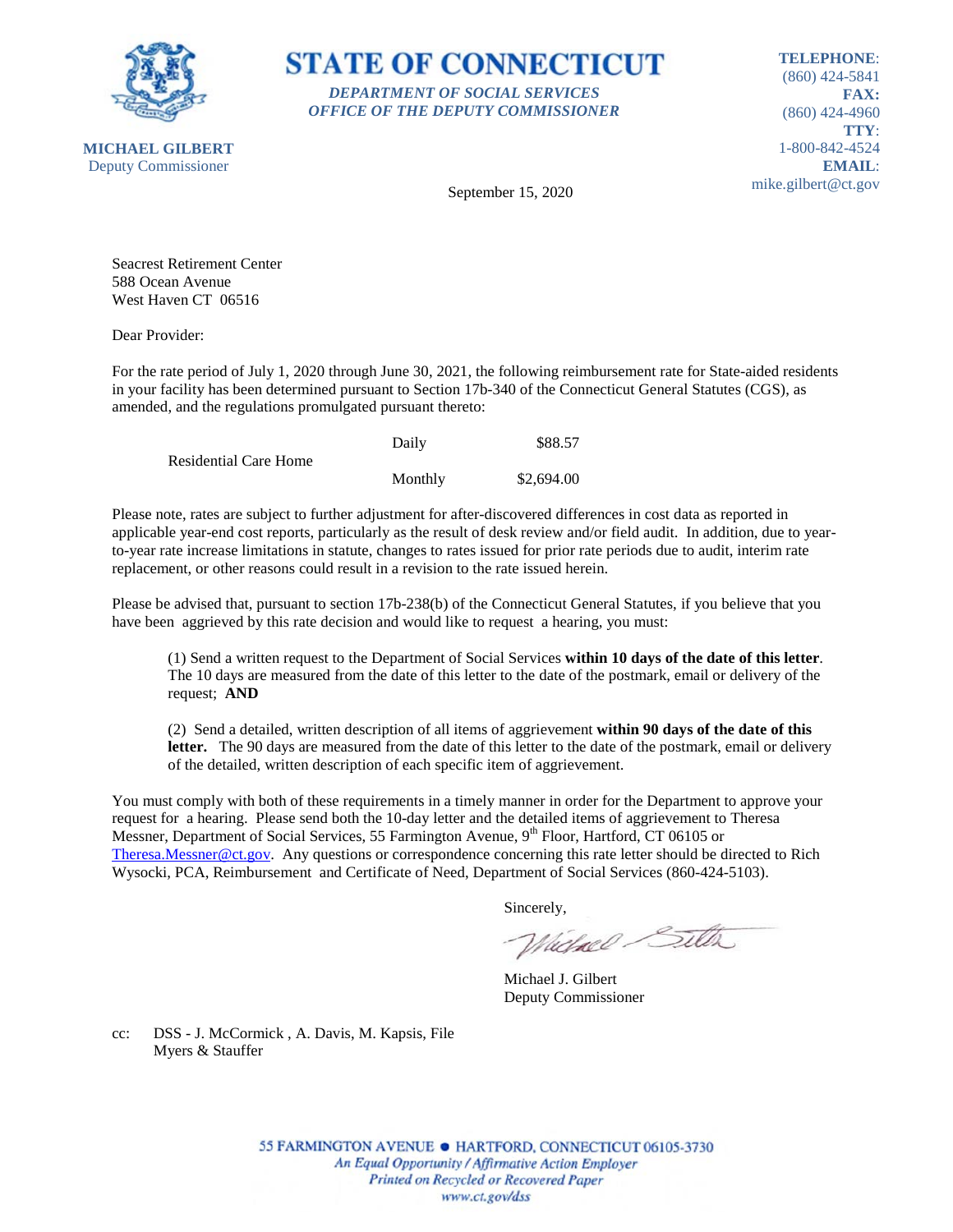

**STATE OF CONNECTICUT** *DEPARTMENT OF SOCIAL SERVICES OFFICE OF THE DEPUTY COMMISSIONER*

**TELEPHONE**: (860) 424-5841 **FAX:** (860) 424-4960 **TTY**: 1-800-842-4524 **EMAIL**: mike.gilbert@ct.gov

September 15, 2020

Sedgwick Cedars Residential Care Home 27 Park Road West Hartford CT 06119

Dear Provider:

For the rate period of July 1, 2020 through June 30, 2021, the following reimbursement rate for State-aided residents in your facility has been determined pursuant to Section 17b-340 of the Connecticut General Statutes (CGS), as amended, and the regulations promulgated pursuant thereto:

|                              | Daily   | \$130.84   |
|------------------------------|---------|------------|
| <b>Residential Care Home</b> |         |            |
|                              | Monthly | \$3,979.72 |

Please note, rates are subject to further adjustment for after-discovered differences in cost data as reported in applicable year-end cost reports, particularly as the result of desk review and/or field audit. In addition, due to yearto-year rate increase limitations in statute, changes to rates issued for prior rate periods due to audit, interim rate replacement, or other reasons could result in a revision to the rate issued herein.

Please be advised that, pursuant to section 17b-238(b) of the Connecticut General Statutes, if you believe that you have been aggrieved by this rate decision and would like to request a hearing, you must:

(1) Send a written request to the Department of Social Services **within 10 days of the date of this letter**. The 10 days are measured from the date of this letter to the date of the postmark, email or delivery of the request; **AND**

(2) Send a detailed, written description of all items of aggrievement **within 90 days of the date of this letter.** The 90 days are measured from the date of this letter to the date of the postmark, email or delivery of the detailed, written description of each specific item of aggrievement.

You must comply with both of these requirements in a timely manner in order for the Department to approve your request for a hearing. Please send both the 10-day letter and the detailed items of aggrievement to Theresa Messner, Department of Social Services, 55 Farmington Avenue, 9<sup>th</sup> Floor, Hartford, CT 06105 or [Theresa.Messner@ct.gov.](mailto:Theresa.Messner@ct.gov) Any questions or correspondence concerning this rate letter should be directed to Rich Wysocki, PCA, Reimbursement and Certificate of Need, Department of Social Services (860-424-5103).

Sincerely,

Wielnel Silta

Michael J. Gilbert Deputy Commissioner

cc: DSS - J. McCormick , A. Davis, M. Kapsis, File Myers & Stauffer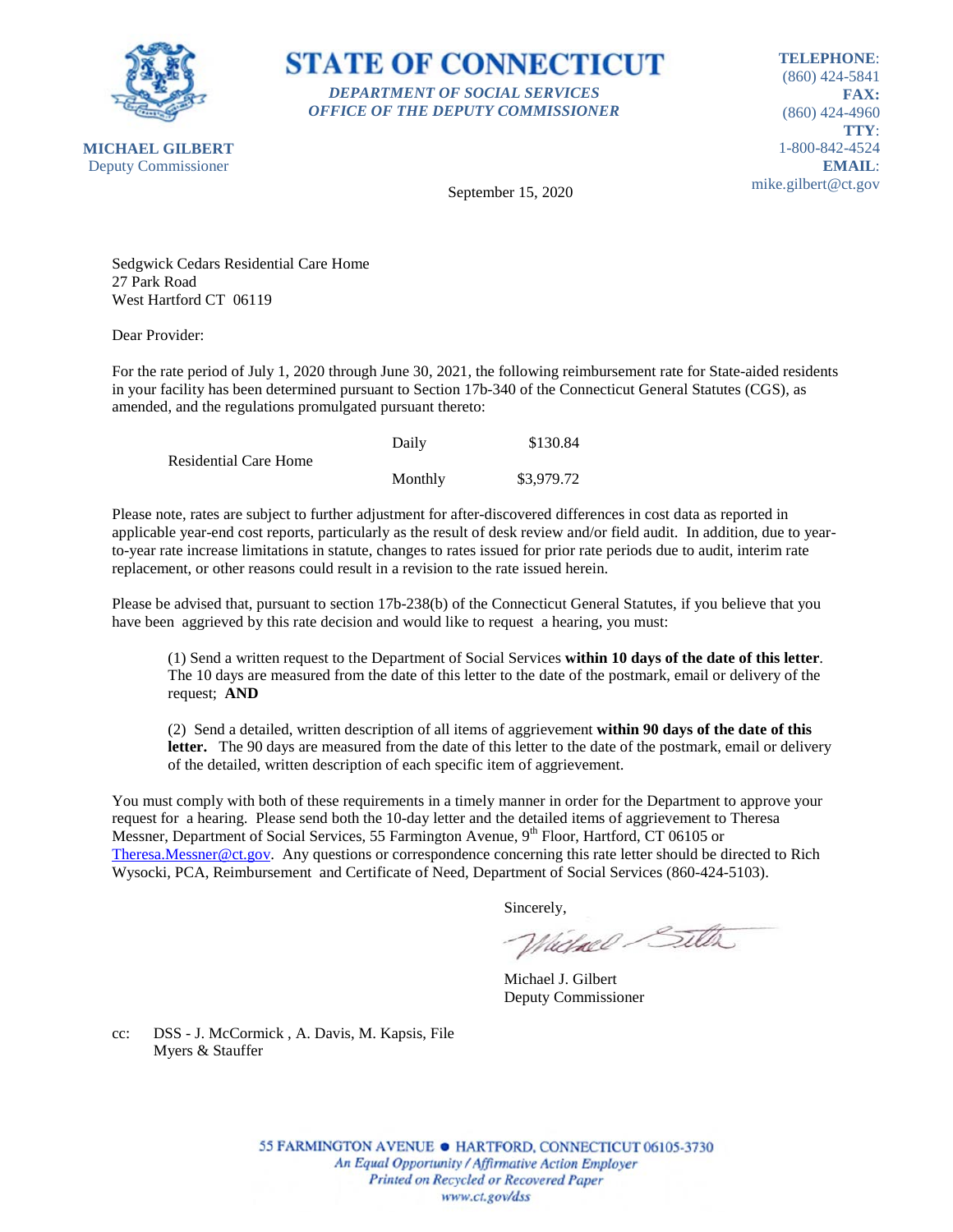



**TELEPHONE**: (860) 424-5841 **FAX:** (860) 424-4960 **TTY**: 1-800-842-4524 **EMAIL**: mike.gilbert@ct.gov

September 15, 2020

Shailerville Manor, LLC 1179 Saybrook Rd. Haddam CT 06438

Dear Provider:

For the rate period of July 1, 2020 through June 30, 2021, the following reimbursement rate for State-aided residents in your facility has been determined pursuant to Section 17b-340 of the Connecticut General Statutes (CGS), as amended, and the regulations promulgated pursuant thereto:

|                       | Daily   | \$99.23    |
|-----------------------|---------|------------|
| Residential Care Home |         |            |
|                       | Monthly | \$3,018.25 |

Please note, rates are subject to further adjustment for after-discovered differences in cost data as reported in applicable year-end cost reports, particularly as the result of desk review and/or field audit. In addition, due to yearto-year rate increase limitations in statute, changes to rates issued for prior rate periods due to audit, interim rate replacement, or other reasons could result in a revision to the rate issued herein.

Please be advised that, pursuant to section 17b-238(b) of the Connecticut General Statutes, if you believe that you have been aggrieved by this rate decision and would like to request a hearing, you must:

(1) Send a written request to the Department of Social Services **within 10 days of the date of this letter**. The 10 days are measured from the date of this letter to the date of the postmark, email or delivery of the request; **AND**

(2) Send a detailed, written description of all items of aggrievement **within 90 days of the date of this letter.** The 90 days are measured from the date of this letter to the date of the postmark, email or delivery of the detailed, written description of each specific item of aggrievement.

You must comply with both of these requirements in a timely manner in order for the Department to approve your request for a hearing. Please send both the 10-day letter and the detailed items of aggrievement to Theresa Messner, Department of Social Services, 55 Farmington Avenue, 9<sup>th</sup> Floor, Hartford, CT 06105 or [Theresa.Messner@ct.gov.](mailto:Theresa.Messner@ct.gov) Any questions or correspondence concerning this rate letter should be directed to Rich Wysocki, PCA, Reimbursement and Certificate of Need, Department of Social Services (860-424-5103).

Sincerely,

Wielnel Silta

Michael J. Gilbert Deputy Commissioner

cc: DSS - J. McCormick , A. Davis, M. Kapsis, File Myers & Stauffer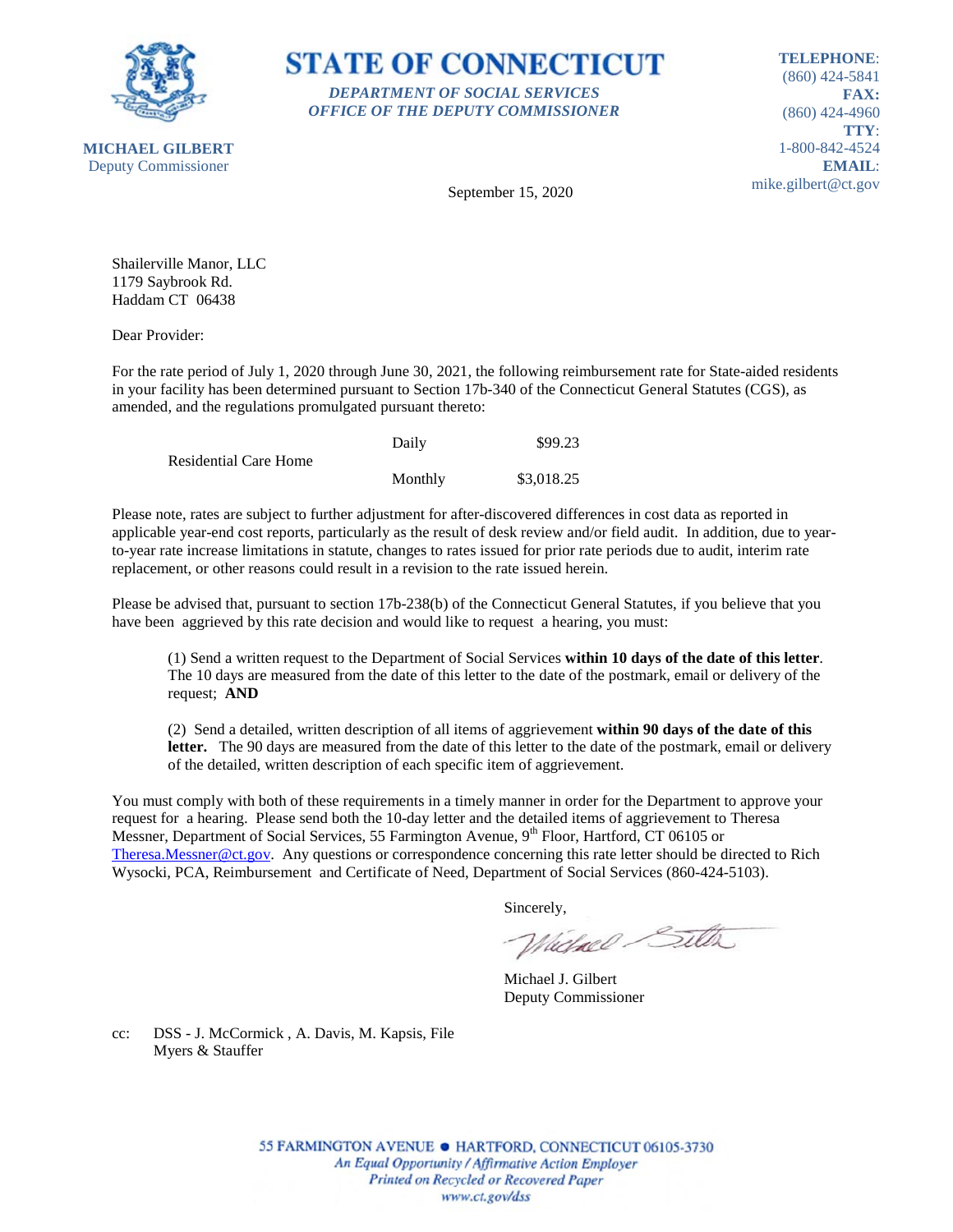

**STATE OF CONNECTICUT** *DEPARTMENT OF SOCIAL SERVICES OFFICE OF THE DEPUTY COMMISSIONER*

**TELEPHONE**: (860) 424-5841 **FAX:** (860) 424-4960 **TTY**: 1-800-842-4524 **EMAIL**: mike.gilbert@ct.gov

September 15, 2020

Silver Manor Residential Care Home 128 Curtis Street Meriden CT 06450

Dear Provider:

For the rate period of July 1, 2020 through June 30, 2021, the following reimbursement rate for State-aided residents in your facility has been determined pursuant to Section 17b-340 of the Connecticut General Statutes (CGS), as amended, and the regulations promulgated pursuant thereto:

|                       | Daily   | \$71.72    |
|-----------------------|---------|------------|
| Residential Care Home |         |            |
|                       | Monthly | \$2,181.48 |

Please note, rates are subject to further adjustment for after-discovered differences in cost data as reported in applicable year-end cost reports, particularly as the result of desk review and/or field audit. In addition, due to yearto-year rate increase limitations in statute, changes to rates issued for prior rate periods due to audit, interim rate replacement, or other reasons could result in a revision to the rate issued herein.

Please be advised that, pursuant to section 17b-238(b) of the Connecticut General Statutes, if you believe that you have been aggrieved by this rate decision and would like to request a hearing, you must:

(1) Send a written request to the Department of Social Services **within 10 days of the date of this letter**. The 10 days are measured from the date of this letter to the date of the postmark, email or delivery of the request; **AND**

(2) Send a detailed, written description of all items of aggrievement **within 90 days of the date of this letter.** The 90 days are measured from the date of this letter to the date of the postmark, email or delivery of the detailed, written description of each specific item of aggrievement.

You must comply with both of these requirements in a timely manner in order for the Department to approve your request for a hearing. Please send both the 10-day letter and the detailed items of aggrievement to Theresa Messner, Department of Social Services, 55 Farmington Avenue, 9<sup>th</sup> Floor, Hartford, CT 06105 or [Theresa.Messner@ct.gov.](mailto:Theresa.Messner@ct.gov) Any questions or correspondence concerning this rate letter should be directed to Rich Wysocki, PCA, Reimbursement and Certificate of Need, Department of Social Services (860-424-5103).

Sincerely,

Wielnel Silta

Michael J. Gilbert Deputy Commissioner

cc: DSS - J. McCormick , A. Davis, M. Kapsis, File Myers & Stauffer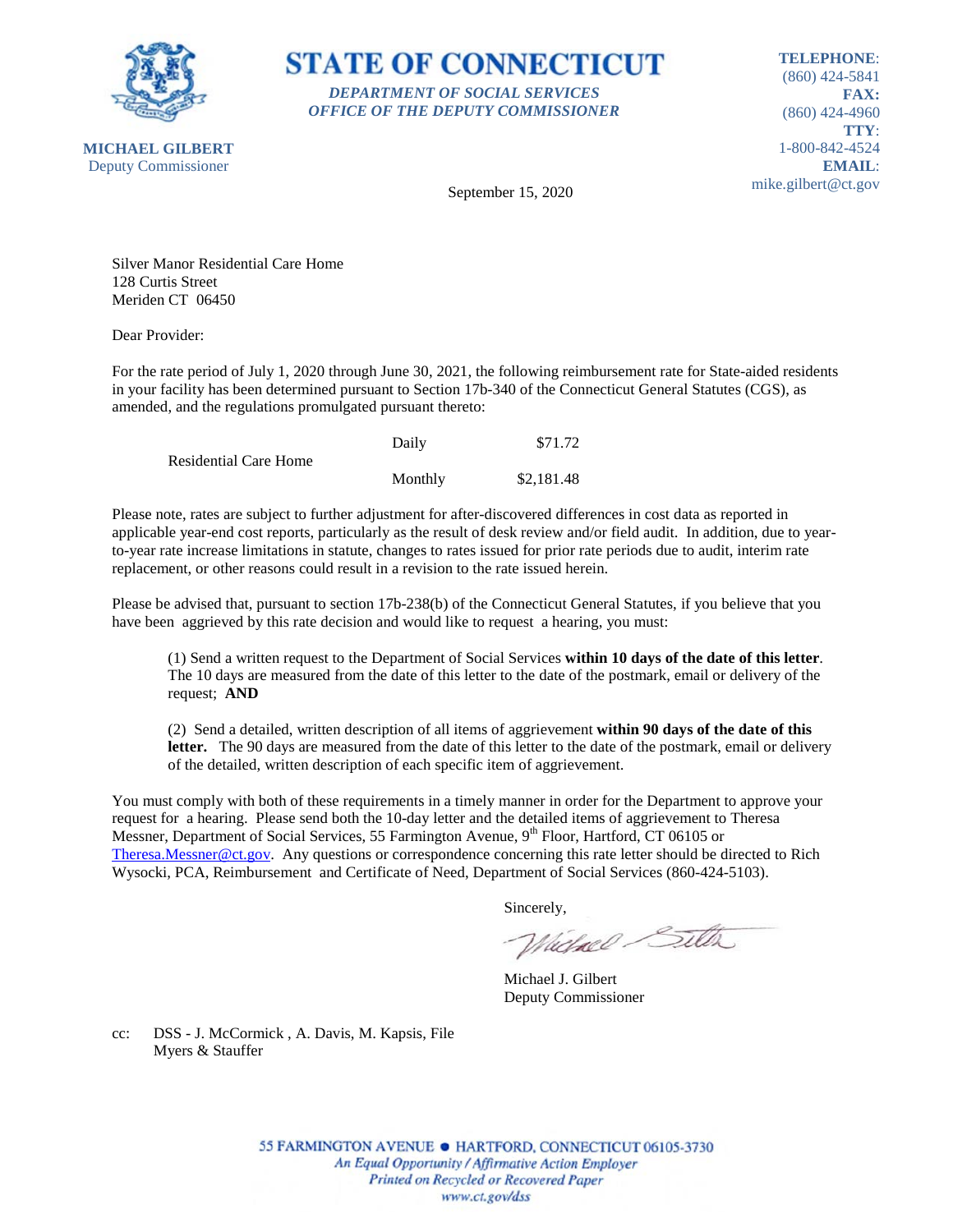



**TELEPHONE**: (860) 424-5841 **FAX:** (860) 424-4960 **TTY**: 1-800-842-4524 **EMAIL**: mike.gilbert@ct.gov

September 15, 2020

St. Joseph's Center 6448 Main Street Trumbull CT 06611

Dear Provider:

For the rate period of July 1, 2020 through June 30, 2021, the following reimbursement rate for State-aided residents in your facility has been determined pursuant to Section 17b-340 of the Connecticut General Statutes (CGS), as amended, and the regulations promulgated pursuant thereto:

|                              | Daily   | \$132.64   |
|------------------------------|---------|------------|
| <b>Residential Care Home</b> |         |            |
|                              | Monthly | \$4,034.47 |

Please note, rates are subject to further adjustment for after-discovered differences in cost data as reported in applicable year-end cost reports, particularly as the result of desk review and/or field audit. In addition, due to yearto-year rate increase limitations in statute, changes to rates issued for prior rate periods due to audit, interim rate replacement, or other reasons could result in a revision to the rate issued herein.

Please be advised that, pursuant to section 17b-238(b) of the Connecticut General Statutes, if you believe that you have been aggrieved by this rate decision and would like to request a hearing, you must:

(1) Send a written request to the Department of Social Services **within 10 days of the date of this letter**. The 10 days are measured from the date of this letter to the date of the postmark, email or delivery of the request; **AND**

(2) Send a detailed, written description of all items of aggrievement **within 90 days of the date of this letter.** The 90 days are measured from the date of this letter to the date of the postmark, email or delivery of the detailed, written description of each specific item of aggrievement.

You must comply with both of these requirements in a timely manner in order for the Department to approve your request for a hearing. Please send both the 10-day letter and the detailed items of aggrievement to Theresa Messner, Department of Social Services, 55 Farmington Avenue, 9<sup>th</sup> Floor, Hartford, CT 06105 or [Theresa.Messner@ct.gov.](mailto:Theresa.Messner@ct.gov) Any questions or correspondence concerning this rate letter should be directed to Rich Wysocki, PCA, Reimbursement and Certificate of Need, Department of Social Services (860-424-5103).

Sincerely,

Wielnel Silta

Michael J. Gilbert Deputy Commissioner

cc: DSS - J. McCormick , A. Davis, M. Kapsis, File Myers & Stauffer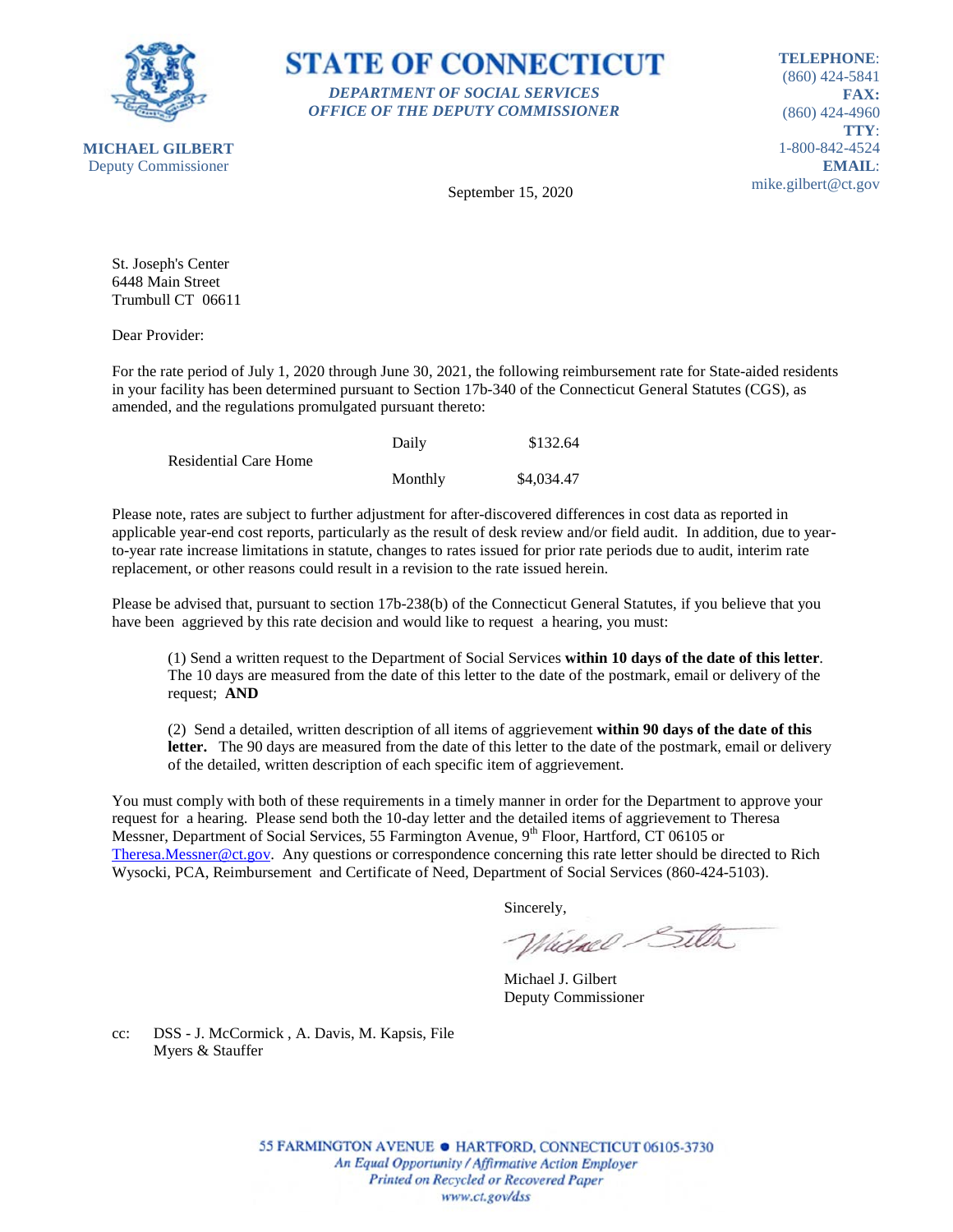

**STATE OF CONNECTICUT** *DEPARTMENT OF SOCIAL SERVICES OFFICE OF THE DEPUTY COMMISSIONER*

**TELEPHONE**: (860) 424-5841 **FAX:** (860) 424-4960 **TTY**: 1-800-842-4524 **EMAIL**: mike.gilbert@ct.gov

September 15, 2020

St. Lucian's Residence, Inc. 532 North Burritt Street New Britain CT 06053

Dear Provider:

For the rate period of July 1, 2020 through June 30, 2021, the following reimbursement rate for State-aided residents in your facility has been determined pursuant to Section 17b-340 of the Connecticut General Statutes (CGS), as amended, and the regulations promulgated pursuant thereto:

|                              | Daily   | \$87.45    |
|------------------------------|---------|------------|
| <b>Residential Care Home</b> |         |            |
|                              | Monthly | \$2,659.94 |

Please note, rates are subject to further adjustment for after-discovered differences in cost data as reported in applicable year-end cost reports, particularly as the result of desk review and/or field audit. In addition, due to yearto-year rate increase limitations in statute, changes to rates issued for prior rate periods due to audit, interim rate replacement, or other reasons could result in a revision to the rate issued herein.

Please be advised that, pursuant to section 17b-238(b) of the Connecticut General Statutes, if you believe that you have been aggrieved by this rate decision and would like to request a hearing, you must:

(1) Send a written request to the Department of Social Services **within 10 days of the date of this letter**. The 10 days are measured from the date of this letter to the date of the postmark, email or delivery of the request; **AND**

(2) Send a detailed, written description of all items of aggrievement **within 90 days of the date of this letter.** The 90 days are measured from the date of this letter to the date of the postmark, email or delivery of the detailed, written description of each specific item of aggrievement.

You must comply with both of these requirements in a timely manner in order for the Department to approve your request for a hearing. Please send both the 10-day letter and the detailed items of aggrievement to Theresa Messner, Department of Social Services, 55 Farmington Avenue, 9<sup>th</sup> Floor, Hartford, CT 06105 or [Theresa.Messner@ct.gov.](mailto:Theresa.Messner@ct.gov) Any questions or correspondence concerning this rate letter should be directed to Rich Wysocki, PCA, Reimbursement and Certificate of Need, Department of Social Services (860-424-5103).

Sincerely,

Wielnel Silta

Michael J. Gilbert Deputy Commissioner

cc: DSS - J. McCormick , A. Davis, M. Kapsis, File Myers & Stauffer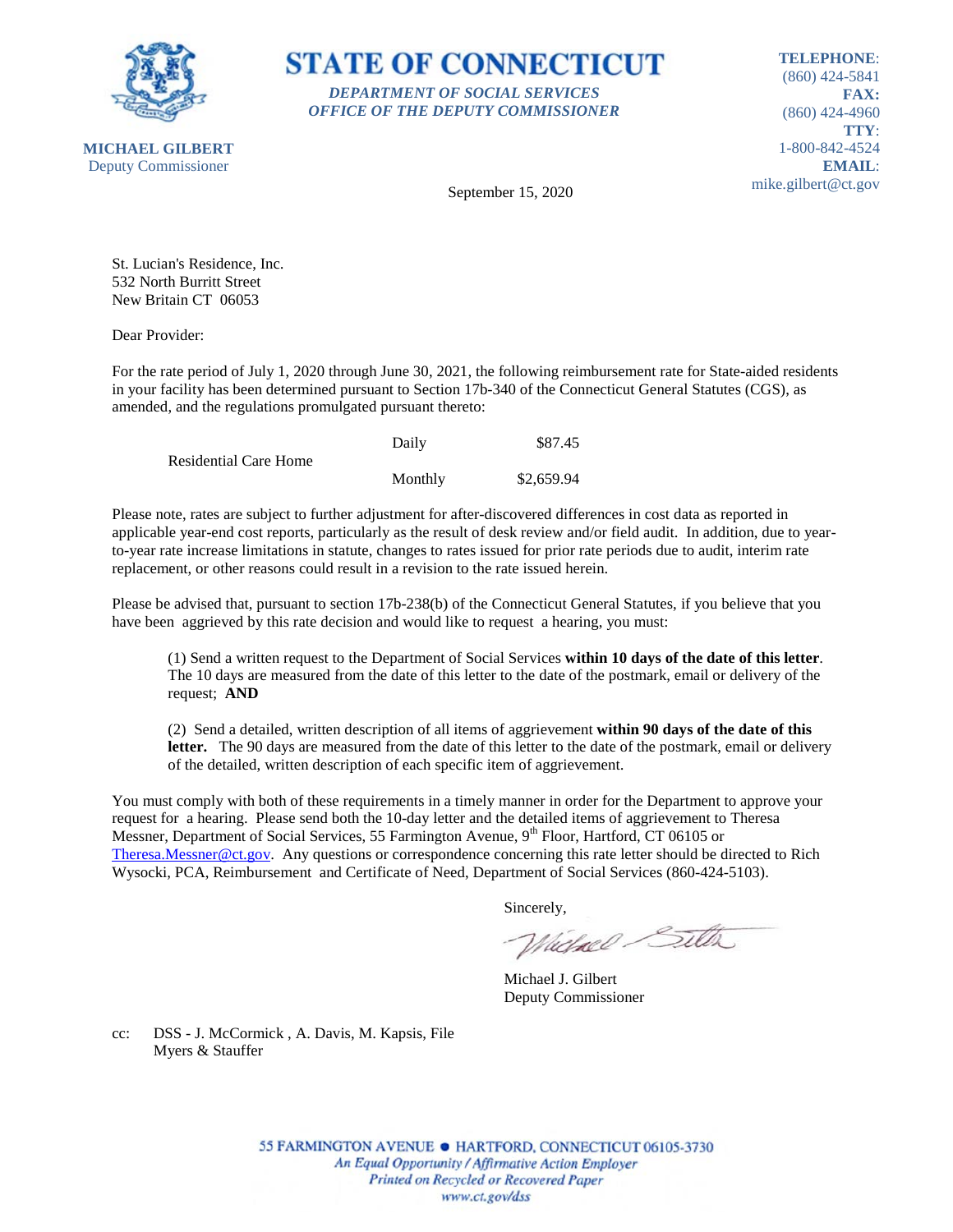



**TELEPHONE**: (860) 424-5841 **FAX:** (860) 424-4960 **TTY**: 1-800-842-4524 **EMAIL**: mike.gilbert@ct.gov

September 15, 2020

Stewart Rest Home 93 High Street East Haven CT 06512

Dear Provider:

For the rate period of July 1, 2020 through June 30, 2021, the following reimbursement rate for State-aided residents in your facility has been determined pursuant to Section 17b-340 of the Connecticut General Statutes (CGS), as amended, and the regulations promulgated pursuant thereto:

|                              | Daily   | \$87.83    |
|------------------------------|---------|------------|
| <b>Residential Care Home</b> |         |            |
|                              | Monthly | \$2,671.50 |

Please note, rates are subject to further adjustment for after-discovered differences in cost data as reported in applicable year-end cost reports, particularly as the result of desk review and/or field audit. In addition, due to yearto-year rate increase limitations in statute, changes to rates issued for prior rate periods due to audit, interim rate replacement, or other reasons could result in a revision to the rate issued herein.

Please be advised that, pursuant to section 17b-238(b) of the Connecticut General Statutes, if you believe that you have been aggrieved by this rate decision and would like to request a hearing, you must:

(1) Send a written request to the Department of Social Services **within 10 days of the date of this letter**. The 10 days are measured from the date of this letter to the date of the postmark, email or delivery of the request; **AND**

(2) Send a detailed, written description of all items of aggrievement **within 90 days of the date of this letter.** The 90 days are measured from the date of this letter to the date of the postmark, email or delivery of the detailed, written description of each specific item of aggrievement.

You must comply with both of these requirements in a timely manner in order for the Department to approve your request for a hearing. Please send both the 10-day letter and the detailed items of aggrievement to Theresa Messner, Department of Social Services, 55 Farmington Avenue, 9<sup>th</sup> Floor, Hartford, CT 06105 or [Theresa.Messner@ct.gov.](mailto:Theresa.Messner@ct.gov) Any questions or correspondence concerning this rate letter should be directed to Rich Wysocki, PCA, Reimbursement and Certificate of Need, Department of Social Services (860-424-5103).

Sincerely,

Wielnel Silta

Michael J. Gilbert Deputy Commissioner

cc: DSS - J. McCormick , A. Davis, M. Kapsis, File Myers & Stauffer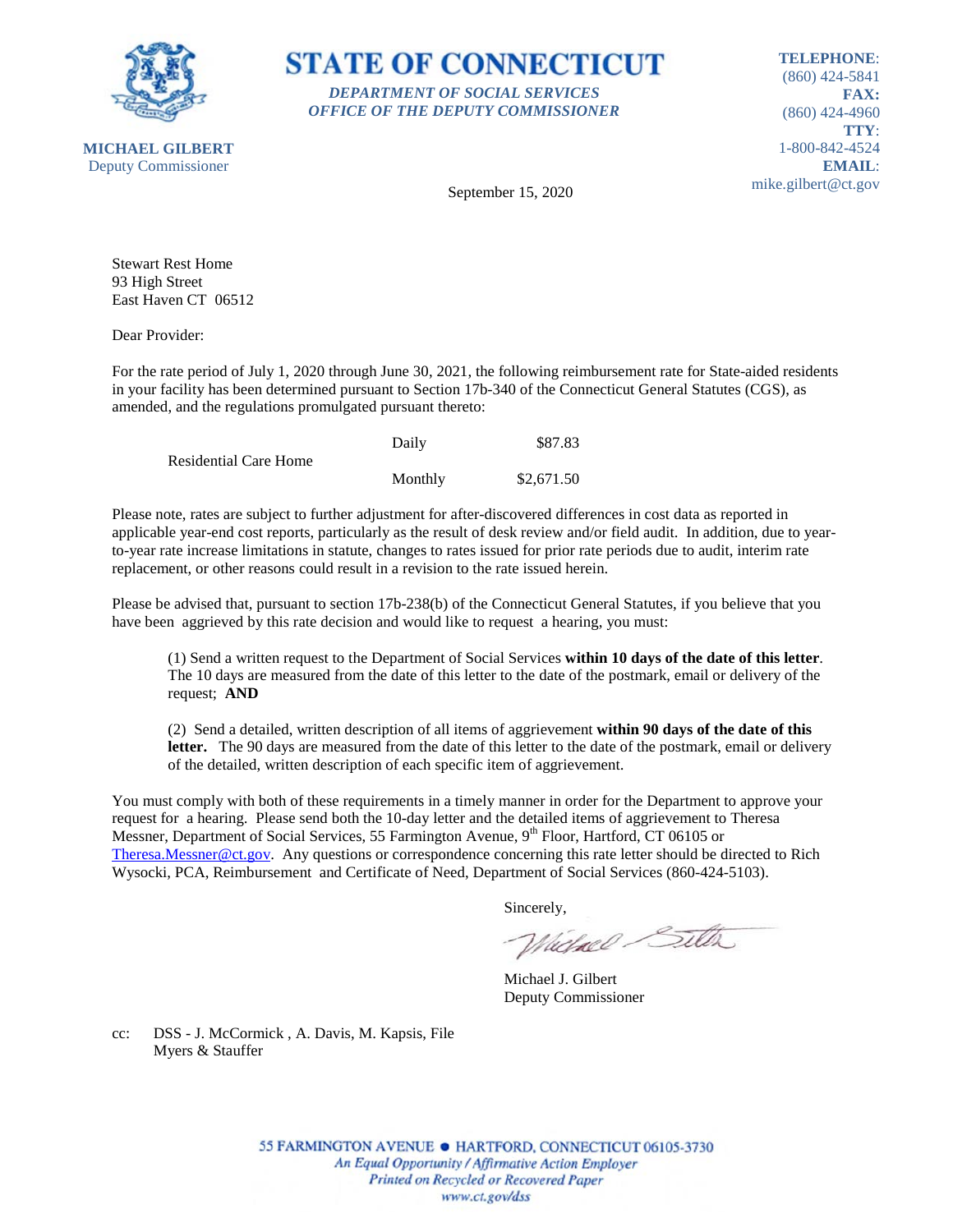



**TELEPHONE**: (860) 424-5841 **FAX:** (860) 424-4960 **TTY**: 1-800-842-4524 **EMAIL**: mike.gilbert@ct.gov

September 15, 2020

Sunny Lodge Guest Home 47 Cedar Grove Avenue New London CT 06320

Dear Provider:

For the rate period of July 1, 2020 through June 30, 2021, the following reimbursement rate for State-aided residents in your facility has been determined pursuant to Section 17b-340 of the Connecticut General Statutes (CGS), as amended, and the regulations promulgated pursuant thereto:

|                       | Daily   | \$86.06    |
|-----------------------|---------|------------|
| Residential Care Home |         |            |
|                       | Monthly | \$2,617.66 |

Please note, rates are subject to further adjustment for after-discovered differences in cost data as reported in applicable year-end cost reports, particularly as the result of desk review and/or field audit. In addition, due to yearto-year rate increase limitations in statute, changes to rates issued for prior rate periods due to audit, interim rate replacement, or other reasons could result in a revision to the rate issued herein.

Please be advised that, pursuant to section 17b-238(b) of the Connecticut General Statutes, if you believe that you have been aggrieved by this rate decision and would like to request a hearing, you must:

(1) Send a written request to the Department of Social Services **within 10 days of the date of this letter**. The 10 days are measured from the date of this letter to the date of the postmark, email or delivery of the request; **AND**

(2) Send a detailed, written description of all items of aggrievement **within 90 days of the date of this letter.** The 90 days are measured from the date of this letter to the date of the postmark, email or delivery of the detailed, written description of each specific item of aggrievement.

You must comply with both of these requirements in a timely manner in order for the Department to approve your request for a hearing. Please send both the 10-day letter and the detailed items of aggrievement to Theresa Messner, Department of Social Services, 55 Farmington Avenue, 9<sup>th</sup> Floor, Hartford, CT 06105 or [Theresa.Messner@ct.gov.](mailto:Theresa.Messner@ct.gov) Any questions or correspondence concerning this rate letter should be directed to Rich Wysocki, PCA, Reimbursement and Certificate of Need, Department of Social Services (860-424-5103).

Sincerely,

Wielnel Silta

Michael J. Gilbert Deputy Commissioner

cc: DSS - J. McCormick , A. Davis, M. Kapsis, File Myers & Stauffer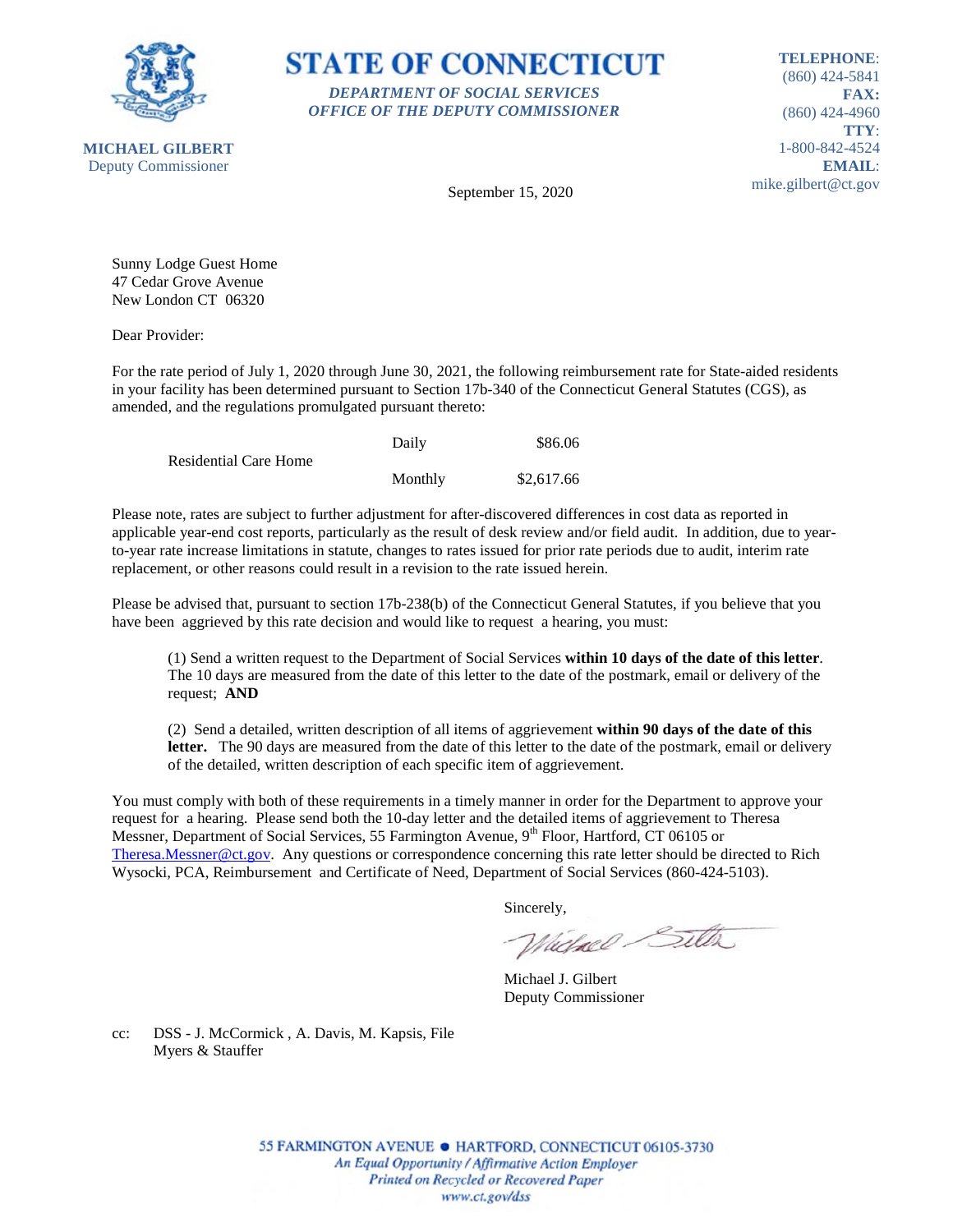



**TELEPHONE**: (860) 424-5841 **FAX:** (860) 424-4960 **TTY**: 1-800-842-4524 **EMAIL**: mike.gilbert@ct.gov

September 15, 2020

Teresa Rest Home 57 Main Street East Haven CT 06512

Dear Provider:

For the rate period of July 1, 2020 through June 30, 2021, the following reimbursement rate for State-aided residents in your facility has been determined pursuant to Section 17b-340 of the Connecticut General Statutes (CGS), as amended, and the regulations promulgated pursuant thereto:

|                              | Daily   | \$81.64    |
|------------------------------|---------|------------|
| <b>Residential Care Home</b> |         |            |
|                              | Monthly | \$2,483.22 |

Please note, rates are subject to further adjustment for after-discovered differences in cost data as reported in applicable year-end cost reports, particularly as the result of desk review and/or field audit. In addition, due to yearto-year rate increase limitations in statute, changes to rates issued for prior rate periods due to audit, interim rate replacement, or other reasons could result in a revision to the rate issued herein.

Please be advised that, pursuant to section 17b-238(b) of the Connecticut General Statutes, if you believe that you have been aggrieved by this rate decision and would like to request a hearing, you must:

(1) Send a written request to the Department of Social Services **within 10 days of the date of this letter**. The 10 days are measured from the date of this letter to the date of the postmark, email or delivery of the request; **AND**

(2) Send a detailed, written description of all items of aggrievement **within 90 days of the date of this letter.** The 90 days are measured from the date of this letter to the date of the postmark, email or delivery of the detailed, written description of each specific item of aggrievement.

You must comply with both of these requirements in a timely manner in order for the Department to approve your request for a hearing. Please send both the 10-day letter and the detailed items of aggrievement to Theresa Messner, Department of Social Services, 55 Farmington Avenue, 9<sup>th</sup> Floor, Hartford, CT 06105 or [Theresa.Messner@ct.gov.](mailto:Theresa.Messner@ct.gov) Any questions or correspondence concerning this rate letter should be directed to Rich Wysocki, PCA, Reimbursement and Certificate of Need, Department of Social Services (860-424-5103).

Sincerely,

Wielnel Silta

Michael J. Gilbert Deputy Commissioner

cc: DSS - J. McCormick , A. Davis, M. Kapsis, File Myers & Stauffer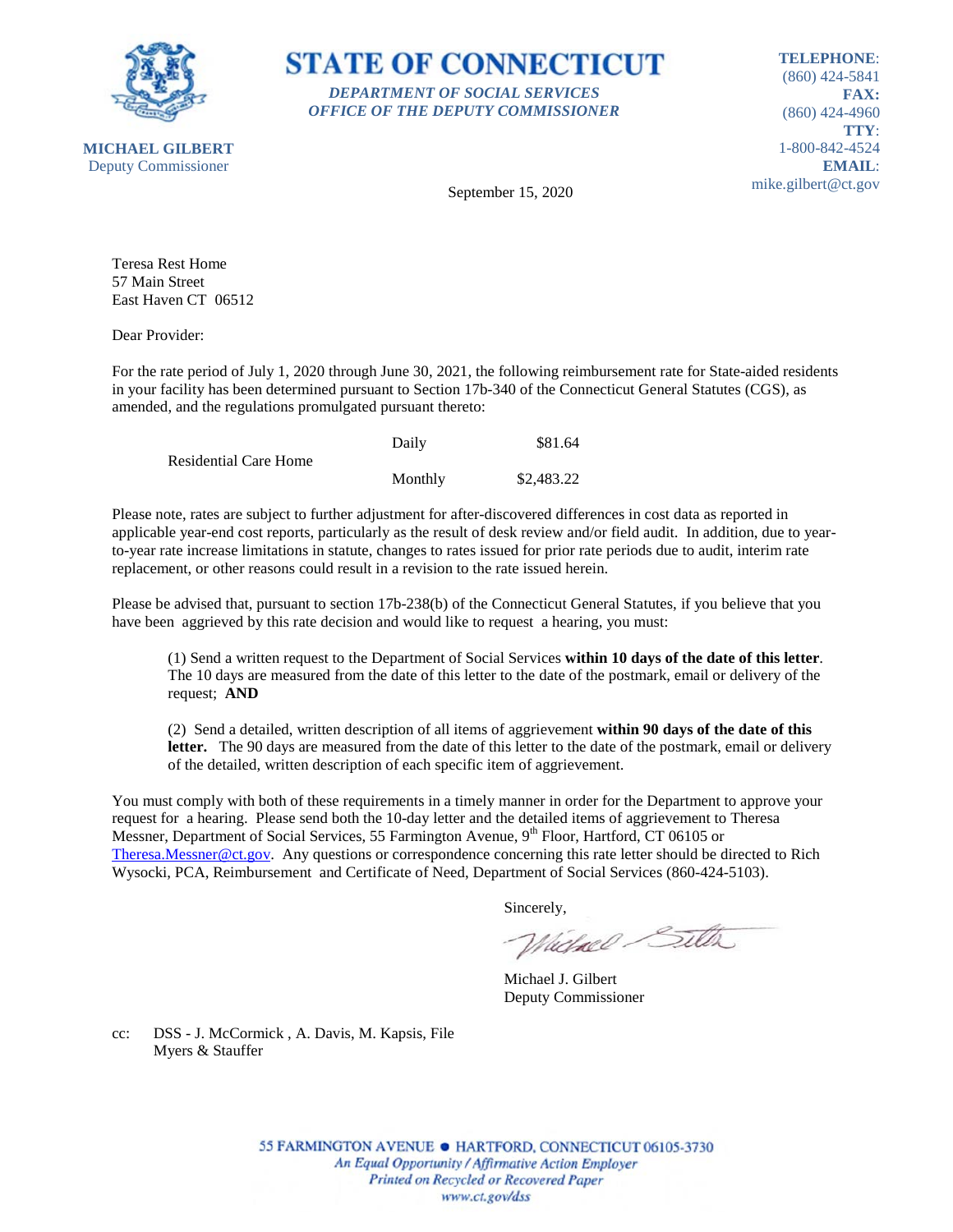



**TELEPHONE**: (860) 424-5841 **FAX:** (860) 424-4960 **TTY**: 1-800-842-4524 **EMAIL**: mike.gilbert@ct.gov

September 15, 2020

The Manor on Pine Street 53 Pine Street Waterbury CT 06710

Dear Provider:

For the rate period of July 1, 2020 through June 30, 2021, the following reimbursement rate for State-aided residents in your facility has been determined pursuant to Section 17b-340 of the Connecticut General Statutes (CGS), as amended, and the regulations promulgated pursuant thereto:

|                              | Daily   | \$76.00    |
|------------------------------|---------|------------|
| <b>Residential Care Home</b> |         |            |
|                              | Monthly | \$2,311.67 |

Please note, rates are subject to further adjustment for after-discovered differences in cost data as reported in applicable year-end cost reports, particularly as the result of desk review and/or field audit. In addition, due to yearto-year rate increase limitations in statute, changes to rates issued for prior rate periods due to audit, interim rate replacement, or other reasons could result in a revision to the rate issued herein.

Please be advised that, pursuant to section 17b-238(b) of the Connecticut General Statutes, if you believe that you have been aggrieved by this rate decision and would like to request a hearing, you must:

(1) Send a written request to the Department of Social Services **within 10 days of the date of this letter**. The 10 days are measured from the date of this letter to the date of the postmark, email or delivery of the request; **AND**

(2) Send a detailed, written description of all items of aggrievement **within 90 days of the date of this letter.** The 90 days are measured from the date of this letter to the date of the postmark, email or delivery of the detailed, written description of each specific item of aggrievement.

You must comply with both of these requirements in a timely manner in order for the Department to approve your request for a hearing. Please send both the 10-day letter and the detailed items of aggrievement to Theresa Messner, Department of Social Services, 55 Farmington Avenue, 9<sup>th</sup> Floor, Hartford, CT 06105 or [Theresa.Messner@ct.gov.](mailto:Theresa.Messner@ct.gov) Any questions or correspondence concerning this rate letter should be directed to Rich Wysocki, PCA, Reimbursement and Certificate of Need, Department of Social Services (860-424-5103).

Sincerely,

Wielnel Silta

Michael J. Gilbert Deputy Commissioner

cc: DSS - J. McCormick , A. Davis, M. Kapsis, File Myers & Stauffer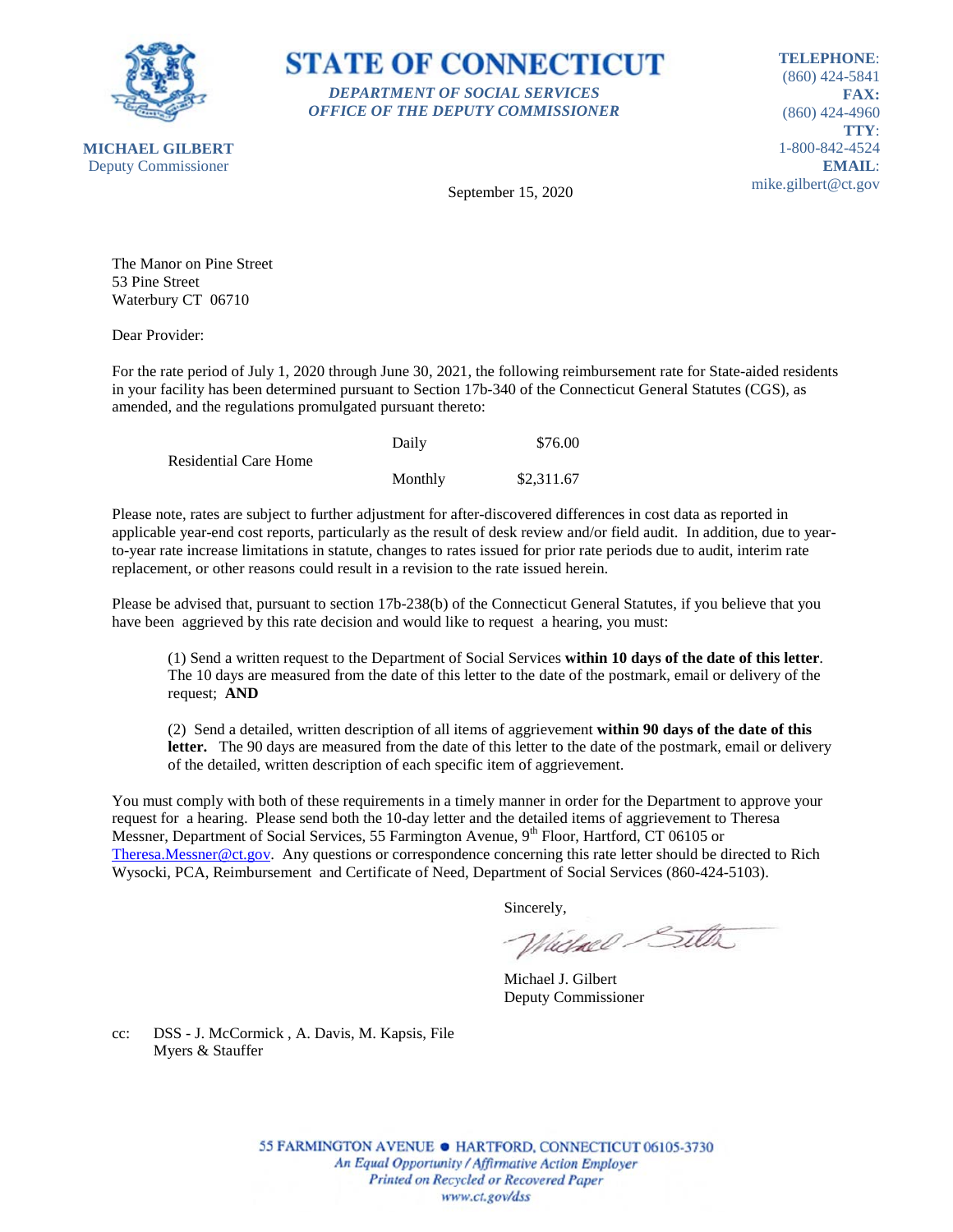

**STATE OF CONNECTICUT** *DEPARTMENT OF SOCIAL SERVICES OFFICE OF THE DEPUTY COMMISSIONER*

**TELEPHONE**: (860) 424-5841 **FAX:** (860) 424-4960 **TTY**: 1-800-842-4524 **EMAIL**: mike.gilbert@ct.gov

September 15, 2020

Tidelawn Manor Rest Home 97 Seaside Avenue Westbrook CT 06498

Dear Provider:

For the rate period of July 1, 2020 through June 30, 2021, the following reimbursement rate for State-aided residents in your facility has been determined pursuant to Section 17b-340 of the Connecticut General Statutes (CGS), as amended, and the regulations promulgated pursuant thereto:

|                              | Daily   | \$125.97   |
|------------------------------|---------|------------|
| <b>Residential Care Home</b> |         |            |
|                              | Monthly | \$3,831.59 |

Please note, rates are subject to further adjustment for after-discovered differences in cost data as reported in applicable year-end cost reports, particularly as the result of desk review and/or field audit. In addition, due to yearto-year rate increase limitations in statute, changes to rates issued for prior rate periods due to audit, interim rate replacement, or other reasons could result in a revision to the rate issued herein.

Please be advised that, pursuant to section 17b-238(b) of the Connecticut General Statutes, if you believe that you have been aggrieved by this rate decision and would like to request a hearing, you must:

(1) Send a written request to the Department of Social Services **within 10 days of the date of this letter**. The 10 days are measured from the date of this letter to the date of the postmark, email or delivery of the request; **AND**

(2) Send a detailed, written description of all items of aggrievement **within 90 days of the date of this letter.** The 90 days are measured from the date of this letter to the date of the postmark, email or delivery of the detailed, written description of each specific item of aggrievement.

You must comply with both of these requirements in a timely manner in order for the Department to approve your request for a hearing. Please send both the 10-day letter and the detailed items of aggrievement to Theresa Messner, Department of Social Services, 55 Farmington Avenue, 9<sup>th</sup> Floor, Hartford, CT 06105 or [Theresa.Messner@ct.gov.](mailto:Theresa.Messner@ct.gov) Any questions or correspondence concerning this rate letter should be directed to Rich Wysocki, PCA, Reimbursement and Certificate of Need, Department of Social Services (860-424-5103).

Sincerely,

Wielnel Silta

Michael J. Gilbert Deputy Commissioner

cc: DSS - J. McCormick , A. Davis, M. Kapsis, File Myers & Stauffer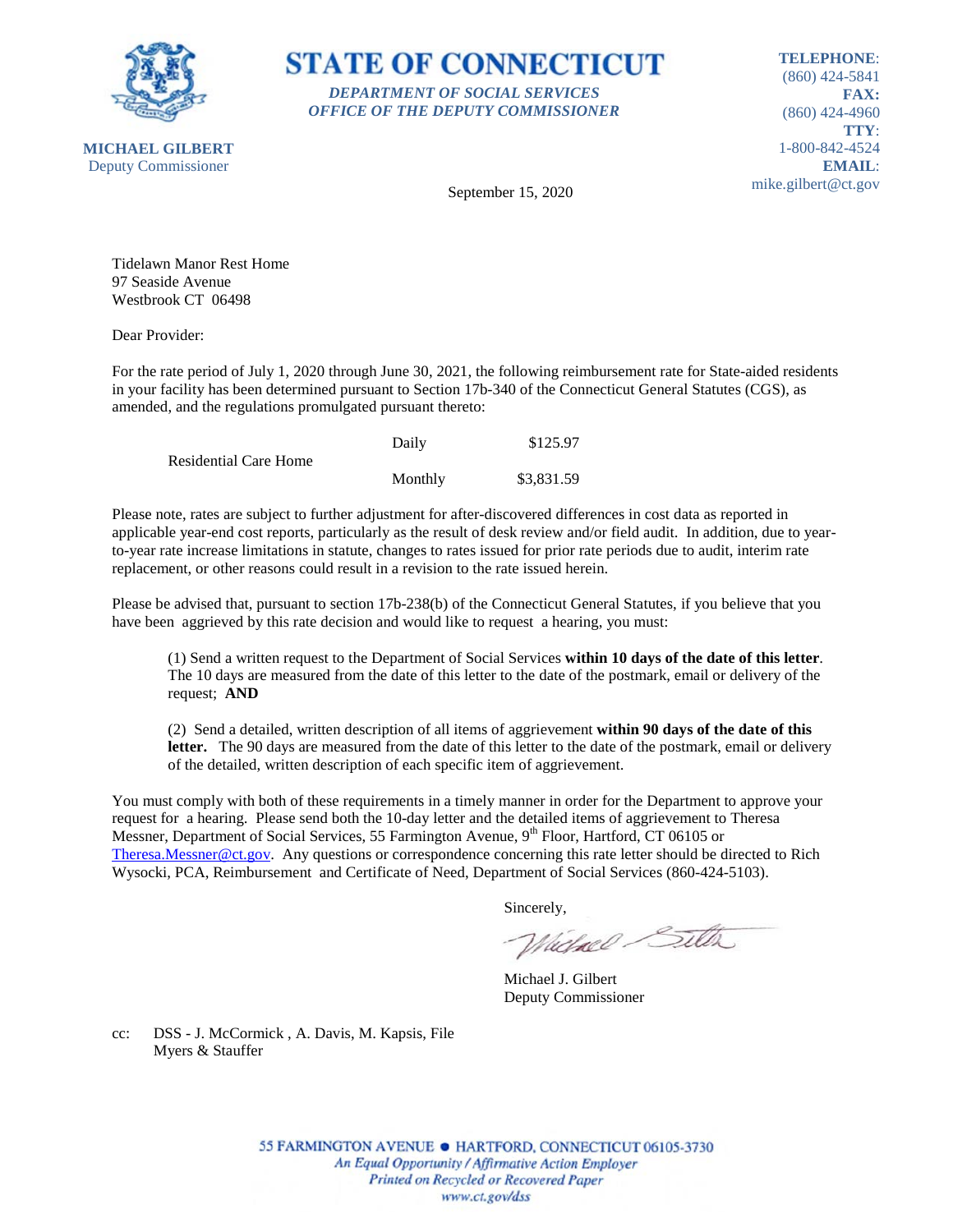

**STATE OF CONNECTICUT** *DEPARTMENT OF SOCIAL SERVICES OFFICE OF THE DEPUTY COMMISSIONER*

**TELEPHONE**: (860) 424-5841 **FAX:** (860) 424-4960 **TTY**: 1-800-842-4524 **EMAIL**: mike.gilbert@ct.gov

September 15, 2020

Tracy Manor, Inc 22 Fenway Street West Hartford CT 06119

Dear Provider:

For the rate period of July 1, 2020 through June 30, 2021, the following reimbursement rate for State-aided residents in your facility has been determined pursuant to Section 17b-340 of the Connecticut General Statutes (CGS), as amended, and the regulations promulgated pursuant thereto:

|                              | Daily   | \$110.53   |
|------------------------------|---------|------------|
| <b>Residential Care Home</b> |         |            |
|                              | Monthly | \$3,361.95 |

Please note, rates are subject to further adjustment for after-discovered differences in cost data as reported in applicable year-end cost reports, particularly as the result of desk review and/or field audit. In addition, due to yearto-year rate increase limitations in statute, changes to rates issued for prior rate periods due to audit, interim rate replacement, or other reasons could result in a revision to the rate issued herein.

Please be advised that, pursuant to section 17b-238(b) of the Connecticut General Statutes, if you believe that you have been aggrieved by this rate decision and would like to request a hearing, you must:

(1) Send a written request to the Department of Social Services **within 10 days of the date of this letter**. The 10 days are measured from the date of this letter to the date of the postmark, email or delivery of the request; **AND**

(2) Send a detailed, written description of all items of aggrievement **within 90 days of the date of this letter.** The 90 days are measured from the date of this letter to the date of the postmark, email or delivery of the detailed, written description of each specific item of aggrievement.

You must comply with both of these requirements in a timely manner in order for the Department to approve your request for a hearing. Please send both the 10-day letter and the detailed items of aggrievement to Theresa Messner, Department of Social Services, 55 Farmington Avenue, 9<sup>th</sup> Floor, Hartford, CT 06105 or [Theresa.Messner@ct.gov.](mailto:Theresa.Messner@ct.gov) Any questions or correspondence concerning this rate letter should be directed to Rich Wysocki, PCA, Reimbursement and Certificate of Need, Department of Social Services (860-424-5103).

Sincerely,

Wielnel Silta

Michael J. Gilbert Deputy Commissioner

cc: DSS - J. McCormick , A. Davis, M. Kapsis, File Myers & Stauffer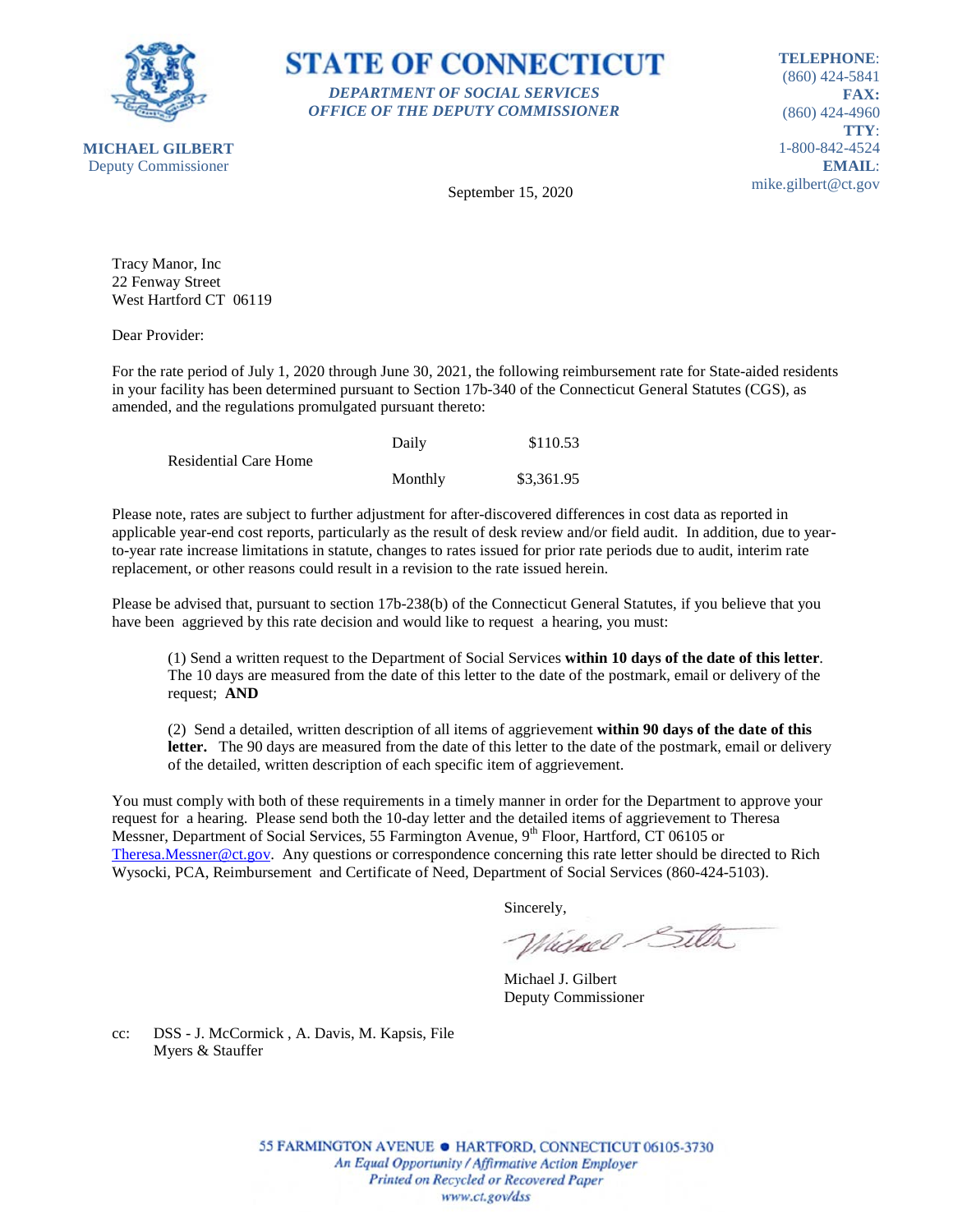

**STATE OF CONNECTICUT** *DEPARTMENT OF SOCIAL SERVICES OFFICE OF THE DEPUTY COMMISSIONER*

**TELEPHONE**: (860) 424-5841 **FAX:** (860) 424-4960 **TTY**: 1-800-842-4524 **EMAIL**: mike.gilbert@ct.gov

September 15, 2020

United Community and Family Svcs. 165 McKinley Avenue Norwich CT 06360

Dear Provider:

For the rate period of July 1, 2020 through June 30, 2021, the following reimbursement rate for State-aided residents in your facility has been determined pursuant to Section 17b-340 of the Connecticut General Statutes (CGS), as amended, and the regulations promulgated pursuant thereto:

|                              | Daily   | \$117.10   |
|------------------------------|---------|------------|
| <b>Residential Care Home</b> |         |            |
|                              | Monthly | \$3,561.79 |

Please note, rates are subject to further adjustment for after-discovered differences in cost data as reported in applicable year-end cost reports, particularly as the result of desk review and/or field audit. In addition, due to yearto-year rate increase limitations in statute, changes to rates issued for prior rate periods due to audit, interim rate replacement, or other reasons could result in a revision to the rate issued herein.

Please be advised that, pursuant to section 17b-238(b) of the Connecticut General Statutes, if you believe that you have been aggrieved by this rate decision and would like to request a hearing, you must:

(1) Send a written request to the Department of Social Services **within 10 days of the date of this letter**. The 10 days are measured from the date of this letter to the date of the postmark, email or delivery of the request; **AND**

(2) Send a detailed, written description of all items of aggrievement **within 90 days of the date of this letter.** The 90 days are measured from the date of this letter to the date of the postmark, email or delivery of the detailed, written description of each specific item of aggrievement.

You must comply with both of these requirements in a timely manner in order for the Department to approve your request for a hearing. Please send both the 10-day letter and the detailed items of aggrievement to Theresa Messner, Department of Social Services, 55 Farmington Avenue, 9<sup>th</sup> Floor, Hartford, CT 06105 or [Theresa.Messner@ct.gov.](mailto:Theresa.Messner@ct.gov) Any questions or correspondence concerning this rate letter should be directed to Rich Wysocki, PCA, Reimbursement and Certificate of Need, Department of Social Services (860-424-5103).

Sincerely,

Wielnel Silta

Michael J. Gilbert Deputy Commissioner

cc: DSS - J. McCormick , A. Davis, M. Kapsis, File Myers & Stauffer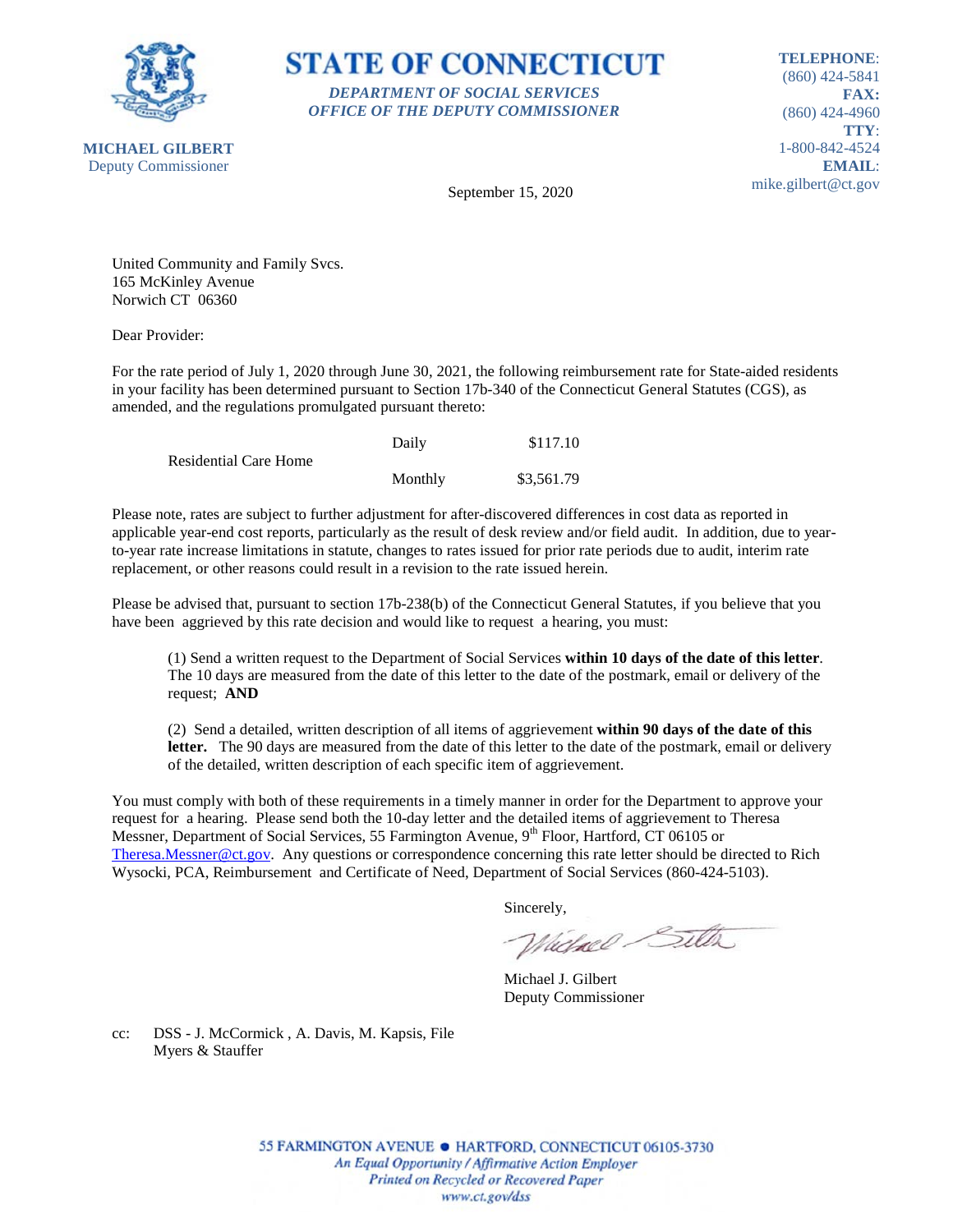

**STATE OF CONNECTICUT** *DEPARTMENT OF SOCIAL SERVICES OFFICE OF THE DEPUTY COMMISSIONER*

**TELEPHONE**: (860) 424-5841 **FAX:** (860) 424-4960 **TTY**: 1-800-842-4524 **EMAIL**: mike.gilbert@ct.gov

September 15, 2020

University Place Residential Care, LLC 5 University Place New Haven CT 06511

Dear Provider:

For the rate period of July 1, 2020 through June 30, 2021, the following reimbursement rate for State-aided residents in your facility has been determined pursuant to Section 17b-340 of the Connecticut General Statutes (CGS), as amended, and the regulations promulgated pursuant thereto:

|                              | Daily   | \$97.54    |
|------------------------------|---------|------------|
| <b>Residential Care Home</b> |         |            |
|                              | Monthly | \$2,966.84 |

Please note, rates are subject to further adjustment for after-discovered differences in cost data as reported in applicable year-end cost reports, particularly as the result of desk review and/or field audit. In addition, due to yearto-year rate increase limitations in statute, changes to rates issued for prior rate periods due to audit, interim rate replacement, or other reasons could result in a revision to the rate issued herein.

Please be advised that, pursuant to section 17b-238(b) of the Connecticut General Statutes, if you believe that you have been aggrieved by this rate decision and would like to request a hearing, you must:

(1) Send a written request to the Department of Social Services **within 10 days of the date of this letter**. The 10 days are measured from the date of this letter to the date of the postmark, email or delivery of the request; **AND**

(2) Send a detailed, written description of all items of aggrievement **within 90 days of the date of this letter.** The 90 days are measured from the date of this letter to the date of the postmark, email or delivery of the detailed, written description of each specific item of aggrievement.

You must comply with both of these requirements in a timely manner in order for the Department to approve your request for a hearing. Please send both the 10-day letter and the detailed items of aggrievement to Theresa Messner, Department of Social Services, 55 Farmington Avenue, 9<sup>th</sup> Floor, Hartford, CT 06105 or [Theresa.Messner@ct.gov.](mailto:Theresa.Messner@ct.gov) Any questions or correspondence concerning this rate letter should be directed to Rich Wysocki, PCA, Reimbursement and Certificate of Need, Department of Social Services (860-424-5103).

Sincerely,

Wielnel Silta

Michael J. Gilbert Deputy Commissioner

cc: DSS - J. McCormick , A. Davis, M. Kapsis, File Myers & Stauffer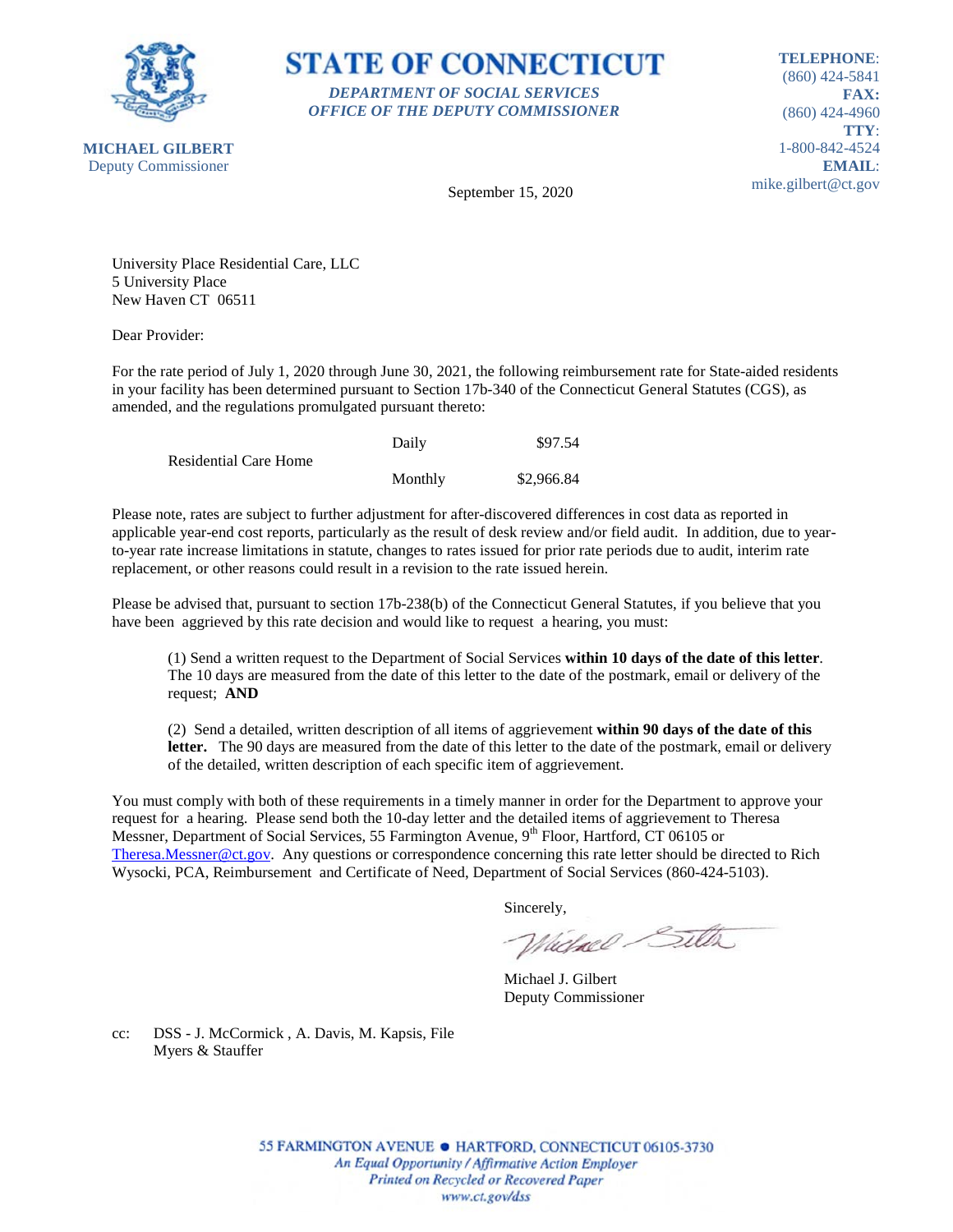



**TELEPHONE**: (860) 424-5841 **FAX:** (860) 424-4960 **TTY**: 1-800-842-4524 **EMAIL**: mike.gilbert@ct.gov

September 15, 2020

Victorian Gardens 122 East Main St. Plainville CT 06062

Dear Provider:

For the rate period of July 1, 2020 through June 30, 2021, the following reimbursement rate for State-aided residents in your facility has been determined pursuant to Section 17b-340 of the Connecticut General Statutes (CGS), as amended, and the regulations promulgated pursuant thereto:

|                              | Daily   | \$94.14    |
|------------------------------|---------|------------|
| <b>Residential Care Home</b> |         |            |
|                              | Monthly | \$2,863.43 |

Please note, rates are subject to further adjustment for after-discovered differences in cost data as reported in applicable year-end cost reports, particularly as the result of desk review and/or field audit. In addition, due to yearto-year rate increase limitations in statute, changes to rates issued for prior rate periods due to audit, interim rate replacement, or other reasons could result in a revision to the rate issued herein.

Please be advised that, pursuant to section 17b-238(b) of the Connecticut General Statutes, if you believe that you have been aggrieved by this rate decision and would like to request a hearing, you must:

(1) Send a written request to the Department of Social Services **within 10 days of the date of this letter**. The 10 days are measured from the date of this letter to the date of the postmark, email or delivery of the request; **AND**

(2) Send a detailed, written description of all items of aggrievement **within 90 days of the date of this letter.** The 90 days are measured from the date of this letter to the date of the postmark, email or delivery of the detailed, written description of each specific item of aggrievement.

You must comply with both of these requirements in a timely manner in order for the Department to approve your request for a hearing. Please send both the 10-day letter and the detailed items of aggrievement to Theresa Messner, Department of Social Services, 55 Farmington Avenue, 9<sup>th</sup> Floor, Hartford, CT 06105 or [Theresa.Messner@ct.gov.](mailto:Theresa.Messner@ct.gov) Any questions or correspondence concerning this rate letter should be directed to Rich Wysocki, PCA, Reimbursement and Certificate of Need, Department of Social Services (860-424-5103).

Sincerely,

Wielnel Silta

Michael J. Gilbert Deputy Commissioner

cc: DSS - J. McCormick , A. Davis, M. Kapsis, File Myers & Stauffer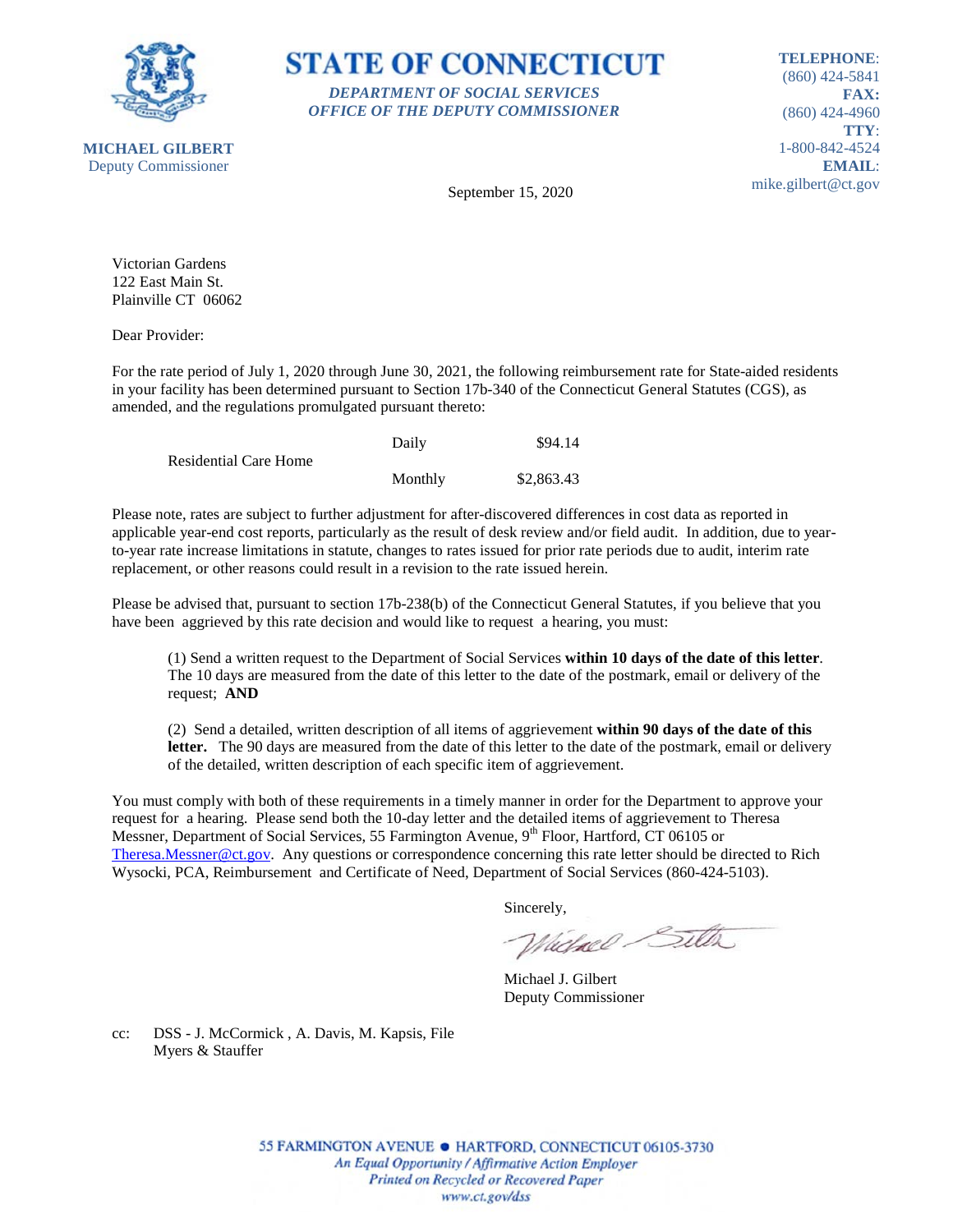



**TELEPHONE**: (860) 424-5841 **FAX:** (860) 424-4960 **TTY**: 1-800-842-4524 **EMAIL**: mike.gilbert@ct.gov

September 15, 2020

Westcott - Wilcox Home 50 Capron Street Danielson CT 06239

Dear Provider:

For the rate period of July 1, 2020 through June 30, 2021, the following reimbursement rate for State-aided residents in your facility has been determined pursuant to Section 17b-340 of the Connecticut General Statutes (CGS), as amended, and the regulations promulgated pursuant thereto:

|                              | Daily   | \$91.32    |
|------------------------------|---------|------------|
| <b>Residential Care Home</b> |         |            |
|                              | Monthly | \$2,777.65 |

Please note, rates are subject to further adjustment for after-discovered differences in cost data as reported in applicable year-end cost reports, particularly as the result of desk review and/or field audit. In addition, due to yearto-year rate increase limitations in statute, changes to rates issued for prior rate periods due to audit, interim rate replacement, or other reasons could result in a revision to the rate issued herein.

Please be advised that, pursuant to section 17b-238(b) of the Connecticut General Statutes, if you believe that you have been aggrieved by this rate decision and would like to request a hearing, you must:

(1) Send a written request to the Department of Social Services **within 10 days of the date of this letter**. The 10 days are measured from the date of this letter to the date of the postmark, email or delivery of the request; **AND**

(2) Send a detailed, written description of all items of aggrievement **within 90 days of the date of this letter.** The 90 days are measured from the date of this letter to the date of the postmark, email or delivery of the detailed, written description of each specific item of aggrievement.

You must comply with both of these requirements in a timely manner in order for the Department to approve your request for a hearing. Please send both the 10-day letter and the detailed items of aggrievement to Theresa Messner, Department of Social Services, 55 Farmington Avenue, 9<sup>th</sup> Floor, Hartford, CT 06105 or [Theresa.Messner@ct.gov.](mailto:Theresa.Messner@ct.gov) Any questions or correspondence concerning this rate letter should be directed to Rich Wysocki, PCA, Reimbursement and Certificate of Need, Department of Social Services (860-424-5103).

Sincerely,

Wielnel Silta

Michael J. Gilbert Deputy Commissioner

cc: DSS - J. McCormick , A. Davis, M. Kapsis, File Myers & Stauffer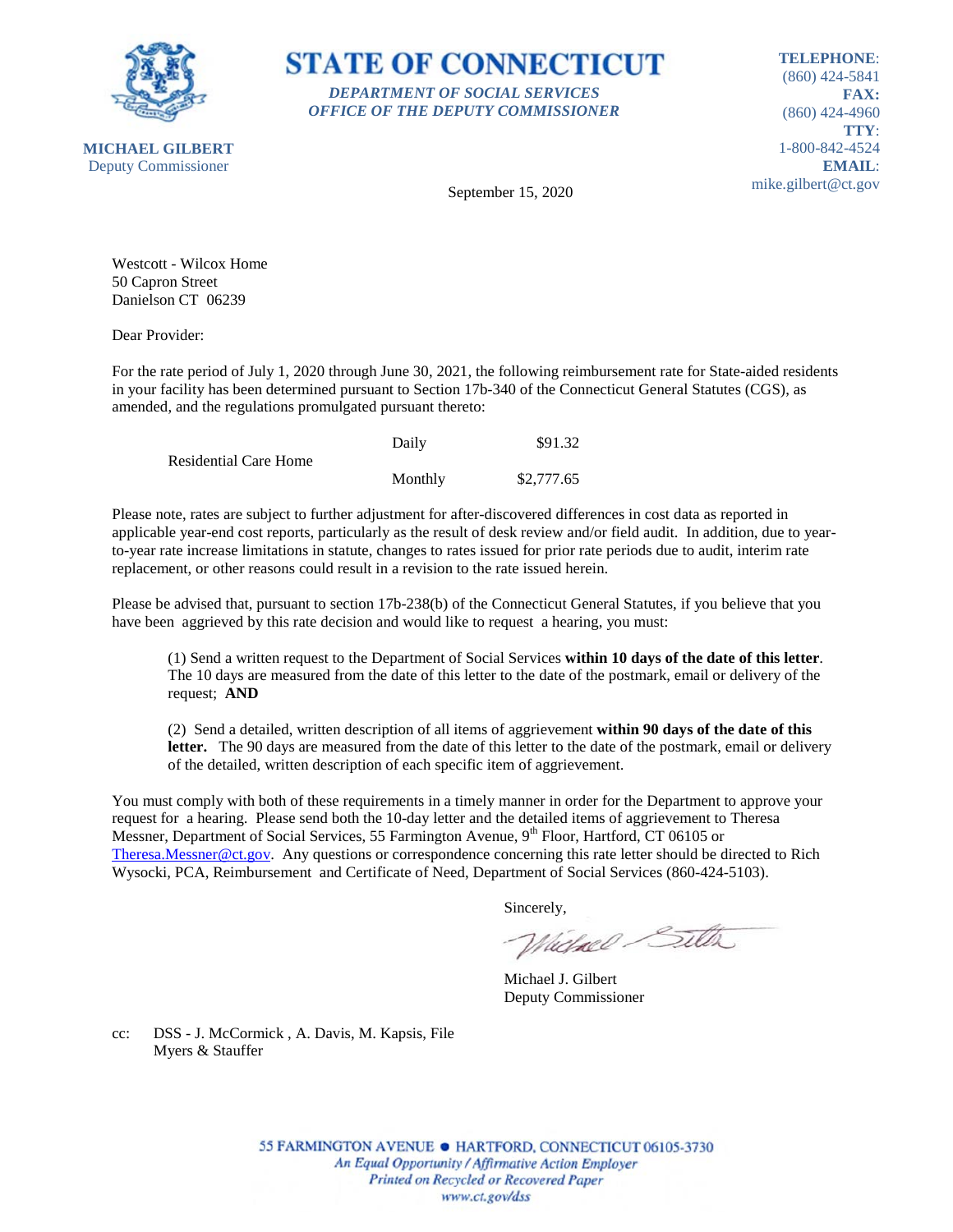

**STATE OF CONNECTICUT** *DEPARTMENT OF SOCIAL SERVICES OFFICE OF THE DEPUTY COMMISSIONER*

**TELEPHONE**: (860) 424-5841 **FAX:** (860) 424-4960 **TTY**: 1-800-842-4524 **EMAIL**: mike.gilbert@ct.gov

**MICHAEL GILBERT** Deputy Commissioner

September 15, 2020

Westside Manor 9 West High Street East Hampton CT 06424

Dear Provider:

For the rate period of July 1, 2020 through June 30, 2021, the following reimbursement rate for State-aided residents in your facility has been determined pursuant to Section 17b-340 of the Connecticut General Statutes (CGS), as amended, and the regulations promulgated pursuant thereto:

|                              | Daily   | \$69.89    |
|------------------------------|---------|------------|
| <b>Residential Care Home</b> |         |            |
|                              | Monthly | \$2,125.82 |

Please note, rates are subject to further adjustment for after-discovered differences in cost data as reported in applicable year-end cost reports, particularly as the result of desk review and/or field audit. In addition, due to yearto-year rate increase limitations in statute, changes to rates issued for prior rate periods due to audit, interim rate replacement, or other reasons could result in a revision to the rate issued herein.

Please be advised that, pursuant to section 17b-238(b) of the Connecticut General Statutes, if you believe that you have been aggrieved by this rate decision and would like to request a hearing, you must:

(1) Send a written request to the Department of Social Services **within 10 days of the date of this letter**. The 10 days are measured from the date of this letter to the date of the postmark, email or delivery of the request; **AND**

(2) Send a detailed, written description of all items of aggrievement **within 90 days of the date of this letter.** The 90 days are measured from the date of this letter to the date of the postmark, email or delivery of the detailed, written description of each specific item of aggrievement.

You must comply with both of these requirements in a timely manner in order for the Department to approve your request for a hearing. Please send both the 10-day letter and the detailed items of aggrievement to Theresa Messner, Department of Social Services, 55 Farmington Avenue, 9<sup>th</sup> Floor, Hartford, CT 06105 or [Theresa.Messner@ct.gov.](mailto:Theresa.Messner@ct.gov) Any questions or correspondence concerning this rate letter should be directed to Rich Wysocki, PCA, Reimbursement and Certificate of Need, Department of Social Services (860-424-5103).

Sincerely,

Wielnel Silta

Michael J. Gilbert Deputy Commissioner

cc: DSS - J. McCormick , A. Davis, M. Kapsis, File Myers & Stauffer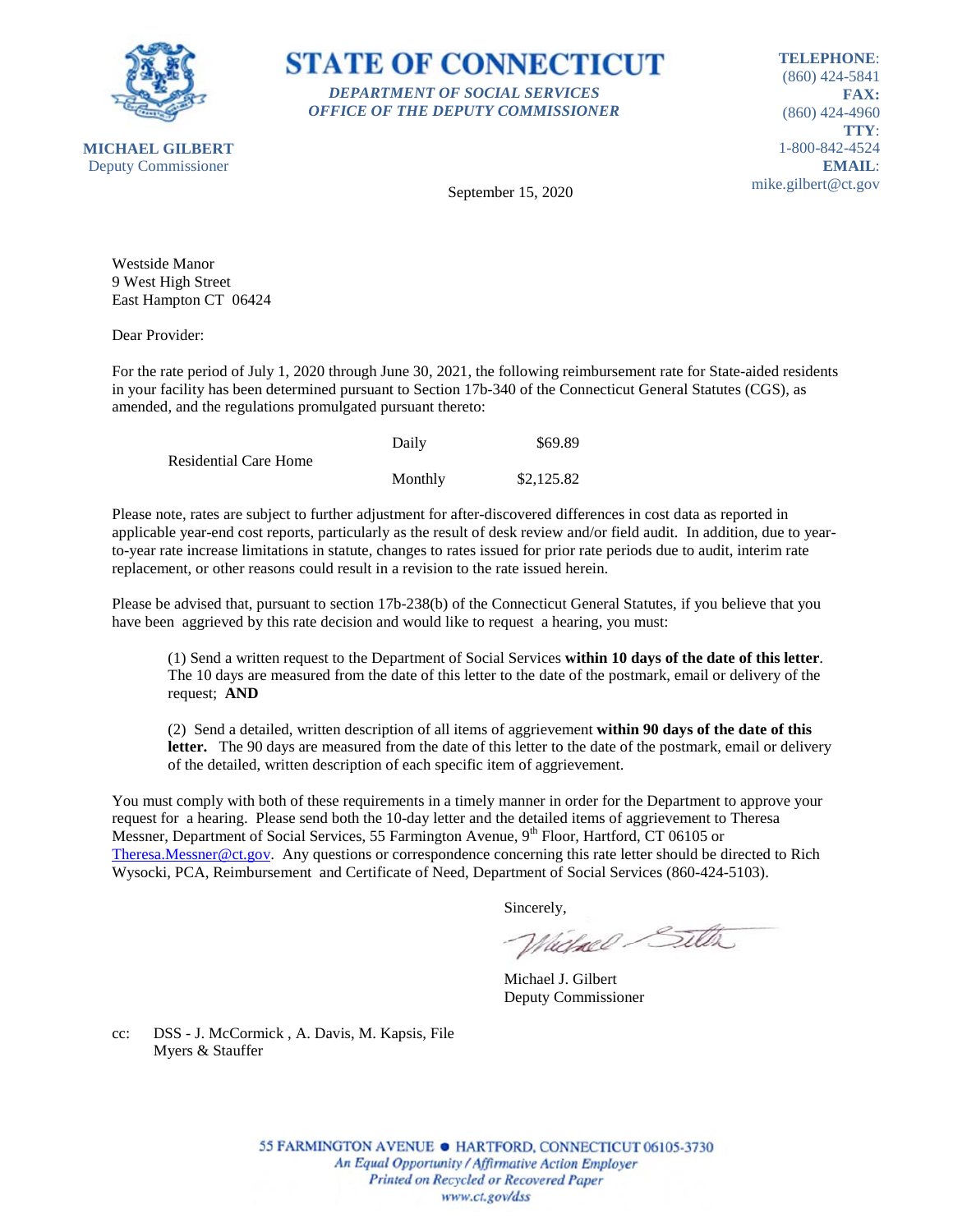



**TELEPHONE**: (860) 424-5841 **FAX:** (860) 424-4960 **TTY**: 1-800-842-4524 **EMAIL**: mike.gilbert@ct.gov

September 15, 2020

Westway Manor, Inc. 38 Girard Avenue Hartford CT 06105

Dear Provider:

For the rate period of July 1, 2020 through June 30, 2021, the following reimbursement rate for State-aided residents in your facility has been determined pursuant to Section 17b-340 of the Connecticut General Statutes (CGS), as amended, and the regulations promulgated pursuant thereto:

|                              | Daily   | \$82.33    |
|------------------------------|---------|------------|
| <b>Residential Care Home</b> |         |            |
|                              | Monthly | \$2,504.20 |

Please note, rates are subject to further adjustment for after-discovered differences in cost data as reported in applicable year-end cost reports, particularly as the result of desk review and/or field audit. In addition, due to yearto-year rate increase limitations in statute, changes to rates issued for prior rate periods due to audit, interim rate replacement, or other reasons could result in a revision to the rate issued herein.

Please be advised that, pursuant to section 17b-238(b) of the Connecticut General Statutes, if you believe that you have been aggrieved by this rate decision and would like to request a hearing, you must:

(1) Send a written request to the Department of Social Services **within 10 days of the date of this letter**. The 10 days are measured from the date of this letter to the date of the postmark, email or delivery of the request; **AND**

(2) Send a detailed, written description of all items of aggrievement **within 90 days of the date of this letter.** The 90 days are measured from the date of this letter to the date of the postmark, email or delivery of the detailed, written description of each specific item of aggrievement.

You must comply with both of these requirements in a timely manner in order for the Department to approve your request for a hearing. Please send both the 10-day letter and the detailed items of aggrievement to Theresa Messner, Department of Social Services, 55 Farmington Avenue, 9<sup>th</sup> Floor, Hartford, CT 06105 or [Theresa.Messner@ct.gov.](mailto:Theresa.Messner@ct.gov) Any questions or correspondence concerning this rate letter should be directed to Rich Wysocki, PCA, Reimbursement and Certificate of Need, Department of Social Services (860-424-5103).

Sincerely,

Wielnel Silta

Michael J. Gilbert Deputy Commissioner

cc: DSS - J. McCormick , A. Davis, M. Kapsis, File Myers & Stauffer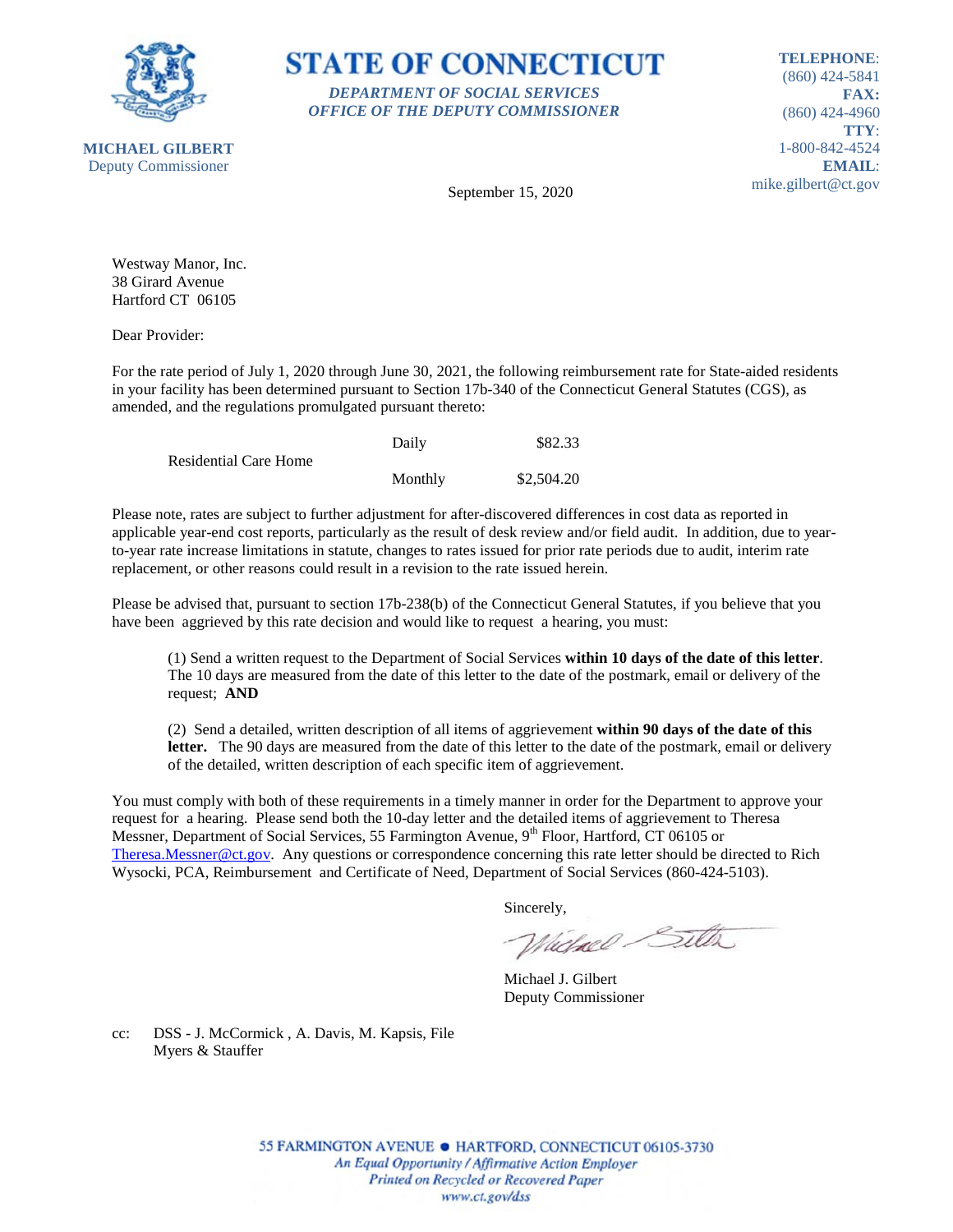



**TELEPHONE**: (860) 424-5841 **FAX:** (860) 424-4960 **TTY**: 1-800-842-4524 **EMAIL**: mike.gilbert@ct.gov

September 15, 2020

White Oak Manor 688 Main St N Southbury CT 06488

Dear Provider:

For the rate period of July 1, 2020 through June 30, 2021, the following reimbursement rate for State-aided residents in your facility has been determined pursuant to Section 17b-340 of the Connecticut General Statutes (CGS), as amended, and the regulations promulgated pursuant thereto:

|                              | Daily   | \$59.21    |
|------------------------------|---------|------------|
| <b>Residential Care Home</b> |         |            |
|                              | Monthly | \$1,800.97 |

Please note, rates are subject to further adjustment for after-discovered differences in cost data as reported in applicable year-end cost reports, particularly as the result of desk review and/or field audit. In addition, due to yearto-year rate increase limitations in statute, changes to rates issued for prior rate periods due to audit, interim rate replacement, or other reasons could result in a revision to the rate issued herein.

Please be advised that, pursuant to section 17b-238(b) of the Connecticut General Statutes, if you believe that you have been aggrieved by this rate decision and would like to request a hearing, you must:

(1) Send a written request to the Department of Social Services **within 10 days of the date of this letter**. The 10 days are measured from the date of this letter to the date of the postmark, email or delivery of the request; **AND**

(2) Send a detailed, written description of all items of aggrievement **within 90 days of the date of this letter.** The 90 days are measured from the date of this letter to the date of the postmark, email or delivery of the detailed, written description of each specific item of aggrievement.

You must comply with both of these requirements in a timely manner in order for the Department to approve your request for a hearing. Please send both the 10-day letter and the detailed items of aggrievement to Theresa Messner, Department of Social Services, 55 Farmington Avenue, 9<sup>th</sup> Floor, Hartford, CT 06105 or [Theresa.Messner@ct.gov.](mailto:Theresa.Messner@ct.gov) Any questions or correspondence concerning this rate letter should be directed to Rich Wysocki, PCA, Reimbursement and Certificate of Need, Department of Social Services (860-424-5103).

Sincerely,

Wielnel Silta

Michael J. Gilbert Deputy Commissioner

cc: DSS - J. McCormick , A. Davis, M. Kapsis, File Myers & Stauffer